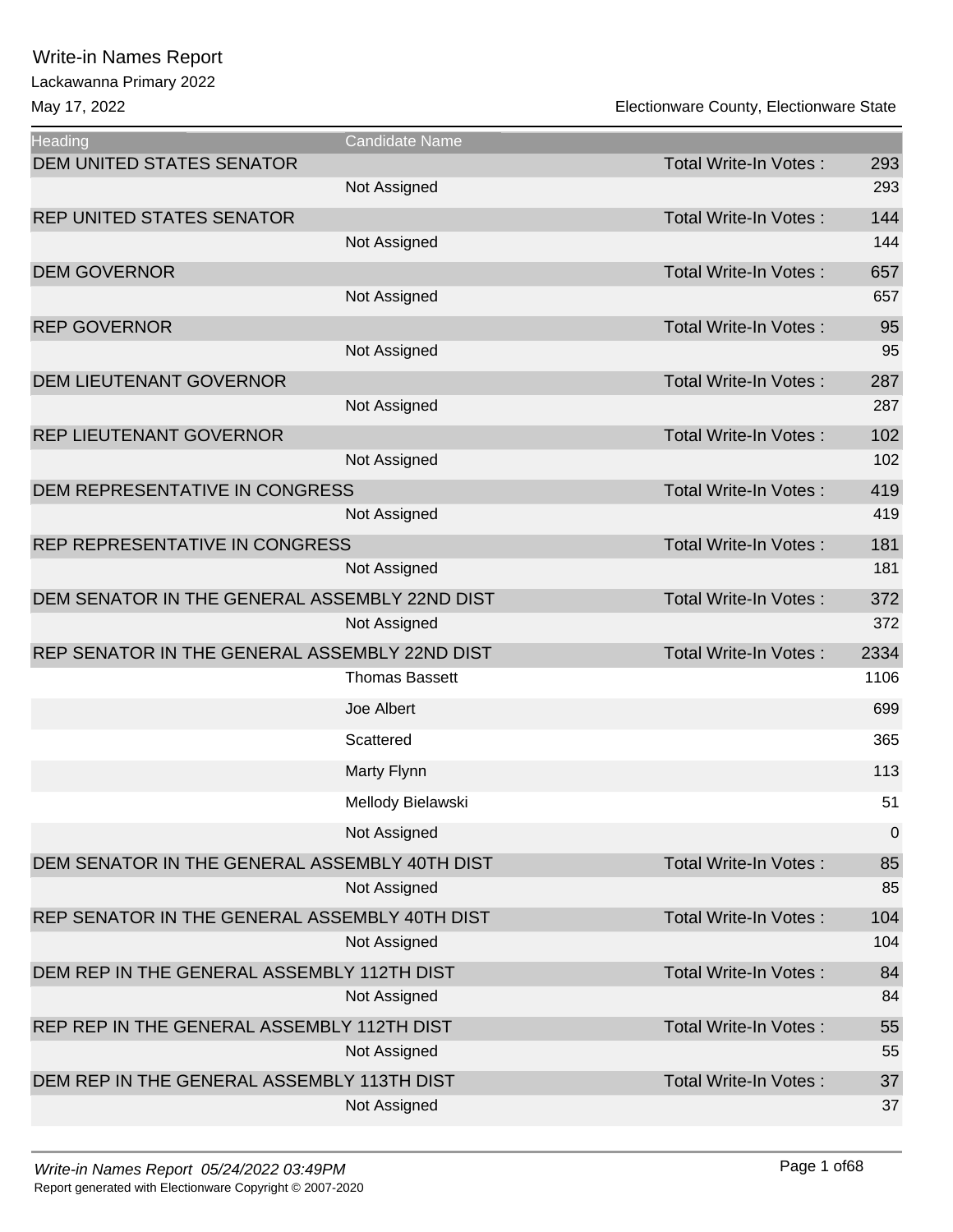# Lackawanna Primary 2022 Write-in Names Report

| <b>Heading</b>                                | Candidate Name       |                              |                |
|-----------------------------------------------|----------------------|------------------------------|----------------|
| REP REP IN THE GENERAL ASSEMBLY 113TH DIST    |                      | Total Write-In Votes:        | 101            |
|                                               | Not Assigned         |                              | 101            |
| DEM REP IN THE GENERAL ASSEMBLY 114TH DIST    |                      | <b>Total Write-In Votes:</b> | 74             |
|                                               | Not Assigned         |                              | 74             |
| REP REP IN THE GENERAL ASSEMBLY 114TH DIST    |                      | Total Write-In Votes:        | 99             |
|                                               | Not Assigned         |                              | 99             |
| DEM REP IN THE GENERAL ASSEMBLY 118TH DIST    |                      | Total Write-In Votes:        | 19             |
|                                               | Not Assigned         |                              | 19             |
| REP REP IN THE GENERAL ASSEMBLY 118TH DIST    |                      | Total Write-In Votes:        | 23             |
|                                               | Not Assigned         |                              | 23             |
| DEM MEMBER OF DEMOCRATIC STATE COMMITTEE      |                      | <b>Total Write-In Votes:</b> | 620            |
|                                               | Not Assigned         |                              | 620            |
| REP MEMBER OF REPUBLICAN STATE COMMITTEE      |                      | Total Write-In Votes:        | 344            |
|                                               | Not Assigned         |                              | 344            |
| DEM COMMITTEEMAN WAVERLY TOWNSHIP W-00 P-00   |                      | <b>Total Write-In Votes:</b> | $\overline{4}$ |
|                                               | Not Assigned         |                              | 4              |
| DEM COMMITTEEWOMAN WAVERLY TOWNSHIP W-00 P-00 |                      | Total Write-In Votes:        | $\overline{c}$ |
|                                               | Not Assigned         |                              | $\overline{2}$ |
| REP COMMITTEEMAN WAVERLY TOWNSHIP W-00 P-00   |                      | Total Write-In Votes:        | 12             |
|                                               | Scattered            |                              | 8              |
|                                               | Elmo Rinaldi         |                              | $\overline{2}$ |
|                                               | <b>Tyler Maddock</b> |                              | $\overline{c}$ |
|                                               | Not Assigned         |                              | $\mathbf 0$    |
| REP COMMITTEEWOMAN WAVERLY TOWNSHIP W-00 P-00 |                      | Total Write-In Votes:        | 10             |
|                                               | Scattered            |                              | 2              |
|                                               | Amy Bill             |                              |                |
|                                               | April Jenkins        |                              | 1              |
|                                               | <b>Cheryl Murnin</b> |                              | 1              |
|                                               | Cynthia D Caffall    |                              | 1              |
|                                               | Jenni Hence          |                              | 1              |
|                                               | Laureen Sheypuk      |                              |                |
|                                               | Nisha Aurora         |                              |                |
|                                               | Nora Tillmanns       |                              | 1              |
|                                               | Not Assigned         |                              | 0              |
|                                               |                      |                              |                |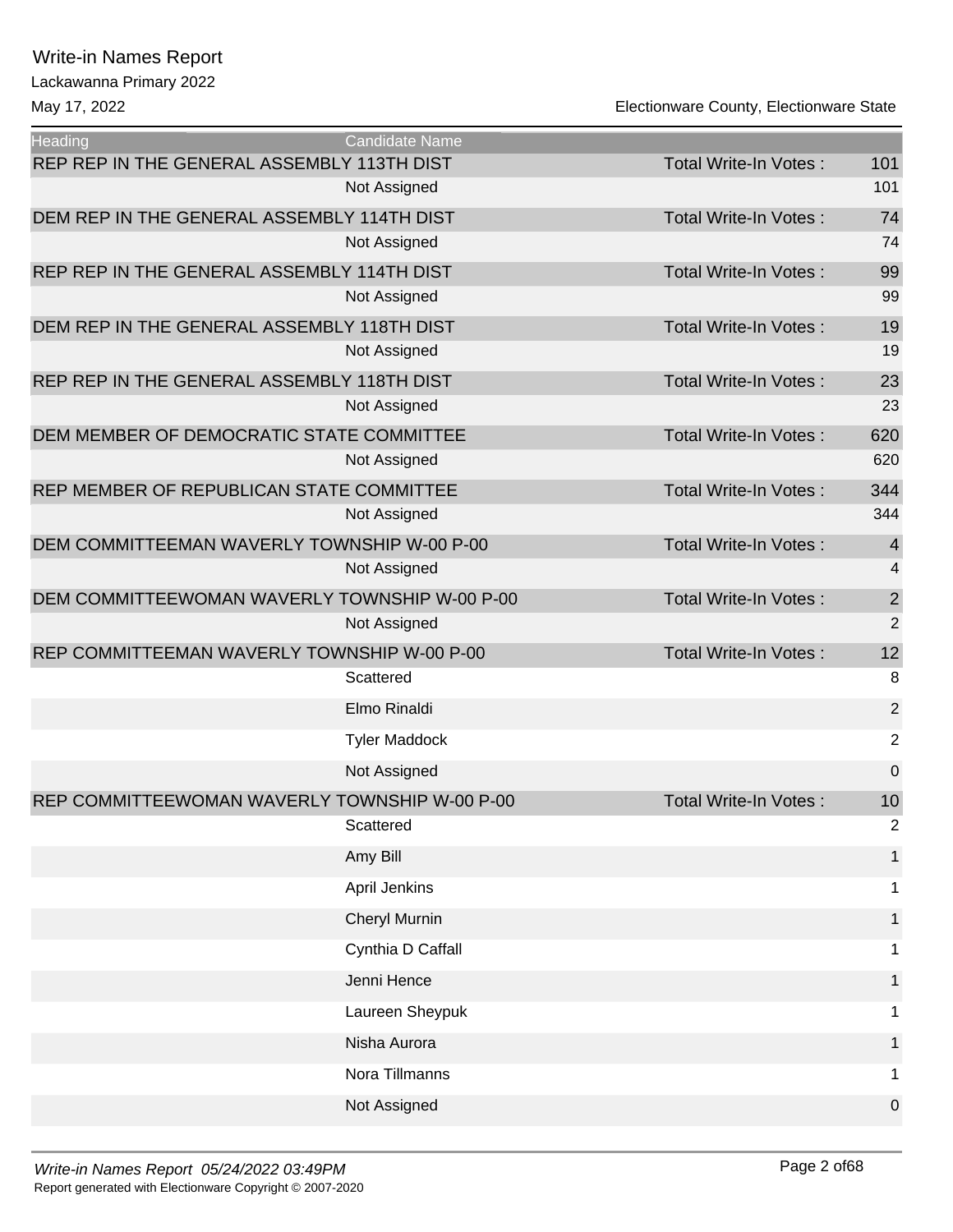Lackawanna Primary 2022

| <b>Heading</b>                        | <b>Candidate Name</b> |                              |                         |
|---------------------------------------|-----------------------|------------------------------|-------------------------|
| DEM COMMITTEEMAN ARCHBALD W-01 P-01   |                       | Total Write-In Votes:        | $\mathbf{1}$            |
|                                       | Not Assigned          |                              | $\mathbf 1$             |
| DEM COMMITTEEWOMAN ARCHBALD W-01 P-01 |                       | Total Write-In Votes:        | $\mathbf 0$             |
|                                       | Not Assigned          |                              | $\mathbf 0$             |
| REP COMMITTEEMAN ARCHBALD W-01 P-01   |                       | Total Write-In Votes:        | $\boldsymbol{9}$        |
|                                       | Scattered             |                              | 4                       |
|                                       | <b>Chester Merli</b>  |                              | $\sqrt{3}$              |
|                                       | Joseph Sabia          |                              | $\sqrt{2}$              |
|                                       | Not Assigned          |                              | $\boldsymbol{0}$        |
| REP COMMITTEEWOMAN ARCHBALD W-01 P-01 |                       | Total Write-In Votes:        | $\overline{\mathbf{c}}$ |
|                                       | Lauren Cummings       |                              | $\mathbf 1$             |
|                                       | Lorrie Reilly         |                              | $\mathbf 1$             |
|                                       | Not Assigned          |                              | $\mathbf 0$             |
| DEM COMMITTEEMAN ARCHBALD W-01 P-02   |                       | Total Write-In Votes:        | $\,6$                   |
|                                       | Not Assigned          |                              | 6                       |
| DEM COMMITTEEWOMAN ARCHBALD W-01 P-02 |                       | Total Write-In Votes:        | $\,$ 6 $\,$             |
|                                       | Not Assigned          |                              | $\,6$                   |
| REP COMMITTEEMAN ARCHBALD W-01 P-02   |                       | Total Write-In Votes:        | $\bf 8$                 |
|                                       | Joe Carra             |                              | $\mathbf 1$             |
|                                       | Joseph Alinoski       |                              | $\mathbf 1$             |
|                                       | Marc Pane             |                              | 1                       |
|                                       | Michael Clark III     |                              | $\mathbf{1}$            |
|                                       | <b>Michael Grier</b>  |                              | 1                       |
|                                       | Michael Stuchak Jr    |                              | 1                       |
|                                       | Pat Welk              |                              | 1                       |
|                                       | Robert Guman          |                              | 1                       |
|                                       | Not Assigned          |                              | 0                       |
| REP COMMITTEEWOMAN ARCHBALD W-01 P-02 |                       | <b>Total Write-In Votes:</b> | $\overline{\mathbf{r}}$ |
|                                       | Elizabeth Grier       |                              | 1                       |
|                                       | Erin Owen             |                              | 1                       |
|                                       | <b>Heather Slimak</b> |                              | 1                       |
|                                       | Patricia Kelly        |                              | 1                       |
|                                       | Not Assigned          |                              | $\mathbf 0$             |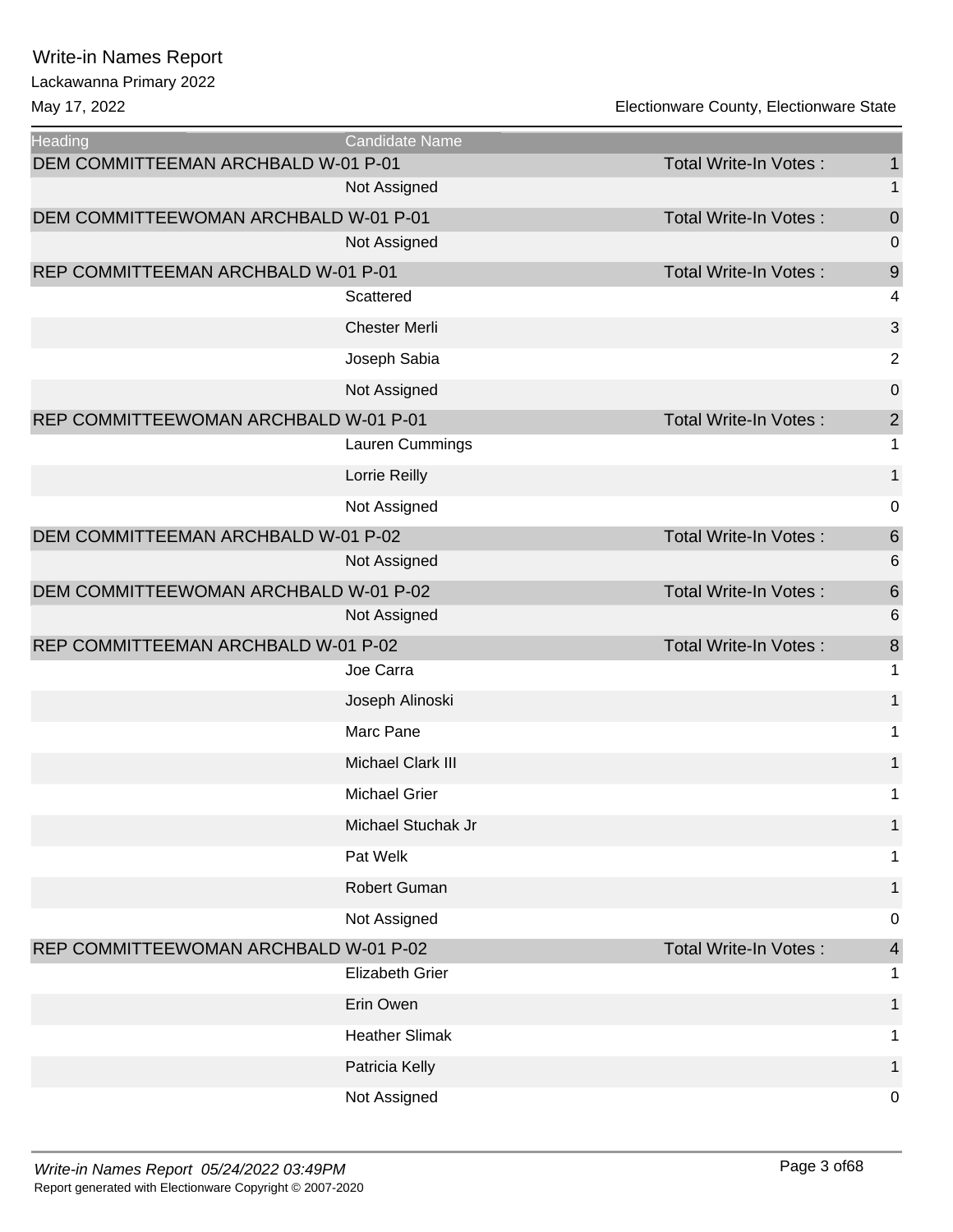Lackawanna Primary 2022

| <b>Heading</b>                        | Candidate Name         |                              |                          |
|---------------------------------------|------------------------|------------------------------|--------------------------|
| DEM COMMITTEEMAN ARCHBALD W-02 P-01   |                        | <b>Total Write-In Votes:</b> | $\overline{2}$           |
|                                       | Not Assigned           |                              | $\overline{2}$           |
| DEM COMMITTEEWOMAN ARCHBALD W-02 P-01 |                        | Total Write-In Votes:        | 3                        |
|                                       | Not Assigned           |                              | 3                        |
| REP COMMITTEEMAN ARCHBALD W-02 P-01   |                        | Total Write-In Votes:        | $\overline{\mathcal{L}}$ |
|                                       | <b>Bob Julian</b>      |                              | $\mathbf 1$              |
|                                       | Dr Steven Krahl        |                              | 1                        |
|                                       | Michael A Brady        |                              | 1                        |
|                                       | <b>Tyler Drost</b>     |                              | $\mathbf 1$              |
|                                       | Not Assigned           |                              | $\mathbf 0$              |
| REP COMMITTEEWOMAN ARCHBALD W-02 P-01 |                        | Total Write-In Votes:        | $\mathbf{1}$             |
|                                       | Dylan J Drest          |                              | 1                        |
|                                       | Not Assigned           |                              | $\mathbf 0$              |
| DEM COMMITTEEMAN ARCHBALD W-03 P-00   |                        | Total Write-In Votes:        | $\mathbf 0$              |
|                                       | Not Assigned           |                              | $\mathbf 0$              |
| DEM COMMITTEEWOMAN ARCHBALD W-03 P-00 |                        | Total Write-In Votes:        | $\mathbf 0$              |
|                                       | Not Assigned           |                              | 0                        |
| REP COMMITTEEMAN ARCHBALD W-03 P-00   |                        | Total Write-In Votes:        | $\mathbf 1$              |
|                                       | <b>Matt Zeller</b>     |                              | 1                        |
|                                       | Not Assigned           |                              | $\mathbf 0$              |
| REP COMMITTEEWOMAN ARCHBALD W-03 P-00 |                        | Total Write-In Votes:        | $\mathbf 1$              |
|                                       | Sue Stone              |                              | 1                        |
|                                       | Not Assigned           |                              | $\mathbf 0$              |
| DEM COMMITTEEMAN ARCHBALD W-04 P-01   |                        | Total Write-In Votes:        | $\overline{\mathbf{4}}$  |
|                                       | Not Assigned           |                              | 4                        |
| DEM COMMITTEEWOMAN ARCHBALD W-04 P-01 |                        | <b>Total Write-In Votes:</b> | $\mathbf{1}$             |
|                                       | Not Assigned           |                              | $\mathbf 1$              |
| REP COMMITTEEMAN ARCHBALD W-04 P-01   |                        | <b>Total Write-In Votes:</b> | $\boldsymbol{6}$         |
|                                       | <b>Justin Severe</b>   |                              | 3                        |
|                                       | Donald Cirba           |                              | 1                        |
|                                       | Kyle W Miller          |                              | 1                        |
|                                       | <b>Patrick Sweeney</b> |                              | 1                        |
|                                       | <b>Gerald Munley</b>   |                              | $\mathbf 0$              |
|                                       | Not Assigned           |                              | $\pmb{0}$                |
|                                       |                        |                              |                          |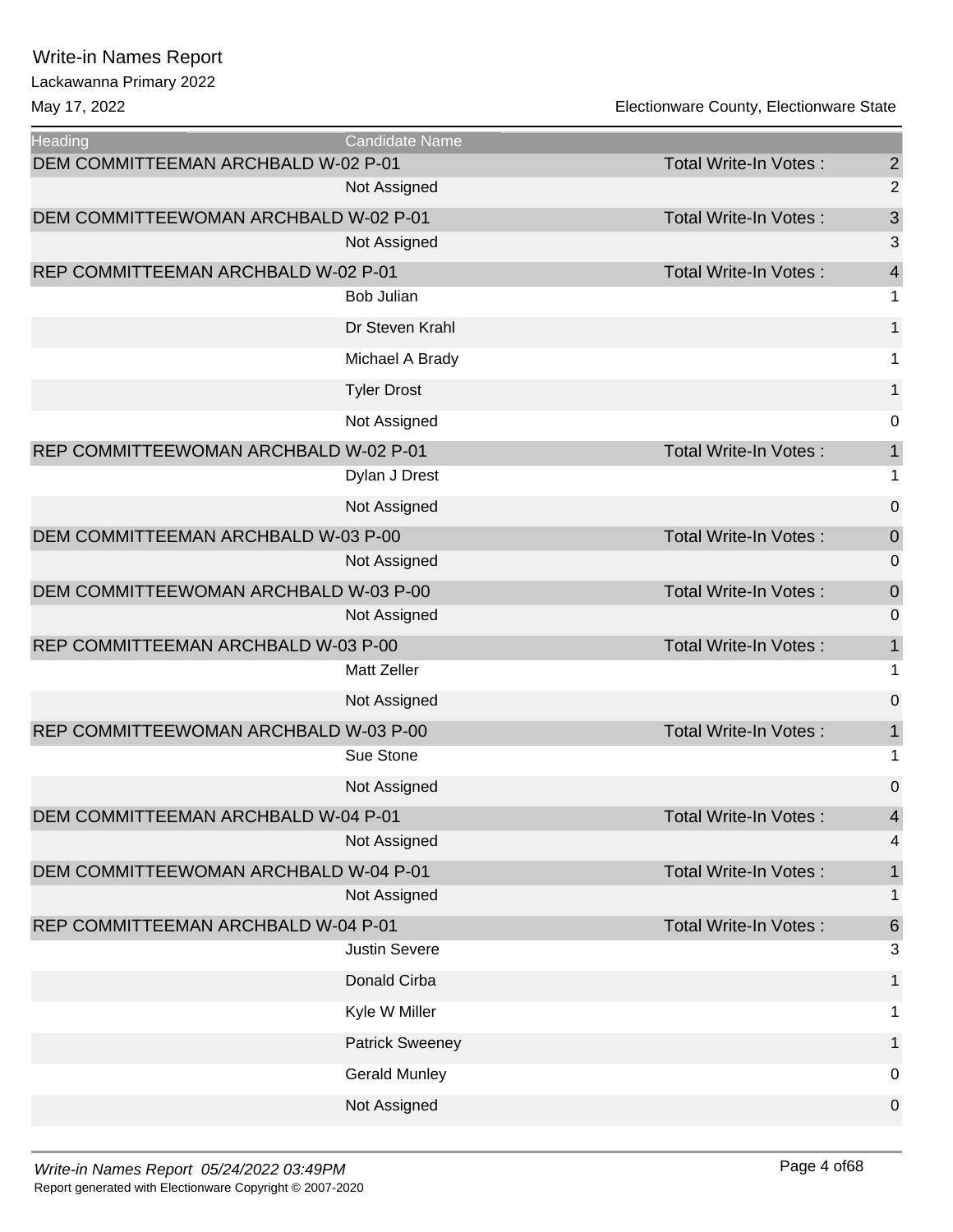| <b>Heading</b>                               | Candidate Name        |                              |                |
|----------------------------------------------|-----------------------|------------------------------|----------------|
| REP COMMITTEEWOMAN ARCHBALD W-04 P-01        |                       | Total Write-In Votes:        | $\overline{7}$ |
|                                              | Marie Schumaker       |                              | $\overline{c}$ |
|                                              | Scattered             |                              | $\mathbf 2$    |
|                                              | Gloria Dulski         |                              | 1              |
|                                              | Kim Sweeney           |                              | $\mathbf{1}$   |
|                                              | Megan Miller          |                              | 1              |
|                                              | Not Assigned          |                              | $\mathbf 0$    |
| DEM COMMITTEEMAN ARCHBALD W-04 P-02          |                       | <b>Total Write-In Votes:</b> | $\mathbf 0$    |
|                                              | Not Assigned          |                              | 0              |
| DEM COMMITTEEWOMAN ARCHBALD W-04 P-02        |                       | Total Write-In Votes:        | $\mathbf 0$    |
|                                              | Not Assigned          |                              | 0              |
| REP COMMITTEEMAN ARCHBALD W-04 P-02          |                       | Total Write-In Votes:        | $\mathbf 0$    |
|                                              | Not Assigned          |                              | 0              |
| REP COMMITTEEWOMAN ARCHBALD W-04 P-02        |                       | <b>Total Write-In Votes:</b> | $\mathbf 0$    |
|                                              | Not Assigned          |                              | 0              |
| DEM COMMITTEEMAN BENTON TOWNSHIP W-00 P-00   |                       | Total Write-In Votes:        | 11             |
|                                              | Scattered             |                              | 5              |
|                                              | Joseph Walsh          |                              | 4              |
|                                              | Larry Moran           |                              | $\overline{2}$ |
|                                              | Not Assigned          |                              | $\pmb{0}$      |
| DEM COMMITTEEWOMAN BENTON TOWNSHIP W-00 P-00 |                       | Total Write-In Votes:        | $\overline{7}$ |
|                                              | <b>Alice Nanowicz</b> |                              | 1              |
|                                              | Amie Talarico         |                              | $\mathbf{1}$   |
|                                              | Colleen Harasym       |                              | 1              |
|                                              | Joy Holola            |                              | $\mathbf{1}$   |
|                                              | Joyce Hatala          |                              | 1              |
|                                              | Lauren Stash          |                              | 1              |
|                                              | Liza Moran            |                              | 1              |
|                                              | Not Assigned          |                              | $\pmb{0}$      |
| REP COMMITTEEMAN BENTON TOWNSHIP W-00 P-00   |                       | <b>Total Write-In Votes:</b> | $\overline{4}$ |
|                                              | Not Assigned          |                              | 4              |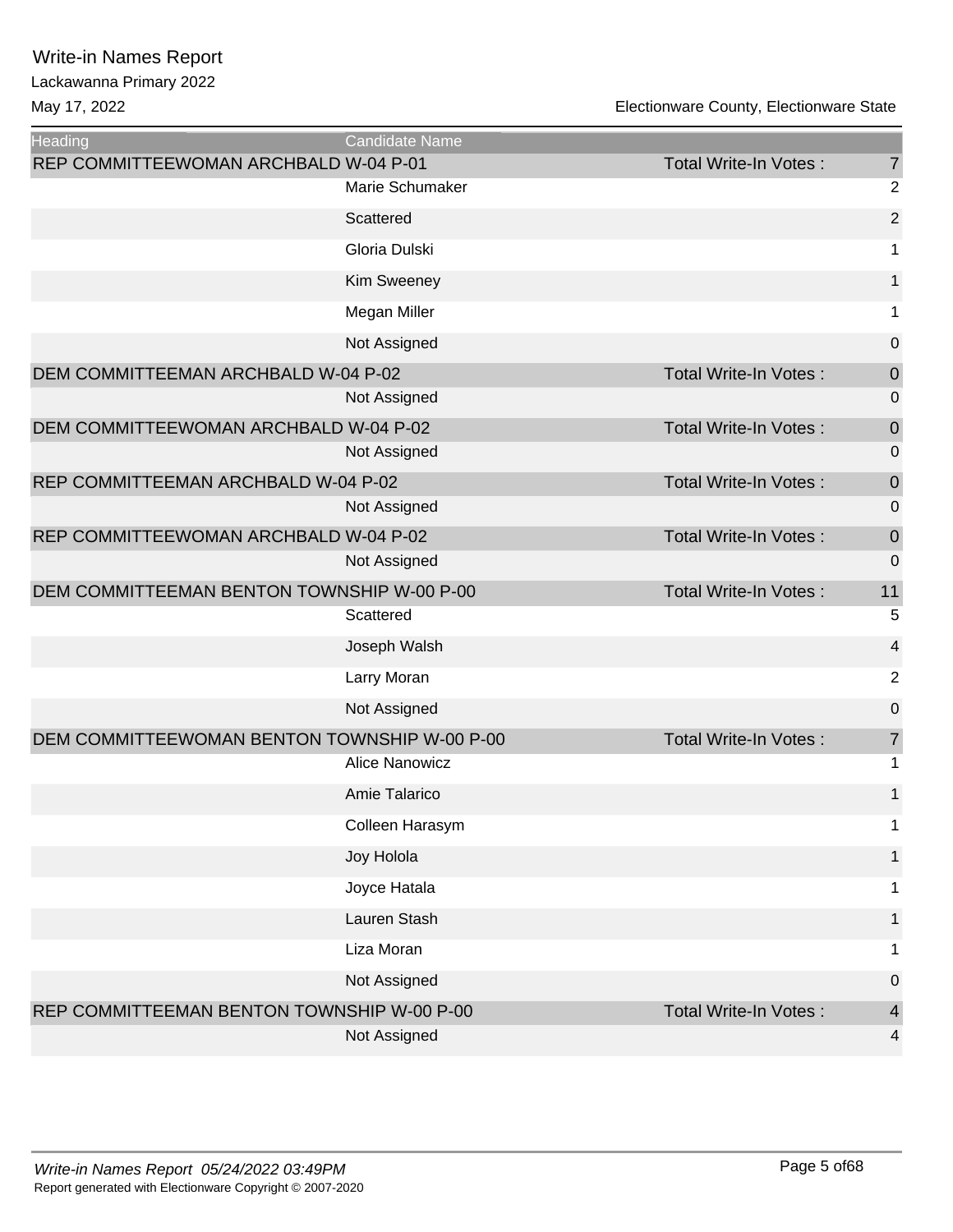| Heading                                      | <b>Candidate Name</b> |                              |                |
|----------------------------------------------|-----------------------|------------------------------|----------------|
| REP COMMITTEEWOMAN BENTON TOWNSHIP W-00 P-00 |                       | <b>Total Write-In Votes:</b> | 42             |
|                                              | Linda Bonczkiewicz    |                              | 29             |
|                                              | Scattered             |                              | 13             |
|                                              | Not Assigned          |                              | 0              |
| DEM COMMITTEEMAN BLAKELY W-01 P-01           |                       | <b>Total Write-In Votes:</b> | $\mathbf 1$    |
|                                              | Not Assigned          |                              | 1              |
| DEM COMMITTEEWOMAN BLAKELY W-01 P-01         |                       | <b>Total Write-In Votes:</b> | $\overline{2}$ |
|                                              | Not Assigned          |                              | $\overline{2}$ |
| REP COMMITTEEMAN BLAKELY W-01 P-01           |                       | <b>Total Write-In Votes:</b> | $\overline{7}$ |
|                                              | <b>Chester Merli</b>  |                              | 3              |
|                                              | Kenneth Savitysky     |                              | $\mathbf{1}$   |
|                                              | Kevin Smith           |                              | 1              |
|                                              | Robert Mazzatta       |                              | 1              |
|                                              | Scattered             |                              | 1              |
|                                              | Not Assigned          |                              | $\mathbf 0$    |
| REP COMMITTEEWOMAN BLAKELY W-01 P-01         |                       | <b>Total Write-In Votes:</b> | 1              |
|                                              | Scattered             |                              | 1              |
|                                              | Not Assigned          |                              | $\mathbf 0$    |
| DEM COMMITTEEMAN BLAKELY W-02 P-01           |                       | Total Write-In Votes:        | $\mathbf{1}$   |
|                                              | Not Assigned          |                              | 1              |
| DEM COMMITTEEWOMAN BLAKELY W-02 P-01         |                       | <b>Total Write-In Votes:</b> | $\mathbf 0$    |
|                                              | Not Assigned          |                              | 0              |
| REP COMMITTEEMAN BLAKELY W-02 P-01           |                       | Total Write-In Votes:        | $\overline{7}$ |
|                                              | A Joseph Albert       |                              | $\overline{c}$ |
|                                              | John T Petrochko      |                              | $\mathbf{1}$   |
|                                              | Lance J Stange Jr     |                              | 1              |
|                                              | Marc Pane             |                              | $\mathbf{1}$   |
|                                              | <b>Richard Evans</b>  |                              | 1              |
|                                              | <b>Trevor Grant</b>   |                              | 1              |
|                                              | Not Assigned          |                              | 0              |
| REP COMMITTEEWOMAN BLAKELY W-02 P-01         |                       | <b>Total Write-In Votes:</b> | $\overline{2}$ |
|                                              | Carly Tomaine         |                              | 1              |
|                                              | Scattered             |                              | 1              |
|                                              | Not Assigned          |                              | $\mathbf 0$    |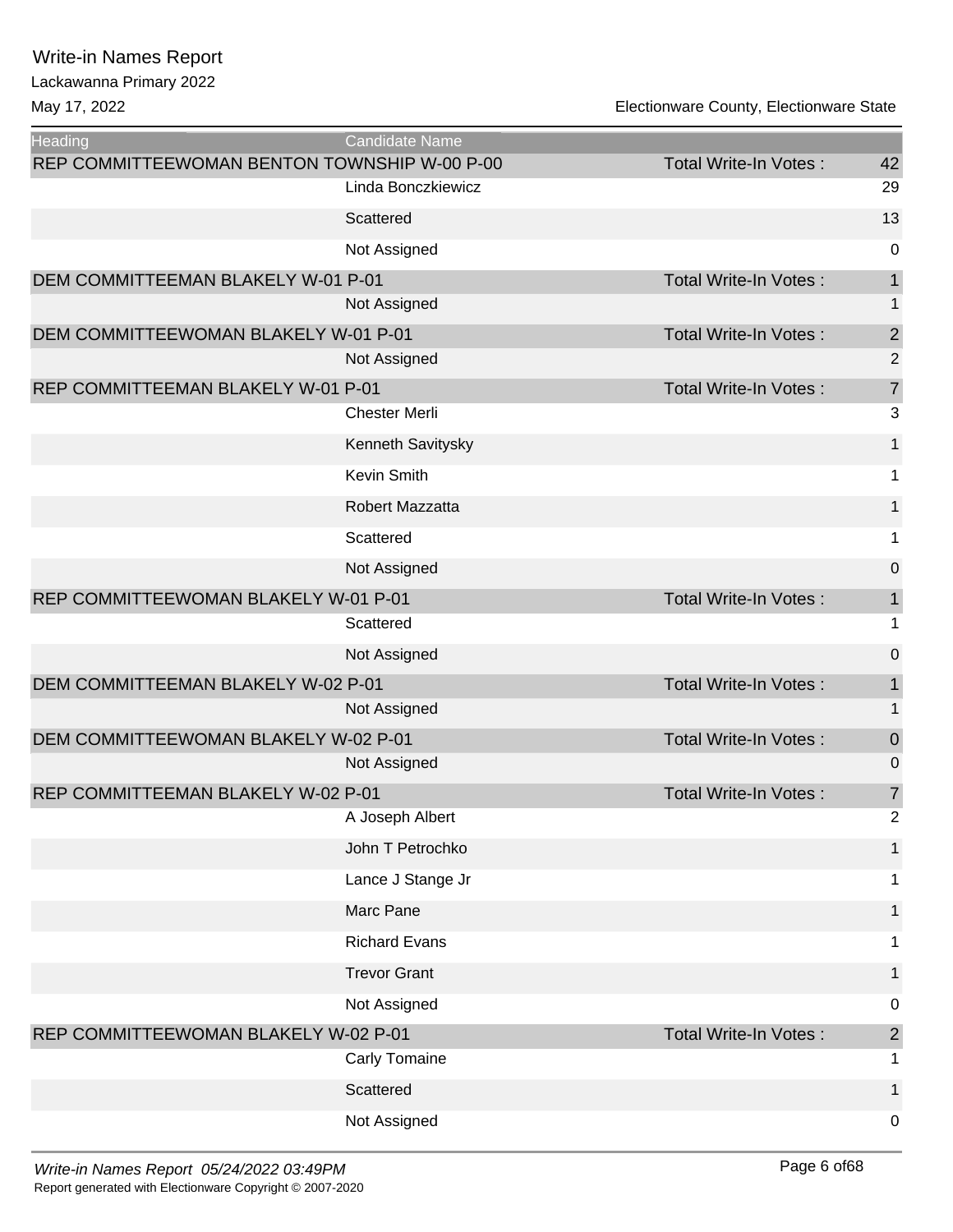# Lackawanna Primary 2022

| <b>Heading</b>                          | Candidate Name       |                              |                |
|-----------------------------------------|----------------------|------------------------------|----------------|
| DEM COMMITTEEMAN BLAKELY W-03 P-01      |                      | <b>Total Write-In Votes:</b> | $\mathfrak{S}$ |
|                                         | Not Assigned         |                              | 3              |
| DEM COMMITTEEWOMAN BLAKELY W-03 P-01    |                      | Total Write-In Votes:        | 1              |
|                                         | Not Assigned         |                              | 1              |
| REP COMMITTEEMAN BLAKELY W-03 P-01      |                      | <b>Total Write-In Votes:</b> | 5              |
|                                         | <b>Chester Merli</b> |                              | 4              |
|                                         | Scattered            |                              | 1              |
|                                         | Not Assigned         |                              | 0              |
| REP COMMITTEEWOMAN BLAKELY W-03 P-01    |                      | <b>Total Write-In Votes:</b> | $\mathfrak{S}$ |
|                                         | Dorthy MayDay        |                              | 1              |
|                                         | Jeanette Jover       |                              | $\mathbf{1}$   |
|                                         | Scattered            |                              | 1              |
|                                         | Not Assigned         |                              | 0              |
| DEM COMMITTEEMAN BLAKELY W-03 P-02      |                      | <b>Total Write-In Votes:</b> | $\mathbf{2}$   |
|                                         | Not Assigned         |                              | $\overline{2}$ |
| DEM COMMITTEEWOMAN BLAKELY W-03 P-02    |                      | Total Write-In Votes:        | $\mathbf 0$    |
|                                         | Not Assigned         |                              | $\mathbf 0$    |
| REP COMMITTEEMAN BLAKELY W-03 P-02      |                      | <b>Total Write-In Votes:</b> | 18             |
|                                         | <b>Chester Merli</b> |                              | 16             |
|                                         | Scattered            |                              | $\overline{2}$ |
|                                         | Not Assigned         |                              | $\mathbf 0$    |
| REP COMMITTEEWOMAN BLAKELY W-03 P-02    |                      | Total Write-In Votes:        | $\mathsf 3$    |
|                                         | Teresa Taramelli     |                              | $\overline{2}$ |
|                                         | Scattered            |                              | $\mathbf{1}$   |
|                                         | Not Assigned         |                              | $\pmb{0}$      |
| DEM COMMITTEEMAN CARBONDALE W-01 P-01   |                      | <b>Total Write-In Votes:</b> | 11             |
|                                         | Not Assigned         |                              | 11             |
| DEM COMMITTEEWOMAN CARBONDALE W-01 P-01 |                      | Total Write-In Votes:        | 10             |
|                                         | Not Assigned         |                              | 10             |
| REP COMMITTEEMAN CARBONDALE W-01 P-01   |                      | <b>Total Write-In Votes:</b> | 12             |
|                                         | Scattered            |                              | 9              |
|                                         | John Arendt Sr       |                              | $\sqrt{3}$     |
|                                         | Not Assigned         |                              | $\mathbf 0$    |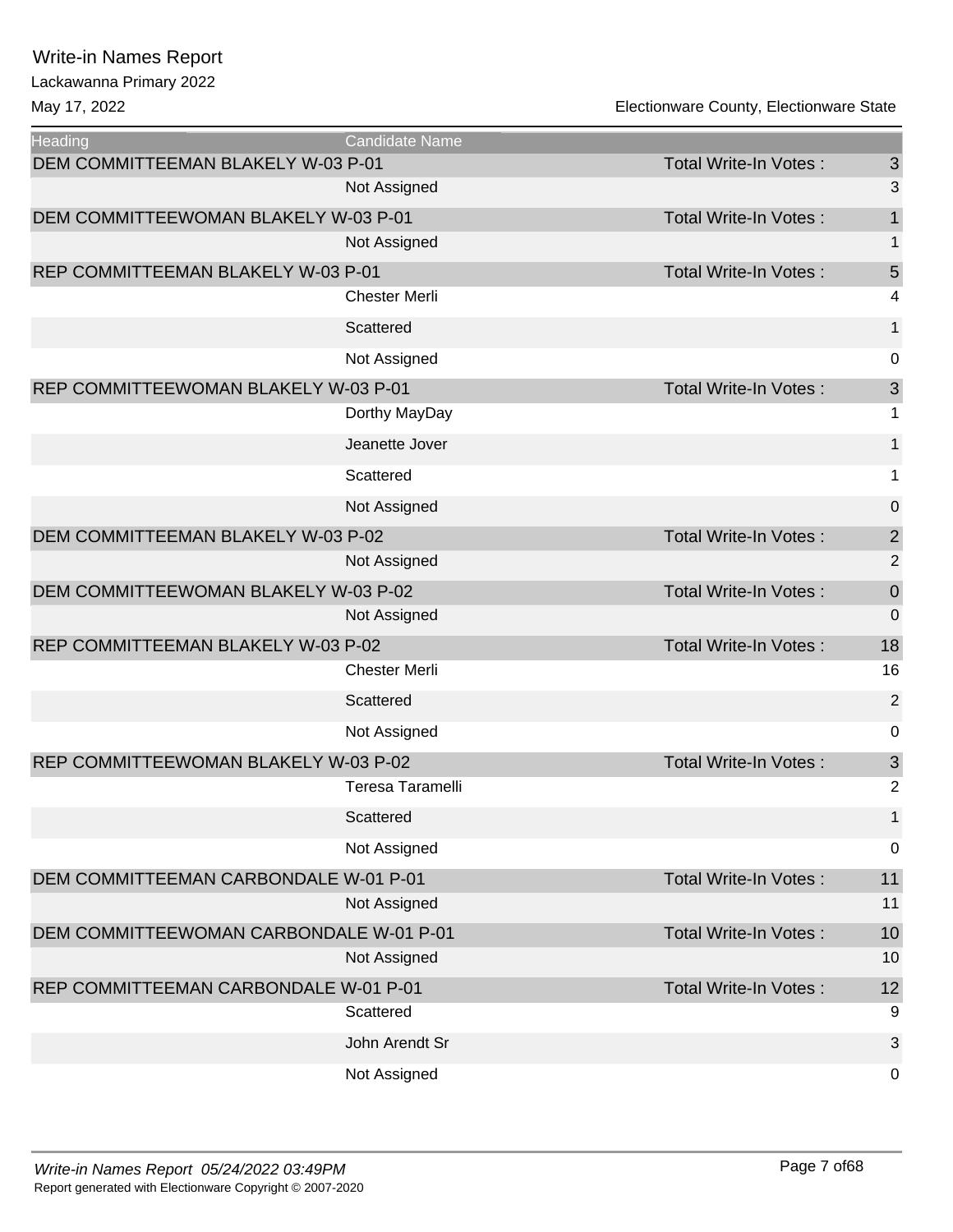| Heading                                 | <b>Candidate Name</b>      |                              |                  |
|-----------------------------------------|----------------------------|------------------------------|------------------|
| REP COMMITTEEWOMAN CARBONDALE W-01 P-01 |                            | <b>Total Write-In Votes:</b> | $\overline{9}$   |
|                                         | Scattered                  |                              | 5                |
|                                         | <b>Carol Arendt</b>        |                              | 4                |
|                                         | Not Assigned               |                              | 0                |
| DEM COMMITTEEMAN CARBONDALE W-01 P-02   |                            | <b>Total Write-In Votes:</b> | $\mathsf 3$      |
|                                         | Not Assigned               |                              | 3                |
| DEM COMMITTEEWOMAN CARBONDALE W-01 P-02 |                            | <b>Total Write-In Votes:</b> | 1                |
|                                         | Not Assigned               |                              | 1                |
| REP COMMITTEEMAN CARBONDALE W-01 P-02   |                            | <b>Total Write-In Votes:</b> | $\mathbf{1}$     |
|                                         | <b>Brian Matthew Baron</b> |                              | 1                |
|                                         | Not Assigned               |                              | 0                |
| REP COMMITTEEWOMAN CARBONDALE W-01 P-02 |                            | <b>Total Write-In Votes:</b> | $\mathbf{1}$     |
|                                         | Katie Sue Troyano          |                              | $\mathbf 1$      |
|                                         | Not Assigned               |                              | $\boldsymbol{0}$ |
| DEM COMMITTEEMAN CARBONDALE W-03 P-01   |                            | <b>Total Write-In Votes:</b> | 11               |
|                                         | <b>Bobby Sanderson</b>     |                              | 10               |
|                                         | Scattered                  |                              | 1                |
|                                         | Not Assigned               |                              | 0                |
| DEM COMMITTEEWOMAN CARBONDALE W-03 P-01 |                            | <b>Total Write-In Votes:</b> | 10               |
|                                         | Philomina Kovaleski        |                              | 9                |
|                                         | Scattered                  |                              | 1                |
|                                         | Not Assigned               |                              | 0                |
| REP COMMITTEEMAN CARBONDALE W-03 P-01   |                            | <b>Total Write-In Votes:</b> | $\mathbf{1}$     |
|                                         | <b>Robert Klinkel</b>      |                              | 1                |
|                                         | Not Assigned               |                              | $\boldsymbol{0}$ |
| REP COMMITTEEWOMAN CARBONDALE W-03 P-01 |                            | <b>Total Write-In Votes:</b> | $\mathbf 1$      |
|                                         | Stephanie Klinkel          |                              | 1                |
|                                         | Not Assigned               |                              | 0                |
| DEM COMMITTEEMAN CARBONDALE W-03 P-02   |                            | Total Write-In Votes:        | $\boldsymbol{0}$ |
|                                         | Not Assigned               |                              | $\mathbf 0$      |
| DEM COMMITTEEWOMAN CARBONDALE W-03 P-02 |                            | <b>Total Write-In Votes:</b> | $\pmb{0}$        |
|                                         | Not Assigned               |                              | 0                |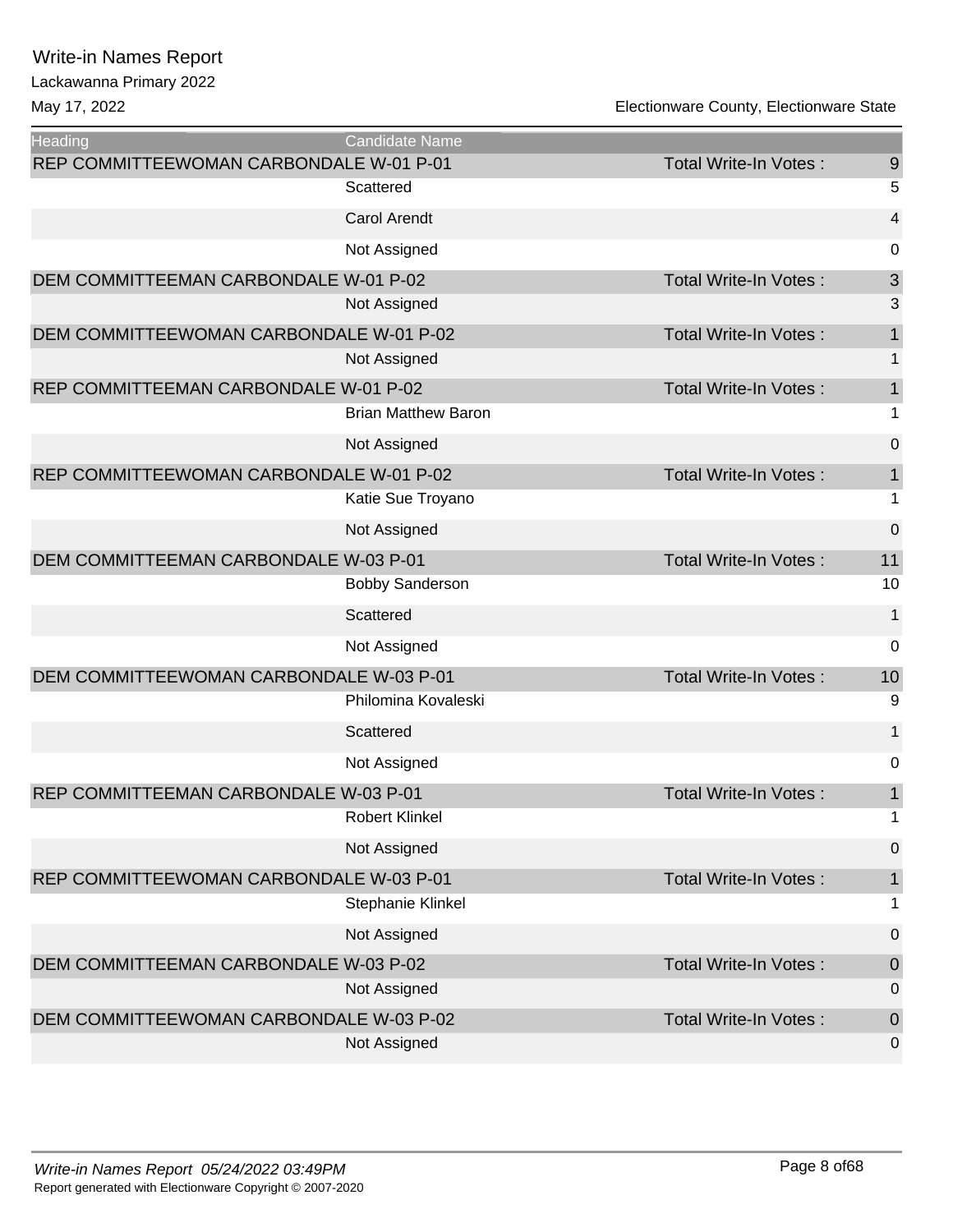# Lackawanna Primary 2022

| <b>Heading</b>                          | Candidate Name       |                              |                  |
|-----------------------------------------|----------------------|------------------------------|------------------|
| REP COMMITTEEMAN CARBONDALE W-03 P-02   |                      | Total Write-In Votes:        | $\mathbf{1}$     |
|                                         | <b>Jared Lovell</b>  |                              | $\mathbf{1}$     |
|                                         | Not Assigned         |                              | 0                |
| REP COMMITTEEWOMAN CARBONDALE W-03 P-02 |                      | Total Write-In Votes:        | $\mathbf 0$      |
|                                         | Not Assigned         |                              | 0                |
| DEM COMMITTEEMAN CARBONDALE W-03 P-03   |                      | Total Write-In Votes:        | $\overline{4}$   |
|                                         | Not Assigned         |                              | 4                |
| DEM COMMITTEEWOMAN CARBONDALE W-03 P-03 |                      | <b>Total Write-In Votes:</b> | 3                |
|                                         | Not Assigned         |                              | 3                |
| REP COMMITTEEMAN CARBONDALE W-03 P-03   |                      | Total Write-In Votes:        | $\mathbf 1$      |
|                                         | Steven C White       |                              | 1                |
|                                         | Not Assigned         |                              | 0                |
| REP COMMITTEEWOMAN CARBONDALE W-03 P-03 |                      | Total Write-In Votes:        | $\mathbf{1}$     |
|                                         | Laureen Cummings     |                              | 1                |
|                                         | Not Assigned         |                              | 0                |
| DEM COMMITTEEMAN CARBONDALE W-04 P-01   |                      | <b>Total Write-In Votes:</b> | 1                |
|                                         | Not Assigned         |                              | $\mathbf{1}$     |
| DEM COMMITTEEWOMAN CARBONDALE W-04 P-01 |                      | <b>Total Write-In Votes:</b> | $\boldsymbol{0}$ |
|                                         | Not Assigned         |                              | 0                |
| REP COMMITTEEMAN CARBONDALE W-04 P-01   |                      | Total Write-In Votes:        | 5                |
|                                         | Scattered            |                              | 3                |
|                                         | <b>Donald Gebert</b> |                              | 1                |
|                                         | <b>Thomas Watier</b> |                              | 1                |
|                                         | Not Assigned         |                              | 0                |
| REP COMMITTEEWOMAN CARBONDALE W-04 P-01 |                      | Total Write-In Votes:        | 9                |
|                                         | <b>Sharon Gebert</b> |                              | 6                |
|                                         | Scattered            |                              | 3                |
|                                         | Not Assigned         |                              | 0                |
| DEM COMMITTEEMAN CARBONDALE W-05 P-01   |                      | <b>Total Write-In Votes:</b> | 1                |
|                                         | Not Assigned         |                              | 1                |
| DEM COMMITTEEWOMAN CARBONDALE W-05 P-01 |                      | Total Write-In Votes:        | 1                |
|                                         | Not Assigned         |                              | 1                |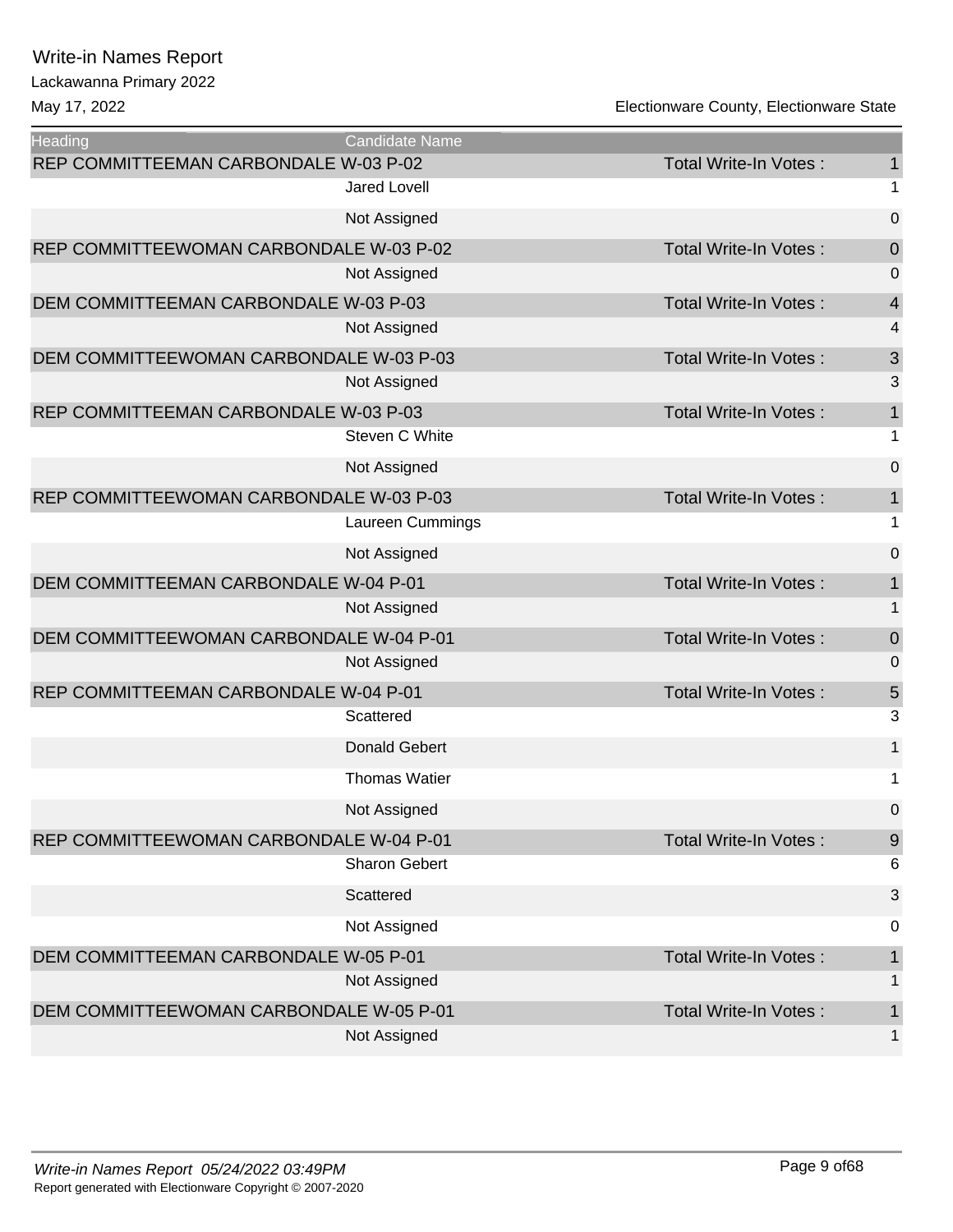Lackawanna Primary 2022

| <b>Heading</b>                          | <b>Candidate Name</b> |                              |                         |
|-----------------------------------------|-----------------------|------------------------------|-------------------------|
| REP COMMITTEEMAN CARBONDALE W-05 P-01   |                       | Total Write-In Votes:        | $\overline{4}$          |
|                                         | Marc Pane             |                              | $\overline{2}$          |
|                                         | David Galluch         |                              | 1                       |
|                                         | Scattered             |                              | 1                       |
|                                         | Not Assigned          |                              | 0                       |
| REP COMMITTEEWOMAN CARBONDALE W-05 P-01 |                       | Total Write-In Votes:        | $\overline{c}$          |
|                                         | Scattered             |                              | 1                       |
|                                         | Susan Gagas           |                              | $\mathbf{1}$            |
|                                         | Not Assigned          |                              | 0                       |
| DEM COMMITTEEMAN CARBONDALE W-05 P-02   |                       | <b>Total Write-In Votes:</b> | $\mathbf 0$             |
|                                         | Not Assigned          |                              | 0                       |
| DEM COMMITTEEWOMAN CARBONDALE W-05 P-02 |                       | <b>Total Write-In Votes:</b> | $\mathbf 0$             |
|                                         | Not Assigned          |                              | $\mathbf 0$             |
| REP COMMITTEEMAN CARBONDALE W-05 P-02   |                       | Total Write-In Votes:        | $\mathbf 0$             |
|                                         | Not Assigned          |                              | 0                       |
| REP COMMITTEEWOMAN CARBONDALE W-05 P-02 |                       | <b>Total Write-In Votes:</b> | $\mathbf 0$             |
|                                         | Not Assigned          |                              | 0                       |
| DEM COMMITTEEMAN CARBONDALE W-06 P-01   |                       | Total Write-In Votes:        | $\mathbf 0$             |
|                                         | Not Assigned          |                              | $\overline{0}$          |
| DEM COMMITTEEWOMAN CARBONDALE W-06 P-01 |                       | <b>Total Write-In Votes:</b> | $\mathbf 1$             |
|                                         | Not Assigned          |                              | 1                       |
| REP COMMITTEEMAN CARBONDALE W-06 P-01   |                       | <b>Total Write-In Votes:</b> | $\overline{\mathbf{c}}$ |
|                                         | John F Bradley        |                              | 1                       |
|                                         | Paul D Gillette       |                              | 1                       |
|                                         | Not Assigned          |                              | $\mathbf 0$             |
| REP COMMITTEEWOMAN CARBONDALE W-06 P-01 |                       | <b>Total Write-In Votes:</b> | $\mathbf 1$             |
|                                         | Janet Graziano        |                              | 1                       |
|                                         | Not Assigned          |                              | $\boldsymbol{0}$        |
| DEM COMMITTEEMAN CARBONDALE W-06 P-02   |                       | <b>Total Write-In Votes:</b> | $\boldsymbol{0}$        |
|                                         | Not Assigned          |                              | $\mathbf 0$             |
| DEM COMMITTEEWOMAN CARBONDALE W-06 P-02 |                       | Total Write-In Votes:        | $\mathbf 0$             |
|                                         | Not Assigned          |                              | 0                       |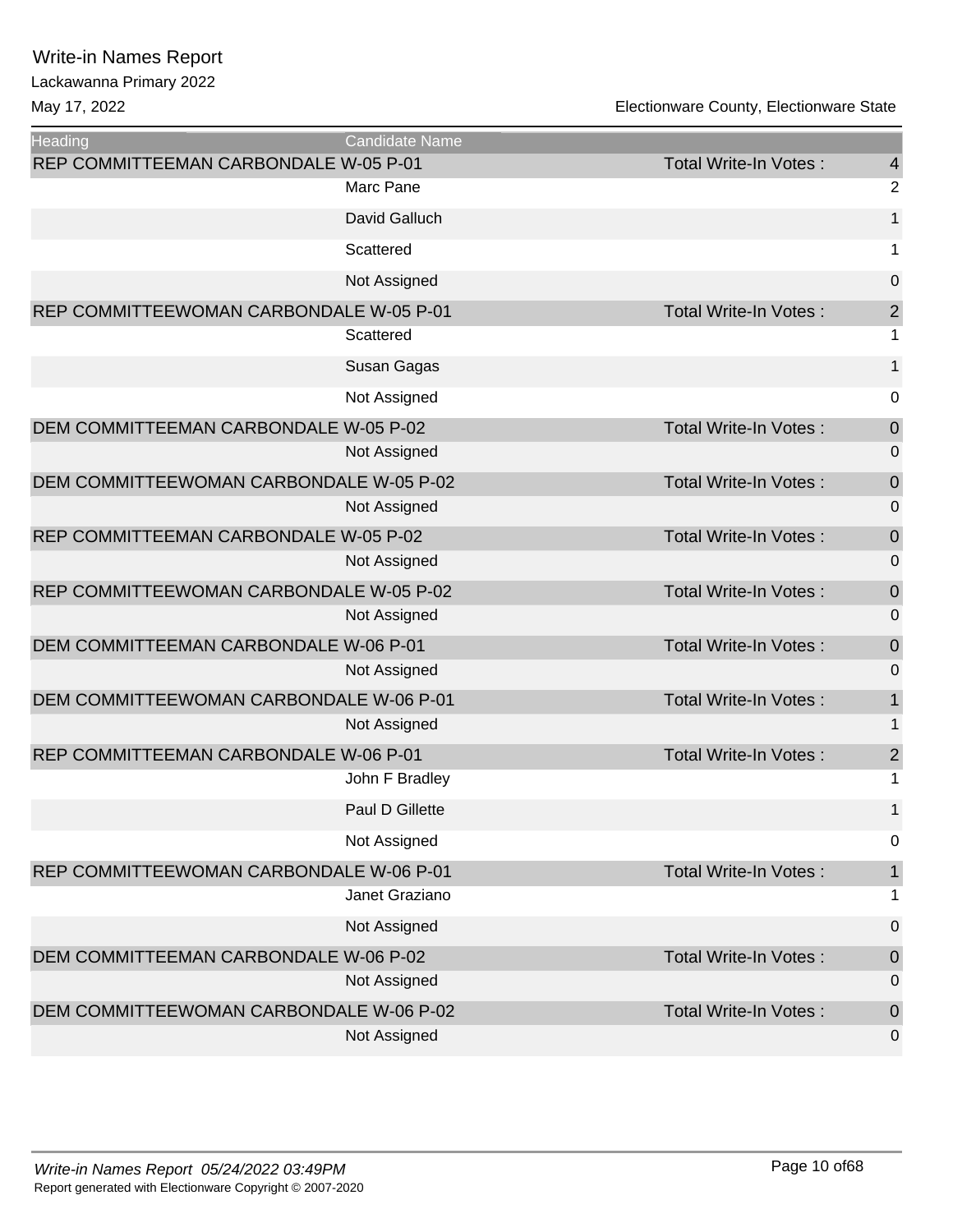#### Lackawanna Primary 2022

May 17, 2022 **Accord 2012** Electionware County, Electionware State

| <b>Heading</b>                               | Candidate Name         |                              |                |
|----------------------------------------------|------------------------|------------------------------|----------------|
| REP COMMITTEEMAN CARBONDALE W-06 P-02        |                        | Total Write-In Votes:        | $\overline{2}$ |
|                                              | Joseph P Guzzi         |                              | 1              |
|                                              | Scattered              |                              | 1              |
|                                              | Not Assigned           |                              | 0              |
| REP COMMITTEEWOMAN CARBONDALE W-06 P-02      |                        | Total Write-In Votes:        | $\overline{a}$ |
|                                              | Nancy C Guzzi          |                              | 1              |
|                                              | Scattered              |                              | 1              |
|                                              | Not Assigned           |                              | 0              |
| DEM COMMITTEEMAN CARBONDALE TWP. W-00 P-NE   |                        | Total Write-In Votes:        | 1              |
|                                              | Not Assigned           |                              | 1              |
| DEM COMMITTEEWOMAN CARBONDALE TWP. W-00 P-NE |                        | <b>Total Write-In Votes:</b> | 1              |
|                                              | Not Assigned           |                              | 1              |
| REP COMMITTEEMAN CARBONDALE TWP. W-00 P-NE   |                        | <b>Total Write-In Votes:</b> | 1              |
|                                              | <b>David Demas</b>     |                              | 1              |
|                                              | Not Assigned           |                              | 0              |
| REP COMMITTEEWOMAN CARBONDALE TWP. W-00 P-NE |                        | Total Write-In Votes:        | 0              |
|                                              | Not Assigned           |                              | 0              |
| DEM COMMITTEEMAN CARBONDALE TWP. W-00 P-NW   |                        | Total Write-In Votes:        | $\overline{0}$ |
|                                              | Not Assigned           |                              | $\overline{0}$ |
| DEM COMMITTEEWOMAN CARBONDALE TWP. W-00 P-NW |                        | Total Write-In Votes:        | $\overline{0}$ |
|                                              | Not Assigned           |                              | 0              |
| REP COMMITTEEMAN CARBONDALE TWP. W-00 P-NW   |                        | <b>Total Write-In Votes:</b> | $\overline{0}$ |
|                                              | Not Assigned           |                              | 0              |
| REP COMMITTEEWOMAN CARBONDALE TWP. W-00 P-NW |                        | Total Write-In Votes:        | $\overline{0}$ |
|                                              | Not Assigned           |                              | 0              |
| DEM COMMITTEEMAN CARBONDALE TWP. W-00 P-SO   |                        | Total Write-In Votes:        | $\overline{a}$ |
|                                              | <b>Anthony Distler</b> |                              | 1              |
|                                              |                        |                              |                |

| Deven Shultz                                 |                       |   |
|----------------------------------------------|-----------------------|---|
| Not Assigned                                 |                       | 0 |
| DEM COMMITTEEWOMAN CARBONDALE TWP. W-00 P-SO | Total Write-In Votes: | 2 |
| <b>Colleen Eagen Gerrity</b>                 |                       |   |
| Linda Shultz                                 |                       |   |
| Not Assigned                                 |                       | 0 |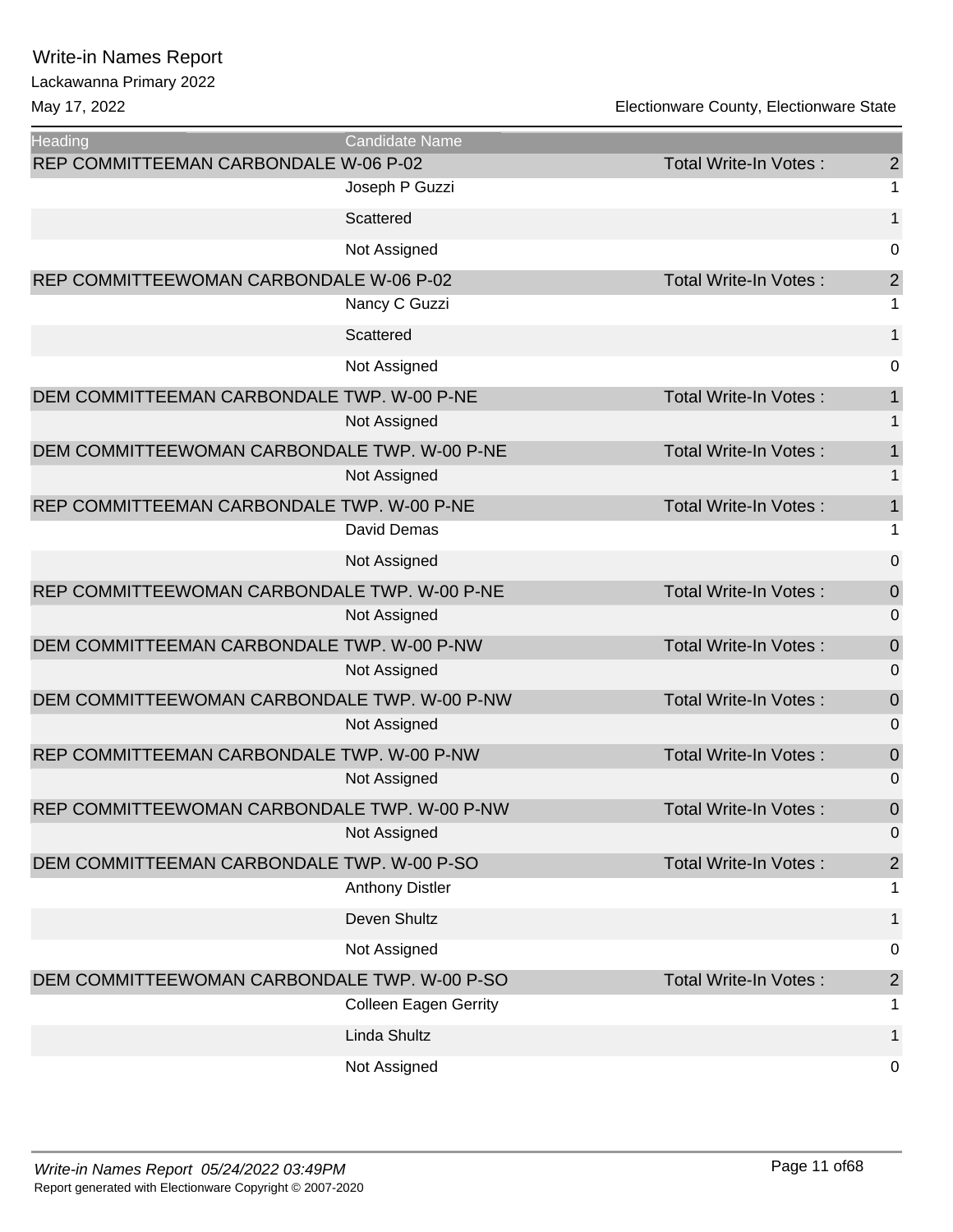Lackawanna Primary 2022

| <b>Heading</b>                               | Candidate Name         |                              |                           |
|----------------------------------------------|------------------------|------------------------------|---------------------------|
| REP COMMITTEEMAN CARBONDALE TWP. W-00 P-SO   |                        | <b>Total Write-In Votes:</b> | $\sqrt{3}$                |
|                                              | Scattered              |                              | $\overline{2}$            |
|                                              | <b>Cody Gonsauls</b>   |                              | $\mathbf{1}$              |
|                                              | Not Assigned           |                              | 0                         |
| REP COMMITTEEWOMAN CARBONDALE TWP. W-00 P-SO |                        | <b>Total Write-In Votes:</b> | $\ensuremath{\mathsf{3}}$ |
|                                              | Scattered              |                              | $\overline{2}$            |
|                                              | <b>Brielle Brady</b>   |                              | $\mathbf 1$               |
|                                              | Not Assigned           |                              | 0                         |
| DEM COMMITTEEMAN CLARKS GREEN W-00 P-00      |                        | <b>Total Write-In Votes:</b> | 29                        |
|                                              | Scattered              |                              | 11                        |
|                                              | <b>Keith Williams</b>  |                              | 3                         |
|                                              | <b>Terrence Nealon</b> |                              | 3                         |
|                                              | <b>William Risse</b>   |                              | $\mathfrak{B}$            |
|                                              | <b>William Toms</b>    |                              | 3                         |
|                                              | David Rinaldi          |                              | $\overline{2}$            |
|                                              | Jim Clark              |                              | $\overline{2}$            |
|                                              | Sean Wolfe             |                              | $\overline{2}$            |
|                                              | Not Assigned           |                              | 0                         |
| DEM COMMITTEEWOMAN CLARKS GREEN W-00 P-00    |                        | <b>Total Write-In Votes:</b> | $\ensuremath{\mathsf{3}}$ |
|                                              | Not Assigned           |                              | 3                         |
| REP COMMITTEEMAN CLARKS GREEN W-00 P-00      |                        | <b>Total Write-In Votes:</b> | 11                        |
|                                              | <b>Matthew Krah</b>    |                              | 6                         |
|                                              | Scattered              |                              | 3                         |
|                                              | Todd Zimmerman         |                              | $\overline{2}$            |
|                                              | Not Assigned           |                              | $\mathbf 0$               |
| REP COMMITTEEWOMAN CLARKS GREEN W-00 P-00    |                        | Total Write-In Votes:        | $\overline{\mathbf{4}}$   |
|                                              | Amy Zimmerman          |                              | 1                         |
|                                              | <b>Bonnie Davis</b>    |                              | $\mathbf{1}$              |
|                                              | Kim Kelly              |                              | 1                         |
|                                              | Lynn Sansky            |                              | $\mathbf{1}$              |
|                                              | Not Assigned           |                              | 0                         |
| DEM COMMITTEEMAN CLARKS SUMMIT W-00 P-01     |                        | Total Write-In Votes:        | 1                         |
|                                              | Not Assigned           |                              | $\mathbf 1$               |
|                                              |                        |                              |                           |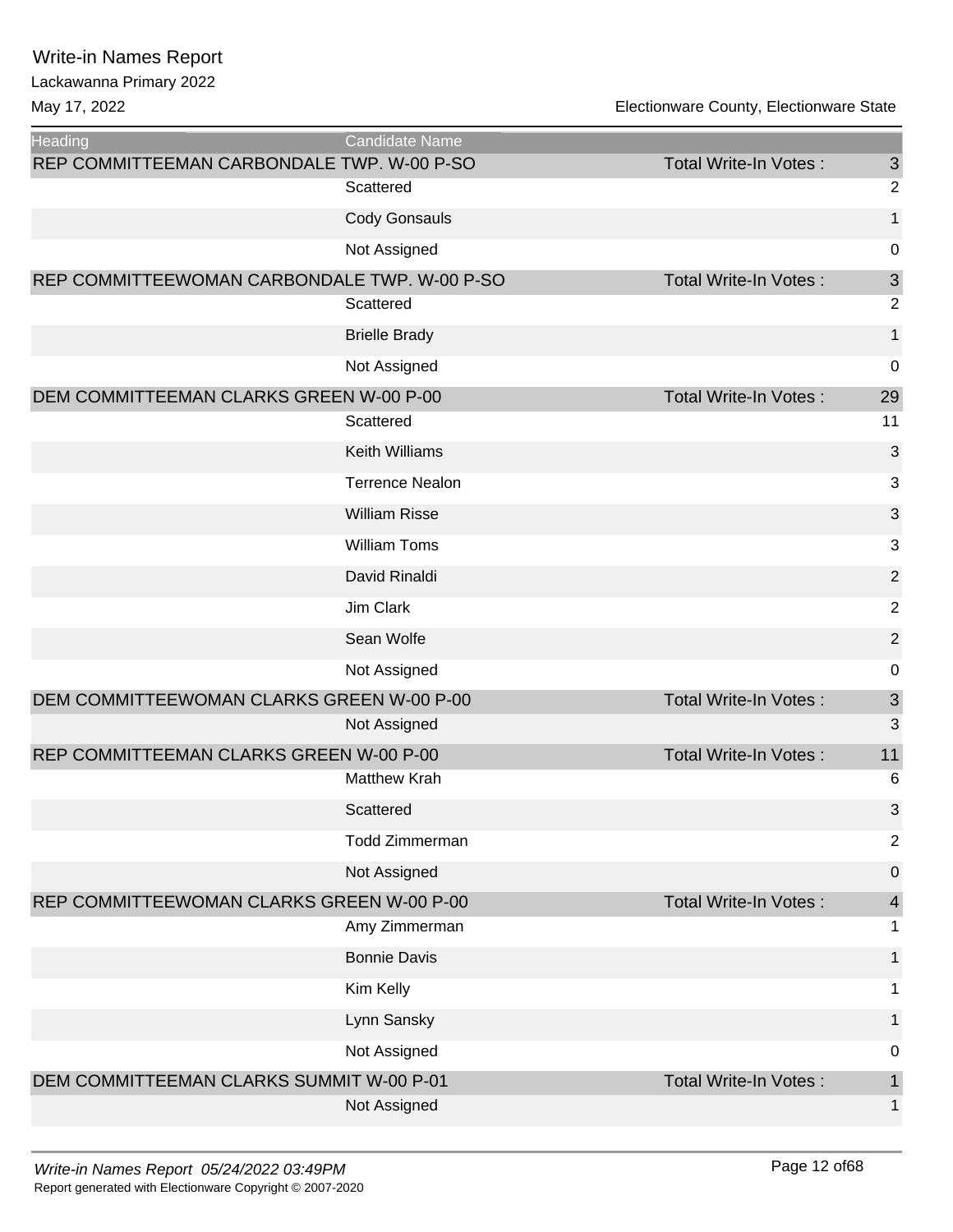| <b>Heading</b>                             | Candidate Name          |                              |                  |
|--------------------------------------------|-------------------------|------------------------------|------------------|
| DEM COMMITTEEWOMAN CLARKS SUMMIT W-00 P-01 |                         | Total Write-In Votes:        | $\mathbf{1}$     |
|                                            | Not Assigned            |                              | 1                |
| REP COMMITTEEMAN CLARKS SUMMIT W-00 P-01   |                         | Total Write-In Votes:        | $\overline{7}$   |
|                                            | Harry Kelly             |                              | $\overline{2}$   |
|                                            | Robert O'Leary          |                              | $\sqrt{2}$       |
|                                            | Scattered               |                              | $\overline{c}$   |
|                                            | <b>Bob Graham</b>       |                              | $\mathbf{1}$     |
|                                            | Not Assigned            |                              | $\boldsymbol{0}$ |
| REP COMMITTEEWOMAN CLARKS SUMMIT W-00 P-01 |                         | Total Write-In Votes:        | $\,$ 6 $\,$      |
|                                            | Joan Davis              |                              | 3                |
|                                            | Scattered               |                              | $\mathbf 2$      |
|                                            | Tammy O'Leary           |                              | 1                |
|                                            | Not Assigned            |                              | 0                |
| DEM COMMITTEEMAN CLARKS SUMMIT W-00 P-02   |                         | <b>Total Write-In Votes:</b> | $\mathfrak{S}$   |
|                                            | Not Assigned            |                              | 3                |
| DEM COMMITTEEWOMAN CLARKS SUMMIT W-00 P-02 |                         | Total Write-In Votes:        | $\overline{5}$   |
|                                            | Not Assigned            |                              | 5                |
| REP COMMITTEEMAN CLARKS SUMMIT W-00 P-02   |                         | Total Write-In Votes:        | 15               |
|                                            | Harry Kelly             |                              | 3                |
|                                            | Scattered               |                              | 3                |
|                                            | Peter P Panko           |                              | $\sqrt{2}$       |
|                                            | Andy Roman              |                              | $\mathbf{1}$     |
|                                            | John Kevitz Jr          |                              | 1                |
|                                            | Marc Pane               |                              | 1                |
|                                            | <b>Patrick Williams</b> |                              | 1                |
|                                            | Peter Mills Jr          |                              | 1                |
|                                            | Ron Nener               |                              | 1                |
|                                            | Stephen Laspina         |                              | 1                |
|                                            | Not Assigned            |                              | 0                |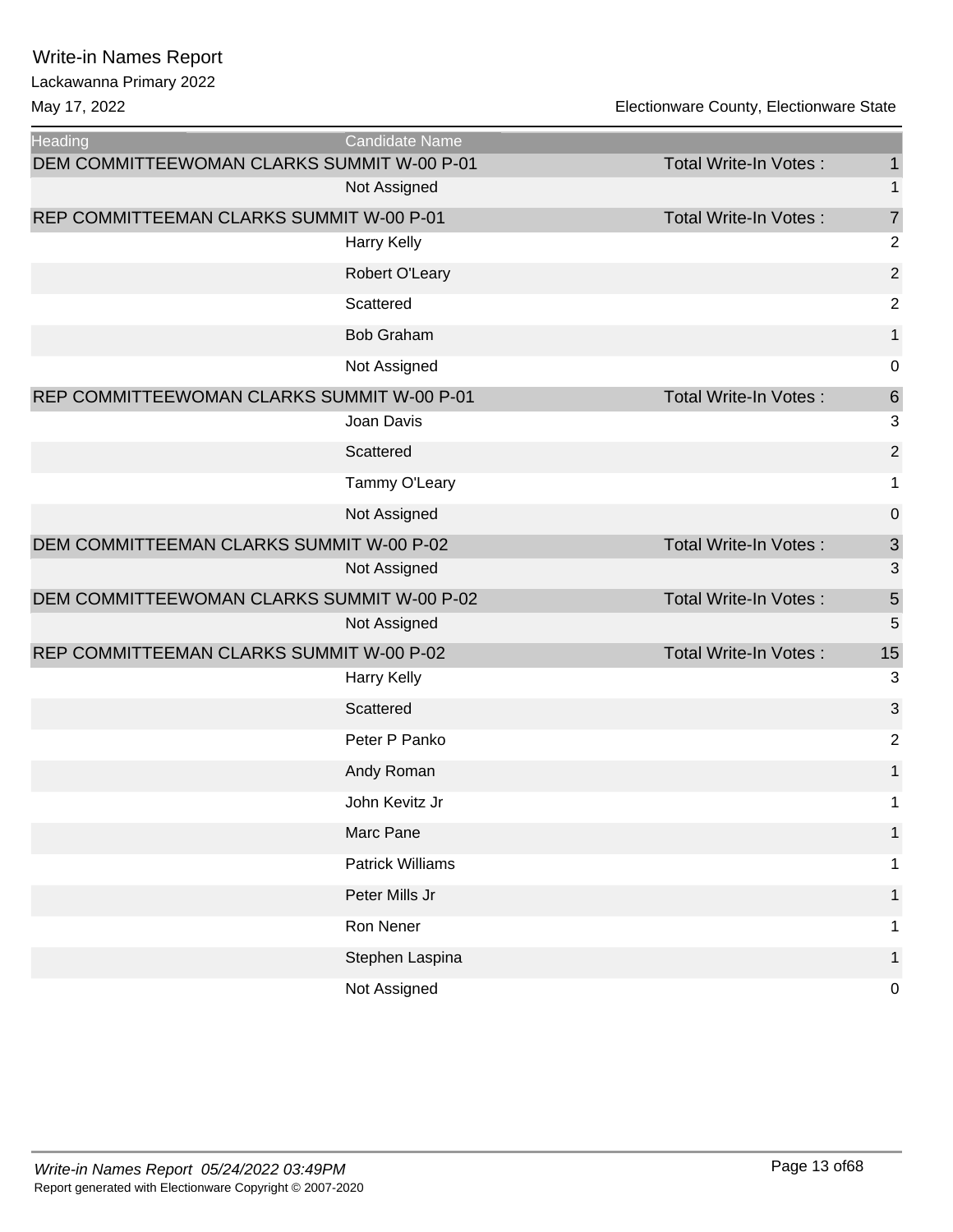| <b>Heading</b>                             | <b>Candidate Name</b>    |                       |                         |
|--------------------------------------------|--------------------------|-----------------------|-------------------------|
| REP COMMITTEEWOMAN CLARKS SUMMIT W-00 P-02 |                          | Total Write-In Votes: | 13                      |
|                                            | Joan Davis               |                       | 5                       |
|                                            | Scattered                |                       | 3                       |
|                                            | <b>Ashley Stone</b>      |                       | 1                       |
|                                            | <b>Barbar Gleim</b>      |                       | $\mathbf{1}$            |
|                                            | <b>Cindy Phillips</b>    |                       | 1                       |
|                                            | Davone Kevitz            |                       | 1                       |
|                                            | Melissa Laspina          |                       | 1                       |
|                                            | Not Assigned             |                       | 0                       |
| DEM COMMITTEEMAN CLARKS SUMMIT W-00 P-03   |                          | Total Write-In Votes: | 1                       |
|                                            | Not Assigned             |                       | 1                       |
| DEM COMMITTEEWOMAN CLARKS SUMMIT W-00 P-03 |                          | Total Write-In Votes: | 1                       |
|                                            | Not Assigned             |                       | 1                       |
| REP COMMITTEEMAN CLARKS SUMMIT W-00 P-03   |                          | Total Write-In Votes: | $\overline{5}$          |
|                                            | <b>Bob Asher</b>         |                       | 1                       |
|                                            | <b>Bob Sheils</b>        |                       | 1                       |
|                                            | <b>Daniel Miller</b>     |                       | 1                       |
|                                            | Matthew D'Angelo         |                       | 1                       |
|                                            | Michael McCreary         |                       | 1                       |
|                                            | Scattered                |                       | 0                       |
|                                            | Not Assigned             |                       | 0                       |
| REP COMMITTEEWOMAN CLARKS SUMMIT W-00 P-03 |                          | Total Write-In Votes: | $\sqrt{5}$              |
|                                            | Scattered                |                       | 3                       |
|                                            | <b>Christine Toretti</b> |                       | $\mathbf{1}$            |
|                                            | <b>Esther Davis</b>      |                       | 1                       |
|                                            | Not Assigned             |                       | $\boldsymbol{0}$        |
| DEM COMMITTEEMAN CLARKS SUMMIT W-00 P-04   |                          | Total Write-In Votes: | $\overline{\mathbf{c}}$ |
|                                            | Not Assigned             |                       | $\overline{2}$          |
| DEM COMMITTEEWOMAN CLARKS SUMMIT W-00 P-04 |                          | Total Write-In Votes: | $\,$ 6 $\,$             |
|                                            | Not Assigned             |                       | 6                       |
| REP COMMITTEEMAN CLARKS SUMMIT W-00 P-04   |                          | Total Write-In Votes: | $\boldsymbol{0}$        |
|                                            | Not Assigned             |                       | $\boldsymbol{0}$        |
| REP COMMITTEEWOMAN CLARKS SUMMIT W-00 P-04 | Not Assigned             | Total Write-In Votes: | 1<br>1                  |
|                                            |                          |                       |                         |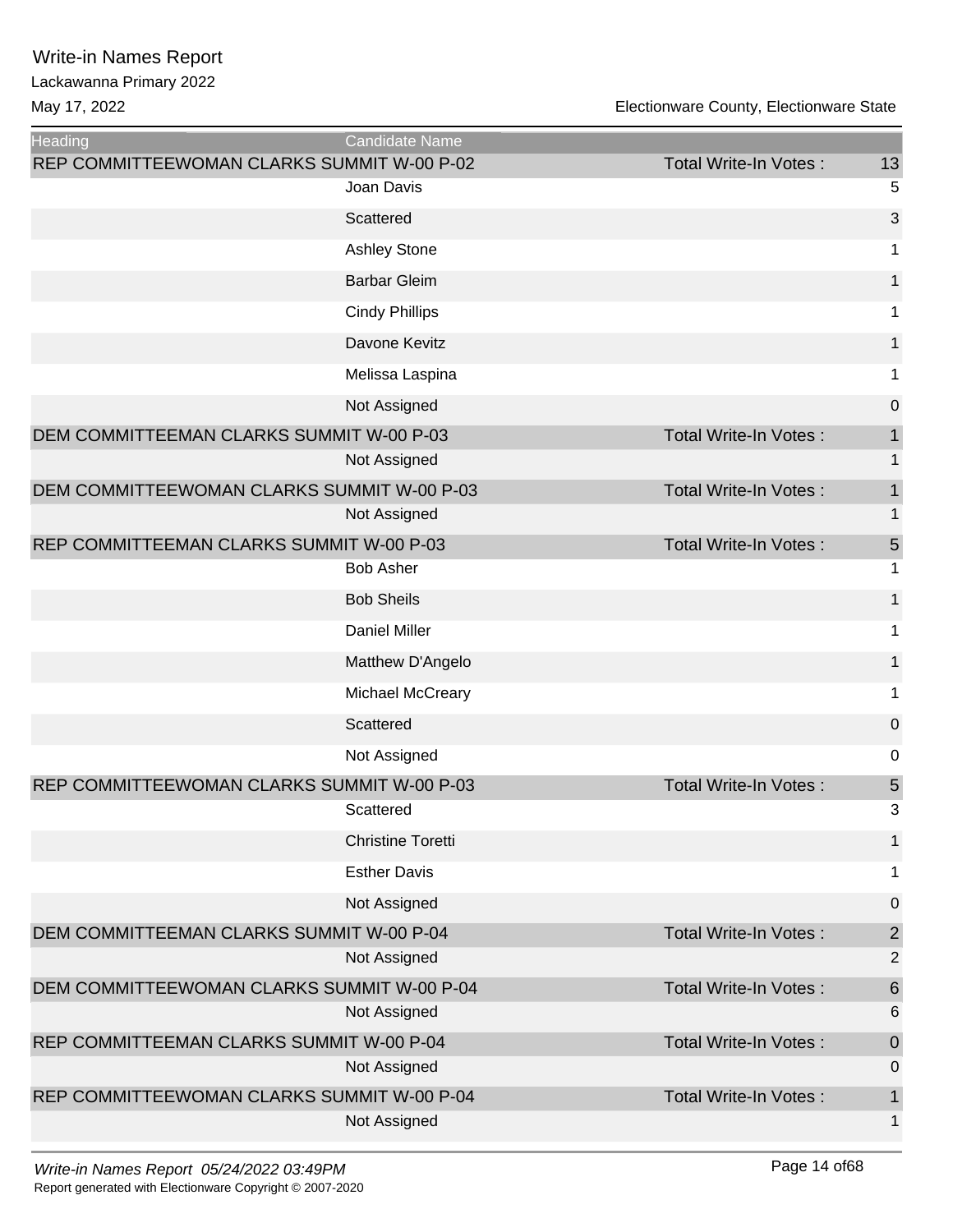| Heading                                         | Candidate Name         |                              |                         |
|-------------------------------------------------|------------------------|------------------------------|-------------------------|
| DEM COMMITTEEMAN CLIFTON TOWNSHIP W-00 P-00     |                        | <b>Total Write-In Votes:</b> | $\overline{5}$          |
|                                                 | Daris B Jackson        |                              | 1                       |
|                                                 | David P Baldwin        |                              | $\mathbf{1}$            |
|                                                 | Mark McDade            |                              | 1                       |
|                                                 | Steven Coyne           |                              | $\mathbf{1}$            |
|                                                 | <b>Thomas Quinn</b>    |                              | 1                       |
|                                                 | Not Assigned           |                              | 0                       |
| DEM COMMITTEEWOMAN CLIFTON TOWNSHIP W-00 P-00   |                        | Total Write-In Votes:        | $\overline{4}$          |
|                                                 | Jennifer McDade        |                              | 1                       |
|                                                 | Kelly Quinn            |                              | $\mathbf{1}$            |
|                                                 | Lori R Yacabitis       |                              | 1                       |
|                                                 | Sandra Redmond         |                              | 1                       |
|                                                 | Not Assigned           |                              | $\mathbf 0$             |
| REP COMMITTEEMAN CLIFTON TOWNSHIP W-00 P-00     |                        | <b>Total Write-In Votes:</b> | 27                      |
|                                                 | <b>Thomas Byers</b>    |                              | 27                      |
|                                                 | Not Assigned           |                              | $\pmb{0}$               |
| REP COMMITTEEWOMAN CLIFTON TOWNSHIP W-00 P-00   |                        | <b>Total Write-In Votes:</b> | $\overline{4}$          |
|                                                 | Scattered              |                              | 3                       |
|                                                 | <b>Colleen Beavers</b> |                              | 1                       |
|                                                 | Not Assigned           |                              | 0                       |
| DEM COMMITTEEMAN COVINGTON TOWNSHIP W-00 P-00   |                        | <b>Total Write-In Votes:</b> | 38                      |
|                                                 | Not Assigned           |                              | 38                      |
| DEM COMMITTEEWOMAN COVINGTON TOWNSHIP W-00 P-00 |                        | <b>Total Write-In Votes:</b> | 115                     |
|                                                 | Antoinette Hamidian    |                              | 107                     |
|                                                 | Scattered              |                              | 8                       |
|                                                 | Not Assigned           |                              | 0                       |
| REP COMMITTEEMAN COVINGTON TOWNSHIP W-00 P-00   |                        | <b>Total Write-In Votes:</b> | 18                      |
|                                                 | Scattered              |                              | 14                      |
|                                                 | <b>Thomas Yerke</b>    |                              | $\overline{\mathbf{4}}$ |
|                                                 | Not Assigned           |                              | 0                       |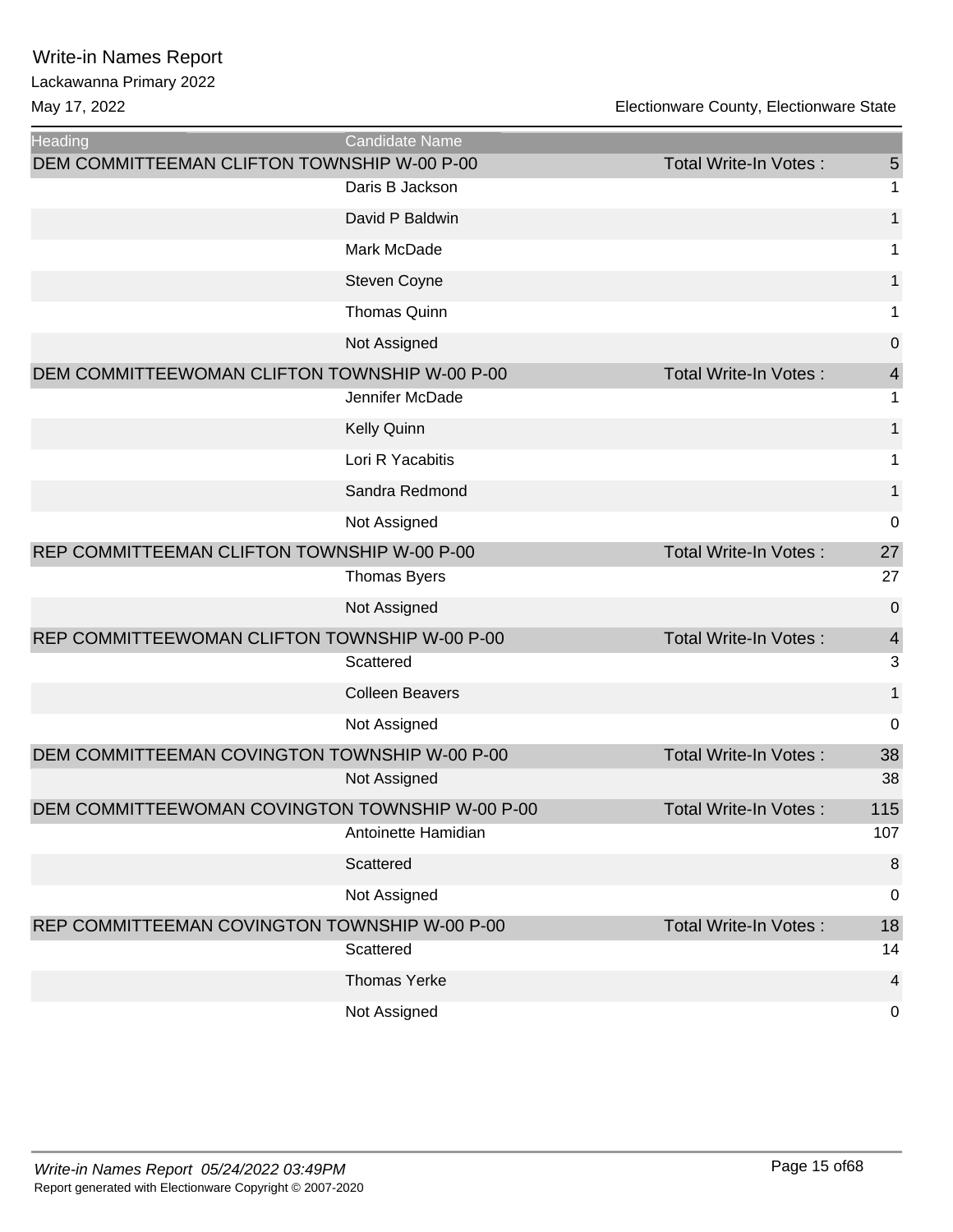| Heading                                         | Candidate Name            |                              |                  |
|-------------------------------------------------|---------------------------|------------------------------|------------------|
| REP COMMITTEEWOMAN COVINGTON TOWNSHIP W-00 P-00 |                           | <b>Total Write-In Votes:</b> | 14               |
|                                                 | Scattered                 |                              | 8                |
|                                                 | <b>Barbar Havenstrite</b> |                              | $\mathbf{1}$     |
|                                                 | Cathy Caputo              |                              | 1                |
|                                                 | <b>Emily Schultz</b>      |                              | $\mathbf{1}$     |
|                                                 | Karen Richards            |                              | 1                |
|                                                 | <b>Missy Hughes</b>       |                              | 1                |
|                                                 | Rebecca Briskie           |                              | 1                |
|                                                 | Not Assigned              |                              | $\boldsymbol{0}$ |
| DEM COMMITTEEMAN DALTON W-00 P-00               |                           | Total Write-In Votes:        | $\overline{2}$   |
|                                                 | Not Assigned              |                              | $\overline{2}$   |
| DEM COMMITTEEWOMAN DALTON W-00 P-00             |                           | <b>Total Write-In Votes:</b> | $\overline{2}$   |
|                                                 | Not Assigned              |                              | $\overline{2}$   |
| REP COMMITTEEMAN DALTON W-00 P-00               |                           | <b>Total Write-In Votes:</b> | 24               |
|                                                 | <b>Chris Chermak</b>      |                              | 18               |
|                                                 | Scattered                 |                              | 6                |
|                                                 | Not Assigned              |                              | 0                |
| REP COMMITTEEWOMAN DALTON W-00 P-00             |                           | <b>Total Write-In Votes:</b> | 20               |
|                                                 | Barbara Kazmierczak       |                              | 17               |
|                                                 | Scattered                 |                              | 3                |
|                                                 | Not Assigned              |                              | 0                |
| DEM COMMITTEEMAN DICKSON CITY W-01 P-01         |                           | <b>Total Write-In Votes:</b> | 3                |
|                                                 | Not Assigned              |                              | 3                |
| DEM COMMITTEEWOMAN DICKSON CITY W-01 P-01       |                           | <b>Total Write-In Votes:</b> | $\overline{4}$   |
|                                                 | Not Assigned              |                              | 4                |
| REP COMMITTEEMAN DICKSON CITY W-01 P-01         |                           | <b>Total Write-In Votes:</b> | $\sqrt{3}$       |
|                                                 | Anthony Fletcher          |                              | 1.               |
|                                                 | Mike Baker                |                              | 1                |
|                                                 | Scattered                 |                              | 1.               |
|                                                 | Not Assigned              |                              | $\pmb{0}$        |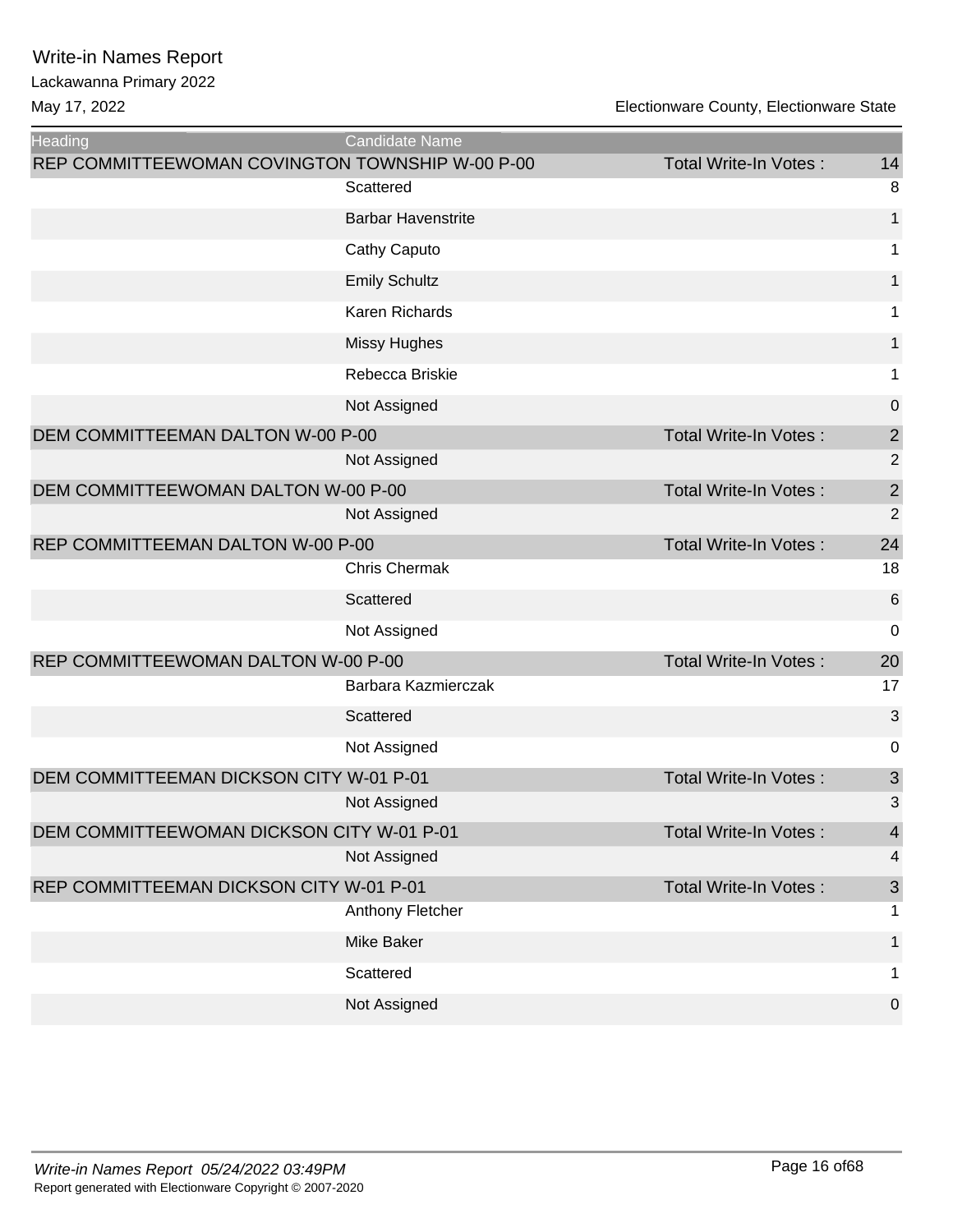| <b>Heading</b>                            | <b>Candidate Name</b>     |                              |                  |
|-------------------------------------------|---------------------------|------------------------------|------------------|
| REP COMMITTEEWOMAN DICKSON CITY W-01 P-01 |                           | <b>Total Write-In Votes:</b> | $\overline{4}$   |
|                                           | <b>Ashley Javitz</b>      |                              | 1                |
|                                           | <b>Christine Toretti</b>  |                              | $\mathbf{1}$     |
|                                           | Lisa Adamski              |                              | 1                |
|                                           | Scattered                 |                              | 1                |
|                                           | Not Assigned              |                              | 0                |
| DEM COMMITTEEMAN DICKSON CITY W-01 P-02   |                           | <b>Total Write-In Votes:</b> | $\mathfrak{S}$   |
|                                           | Not Assigned              |                              | 3                |
| DEM COMMITTEEWOMAN DICKSON CITY W-01 P-02 |                           | <b>Total Write-In Votes:</b> | $\overline{c}$   |
|                                           | Not Assigned              |                              | $\overline{2}$   |
| REP COMMITTEEMAN DICKSON CITY W-01 P-02   |                           | Total Write-In Votes:        | $\overline{4}$   |
|                                           | Scattered                 |                              | 3                |
|                                           | <b>Frank Thomas Mazur</b> |                              | $\mathbf{1}$     |
|                                           | Not Assigned              |                              | 0                |
| REP COMMITTEEWOMAN DICKSON CITY W-01 P-02 |                           | <b>Total Write-In Votes:</b> | $\overline{4}$   |
|                                           | Carly Tomaine             |                              | $\overline{c}$   |
|                                           | Lisa Marie Mazur          |                              | $\mathbf{1}$     |
|                                           | Scattered                 |                              | 1                |
|                                           | Not Assigned              |                              | $\pmb{0}$        |
| DEM COMMITTEEMAN DICKSON CITY W-02 P-01   |                           | Total Write-In Votes:        | $\boldsymbol{0}$ |
|                                           | Not Assigned              |                              | $\mathbf 0$      |
| DEM COMMITTEEWOMAN DICKSON CITY W-02 P-01 |                           | Total Write-In Votes:        | $\mathfrak{S}$   |
|                                           | Not Assigned              |                              | 3                |
| REP COMMITTEEMAN DICKSON CITY W-02 P-01   |                           | Total Write-In Votes:        | $\mathfrak{S}$   |
|                                           | William Halenda Jr        |                              | $\overline{2}$   |
|                                           | <b>Brian Lennon</b>       |                              | 1                |
|                                           | Not Assigned              |                              | 0                |
| REP COMMITTEEWOMAN DICKSON CITY W-02 P-01 |                           | <b>Total Write-In Votes:</b> | $\mathbf{1}$     |
|                                           | Jill Lennon               |                              | 1                |
|                                           | Not Assigned              |                              | $\boldsymbol{0}$ |
| DEM COMMITTEEMAN DICKSON CITY W-03 P-01   |                           | Total Write-In Votes:        | $\boldsymbol{0}$ |
|                                           | Not Assigned              |                              | 0                |
| DEM COMMITTEEWOMAN DICKSON CITY W-03 P-01 |                           | Total Write-In Votes:        | $\boldsymbol{0}$ |
|                                           | Not Assigned              |                              | 0                |
|                                           |                           |                              |                  |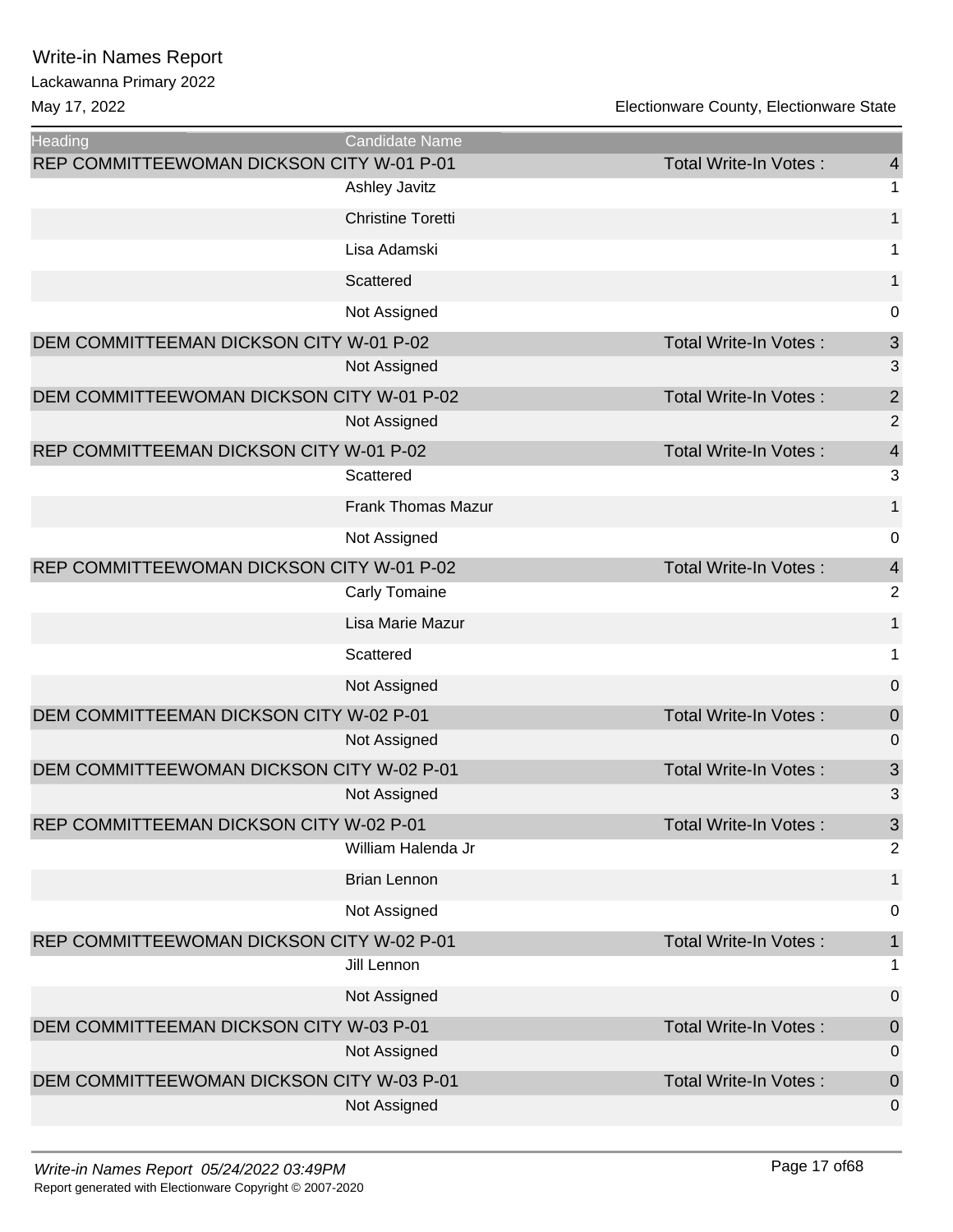Lackawanna Primary 2022

May 17, 2022 Electionware County, Electionware State

Ξ

| Heading                                   | <b>Candidate Name</b> |                              |                            |
|-------------------------------------------|-----------------------|------------------------------|----------------------------|
| REP COMMITTEEMAN DICKSON CITY W-03 P-01   |                       | <b>Total Write-In Votes:</b> | $\mathbf{3}$               |
|                                           | Raymond Merenda       |                              | $\mathbf 2$                |
|                                           | Stephen LaSpina       |                              | $\mathbf 1$                |
|                                           | Not Assigned          |                              | $\mathbf 0$                |
| REP COMMITTEEWOMAN DICKSON CITY W-03 P-01 |                       | Total Write-In Votes:        | $\overline{\mathbf{c}}$    |
|                                           | Bobbie Jo Merenda     |                              | $\mathbf 1$                |
|                                           | Lisa Siwinski         |                              | $\mathbf{1}$               |
|                                           | Not Assigned          |                              | $\mathbf 0$                |
| DEM COMMITTEEMAN DICKSON CITY W-03 P-02   |                       | Total Write-In Votes:        | $\mathbf{1}$               |
|                                           | Not Assigned          |                              | $\mathbf{1}$               |
| DEM COMMITTEEWOMAN DICKSON CITY W-03 P-02 |                       | Total Write-In Votes:        | $\overline{c}$             |
|                                           | Not Assigned          |                              | $\overline{2}$             |
| REP COMMITTEEMAN DICKSON CITY W-03 P-02   |                       | Total Write-In Votes:        | $\mathbf 0$                |
|                                           | Not Assigned          |                              | $\mathbf 0$                |
| REP COMMITTEEWOMAN DICKSON CITY W-03 P-02 |                       | Total Write-In Votes:        | $\mathbf 0$                |
|                                           | Not Assigned          |                              | $\mathbf 0$                |
| DEM COMMITTEEMAN DICKSON CITY W-03 P-03   |                       | Total Write-In Votes:        | $\mathbf 0$                |
|                                           | Not Assigned          |                              | $\mathbf 0$                |
| DEM COMMITTEEWOMAN DICKSON CITY W-03 P-03 | Not Assigned          | Total Write-In Votes:        | $\mathbf 0$<br>$\mathbf 0$ |
| REP COMMITTEEMAN DICKSON CITY W-03 P-03   |                       | <b>Total Write-In Votes:</b> | $\,6$                      |
|                                           | <b>Andrew Kohut</b>   |                              | $\overline{2}$             |
|                                           | Paul J McHugh         |                              | $\overline{2}$             |
|                                           | <b>Frank Blasi</b>    |                              | 1                          |
|                                           | Gerald M Layen        |                              | $\mathbf{1}$               |
|                                           | Not Assigned          |                              | 0                          |
| REP COMMITTEEWOMAN DICKSON CITY W-03 P-03 |                       | Total Write-In Votes:        | $\overline{\mathbf{c}}$    |
|                                           | Alexa Layen           |                              | 1                          |
|                                           | Scattered             |                              | 1                          |
|                                           | Not Assigned          |                              | $\mathbf 0$                |
| DEM COMMITTEEMAN DUNMORE W-01 P-01        |                       | <b>Total Write-In Votes:</b> | $\overline{c}$             |
|                                           | Not Assigned          |                              | $\sqrt{2}$                 |
| DEM COMMITTEEWOMAN DUNMORE W-01 P-01      |                       | Total Write-In Votes:        | $\overline{7}$             |
|                                           | Not Assigned          |                              | $\overline{7}$             |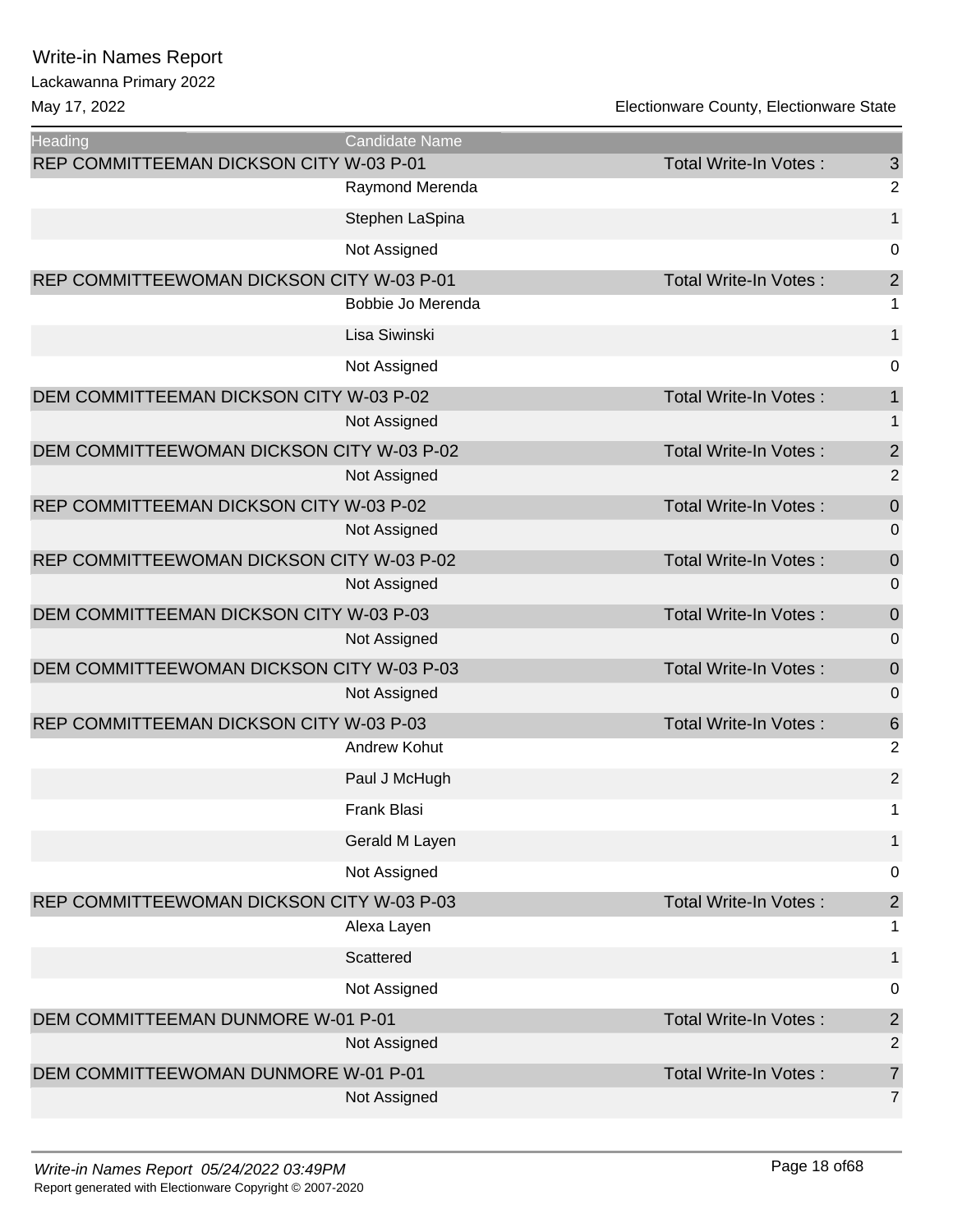Lackawanna Primary 2022

| Heading                              | <b>Candidate Name</b> |                              |                           |
|--------------------------------------|-----------------------|------------------------------|---------------------------|
| REP COMMITTEEMAN DUNMORE W-01 P-01   |                       | <b>Total Write-In Votes:</b> | $\mathbf{1}$              |
|                                      | Mario Falbo           |                              | 1                         |
|                                      | Not Assigned          |                              | $\mathbf 0$               |
| REP COMMITTEEWOMAN DUNMORE W-01 P-01 |                       | <b>Total Write-In Votes:</b> | $\mathbf{1}$              |
|                                      | Caroline Azzarelli    |                              | 1                         |
|                                      | Scattered             |                              | $\pmb{0}$                 |
|                                      | William O'Malley      |                              | $\mathbf 0$               |
|                                      | Not Assigned          |                              | $\mathbf 0$               |
| DEM COMMITTEEMAN DUNMORE W-01 P-02   |                       | Total Write-In Votes:        | $\overline{7}$            |
|                                      | Not Assigned          |                              | $\overline{7}$            |
| DEM COMMITTEEWOMAN DUNMORE W-01 P-02 |                       | <b>Total Write-In Votes:</b> | $\ensuremath{\mathsf{3}}$ |
|                                      | Not Assigned          |                              | $\mathfrak{B}$            |
| REP COMMITTEEMAN DUNMORE W-01 P-02   |                       | <b>Total Write-In Votes:</b> | $\overline{7}$            |
|                                      | Sacttered             |                              | $\mathfrak{S}$            |
|                                      | Jordan McAndrew       |                              | $\mathbf 1$               |
|                                      | Paul Jackson          |                              | 1                         |
|                                      | <b>Robert Haswell</b> |                              | $\mathbf{1}$              |
|                                      | William O'Malley      |                              | 1                         |
|                                      | Not Assigned          |                              | $\mathbf 0$               |
| REP COMMITTEEWOMAN DUNMORE W-01 P-02 |                       | Total Write-In Votes:        | $\mathbf{1}$              |
|                                      | Not Assigned          |                              | $\mathbf 1$               |
| DEM COMMITTEEMAN DUNMORE W-01 P-03   |                       | Total Write-In Votes:        | $\,6$                     |
|                                      | Not Assigned          |                              | 6                         |
| DEM COMMITTEEWOMAN DUNMORE W-01 P-03 |                       | Total Write-In Votes:        | $\,6\,$                   |
|                                      | Not Assigned          |                              | $6\phantom{1}6$           |
| REP COMMITTEEMAN DUNMORE W-01 P-03   |                       | Total Write-In Votes:        | 5                         |
|                                      | Scattered             |                              | $\mathfrak{S}$            |
|                                      | Anthony T Nazo        |                              | 1                         |
|                                      | Michael J Daily       |                              | 1                         |
|                                      | Not Assigned          |                              | $\pmb{0}$                 |
| REP COMMITTEEWOMAN DUNMORE W-01 P-03 |                       | Total Write-In Votes:        | $\overline{4}$            |
|                                      | Scattered             |                              | 3                         |
|                                      | Dawn F Cerminaro      |                              | 1                         |
|                                      | Not Assigned          |                              | 0                         |
|                                      |                       |                              |                           |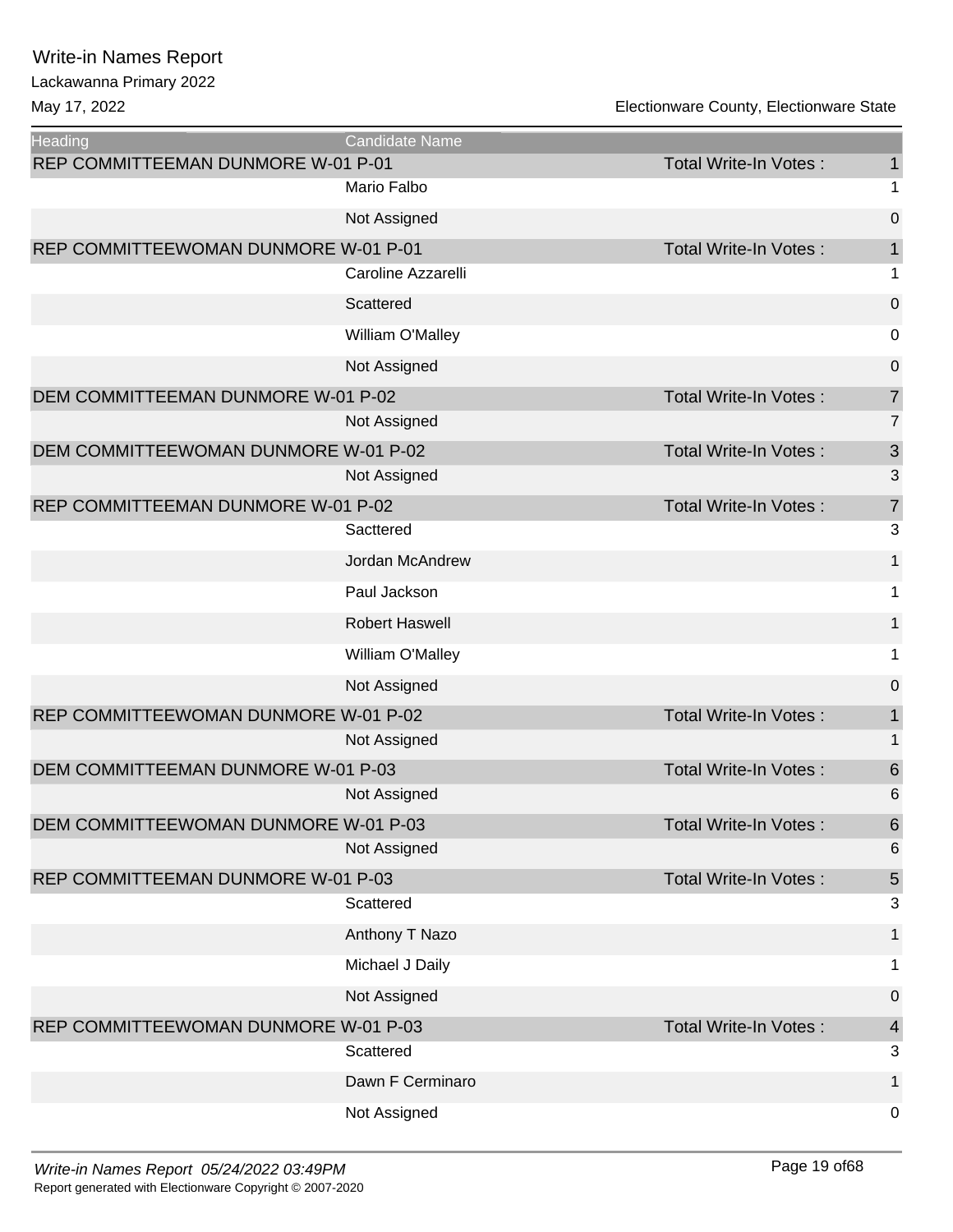### Lackawanna Primary 2022

| <b>Heading</b>                       | Candidate Name        |                              |                         |
|--------------------------------------|-----------------------|------------------------------|-------------------------|
| DEM COMMITTEEMAN DUNMORE W-02 P-01   |                       | Total Write-In Votes:        | $\theta$                |
|                                      | Not Assigned          |                              | $\mathbf 0$             |
| DEM COMMITTEEWOMAN DUNMORE W-02 P-01 |                       | <b>Total Write-In Votes:</b> | $\overline{\mathbf{c}}$ |
|                                      | Not Assigned          |                              | $\overline{2}$          |
| REP COMMITTEEMAN DUNMORE W-02 P-01   |                       | <b>Total Write-In Votes:</b> | $\overline{7}$          |
|                                      | Paul Nardozzi         |                              | 4                       |
|                                      | <b>Brian Fenelli</b>  |                              | 1                       |
|                                      | George Arezaga Jr     |                              | 1                       |
|                                      | Timothy Art Jr        |                              | $\mathbf{1}$            |
|                                      | Not Assigned          |                              | $\mathbf 0$             |
| REP COMMITTEEWOMAN DUNMORE W-02 P-01 |                       | <b>Total Write-In Votes:</b> | $\, 8$                  |
|                                      | Rose Nardozzi         |                              | 3                       |
|                                      | Nicole Wolff          |                              | $\mathbf 2$             |
|                                      | Daryl Fenelli         |                              | 1                       |
|                                      | Janet Korgeski        |                              | $\mathbf{1}$            |
|                                      | Scattered             |                              | 1                       |
|                                      | Not Assigned          |                              | $\boldsymbol{0}$        |
| DEM COMMITTEEMAN DUNMORE W-02 P-02   |                       | Total Write-In Votes:        | $\overline{7}$          |
|                                      | Not Assigned          |                              | $\overline{7}$          |
| DEM COMMITTEEWOMAN DUNMORE W-02 P-02 |                       | <b>Total Write-In Votes:</b> | 49                      |
|                                      | Scattered             |                              | 28                      |
|                                      | Nicole Wolff          |                              | 21                      |
|                                      | Not Assigned          |                              | $\mathbf 0$             |
| REP COMMITTEEMAN DUNMORE W-02 P-02   |                       | Total Write-In Votes :       | 9                       |
|                                      | Scattered             |                              | 3                       |
|                                      | <b>Bill Portanova</b> |                              | $\overline{2}$          |
|                                      | Franko Fletcher       |                              | 1                       |
|                                      | Joe Talutto           |                              | $\mathbf 1$             |
|                                      | Paul Murazzi          |                              | 1                       |
|                                      | William Lester III    |                              | 1                       |
|                                      | Not Assigned          |                              | $\mathbf 0$             |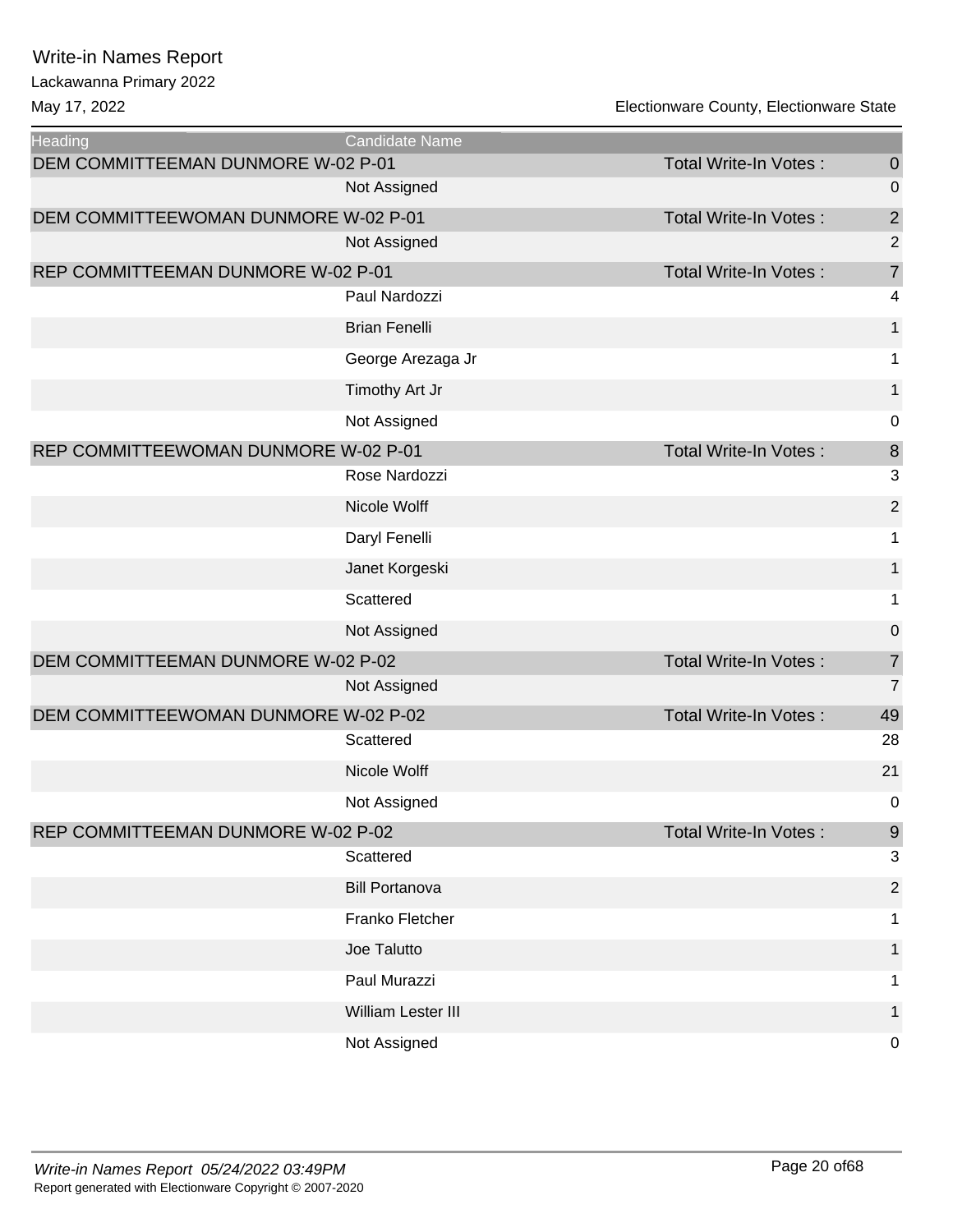| <b>Heading</b>                       | <b>Candidate Name</b> |                              |                         |
|--------------------------------------|-----------------------|------------------------------|-------------------------|
| REP COMMITTEEWOMAN DUNMORE W-02 P-02 |                       | Total Write-In Votes:        | 9                       |
|                                      | Nicole Wolfe          |                              | $\overline{2}$          |
|                                      | Scattered             |                              | $\sqrt{2}$              |
|                                      | Tina Portanova        |                              | $\sqrt{2}$              |
|                                      | Alexis Adamski        |                              | $\mathbf{1}$            |
|                                      | Alicia Carey          |                              | $\mathbf 1$             |
|                                      | Christina Woyshnar    |                              | $\mathbf{1}$            |
|                                      | Not Assigned          |                              | 0                       |
| DEM COMMITTEEMAN DUNMORE W-03 P-01   |                       | Total Write-In Votes:        | 40                      |
|                                      | Jerry Jones           |                              | 23                      |
|                                      | Scattered             |                              | 17                      |
|                                      | Not Assigned          |                              | $\pmb{0}$               |
| DEM COMMITTEEWOMAN DUNMORE W-03 P-01 |                       | Total Write-In Votes:        | 29                      |
|                                      | Scattered             |                              | 12                      |
|                                      | Kimberly Ahern        |                              | $\overline{7}$          |
|                                      | Alicia Carey          |                              | 4                       |
|                                      | Nicole Wolff          |                              | 4                       |
|                                      | Laura Mills           |                              | $\sqrt{2}$              |
|                                      | Not Assigned          |                              | 0                       |
| REP COMMITTEEMAN DUNMORE W-03 P-01   |                       | Total Write-In Votes:        | $\bf 8$                 |
|                                      | Scattered             |                              | 6                       |
|                                      | Leo Murray            |                              | 1                       |
|                                      | Patrick Hartshorn     |                              | 1                       |
|                                      | Not Assigned          |                              | $\boldsymbol{0}$        |
| REP COMMITTEEWOMAN DUNMORE W-03 P-01 |                       | <b>Total Write-In Votes:</b> | $\sqrt{5}$              |
|                                      | Sacttered             |                              | $\overline{\mathbf{4}}$ |
|                                      | <b>Tara Haswell</b>   |                              | 1                       |
|                                      | Not Assigned          |                              | $\pmb{0}$               |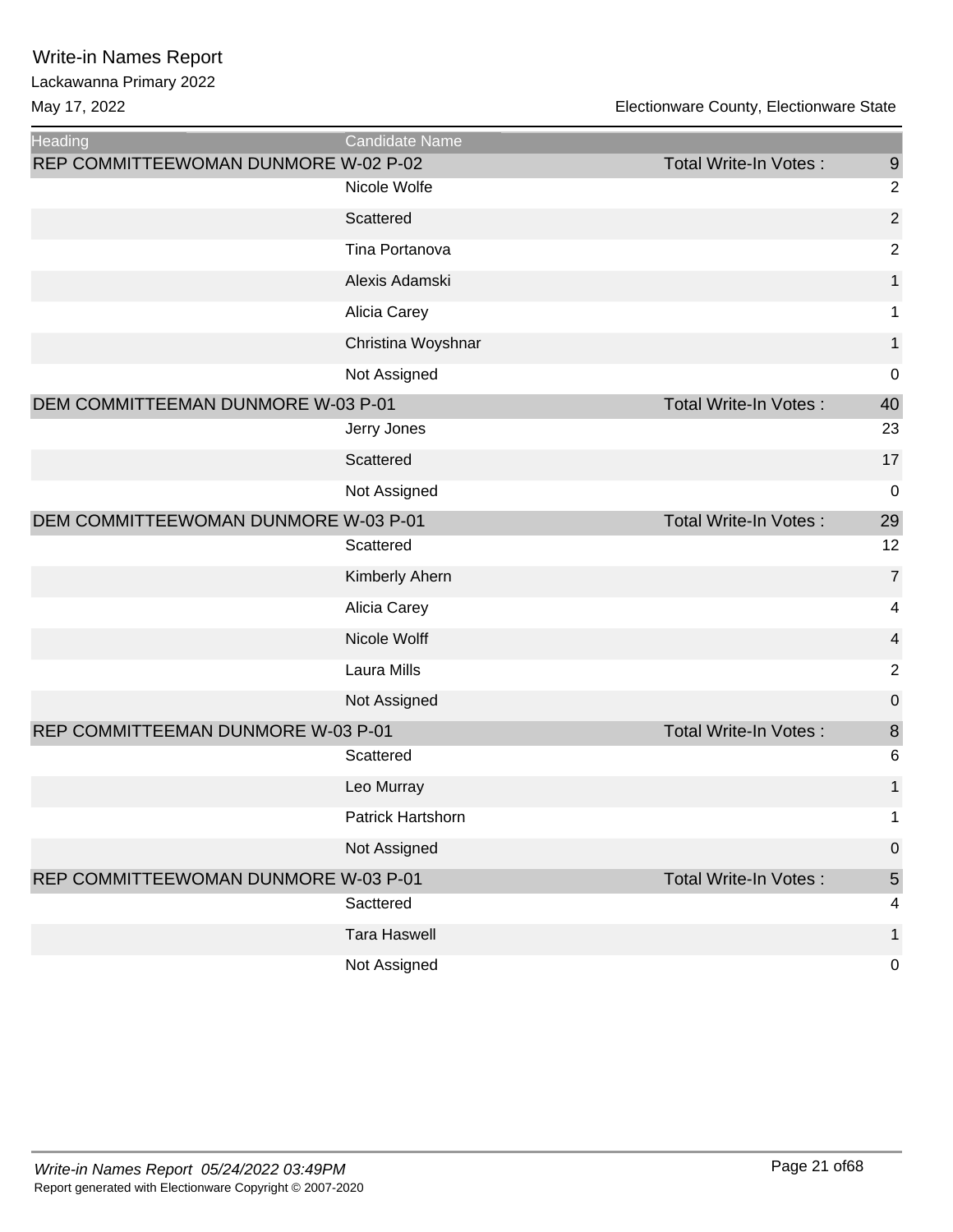| <b>Heading</b>                       | <b>Candidate Name</b> |                              |                |
|--------------------------------------|-----------------------|------------------------------|----------------|
| DEM COMMITTEEMAN DUNMORE W-03 P-02   |                       | <b>Total Write-In Votes:</b> | 12             |
|                                      | Scattered             |                              | 4              |
|                                      | John Cummings         |                              | 3              |
|                                      | Michael O'Malley      |                              | 3              |
|                                      | Joseph Farley         |                              | $\overline{2}$ |
|                                      | Not Assigned          |                              | 0              |
| DEM COMMITTEEWOMAN DUNMORE W-03 P-02 |                       | <b>Total Write-In Votes:</b> | 10             |
|                                      | Scattered             |                              | 8              |
|                                      | <b>Tara Cummings</b>  |                              | $\overline{2}$ |
|                                      | Not Assigned          |                              | 0              |
| REP COMMITTEEMAN DUNMORE W-03 P-02   |                       | <b>Total Write-In Votes:</b> | 3              |
|                                      | Joseph Farley         |                              | 1              |
|                                      | Mark Woo              |                              | 1              |
|                                      | Scattered             |                              | 1              |
|                                      | Not Assigned          |                              | $\mathbf 0$    |
| REP COMMITTEEWOMAN DUNMORE W-03 P-02 |                       | <b>Total Write-In Votes:</b> | 1              |
|                                      | Crystal Madina        |                              | 1              |
|                                      | Not Assigned          |                              | 0              |
| DEM COMMITTEEMAN DUNMORE W-05 P-00   |                       | Total Write-In Votes:        | 10             |
|                                      | Frank Padula          |                              | 6              |
|                                      | Michael Ruddy         |                              | $\overline{2}$ |
|                                      | Scattered             |                              | $\overline{c}$ |
|                                      | Not Assigned          |                              | $\mathbf 0$    |
| DEM COMMITTEEWOMAN DUNMORE W-05 P-00 |                       | <b>Total Write-In Votes:</b> | $\overline{c}$ |
|                                      | Not Assigned          |                              | $\mathbf 2$    |
| REP COMMITTEEMAN DUNMORE W-05 P-00   |                       | <b>Total Write-In Votes:</b> | $\overline{2}$ |
|                                      | Marc Pane             |                              | 1              |
|                                      | William Jones II      |                              | 1              |
|                                      | Not Assigned          |                              | 0              |
| REP COMMITTEEWOMAN DUNMORE W-05 P-00 |                       | <b>Total Write-In Votes:</b> | $\overline{2}$ |
|                                      | Scattered             |                              | $\overline{2}$ |
|                                      | Not Assigned          |                              | 0              |
| DEM COMMITTEEMAN DUNMORE W-06 P-01   |                       | Total Write-In Votes:        | $\overline{2}$ |
|                                      | Not Assigned          |                              | $\overline{2}$ |
|                                      |                       |                              |                |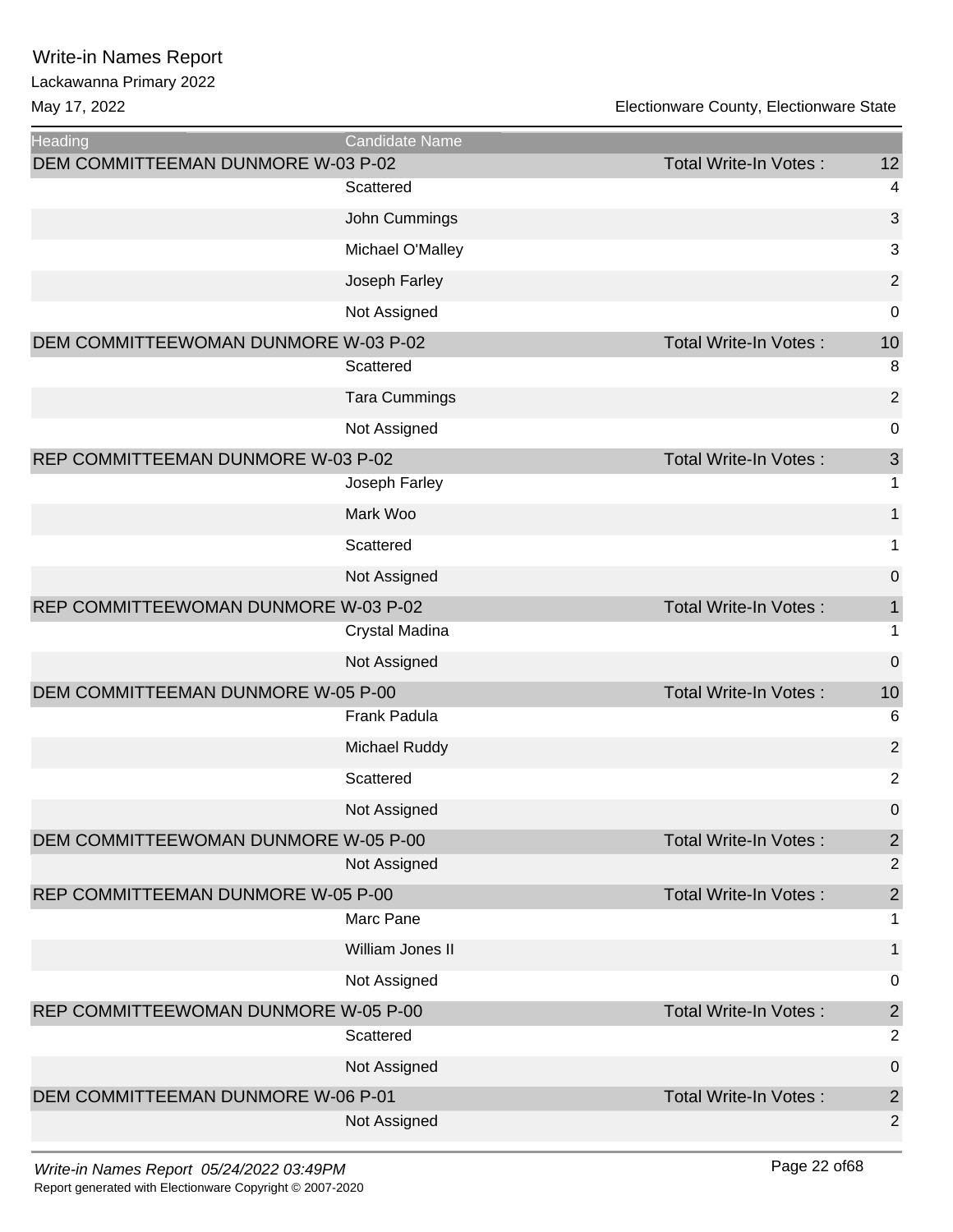| <b>Heading</b>                       | <b>Candidate Name</b> |                              |                  |
|--------------------------------------|-----------------------|------------------------------|------------------|
| DEM COMMITTEEWOMAN DUNMORE W-06 P-01 |                       | Total Write-In Votes:        | $\overline{7}$   |
|                                      | Daryl Fanelli         |                              | $\overline{2}$   |
|                                      | Killian               |                              | $\overline{2}$   |
|                                      | Scattered             |                              | $\overline{2}$   |
|                                      | Alicia Hallinan       |                              | $\mathbf{1}$     |
|                                      | Not Assigned          |                              | $\mathbf 0$      |
| REP COMMITTEEMAN DUNMORE W-06 P-01   |                       | Total Write-In Votes:        | $\mathbf{2}$     |
|                                      | Michael Passero       |                              | 1                |
|                                      | Scattered             |                              | $\mathbf{1}$     |
|                                      | Not Assigned          |                              | 0                |
| REP COMMITTEEWOMAN DUNMORE W-06 P-01 |                       | <b>Total Write-In Votes:</b> | $\overline{5}$   |
|                                      | Mary Noldy            |                              | 5                |
|                                      | Not Assigned          |                              | 0                |
| DEM COMMITTEEMAN DUNMORE W-06 P-02   |                       | <b>Total Write-In Votes:</b> | $\mathsf 3$      |
|                                      | Not Assigned          |                              | 3                |
| DEM COMMITTEEWOMAN DUNMORE W-06 P-02 |                       | Total Write-In Votes:        | 13               |
|                                      | Not Assigned          |                              | 13               |
| REP COMMITTEEMAN DUNMORE W-06 P-02   |                       | Total Write-In Votes:        | $\overline{4}$   |
|                                      | Joseph F Cimini       |                              | $\overline{2}$   |
|                                      | Matthew A Zale        |                              | $\mathbf{1}$     |
|                                      | Scattered             |                              | 1                |
|                                      | Not Assigned          |                              | 0                |
| REP COMMITTEEWOMAN DUNMORE W-06 P-02 |                       | <b>Total Write-In Votes:</b> | 1                |
|                                      | Caroline L Jordan     |                              | 1                |
|                                      | Not Assigned          |                              | $\boldsymbol{0}$ |
| DEM COMMITTEEMAN DUNMORE W-06 P-03   |                       | <b>Total Write-In Votes:</b> | $\overline{5}$   |
|                                      | Not Assigned          |                              | 5                |
| DEM COMMITTEEWOMAN DUNMORE W-06 P-03 |                       | Total Write-In Votes:        | 1                |
|                                      | Not Assigned          |                              | 1                |
| REP COMMITTEEMAN DUNMORE W-06 P-03   |                       | <b>Total Write-In Votes:</b> | $\mathfrak{S}$   |
|                                      | Scattered             |                              | $\overline{2}$   |
|                                      | Joseph Farley         |                              | 1                |
|                                      | Not Assigned          |                              | $\mathbf 0$      |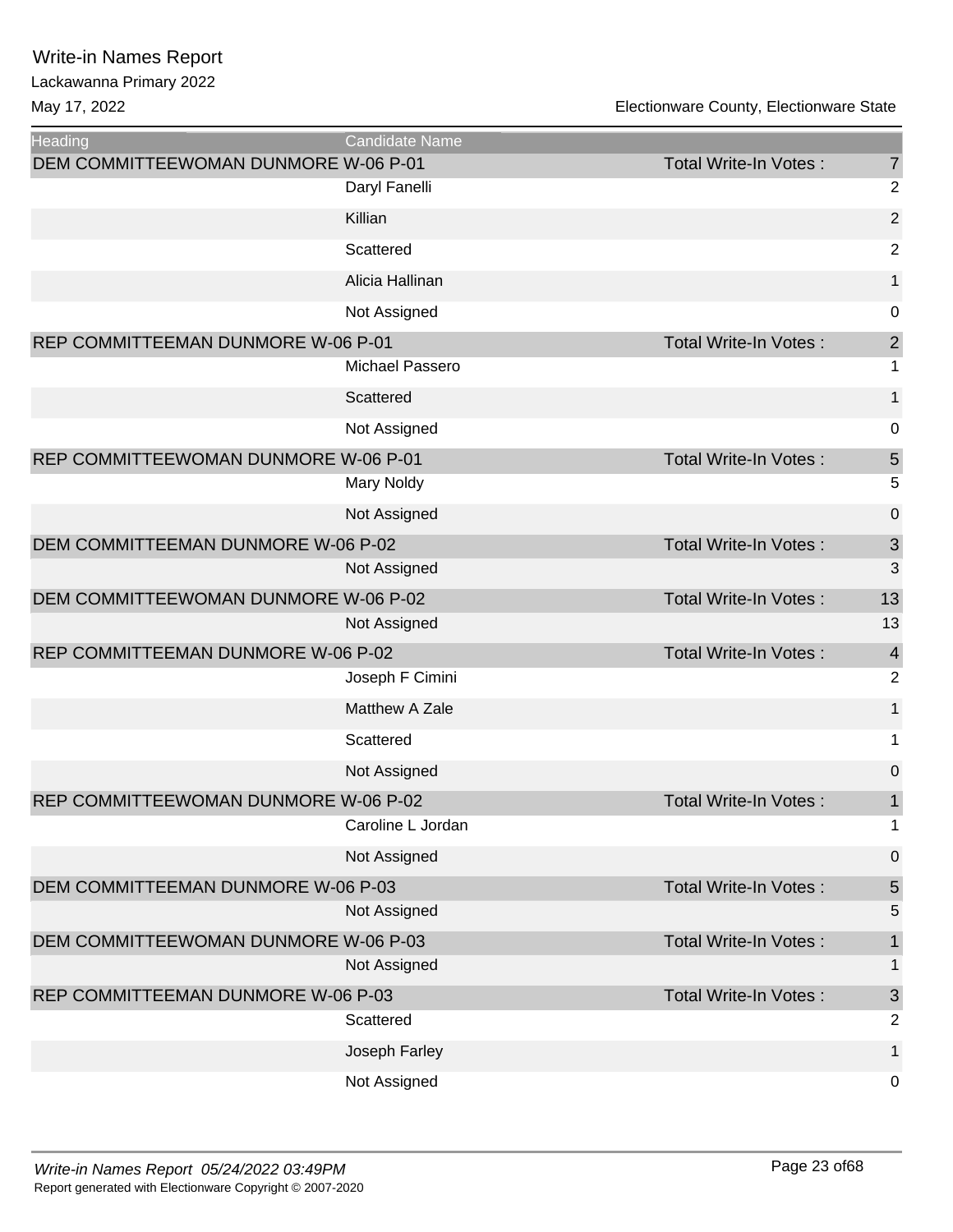| <b>Heading</b>                                 | Candidate Name        |                       |                |
|------------------------------------------------|-----------------------|-----------------------|----------------|
| REP COMMITTEEWOMAN DUNMORE W-06 P-03           |                       | Total Write-In Votes: | $\overline{2}$ |
|                                                | Holly Lesh            |                       | 1              |
|                                                | Scattered             |                       | $\mathbf{1}$   |
|                                                | Not Assigned          |                       | 0              |
| DEM COMMITTEEMAN DUNMORE W-06 P-04             |                       | Total Write-In Votes: | $\overline{2}$ |
|                                                | Not Assigned          |                       | $\overline{2}$ |
| DEM COMMITTEEWOMAN DUNMORE W-06 P-04           |                       | Total Write-In Votes: | 28             |
|                                                | Scattered             |                       | 19             |
|                                                | Margaret Hart         |                       | 6              |
|                                                | Marie Killian         |                       | 3              |
|                                                | Not Assigned          |                       | $\mathbf 0$    |
| REP COMMITTEEMAN DUNMORE W-06 P-04             |                       | Total Write-In Votes: | 5              |
|                                                | Scattered             |                       | $\overline{2}$ |
|                                                | William Gerrity Jr    |                       | $\overline{2}$ |
|                                                | George Mesko          |                       | 1              |
|                                                | Not Assigned          |                       | $\mathbf 0$    |
| REP COMMITTEEWOMAN DUNMORE W-06 P-04           |                       | Total Write-In Votes: | $\overline{4}$ |
|                                                | <b>Ashley Connors</b> |                       | $\overline{2}$ |
|                                                | Kayleigh Carey        |                       | $\mathbf{1}$   |
|                                                | Scattered             |                       | 1              |
|                                                | Not Assigned          |                       | 0              |
| DEM COMMITTEEMAN ELMHURST TOWNSHIP W-00 P-00   |                       | Total Write-In Votes: | $\mathfrak{S}$ |
|                                                | David Kakareka        |                       | 1              |
|                                                | Kenneth A Scott Jr    |                       | 1              |
|                                                | Thomas P Cummings     |                       | 1              |
|                                                | Not Assigned          |                       | 0              |
| DEM COMMITTEEWOMAN ELMHURST TOWNSHIP W-00 P-00 |                       | Total Write-In Votes: | 1              |
|                                                | Lorna Koske           |                       | 1              |
|                                                | Not Assigned          |                       | 0              |
| REP COMMITTEEMAN ELMHURST TOWNSHIP W-00 P-00   |                       | Total Write-In Votes: | $\overline{2}$ |
|                                                | <b>Charles Rogers</b> |                       | 1              |
|                                                | David Casey           |                       | 1              |
|                                                | Not Assigned          |                       | 0              |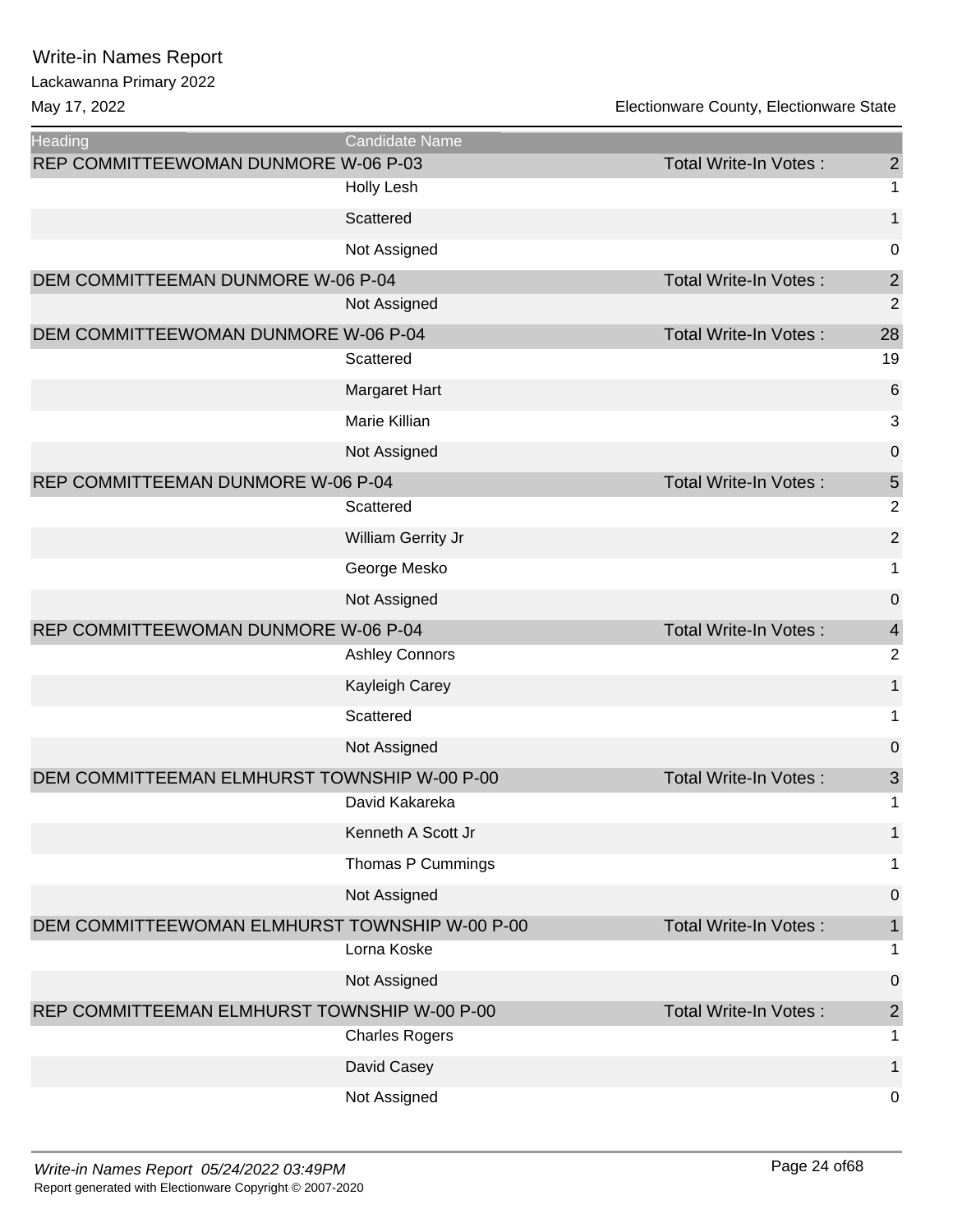Lackawanna Primary 2022

| <b>Heading</b>                                 | <b>Candidate Name</b> |                              |                  |
|------------------------------------------------|-----------------------|------------------------------|------------------|
| REP COMMITTEEWOMAN ELMHURST TOWNSHIP W-00 P-00 |                       | <b>Total Write-In Votes:</b> | $\overline{c}$   |
|                                                | Ann Marie Rogers      |                              | 1                |
|                                                | Scattered             |                              | $\mathbf{1}$     |
|                                                | Not Assigned          |                              | 0                |
| DEM COMMITTEEMAN FELL TOWNSHIP W-00 P-01       |                       | Total Write-In Votes:        | $\overline{c}$   |
|                                                | Not Assigned          |                              | $\overline{2}$   |
| DEM COMMITTEEWOMAN FELL TOWNSHIP W-00 P-01     |                       | <b>Total Write-In Votes:</b> | $\mathbf 0$      |
|                                                | Not Assigned          |                              | $\mathbf 0$      |
| REP COMMITTEEMAN FELL TOWNSHIP W-00 P-01       |                       | <b>Total Write-In Votes:</b> | $\overline{4}$   |
|                                                | Ryan Cosklo           |                              | $\overline{2}$   |
|                                                | <b>Andy Gorel</b>     |                              | $\mathbf{1}$     |
|                                                | Raymond Barrese       |                              | 1                |
|                                                | Not Assigned          |                              | $\pmb{0}$        |
| REP COMMITTEEWOMAN FELL TOWNSHIP W-00 P-01     |                       | Total Write-In Votes:        | $\mathfrak{S}$   |
|                                                | <b>Ashley Cosklo</b>  |                              | $\overline{2}$   |
|                                                | <b>Susan Barrese</b>  |                              | $\mathbf{1}$     |
|                                                | Not Assigned          |                              | 0                |
| DEM COMMITTEEMAN FELL TOWNSHIP W-00 P-02       |                       | <b>Total Write-In Votes:</b> | $\boldsymbol{0}$ |
|                                                | Not Assigned          |                              | 0                |
| DEM COMMITTEEWOMAN FELL TOWNSHIP W-00 P-02     |                       | Total Write-In Votes:        | $\mathbf 0$      |
|                                                | Not Assigned          |                              | $\mathbf 0$      |
| REP COMMITTEEMAN FELL TOWNSHIP W-00 P-02       |                       | Total Write-In Votes:        | $\,$ 6 $\,$      |
|                                                | Sarfraz G Mall        |                              | 5                |
|                                                | Scattered             |                              | 1                |
|                                                | Not Assigned          |                              | 0                |
| REP COMMITTEEWOMAN FELL TOWNSHIP W-00 P-02     |                       | <b>Total Write-In Votes:</b> | $\sqrt{2}$       |
|                                                | Anita Mall            |                              | 1                |
|                                                | Jennifer Carachilo    |                              | 1                |
|                                                | Not Assigned          |                              | 0                |
| DEM COMMITTEEMAN FELL TOWNSHIP W-00 P-03       |                       | <b>Total Write-In Votes:</b> | $\sqrt{5}$       |
|                                                | Scattered             |                              | 3                |
|                                                | Peter D Saltisiak     |                              | $\overline{2}$   |
|                                                | Not Assigned          |                              | 0                |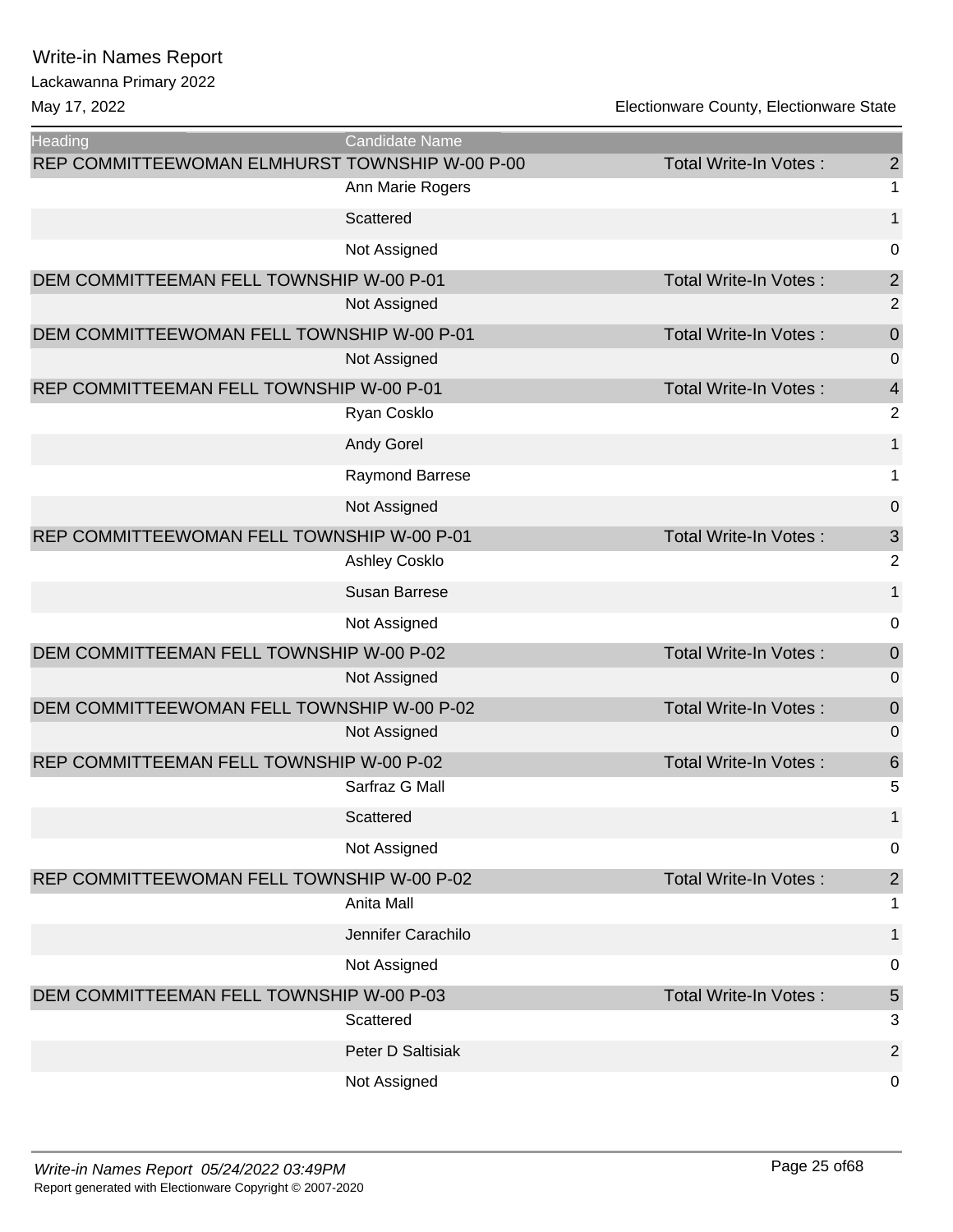Lackawanna Primary 2022

| <b>Heading</b>                                 | <b>Candidate Name</b> |                              |                |
|------------------------------------------------|-----------------------|------------------------------|----------------|
| DEM COMMITTEEWOMAN FELL TOWNSHIP W-00 P-03     |                       | <b>Total Write-In Votes:</b> | 5              |
|                                                | Scattered             |                              | 3              |
|                                                | Angela Saltisiak      |                              | $\overline{c}$ |
|                                                | Not Assigned          |                              | 0              |
| REP COMMITTEEMAN FELL TOWNSHIP W-00 P-03       |                       | <b>Total Write-In Votes:</b> | $\mathbf 0$    |
|                                                | Not Assigned          |                              | 0              |
| REP COMMITTEEWOMAN FELL TOWNSHIP W-00 P-03     |                       | <b>Total Write-In Votes:</b> | $\mathbf 0$    |
|                                                | Not Assigned          |                              | 0              |
| DEM COMMITTEEMAN FELL TOWNSHIP W-00 P-04       |                       | Total Write-In Votes:        | $\mathbf 0$    |
|                                                | Not Assigned          |                              | $\mathbf 0$    |
| DEM COMMITTEEWOMAN FELL TOWNSHIP W-00 P-04     |                       | Total Write-In Votes:        | $\mathbf 0$    |
|                                                | Not Assigned          |                              | 0              |
| REP COMMITTEEMAN FELL TOWNSHIP W-00 P-04       |                       | <b>Total Write-In Votes:</b> | $\mathbf 0$    |
|                                                | Not Assigned          |                              | $\overline{0}$ |
| REP COMMITTEEWOMAN FELL TOWNSHIP W-00 P-04     |                       | Total Write-In Votes:        | $\mathbf 1$    |
|                                                | Jennifer Carachilo    |                              | 1              |
|                                                | Not Assigned          |                              | $\mathbf 0$    |
| DEM COMMITTEEMAN GLENBURN TOWNSHIP W-00 P-00   |                       | Total Write-In Votes:        | 6              |
|                                                | Scattered             |                              | 4              |
|                                                | James Davis           |                              | $\overline{2}$ |
|                                                | Not Assigned          |                              | 0              |
| DEM COMMITTEEWOMAN GLENBURN TOWNSHIP W-00 P-00 |                       | <b>Total Write-In Votes:</b> | $\theta$       |
|                                                | Not Assigned          |                              | 0              |
| REP COMMITTEEMAN GLENBURN TOWNSHIP W-00 P-00   |                       | <b>Total Write-In Votes:</b> | 12             |
|                                                | Christopher Jenkins   |                              | 6              |
|                                                | Scattered             |                              | 3              |
|                                                | Alex McCarthy         |                              | 1              |
|                                                | <b>Brian Spencer</b>  |                              | 1              |
|                                                | William J Durdach Jr  |                              | 1              |
|                                                | Not Assigned          |                              | $\overline{0}$ |
|                                                |                       |                              |                |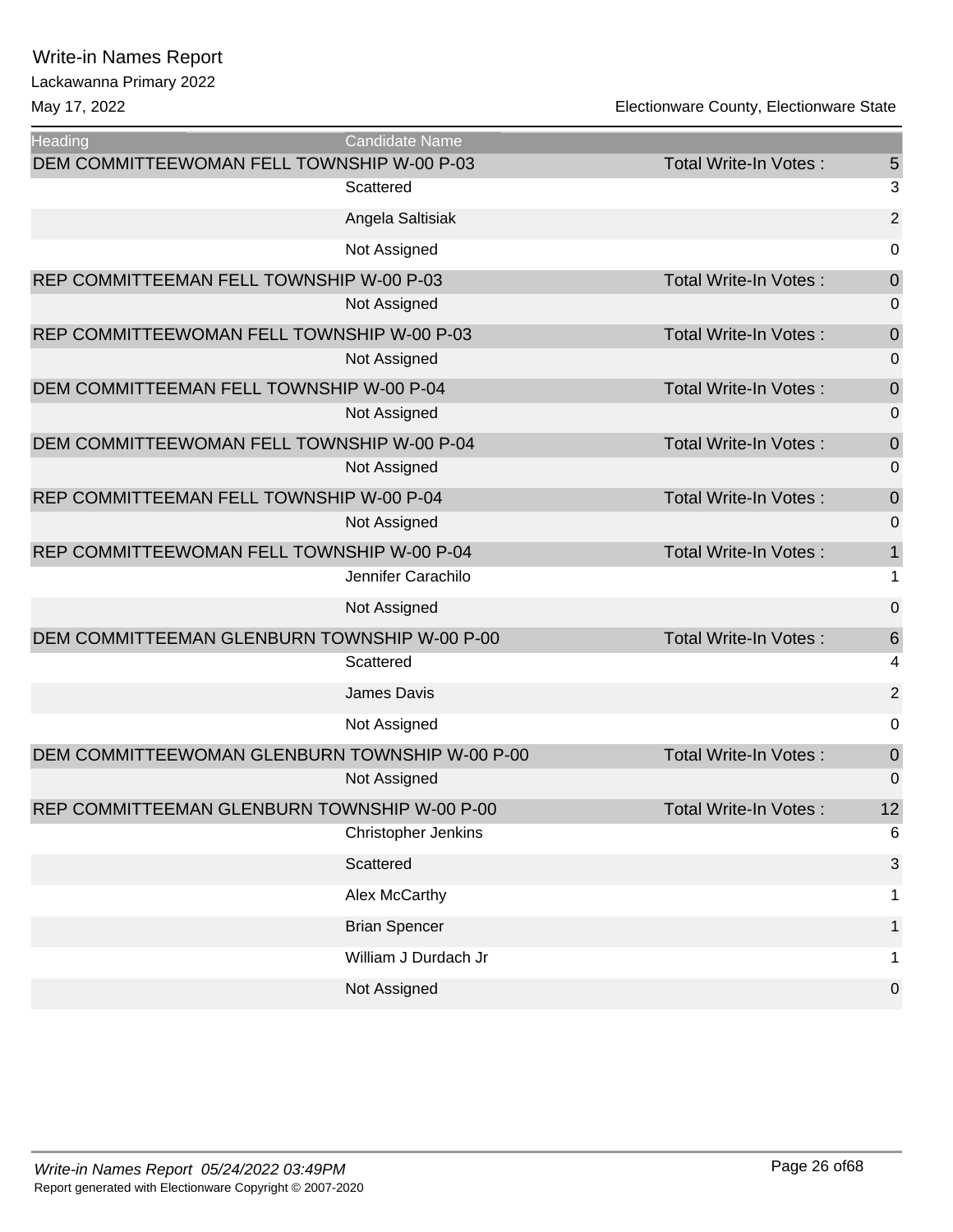| <b>Heading</b>                                   | <b>Candidate Name</b> |                              |                     |
|--------------------------------------------------|-----------------------|------------------------------|---------------------|
| REP COMMITTEEWOMAN GLENBURN TOWNSHIP W-00 P-00   | <b>April Jenkins</b>  | <b>Total Write-In Votes:</b> | 10<br>6             |
|                                                  | Scattered             |                              | 3                   |
|                                                  | Annmarie M Tyler      |                              | 1                   |
|                                                  | Not Assigned          |                              | $\mathbf 0$         |
| DEM COMMITTEEMAN GREENFIELD TOWNSHIP W-00 P-00   |                       | <b>Total Write-In Votes:</b> | $\mathbf 0$         |
|                                                  | Not Assigned          |                              | 0                   |
| DEM COMMITTEEWOMAN GREENFIELD TOWNSHIP W-00 P-00 |                       | Total Write-In Votes:        | $\mathbf 0$         |
|                                                  | Not Assigned          |                              | 0                   |
| REP COMMITTEEMAN GREENFIELD TOWNSHIP W-00 P-00   |                       | Total Write-In Votes:        | $\mathbf 1$         |
|                                                  | Not Assigned          |                              | 1                   |
| REP COMMITTEEWOMAN GREENFIELD TOWNSHIP W-00 P-00 |                       | Total Write-In Votes:        | 1                   |
|                                                  | Not Assigned          |                              | 1                   |
| DEM COMMITTEEMAN JEFFERSON TOWNSHIP W-00 P-00    |                       | <b>Total Write-In Votes:</b> | $\overline{2}$      |
|                                                  | Not Assigned          |                              | $\overline{2}$      |
| DEM COMMITTEEWOMAN JEFFERSON TOWNSHIP W-00 P-00  | Not Assigned          | Total Write-In Votes:        | $\overline{4}$<br>4 |
| REP COMMITTEEMAN JEFFERSON TOWNSHIP W-00 P-00    |                       | <b>Total Write-In Votes:</b> | 30                  |
|                                                  | Jason Hollister       |                              | $\overline{7}$      |
|                                                  | Scattered             |                              | 6                   |
|                                                  | Donald Bray           |                              | 3                   |
|                                                  | Marc Pane             |                              | 3                   |
|                                                  | John Patterson        |                              | $\overline{c}$      |
|                                                  | A Joseph Albert       |                              | $\mathbf{1}$        |
|                                                  | <b>Bill Weller</b>    |                              | 1                   |
|                                                  | David Durdock         |                              | 1                   |
|                                                  | Jason Kwolpk          |                              | 1.                  |
|                                                  | Michael Fallo         |                              | 1                   |
|                                                  | Richard Baldini       |                              | 1                   |
|                                                  | <b>Scott Keating</b>  |                              | 1.                  |
|                                                  | William Golden        |                              | 1                   |
|                                                  | William McGee         |                              | 1                   |
|                                                  | Not Assigned          |                              | $\mathbf 0$         |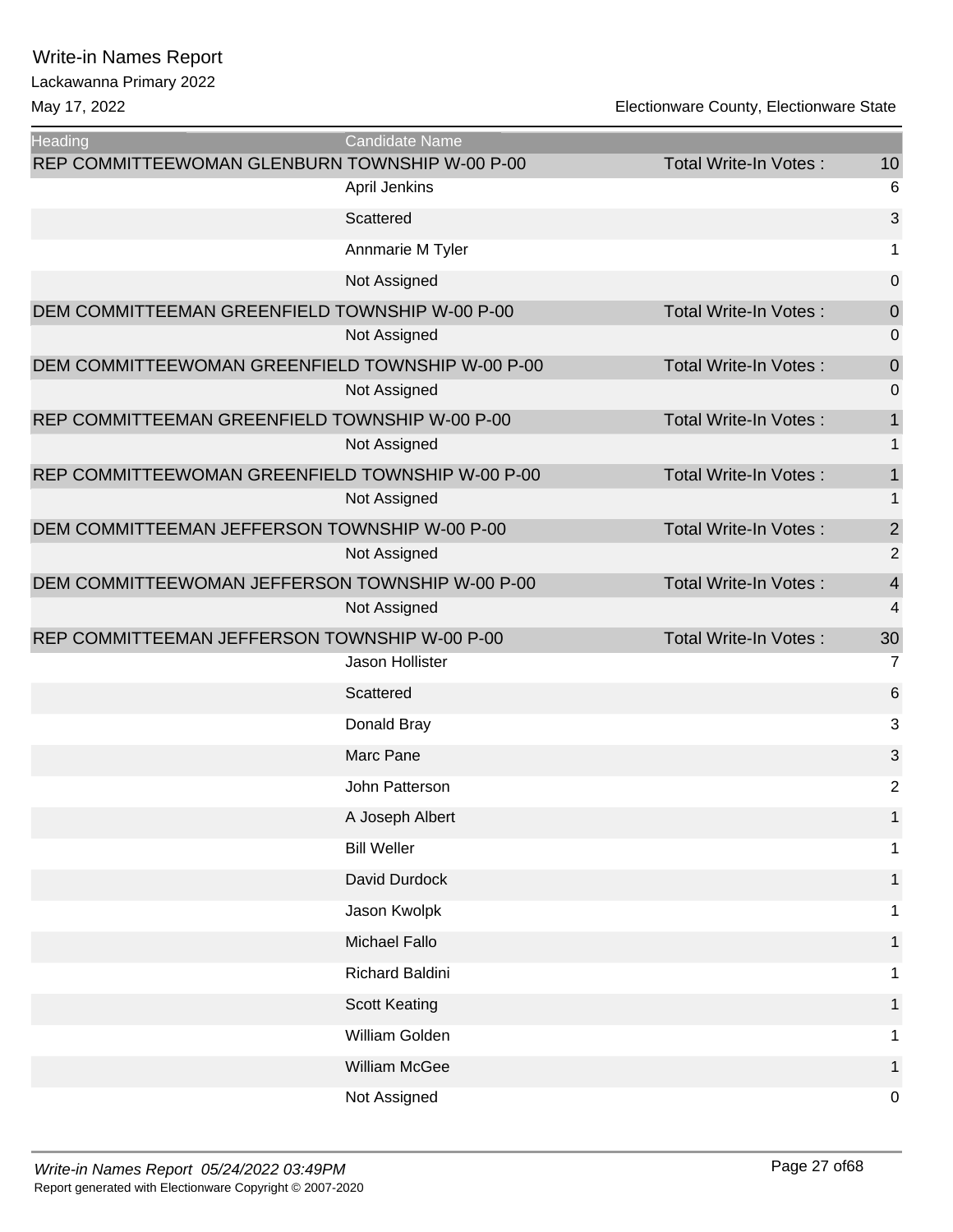| Heading                                         | <b>Candidate Name</b>      |                              |                |
|-------------------------------------------------|----------------------------|------------------------------|----------------|
| REP COMMITTEEWOMAN JEFFERSON TOWNSHIP W-00 P-00 |                            | Total Write-In Votes:        | 21             |
|                                                 | Scattered                  |                              | 7              |
|                                                 | Adeline Rocco              |                              | 6              |
|                                                 | Marie Tierney              |                              | $\overline{2}$ |
|                                                 | <b>Bessie Prussia</b>      |                              | 1              |
|                                                 | Ceatana Keating            |                              | 1              |
|                                                 | Dana Pitely                |                              | 1              |
|                                                 | Denise Coco                |                              | 1              |
|                                                 | Pamela Vidler              |                              | 1              |
|                                                 | Susan A Giguere            |                              | 1              |
|                                                 | Not Assigned               |                              | $\mathbf 0$    |
| DEM COMMITTEEMAN JERMYN W-01 P-00               |                            | <b>Total Write-In Votes:</b> | 10             |
|                                                 | <b>Gerard Geoffroy</b>     |                              | 4              |
|                                                 | Scattered                  |                              | 4              |
|                                                 | Jerry Bruno                |                              | $\overline{2}$ |
|                                                 | Not Assigned               |                              | 0              |
| DEM COMMITTEEWOMAN JERMYN W-01 P-00             |                            | Total Write-In Votes:        | $\overline{5}$ |
|                                                 | <b>Diane Collins</b>       |                              | 1              |
|                                                 | Jennifer Krzan-Allan       |                              | 1              |
|                                                 | Jordan Denike              |                              | 1              |
|                                                 | Keather Davis Meo          |                              | 1              |
|                                                 | Scattered                  |                              | 1              |
|                                                 | Not Assigned               |                              | $\cup$         |
| REP COMMITTEEMAN JERMYN W-01 P-00               |                            | Total Write-In Votes:        | $\overline{5}$ |
|                                                 | A Joseph Albert            |                              | 1              |
|                                                 | <b>Brock Noldy Sr</b>      |                              | $\mathbf 1$    |
|                                                 | <b>Bruce A Smallacombe</b> |                              | 1              |
|                                                 | Jason Seliga               |                              | $\mathbf 1$    |
|                                                 | Skye Lucier                |                              | 1              |
|                                                 | Not Assigned               |                              | $\pmb{0}$      |
|                                                 |                            |                              |                |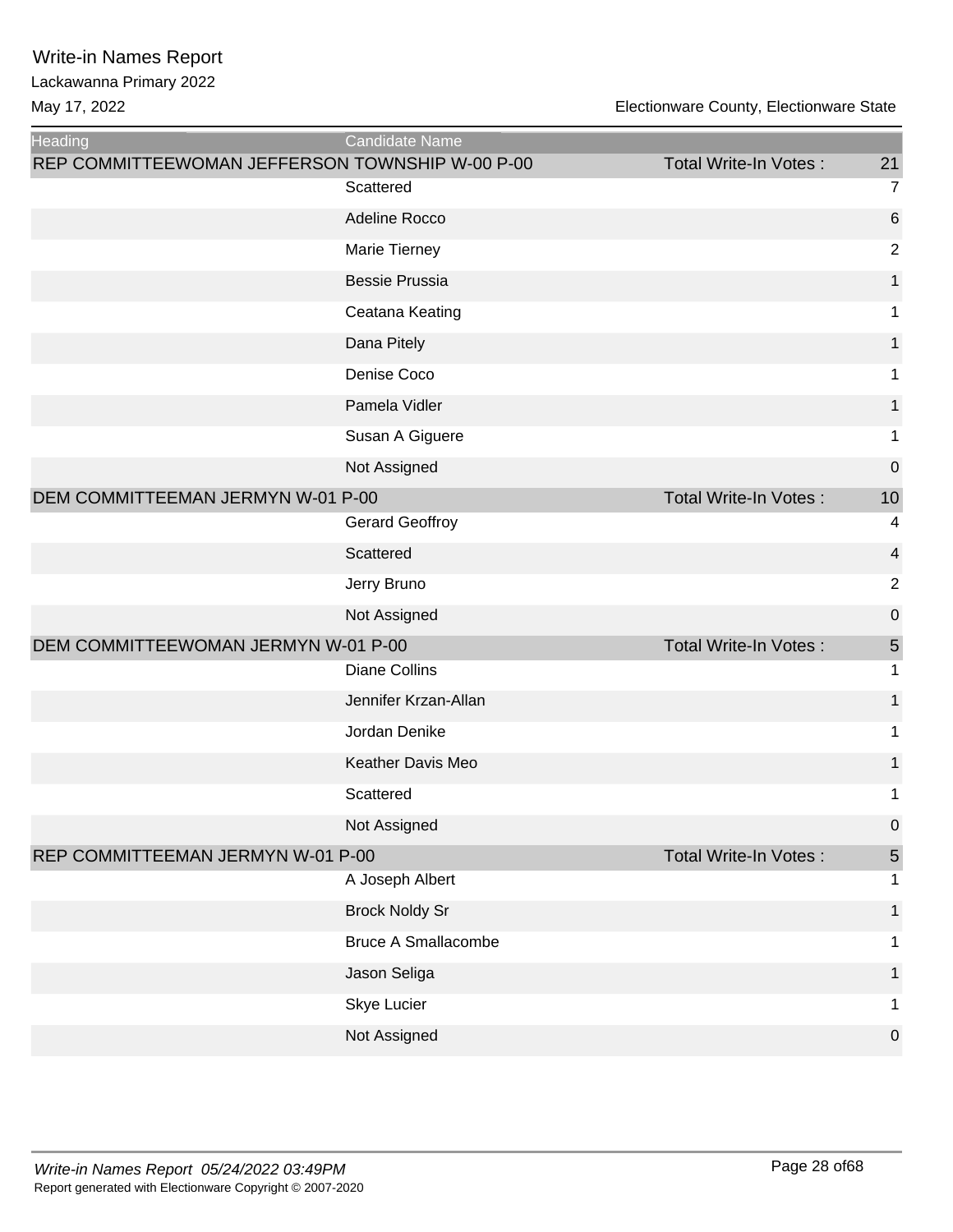May 17, 2022 Electionware County, Electionware State

Ξ

| <b>Heading</b>                      | <b>Candidate Name</b> |                              |                  |
|-------------------------------------|-----------------------|------------------------------|------------------|
| REP COMMITTEEWOMAN JERMYN W-01 P-00 |                       | <b>Total Write-In Votes:</b> | 5                |
|                                     | Jennifer Krzan-Allan  |                              | $\sqrt{3}$       |
|                                     | Dorethy Kozuch        |                              | $\mathbf{1}$     |
|                                     | <b>Skye Lucier</b>    |                              | $\mathbf 1$      |
|                                     | Not Assigned          |                              | 0                |
| DEM COMMITTEEMAN JERMYN W-02 P-00   |                       | Total Write-In Votes:        | $\overline{2}$   |
|                                     | Not Assigned          |                              | $\overline{2}$   |
| DEM COMMITTEEWOMAN JERMYN W-02 P-00 |                       | <b>Total Write-In Votes:</b> | $\mathbf{1}$     |
|                                     | Not Assigned          |                              | $\mathbf 1$      |
| REP COMMITTEEMAN JERMYN W-02 P-00   |                       | Total Write-In Votes:        | 10               |
|                                     | Paul Eastlake         |                              | 5                |
|                                     | Floyd Zabel           |                              | $\overline{2}$   |
|                                     | <b>Frank Milesky</b>  |                              | $\mathbf 1$      |
|                                     | Marc Pane             |                              | $\mathbf 1$      |
|                                     | <b>Michael Teeple</b> |                              | $\mathbf 1$      |
|                                     | Not Assigned          |                              | $\boldsymbol{0}$ |
| REP COMMITTEEWOMAN JERMYN W-02 P-00 |                       | <b>Total Write-In Votes:</b> | $\mathbf{1}$     |
|                                     | Not Assigned          |                              | $\mathbf{1}$     |
| DEM COMMITTEEMAN JERMYN W-03 P-00   |                       | Total Write-In Votes:        | $\mathbf{1}$     |
|                                     | Not Assigned          |                              | $\mathbf{1}$     |
| DEM COMMITTEEWOMAN JERMYN W-03 P-00 |                       | Total Write-In Votes:        | $\mathbf{1}$     |
|                                     | Not Assigned          |                              | 1                |
| REP COMMITTEEMAN JERMYN W-03 P-00   |                       | Total Write-In Votes:        | $\,6$            |
|                                     | Scattered             |                              | 4                |
|                                     | Chris Cook            |                              | $\mathbf{1}$     |
|                                     | Jeffrey O'Dell        |                              | 1                |
|                                     | Not Assigned          |                              | 0                |
| REP COMMITTEEWOMAN JERMYN W-03 P-00 |                       | <b>Total Write-In Votes:</b> | $6\phantom{1}6$  |
|                                     | Scattered             |                              | 3                |
|                                     | Carolyn O'Dell        |                              | 1                |
|                                     | Heather Davis Meo     |                              | 1                |
|                                     | Lois Fuga             |                              | $\mathbf{1}$     |
|                                     | Not Assigned          |                              | $\mathbf 0$      |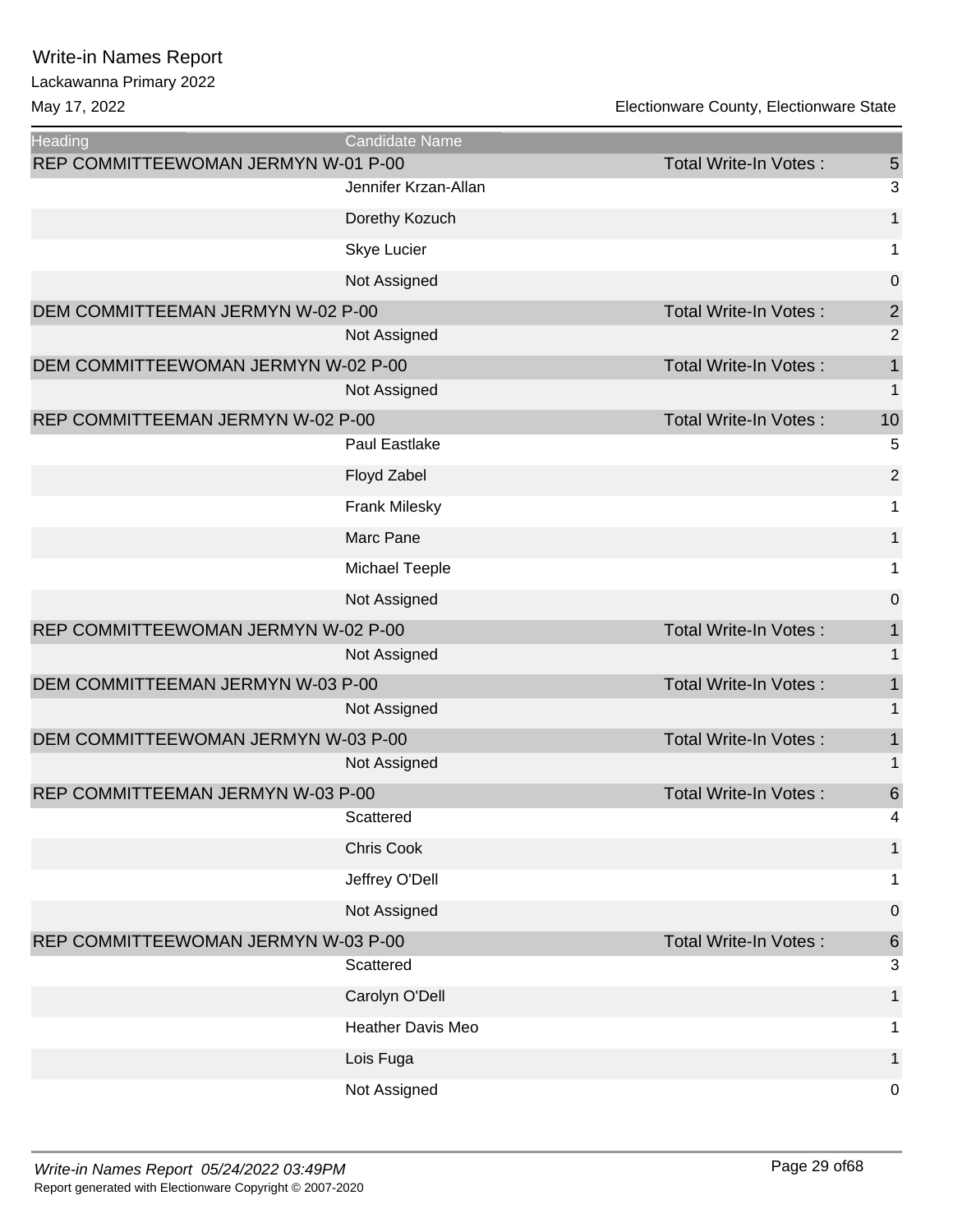Lackawanna Primary 2022

May 17, 2022

| Electionware County, Electionware State |  |
|-----------------------------------------|--|
|-----------------------------------------|--|

| <b>Heading</b>                      | <b>Candidate Name</b>    |                              |                  |
|-------------------------------------|--------------------------|------------------------------|------------------|
| DEM COMMITTEEMAN JESSUP W-01 P-01   |                          | Total Write-In Votes:        | $\boldsymbol{0}$ |
|                                     | Not Assigned             |                              | 0                |
| DEM COMMITTEEWOMAN JESSUP W-01 P-01 |                          | Total Write-In Votes:        | $\mathbf 0$      |
|                                     | Not Assigned             |                              | 0                |
| REP COMMITTEEMAN JESSUP W-01 P-01   |                          | Total Write-In Votes:        | 6<br>4           |
|                                     | Jerry Crinella           |                              |                  |
|                                     | Scattered                |                              | $\mathbf 2$      |
|                                     | Not Assigned             |                              | $\pmb{0}$        |
| REP COMMITTEEWOMAN JESSUP W-01 P-01 |                          | <b>Total Write-In Votes:</b> | 5                |
|                                     | Sarah Helcoski           |                              | 4                |
|                                     | Linda Astleford          |                              | $\mathbf 1$      |
|                                     | Not Assigned             |                              | 0                |
| DEM COMMITTEEMAN JESSUP W-02 P-01   |                          | Total Write-In Votes:        | $\overline{2}$   |
|                                     | Not Assigned             |                              | $\overline{2}$   |
| DEM COMMITTEEWOMAN JESSUP W-02 P-01 |                          | <b>Total Write-In Votes:</b> | $\mathbf{1}$     |
|                                     | Not Assigned             |                              | 1                |
| REP COMMITTEEMAN JESSUP W-02 P-01   |                          | Total Write-In Votes:        | $\boldsymbol{8}$ |
|                                     | Scattered                |                              | 3                |
|                                     | George Weitz Sr          |                              | $\mathbf 1$      |
|                                     | Justin Scagliotti        |                              | 1                |
|                                     | Larry Vispi              |                              | $\mathbf 1$      |
|                                     | Marc Pane                |                              | 1                |
|                                     | <b>Thomas J Derenick</b> |                              | 1                |
|                                     | Not Assigned             |                              | 0                |
| REP COMMITTEEWOMAN JESSUP W-02 P-01 |                          | <b>Total Write-In Votes:</b> | $\,$ 6 $\,$      |
|                                     | Scattered                |                              | 4                |
|                                     | Jeanette Miller          |                              | $\mathbf 1$      |
|                                     | Nicole Helcoski          |                              | 1                |
|                                     | Not Assigned             |                              | 0                |
| DEM COMMITTEEMAN JESSUP W-03 P-01   |                          | <b>Total Write-In Votes:</b> | 6                |
|                                     | Not Assigned             |                              | 6                |
| DEM COMMITTEEWOMAN JESSUP W-03 P-01 |                          | Total Write-In Votes:        | $\mathbf 1$      |
|                                     | Not Assigned             |                              | 1                |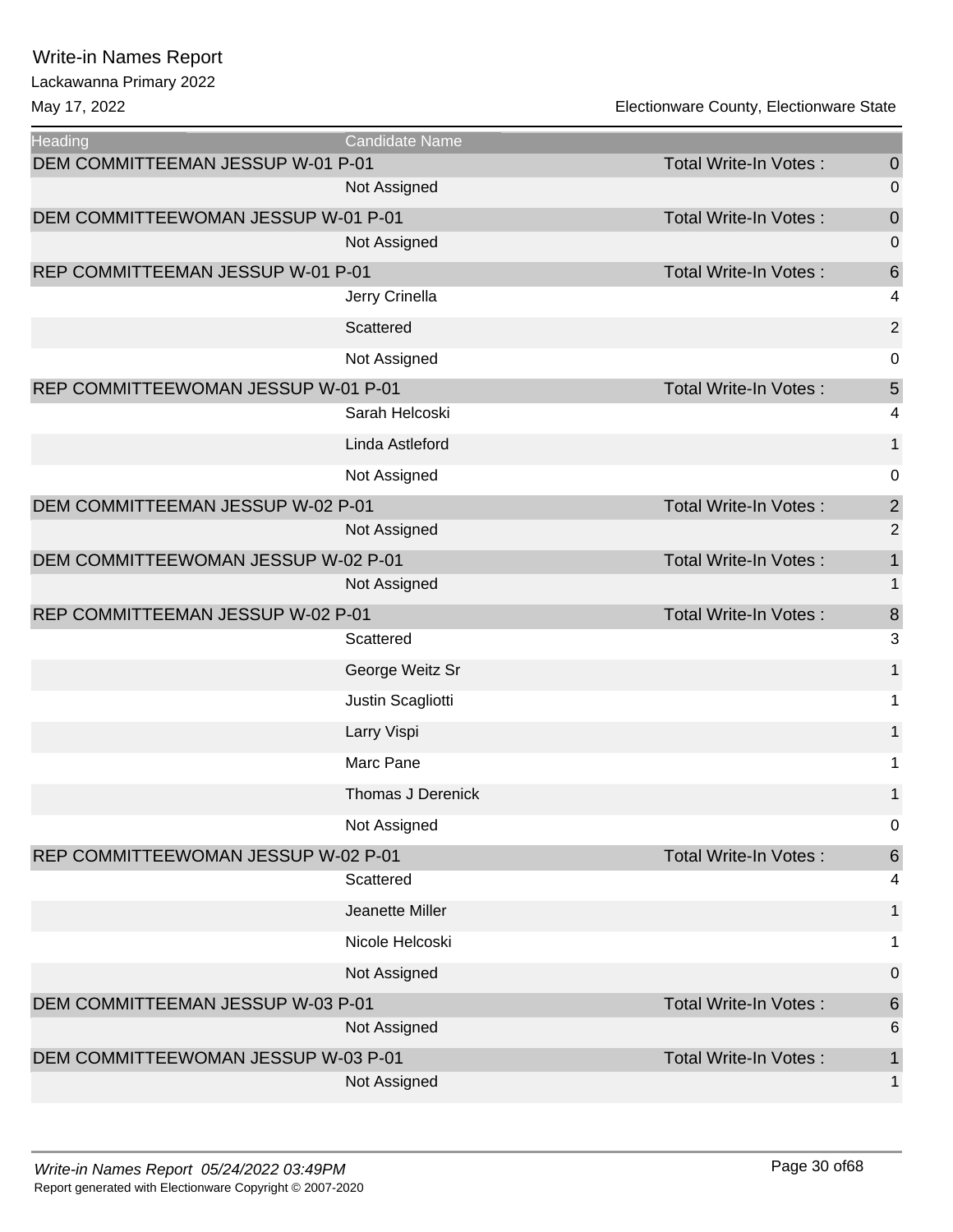| <b>Heading</b>                                 | Candidate Name          |                              |                |
|------------------------------------------------|-------------------------|------------------------------|----------------|
| REP COMMITTEEMAN JESSUP W-03 P-01              |                         | Total Write-In Votes:        | $\overline{4}$ |
|                                                | A Joseph Albert         |                              | 1              |
|                                                | Michael Fiorelli        |                              | 1              |
|                                                | Michael Narcavage III   |                              | 1              |
|                                                | Scattered               |                              | 1              |
|                                                | Not Assigned            |                              | 0              |
| REP COMMITTEEWOMAN JESSUP W-03 P-01            |                         | Total Write-In Votes:        | 5              |
|                                                | <b>Mabel Black</b>      |                              | $\overline{c}$ |
|                                                | Laurie Marino           |                              | $\mathbf 1$    |
|                                                | Linda Ann Gibney        |                              | 1              |
|                                                | Scattered               |                              | 1              |
|                                                | Not Assigned            |                              | 0              |
| DEM COMMITTEEMAN JESSUP W-03 P-02              |                         | Total Write-In Votes:        | $\mathbf 0$    |
|                                                | Not Assigned            |                              | 0              |
| DEM COMMITTEEWOMAN JESSUP W-03 P-02            |                         | Total Write-In Votes:        | $\mathbf 0$    |
|                                                | Not Assigned            |                              | 0              |
| REP COMMITTEEMAN JESSUP W-03 P-02              |                         | <b>Total Write-In Votes:</b> | 4              |
|                                                | <b>Matthew Alinoski</b> |                              | $\overline{2}$ |
|                                                | <b>Jeff Bower</b>       |                              | $\mathbf 1$    |
|                                                | Marc Pane               |                              | 1              |
|                                                | Not Assigned            |                              | 0              |
| REP COMMITTEEWOMAN JESSUP W-03 P-02            |                         | Total Write-In Votes:        | 5              |
|                                                | Jacqueline Alinoski     |                              | $\overline{2}$ |
|                                                | Rella Scassellati       |                              | $\overline{2}$ |
|                                                | Scattered               |                              | 1              |
|                                                | Not Assigned            |                              | $\pmb{0}$      |
| DEM COMMITTEEMAN LA PLUME TOWNSHIP W-00 P-00   |                         | Total Write-In Votes:        | $\theta$       |
|                                                | Not Assigned            |                              | 0              |
| DEM COMMITTEEWOMAN LA PLUME TOWNSHIP W-00 P-00 |                         | Total Write-In Votes:        | $\mathbf 1$    |
|                                                | Not Assigned            |                              | 1              |
| REP COMMITTEEMAN LA PLUME TOWNSHIP W-00 P-00   |                         | Total Write-In Votes:        | $\mathbf 1$    |
|                                                | John Franquiz           |                              | 1              |
|                                                | Not Assigned            |                              | $\pmb{0}$      |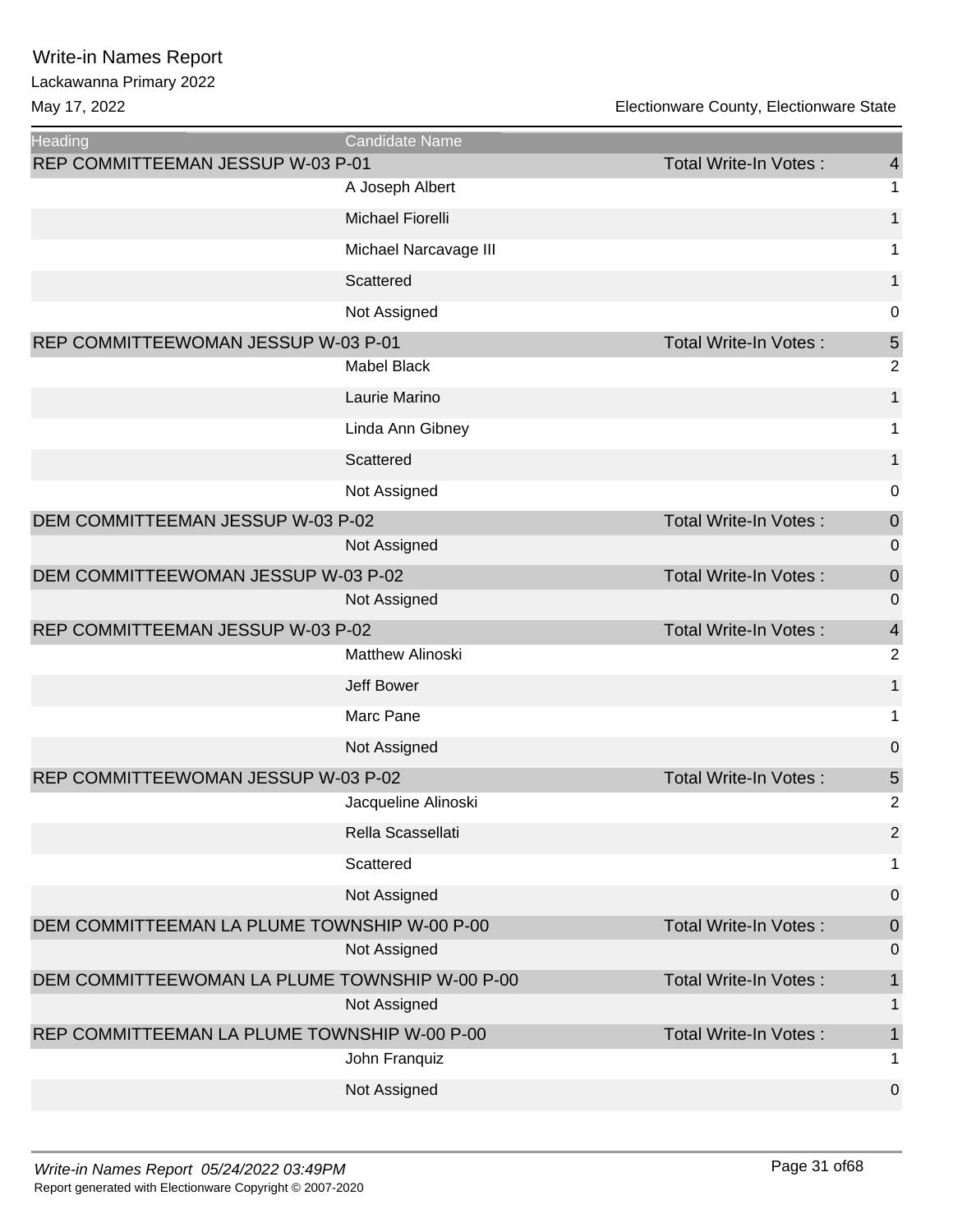| <b>Heading</b>                                 | Candidate Name       |                              |                |
|------------------------------------------------|----------------------|------------------------------|----------------|
| REP COMMITTEEWOMAN LA PLUME TOWNSHIP W-00 P-00 |                      | Total Write-In Votes:        | $\mathfrak{S}$ |
|                                                | <b>Sharon Soltis</b> |                              | $\overline{2}$ |
|                                                | Sharon Sparno        |                              | $\mathbf{1}$   |
|                                                | Not Assigned         |                              | 0              |
| DEM COMMITTEEMAN THORNHURST TWP. W-00 P-00     |                      | <b>Total Write-In Votes:</b> | $\mathbf 0$    |
|                                                | Not Assigned         |                              | 0              |
| DEM COMMITTEEWOMAN THORNHURST TWP. W-00 P-00   |                      | Total Write-In Votes:        | 8              |
|                                                | Amanda Vargas        |                              | 5              |
|                                                | Scattered            |                              | $\mathfrak{B}$ |
|                                                | Not Assigned         |                              | 0              |
| REP COMMITTEEMAN THORNHURST TWP. W-00 P-00     |                      | <b>Total Write-In Votes:</b> | $\sqrt{3}$     |
|                                                | <b>Jason Dietz</b>   |                              | 3              |
|                                                | Not Assigned         |                              | $\mathbf 0$    |
| REP COMMITTEEWOMAN THORNHURST TWP. W-00 P-00   |                      | Total Write-In Votes:        | $\sqrt{2}$     |
|                                                | <b>Wendy Ross</b>    |                              | $\overline{2}$ |
|                                                | Not Assigned         |                              | $\mathbf 0$    |
| DEM COMMITTEEMAN MADISON TOWNSHIP W-00 P-00    |                      | <b>Total Write-In Votes:</b> | $\sqrt{3}$     |
|                                                | Not Assigned         |                              | 3              |
| DEM COMMITTEEWOMAN MADISON TOWNSHIP W-00 P-00  |                      | <b>Total Write-In Votes:</b> | $\overline{4}$ |
|                                                | Not Assigned         |                              | 4              |
| REP COMMITTEEMAN MADISON TOWNSHIP W-00 P-00    |                      | Total Write-In Votes:        | 17             |
|                                                | Scattered            |                              | 11             |
|                                                | Lance Stange Jr      |                              | 6              |
|                                                | Not Assigned         |                              | 0              |
| REP COMMITTEEWOMAN MADISON TOWNSHIP W-00 P-00  |                      | Total Write-In Votes:        | 18             |
|                                                | Scattered            |                              | 11             |
|                                                | Amanda Kakareka      |                              | $\overline{7}$ |
|                                                | Not Assigned         |                              | 0              |
| DEM COMMITTEEMAN MAYFIELD W-01 P-00            |                      | Total Write-In Votes:        | $\sqrt{3}$     |
|                                                | Not Assigned         |                              | 3              |
| DEM COMMITTEEWOMAN MAYFIELD W-01 P-00          |                      | <b>Total Write-In Votes:</b> | $\theta$       |
|                                                | Not Assigned         |                              | 0              |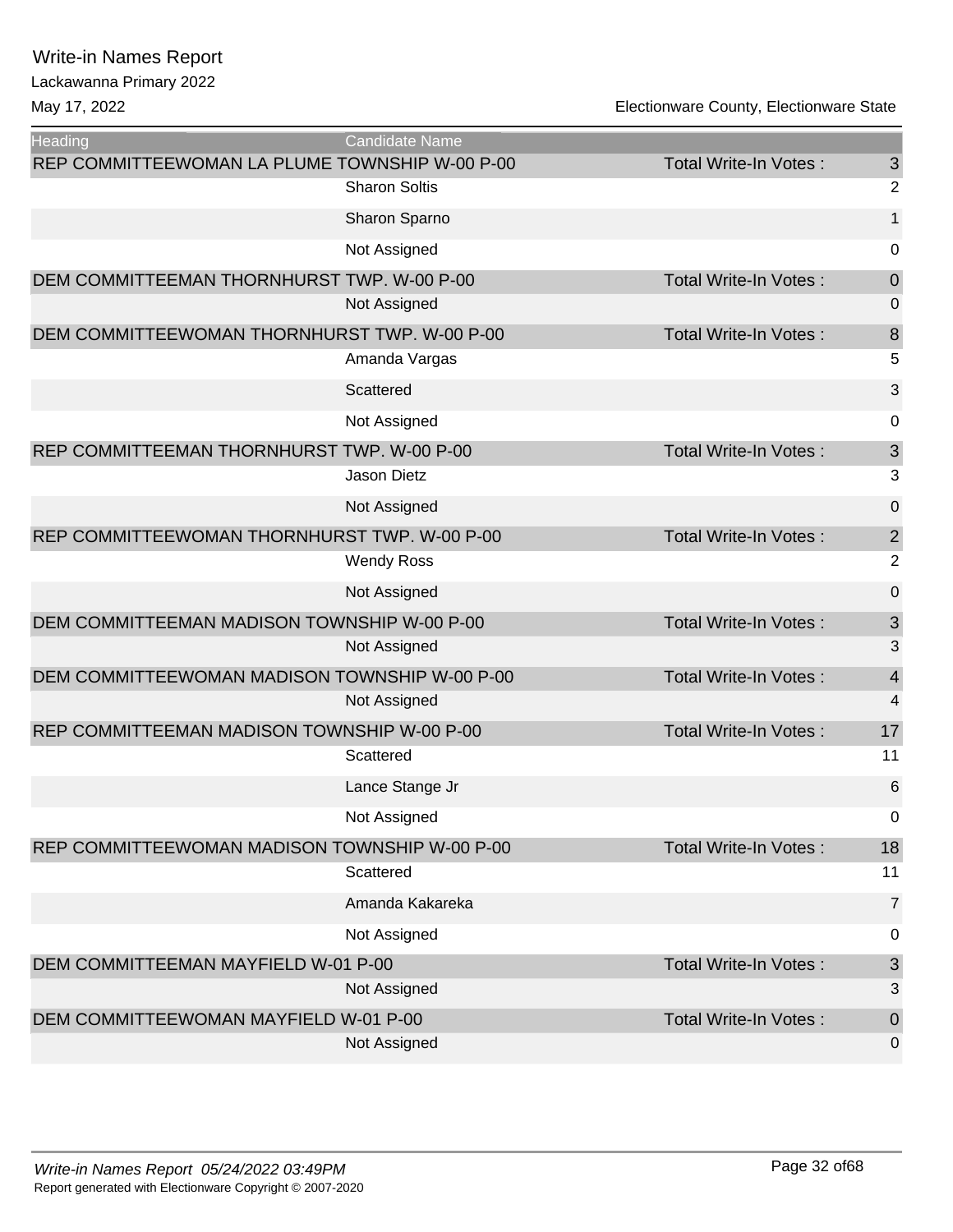| Heading                               | Candidate Name          |                              |                |
|---------------------------------------|-------------------------|------------------------------|----------------|
| REP COMMITTEEMAN MAYFIELD W-01 P-00   |                         | Total Write-In Votes:        | $\mathsf 3$    |
|                                       | Paul Francis Forbes III |                              | 1              |
|                                       | Scattered               |                              | $\mathbf 1$    |
|                                       | William T Jones II      |                              | 1              |
|                                       | Not Assigned            |                              | $\mathbf 0$    |
| REP COMMITTEEWOMAN MAYFIELD W-01 P-00 |                         | Total Write-In Votes:        | $\mathbf{2}$   |
|                                       | Carly Tomaine           |                              | 1              |
|                                       | Jolie R Youshock        |                              | $\mathbf{1}$   |
|                                       | <b>Brian Hilling</b>    |                              | 0              |
|                                       | Not Assigned            |                              | $\mathbf 0$    |
| DEM COMMITTEEMAN MAYFIELD W-02 P-00   |                         | <b>Total Write-In Votes:</b> | 5              |
|                                       | <b>Brian Hilling</b>    |                              | 1              |
|                                       | Larry Houman            |                              | 1              |
|                                       | Michael Brady           |                              | 1              |
|                                       | Samuel Cooper           |                              | 1              |
|                                       | <b>Thomas Holland</b>   |                              | 1              |
|                                       | Not Assigned            |                              | $\mathbf 0$    |
| DEM COMMITTEEWOMAN MAYFIELD W-02 P-00 |                         | Total Write-In Votes:        | 1              |
|                                       | <b>Dominic Surace</b>   |                              | 1              |
|                                       | Not Assigned            |                              | $\mathbf 0$    |
| REP COMMITTEEMAN MAYFIELD W-02 P-00   |                         | Total Write-In Votes:        | $\overline{9}$ |
|                                       | Scattered               |                              | 3              |
|                                       | <b>Chester Merli</b>    |                              | $\overline{2}$ |
|                                       | Thomas Hartman          |                              | $\overline{2}$ |
|                                       | Kevin A Gaffney         |                              | $\mathbf 1$    |
|                                       | Michael Brady           |                              | 1              |
|                                       | Not Assigned            |                              | 0              |
| REP COMMITTEEWOMAN MAYFIELD W-02 P-00 |                         | Total Write-In Votes:        | $\mathbf 2$    |
|                                       | Diana Campbell          |                              | 1              |
|                                       | Joe Gale                |                              | $\mathbf{1}$   |
|                                       | Not Assigned            |                              | $\mathbf 0$    |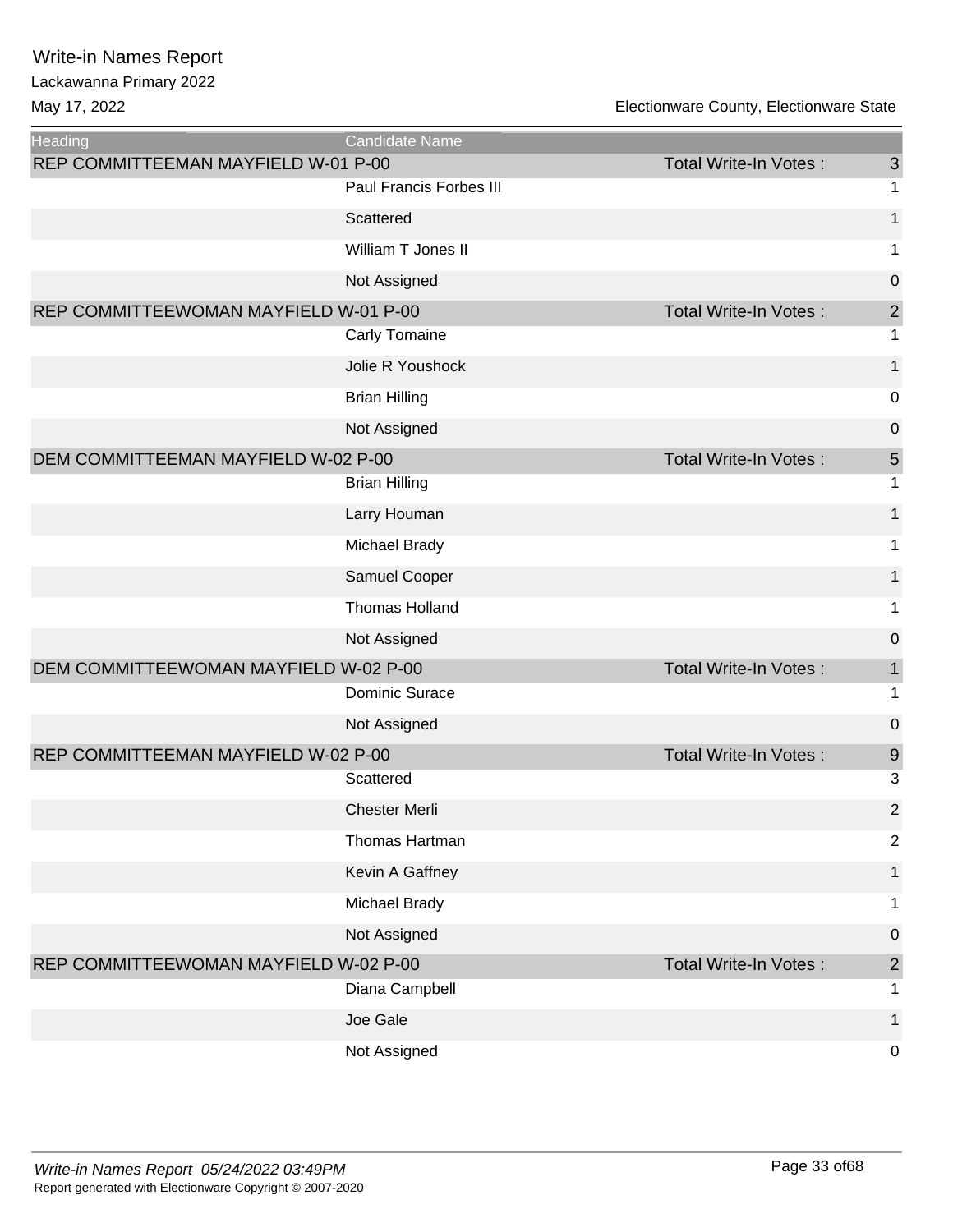#### Lackawanna Primary 2022

| <b>Heading</b>                        | Candidate Name |                              |                         |
|---------------------------------------|----------------|------------------------------|-------------------------|
| DEM COMMITTEEMAN MAYFIELD W-03 P-00   |                | Total Write-In Votes:        | 11                      |
|                                       | Michael Brady  |                              | 10                      |
|                                       | Scattered      |                              | $\mathbf{1}$            |
|                                       | Not Assigned   |                              | $\mathbf 0$             |
| DEM COMMITTEEWOMAN MAYFIELD W-03 P-00 |                | <b>Total Write-In Votes:</b> | $\mathbf{1}$            |
|                                       | Lisa Avrich    |                              | 1                       |
|                                       | Not Assigned   |                              | $\mathbf 0$             |
| REP COMMITTEEMAN MAYFIELD W-03 P-00   |                | <b>Total Write-In Votes:</b> | $\mathfrak{S}$          |
|                                       | Scattered      |                              | 3                       |
|                                       | Not Assigned   |                              | $\mathbf 0$             |
| REP COMMITTEEWOMAN MAYFIELD W-03 P-00 |                | Total Write-In Votes:        | $\overline{c}$          |
|                                       | Not Assigned   |                              | $\overline{2}$          |
| DEM COMMITTEEMAN MOOSIC W-01 P-00     |                | <b>Total Write-In Votes:</b> | $\boldsymbol{6}$        |
|                                       | Not Assigned   |                              | $6\phantom{1}6$         |
| DEM COMMITTEEWOMAN MOOSIC W-01 P-00   |                | Total Write-In Votes:        | $6\phantom{1}6$         |
|                                       | Not Assigned   |                              | $6\phantom{1}6$         |
| REP COMMITTEEMAN MOOSIC W-01 P-00     |                | Total Write-In Votes:        | 3                       |
|                                       | Not Assigned   |                              | 3                       |
| REP COMMITTEEWOMAN MOOSIC W-01 P-00   |                | Total Write-In Votes:        | $\mathbf 0$             |
|                                       | Not Assigned   |                              | $\mathbf 0$             |
| DEM COMMITTEEMAN MOOSIC W-02 P-00     |                | Total Write-In Votes:        | $\overline{\mathbf{c}}$ |
|                                       | Not Assigned   |                              | $\overline{2}$          |
| DEM COMMITTEEWOMAN MOOSIC W-02 P-00   |                | Total Write-In Votes:        | $\overline{\mathbf{c}}$ |
|                                       | Not Assigned   |                              | $\overline{2}$          |
| REP COMMITTEEMAN MOOSIC W-02 P-00     |                | Total Write-In Votes:        | $\boldsymbol{0}$        |
|                                       | Not Assigned   |                              | 0                       |
| REP COMMITTEEWOMAN MOOSIC W-02 P-00   |                | Total Write-In Votes:        | $\mathbf 0$             |
|                                       | Not Assigned   |                              | 0                       |
| DEM COMMITTEEMAN MOOSIC W-03 P-00     |                | Total Write-In Votes:        | $\overline{4}$          |
|                                       | Not Assigned   |                              | 4                       |
| DEM COMMITTEEWOMAN MOOSIC W-03 P-00   |                | Total Write-In Votes:        | $\overline{\mathbf{c}}$ |
|                                       | Not Assigned   |                              | $\overline{2}$          |
| REP COMMITTEEMAN MOOSIC W-03 P-00     |                | Total Write-In Votes:        | 3                       |
|                                       | Not Assigned   |                              | 3                       |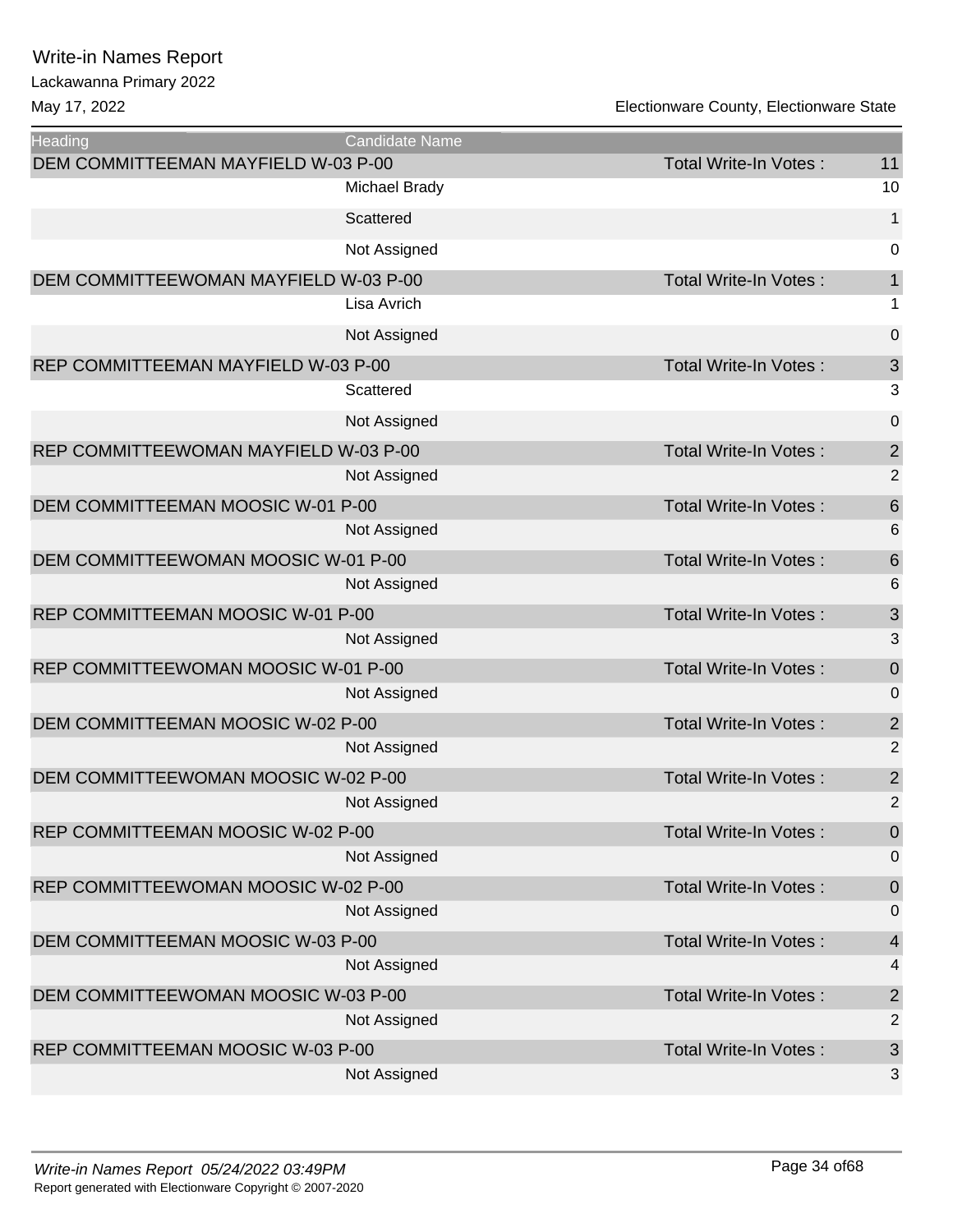| Heading                                      | <b>Candidate Name</b> |                              |                          |
|----------------------------------------------|-----------------------|------------------------------|--------------------------|
| REP COMMITTEEWOMAN MOOSIC W-03 P-00          |                       | <b>Total Write-In Votes:</b> | $\boldsymbol{0}$         |
|                                              | Not Assigned          |                              | $\mathbf 0$              |
| DEM COMMITTEEMAN MOOSIC W-04 P-00            |                       | Total Write-In Votes:        | $\overline{\mathbf{c}}$  |
|                                              | Not Assigned          |                              | $\overline{2}$           |
| DEM COMMITTEEWOMAN MOOSIC W-04 P-00          |                       | Total Write-In Votes:        | $\overline{\mathcal{A}}$ |
|                                              | Not Assigned          |                              | 4                        |
| REP COMMITTEEMAN MOOSIC W-04 P-00            |                       | <b>Total Write-In Votes:</b> | $\overline{4}$           |
|                                              | Carly Tomaine         |                              | 1                        |
|                                              | Jeff Robinson         |                              | $\mathbf{1}$             |
|                                              | Ronald Urban          |                              | 1                        |
|                                              | <b>Trent Reznor</b>   |                              | $\mathbf{1}$             |
|                                              | Not Assigned          |                              | 0                        |
| REP COMMITTEEWOMAN MOOSIC W-04 P-00          |                       | <b>Total Write-In Votes:</b> | $\overline{c}$           |
|                                              | Not Assigned          |                              | $\overline{2}$           |
| DEM COMMITTEEMAN MOSCOW W-00 P-00            |                       | <b>Total Write-In Votes:</b> | $\mathbf 1$              |
|                                              | Not Assigned          |                              | 1                        |
| DEM COMMITTEEWOMAN MOSCOW W-00 P-00          |                       | Total Write-In Votes:        | 13                       |
|                                              | Scattered             |                              | 8                        |
|                                              | Kathleen Pierre       |                              | 3                        |
|                                              | <b>Kathy Pierre</b>   |                              | $\overline{2}$           |
|                                              | Not Assigned          |                              | $\pmb{0}$                |
| REP COMMITTEEMAN MOSCOW W-00 P-00            |                       | <b>Total Write-In Votes:</b> | $\mathbf 1$              |
|                                              | Not Assigned          |                              | 1                        |
| REP COMMITTEEWOMAN MOSCOW W-00 P-00          |                       | Total Write-In Votes:        | 22                       |
|                                              | Karen Clifford        |                              | 14                       |
|                                              | Scattered             |                              | $\boldsymbol{8}$         |
|                                              | Not Assigned          |                              | 0                        |
| DEM COMMITTEEMAN NEWTON TOWNSHIP W-00 P-00   |                       | <b>Total Write-In Votes:</b> | $\theta$                 |
|                                              | Not Assigned          |                              | $\mathbf 0$              |
| DEM COMMITTEEWOMAN NEWTON TOWNSHIP W-00 P-00 |                       | Total Write-In Votes:        | $\theta$                 |
|                                              | Not Assigned          |                              | $\mathbf 0$              |
| REP COMMITTEEMAN NEWTON TOWNSHIP W-00 P-00   |                       | <b>Total Write-In Votes:</b> | $\mathfrak{S}$           |
|                                              | Not Assigned          |                              | 3                        |
| REP COMMITTEEWOMAN NEWTON TOWNSHIP W-00 P-00 |                       | Total Write-In Votes:        | $\mathsf 3$              |
|                                              | Not Assigned          |                              | 3                        |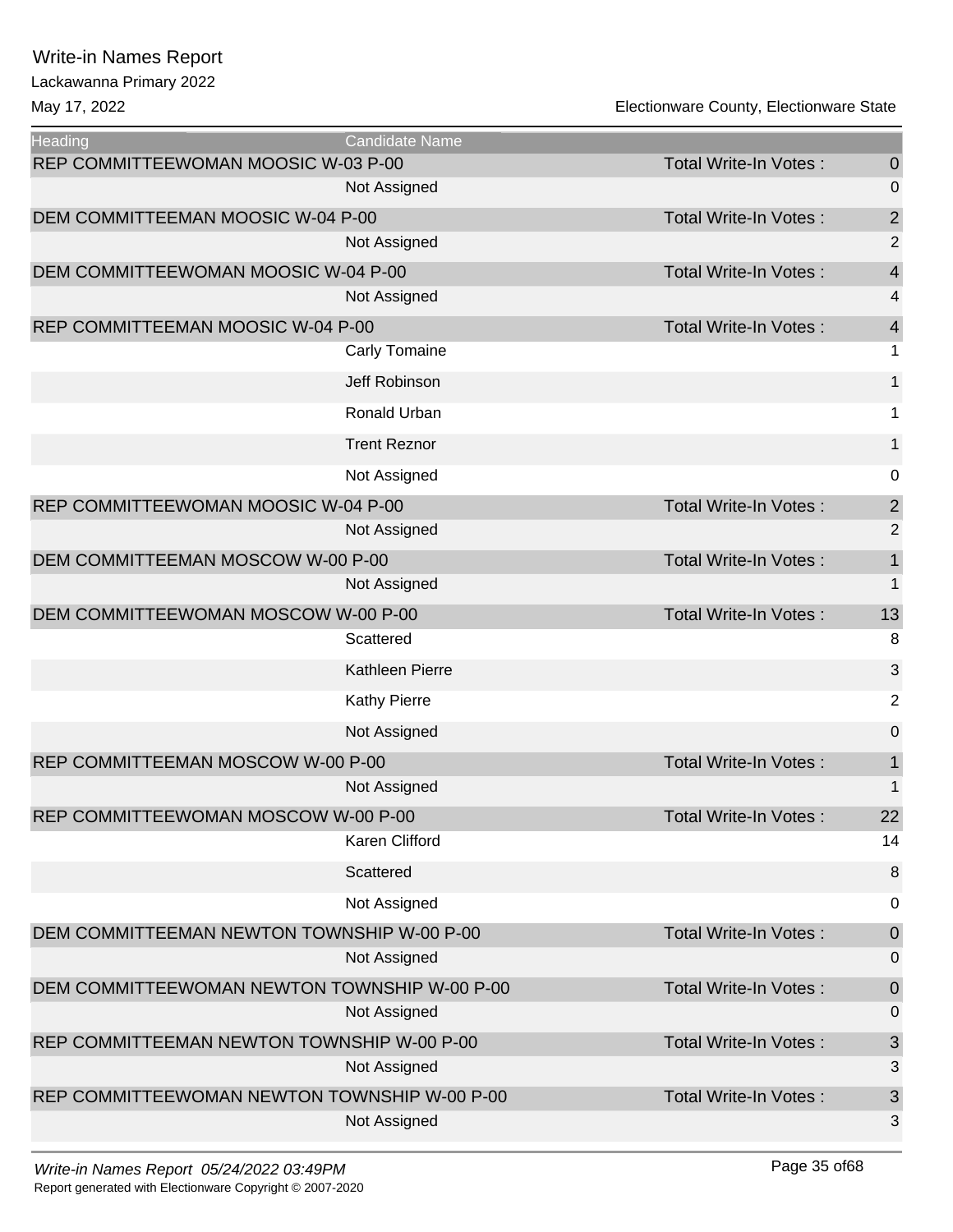| <b>Heading</b>                                   | <b>Candidate Name</b>  |                              |                  |
|--------------------------------------------------|------------------------|------------------------------|------------------|
| DEM COMMITTEEMAN NORTH ABINGTON TWP. W-00 P-00   |                        | <b>Total Write-In Votes:</b> | 1                |
|                                                  | Not Assigned           |                              | 1                |
| DEM COMMITTEEWOMAN NORTH ABINGTON TWP. W-00 P-00 |                        | Total Write-In Votes:        | $\mathbf 1$      |
|                                                  | Not Assigned           |                              | 1                |
| REP COMMITTEEMAN NORTH ABINGTON TWP. W-00 P-00   |                        | Total Write-In Votes:        | 3                |
|                                                  | David Hopkins          |                              | 1                |
|                                                  | <b>Gerald Larar</b>    |                              | 1                |
|                                                  | James Earl Jones       |                              | 1                |
|                                                  | Not Assigned           |                              | $\pmb{0}$        |
| REP COMMITTEEWOMAN NORTH ABINGTON TWP. W-00 P-00 |                        | Total Write-In Votes:        | $\sqrt{2}$       |
|                                                  | Leigh A Hopkins        |                              | 1                |
|                                                  | Scattered              |                              | 1                |
|                                                  | Not Assigned           |                              | 0                |
| DEM COMMITTEEMAN OLD FORGE W-01 P-00             |                        | Total Write-In Votes:        | $\boldsymbol{0}$ |
|                                                  | Not Assigned           |                              | 0                |
| DEM COMMITTEEWOMAN OLD FORGE W-01 P-00           |                        | <b>Total Write-In Votes:</b> | $\overline{c}$   |
|                                                  | Not Assigned           |                              | $\overline{2}$   |
| REP COMMITTEEMAN OLD FORGE W-01 P-00             |                        | Total Write-In Votes:        | 12               |
|                                                  | <b>Fiore Mattei</b>    |                              | 4                |
|                                                  | Scattered              |                              | 4                |
|                                                  | <b>Christian Boris</b> |                              | $\overline{2}$   |
|                                                  | Frank Scavo            |                              | $\overline{c}$   |
|                                                  | Not Assigned           |                              | 0                |
| REP COMMITTEEWOMAN OLD FORGE W-01 P-00           |                        | Total Write-In Votes:        | 4                |
|                                                  | Deborah Ziplinski      |                              | 1                |
|                                                  | Laureen Cummings       |                              | 1                |
|                                                  | Mary Vender            |                              | 1                |
|                                                  | Scattered              |                              | 1                |
|                                                  | Not Assigned           |                              | 0                |
| DEM COMMITTEEMAN OLD FORGE W-02 P-00             |                        | <b>Total Write-In Votes:</b> | $\mathbf 1$      |
|                                                  | Not Assigned           |                              | 1                |
| DEM COMMITTEEWOMAN OLD FORGE W-02 P-00           |                        | Total Write-In Votes:        | $\mathbf 0$      |
|                                                  | Not Assigned           |                              | 0                |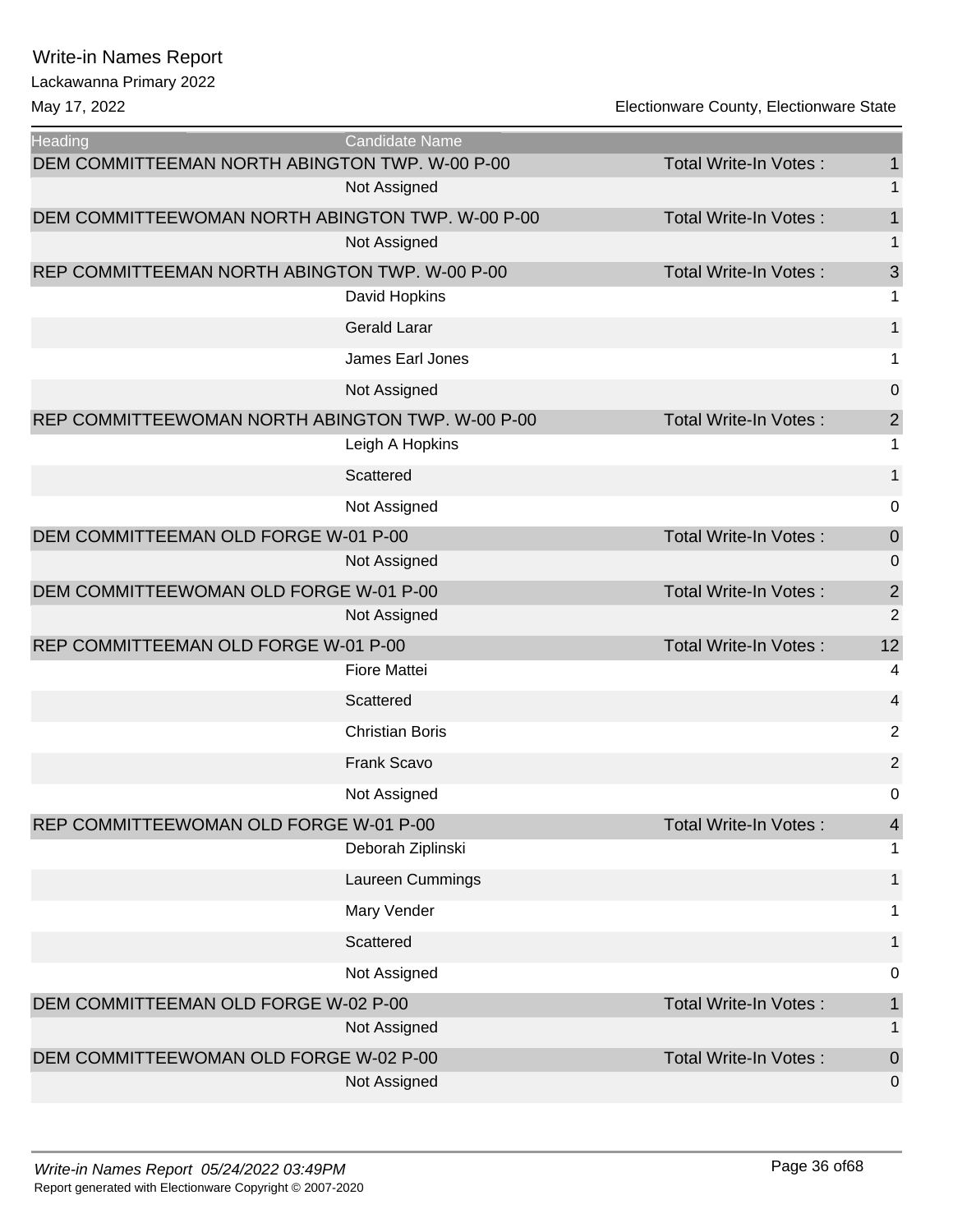| REP COMMITTEEMAN OLD FORGE W-02 P-00<br>5<br>Total Write-In Votes:<br><b>Frank Scavo</b><br>1<br>$\mathbf{1}$<br>J Zielinski<br>John Decker Old Forge<br>1<br>$\mathbf{1}$<br>John Zielenski |
|----------------------------------------------------------------------------------------------------------------------------------------------------------------------------------------------|
|                                                                                                                                                                                              |
|                                                                                                                                                                                              |
|                                                                                                                                                                                              |
|                                                                                                                                                                                              |
|                                                                                                                                                                                              |
| Scattered<br>1                                                                                                                                                                               |
| $\mathbf 0$<br>Not Assigned                                                                                                                                                                  |
| $\overline{\mathbf{c}}$<br>REP COMMITTEEWOMAN OLD FORGE W-02 P-00<br>Total Write-In Votes:                                                                                                   |
| $\overline{2}$<br>Rose Zielinski                                                                                                                                                             |
| $\mathbf 0$<br>Not Assigned                                                                                                                                                                  |
| DEM COMMITTEEMAN OLD FORGE W-03 P-00<br>Total Write-In Votes:<br>$\mathbf 0$                                                                                                                 |
| Not Assigned<br>0                                                                                                                                                                            |
| $\overline{c}$<br>DEM COMMITTEEWOMAN OLD FORGE W-03 P-00<br>Total Write-In Votes:                                                                                                            |
| $\overline{2}$<br>Not Assigned                                                                                                                                                               |
| 12<br>REP COMMITTEEMAN OLD FORGE W-03 P-00<br>Total Write-In Votes:                                                                                                                          |
| <b>Frank Scavo</b><br>6                                                                                                                                                                      |
| 6<br>Scattered                                                                                                                                                                               |
| 0<br>Not Assigned                                                                                                                                                                            |
| $\mathbf 1$<br>REP COMMITTEEWOMAN OLD FORGE W-03 P-00<br>Total Write-In Votes:                                                                                                               |
| 1<br>Not Assigned                                                                                                                                                                            |
| $\mathbf 1$<br>DEM COMMITTEEMAN OLD FORGE W-04 P-00<br>Total Write-In Votes:                                                                                                                 |
| 1<br>Not Assigned                                                                                                                                                                            |
| $\mathbf 1$<br>DEM COMMITTEEWOMAN OLD FORGE W-04 P-00<br>Total Write-In Votes:                                                                                                               |
| 1<br>Not Assigned                                                                                                                                                                            |
| $\sqrt{3}$<br>REP COMMITTEEMAN OLD FORGE W-04 P-00<br>Total Write-In Votes:                                                                                                                  |
| Eugene M Talerico<br>2                                                                                                                                                                       |
| <b>Richard Evans</b><br>1                                                                                                                                                                    |
| Not Assigned<br>0                                                                                                                                                                            |
| REP COMMITTEEWOMAN OLD FORGE W-04 P-00<br>$\sqrt{3}$<br>Total Write-In Votes:                                                                                                                |
| Laura A Talerico<br>2                                                                                                                                                                        |
| Amanda O'Boyle<br>1                                                                                                                                                                          |
| Not Assigned<br>0                                                                                                                                                                            |
| DEM COMMITTEEMAN OLD FORGE W-05 P-00<br><b>Total Write-In Votes:</b><br>$\mathbf 1$                                                                                                          |
| Not Assigned<br>1                                                                                                                                                                            |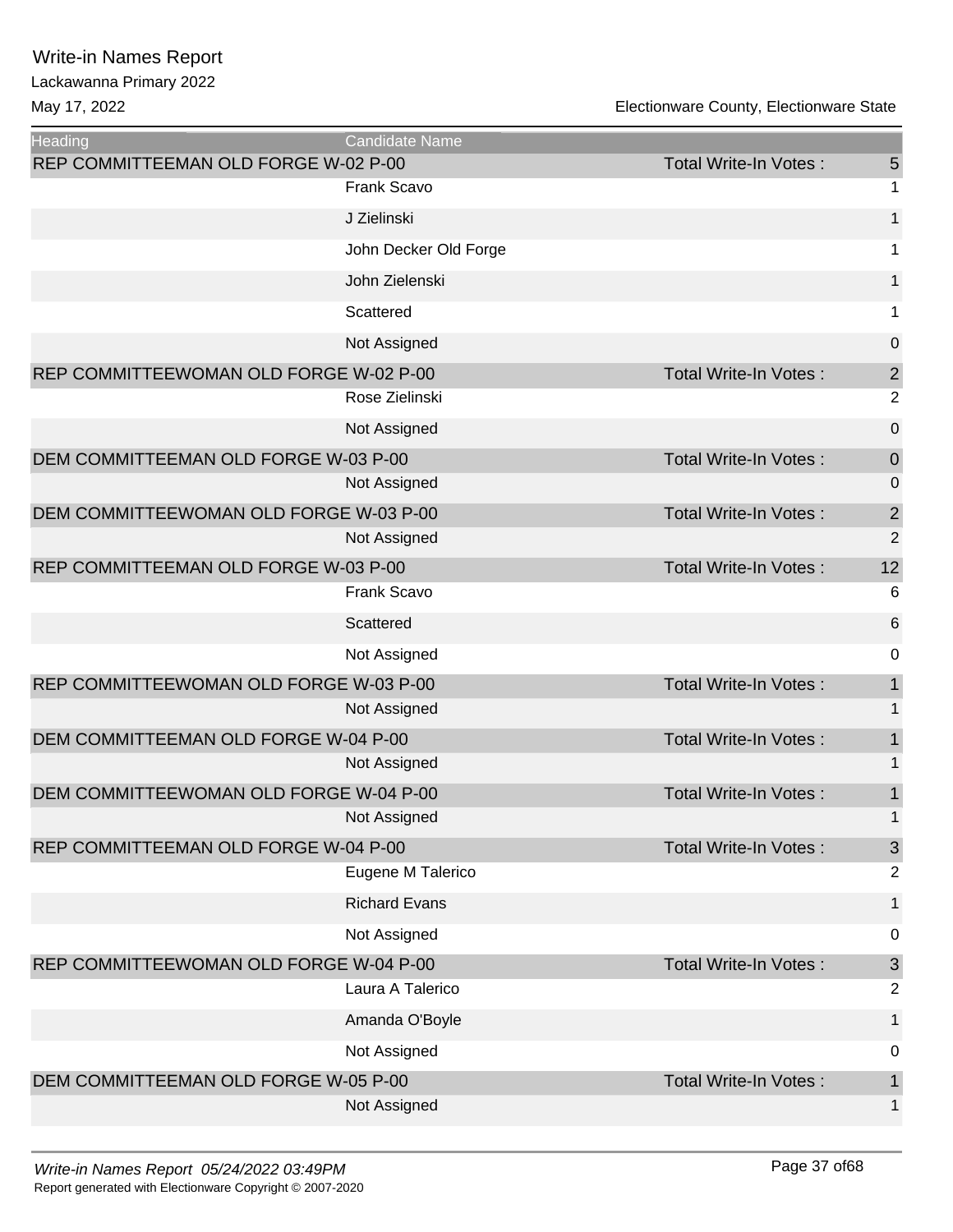| <b>Heading</b>                         | <b>Candidate Name</b> |                              |                  |
|----------------------------------------|-----------------------|------------------------------|------------------|
| DEM COMMITTEEWOMAN OLD FORGE W-05 P-00 |                       | <b>Total Write-In Votes:</b> | $\mathbf{1}$     |
|                                        | Not Assigned          |                              | 1                |
| REP COMMITTEEMAN OLD FORGE W-05 P-00   |                       | Total Write-In Votes:        | 5                |
|                                        | John Guida            |                              | 1                |
|                                        | Matthew Tagivalione   |                              | 1                |
|                                        | <b>Michael Gerney</b> |                              | 1                |
|                                        | Scattered             |                              | 1                |
|                                        | <b>William Jones</b>  |                              | 1                |
|                                        | Not Assigned          |                              | $\pmb{0}$        |
| REP COMMITTEEWOMAN OLD FORGE W-05 P-00 |                       | <b>Total Write-In Votes:</b> | $\overline{4}$   |
|                                        | <b>Carley Tomaine</b> |                              | 1                |
|                                        | Deborah DeSando       |                              | $\mathbf{1}$     |
|                                        | Jonathan Kumor        |                              | 1                |
|                                        | Scattered             |                              | $\mathbf{1}$     |
|                                        | Not Assigned          |                              | 0                |
| DEM COMMITTEEMAN OLD FORGE W-06 P-01   |                       | Total Write-In Votes:        | $\sqrt{3}$       |
|                                        | Not Assigned          |                              | 3                |
| DEM COMMITTEEWOMAN OLD FORGE W-06 P-01 |                       | <b>Total Write-In Votes:</b> | $\boldsymbol{0}$ |
|                                        | Not Assigned          |                              | $\mathbf 0$      |
| REP COMMITTEEMAN OLD FORGE W-06 P-01   |                       | <b>Total Write-In Votes:</b> | 13               |
|                                        | Dave Thomas           |                              | 11               |
|                                        | Scattered             |                              | $\mathbf 2$      |
|                                        | Not Assigned          |                              | 0                |
| REP COMMITTEEWOMAN OLD FORGE W-06 P-01 |                       | Total Write-In Votes :       | 3                |
|                                        | <b>Ashley Shaffer</b> |                              | 1                |
|                                        | Laureen Cummings      |                              | 1                |
|                                        | Scattered             |                              | 1                |
|                                        | Not Assigned          |                              | $\pmb{0}$        |
| DEM COMMITTEEMAN OLD FORGE W-06 P-02   |                       | Total Write-In Votes:        | $\bf 8$          |
|                                        | Not Assigned          |                              | $\,8\,$          |
| DEM COMMITTEEWOMAN OLD FORGE W-06 P-02 |                       | Total Write-In Votes:        | $\,$ 6 $\,$      |
|                                        | Not Assigned          |                              | 6                |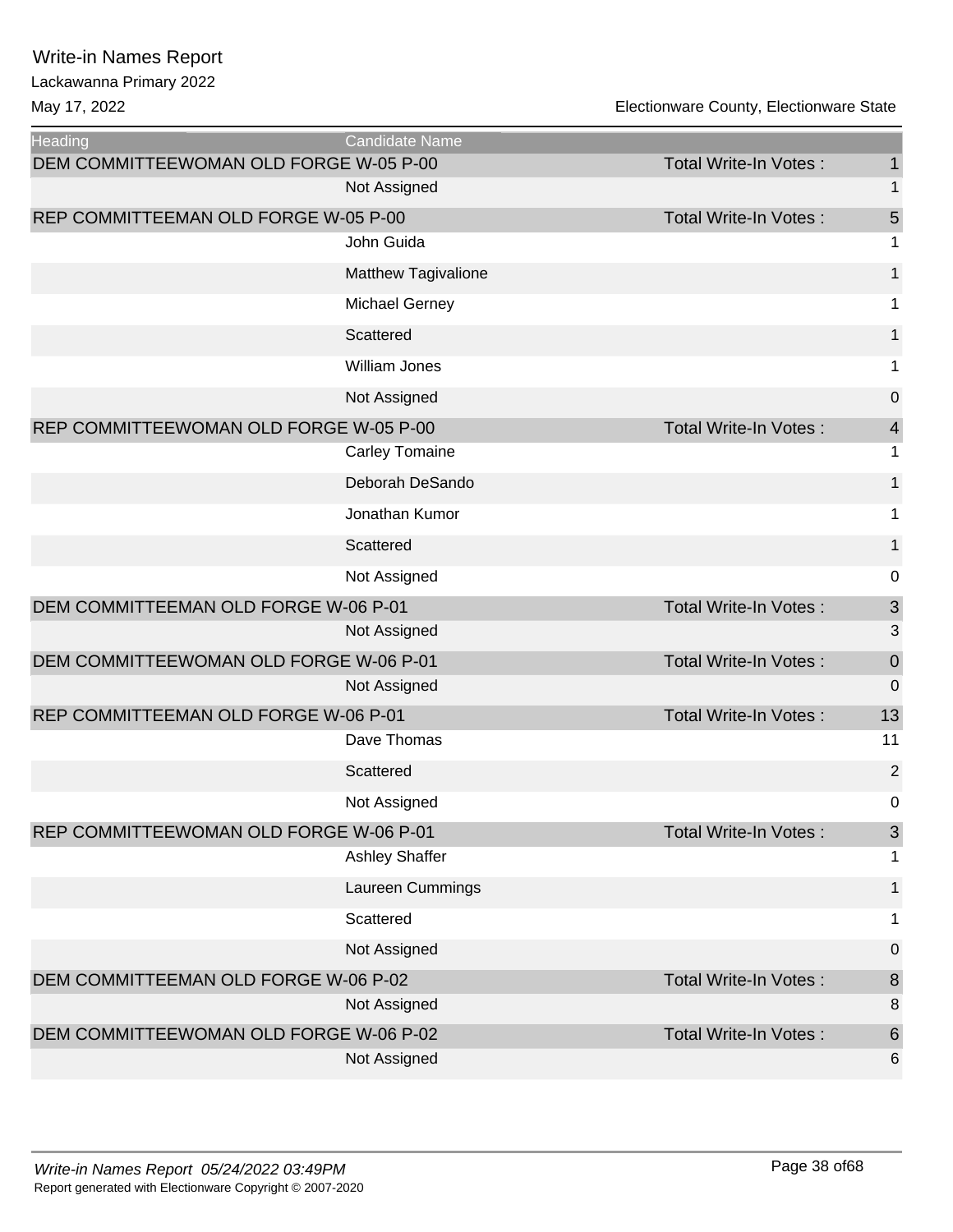| Heading                                | Candidate Name          |                              |                  |
|----------------------------------------|-------------------------|------------------------------|------------------|
| REP COMMITTEEMAN OLD FORGE W-06 P-02   |                         | Total Write-In Votes:        | 8                |
|                                        | David Thomas            |                              | 3                |
|                                        | <b>Christian Boris</b>  |                              | $\overline{2}$   |
|                                        | <b>Christian Barns</b>  |                              | 1                |
|                                        | <b>Christian Barris</b> |                              | $\mathbf{1}$     |
|                                        | Gary Propersi           |                              | $\mathbf{1}$     |
|                                        | Not Assigned            |                              | $\boldsymbol{0}$ |
| REP COMMITTEEWOMAN OLD FORGE W-06 P-02 |                         | Total Write-In Votes:        | $\overline{4}$   |
|                                        | Kim Krah                |                              | 3                |
|                                        | Sue Parrino             |                              | $\mathbf{1}$     |
|                                        | Not Assigned            |                              | $\mathbf 0$      |
| DEM COMMITTEEMAN OLYPHANT W-01 P-00    |                         | Total Write-In Votes:        | $\mathbf{1}$     |
|                                        | Not Assigned            |                              | 1                |
| DEM COMMITTEEWOMAN OLYPHANT W-01 P-00  |                         | Total Write-In Votes:        | $\mathbf 0$      |
|                                        | Not Assigned            |                              | 0                |
| REP COMMITTEEMAN OLYPHANT W-01 P-00    |                         | Total Write-In Votes:        | $\mathbf 0$      |
|                                        | Not Assigned            |                              | 0                |
| REP COMMITTEEWOMAN OLYPHANT W-01 P-00  |                         | <b>Total Write-In Votes:</b> | $\mathbf 0$      |
|                                        | Not Assigned            |                              | $\mathbf 0$      |
| DEM COMMITTEEMAN OLYPHANT W-02 P-00    |                         | Total Write-In Votes:        | $\mathbf 2$      |
|                                        | Not Assigned            |                              | $\overline{2}$   |
| DEM COMMITTEEWOMAN OLYPHANT W-02 P-00  |                         | Total Write-In Votes:        | 1                |
|                                        | Not Assigned            |                              | 1                |
| REP COMMITTEEMAN OLYPHANT W-02 P-00    |                         | Total Write-In Votes:        | 3                |
|                                        | Scattered               |                              | $\overline{2}$   |
|                                        | Mike Glinsky            |                              | 1                |
|                                        | Not Assigned            |                              | $\mathbf 0$      |
| REP COMMITTEEWOMAN OLYPHANT W-02 P-00  |                         | Total Write-In Votes:        | $\overline{4}$   |
|                                        | Scattered               |                              | $\overline{2}$   |
|                                        | Dawn Wilson             |                              | $\mathbf{1}$     |
|                                        | Patricia Glinsky        |                              | 1                |
|                                        | Not Assigned            |                              | 0                |
| DEM COMMITTEEMAN OLYPHANT W-03 P-01    |                         | Total Write-In Votes:        | $\overline{4}$   |
|                                        | Not Assigned            |                              | 4                |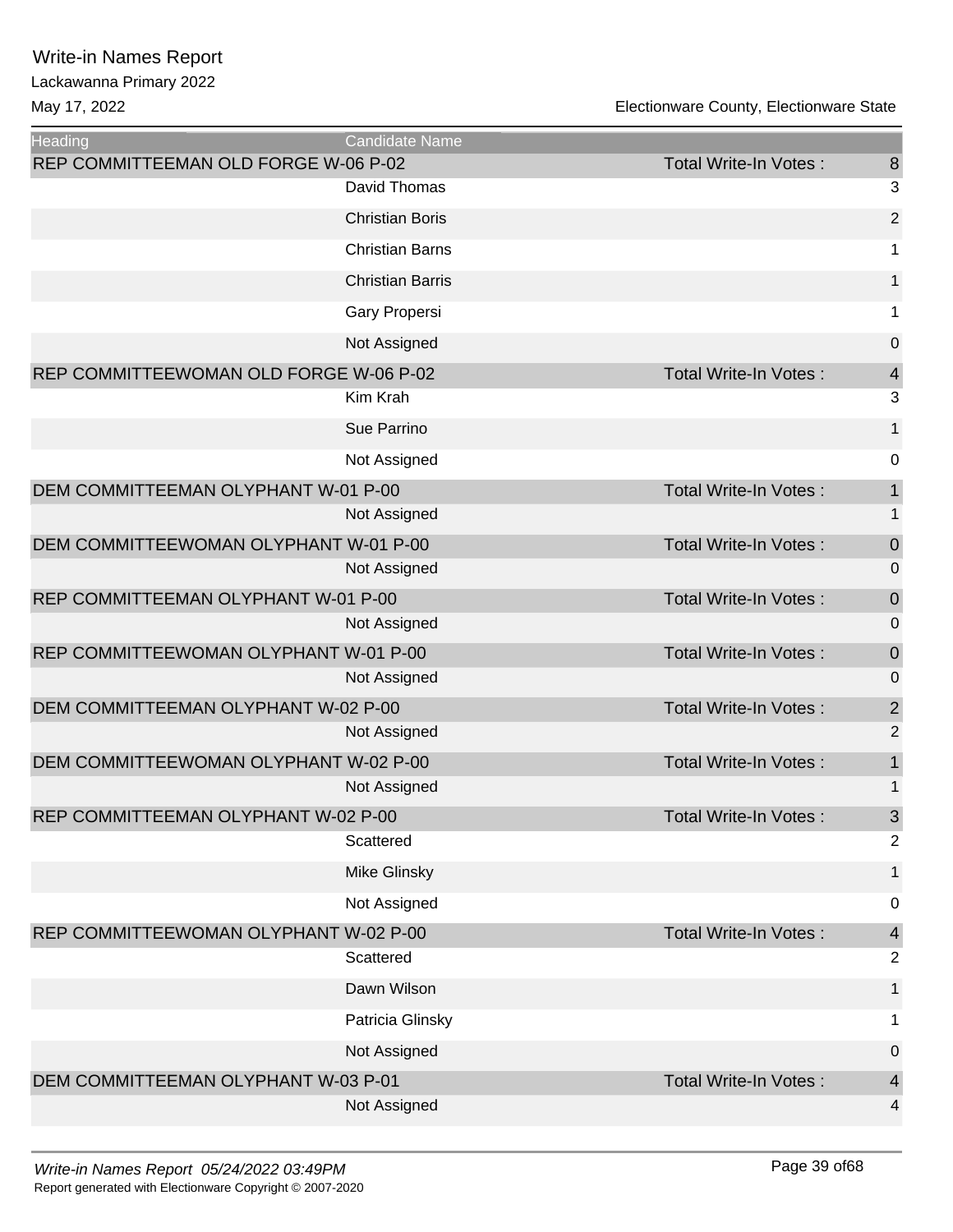| <b>Heading</b>                        | <b>Candidate Name</b> |                              |                          |
|---------------------------------------|-----------------------|------------------------------|--------------------------|
| DEM COMMITTEEWOMAN OLYPHANT W-03 P-01 |                       | Total Write-In Votes:        | $\mathbf{1}$             |
|                                       | Not Assigned          |                              | 1                        |
| REP COMMITTEEMAN OLYPHANT W-03 P-01   |                       | <b>Total Write-In Votes:</b> | $\overline{\mathcal{A}}$ |
|                                       | Scattered             |                              | $\overline{2}$           |
|                                       | <b>Matthew Sansky</b> |                              | 1                        |
|                                       | Shaun E Hastings      |                              | 1                        |
|                                       | Not Assigned          |                              | 0                        |
| REP COMMITTEEWOMAN OLYPHANT W-03 P-01 |                       | Total Write-In Votes:        | $\overline{\mathbf{c}}$  |
|                                       | Scattered             |                              | 1                        |
|                                       | Theresa Kane          |                              | 1                        |
|                                       | Not Assigned          |                              | 0                        |
| DEM COMMITTEEMAN OLYPHANT W-03 P-02   |                       | Total Write-In Votes:        | $\mathsf 3$              |
|                                       | Not Assigned          |                              | 3                        |
| DEM COMMITTEEWOMAN OLYPHANT W-03 P-02 |                       | Total Write-In Votes:        | $\mathbf 1$              |
|                                       | Not Assigned          |                              | 1                        |
| REP COMMITTEEMAN OLYPHANT W-03 P-02   |                       | Total Write-In Votes:        | $\overline{c}$           |
|                                       | Jeffrey Ulkoski       |                              | 1                        |
|                                       | John Foley            |                              | $\mathbf{1}$             |
|                                       | Not Assigned          |                              | 0                        |
| REP COMMITTEEWOMAN OLYPHANT W-03 P-02 |                       | Total Write-In Votes:        | $\mathsf 3$              |
|                                       | Mona Ulkoski          |                              | 1                        |
|                                       | Scattered             |                              | $\mathbf{1}$             |
|                                       | Sharon Scopelliti     |                              | 1                        |
|                                       | Not Assigned          |                              | 0                        |
| DEM COMMITTEEMAN OLYPHANT W-04 P-01   |                       | Total Write-In Votes:        | $\boldsymbol{0}$         |
|                                       | Not Assigned          |                              | $\boldsymbol{0}$         |
| DEM COMMITTEEWOMAN OLYPHANT W-04 P-01 |                       | <b>Total Write-In Votes:</b> | $\mathbf 1$              |
|                                       | Not Assigned          |                              | 1                        |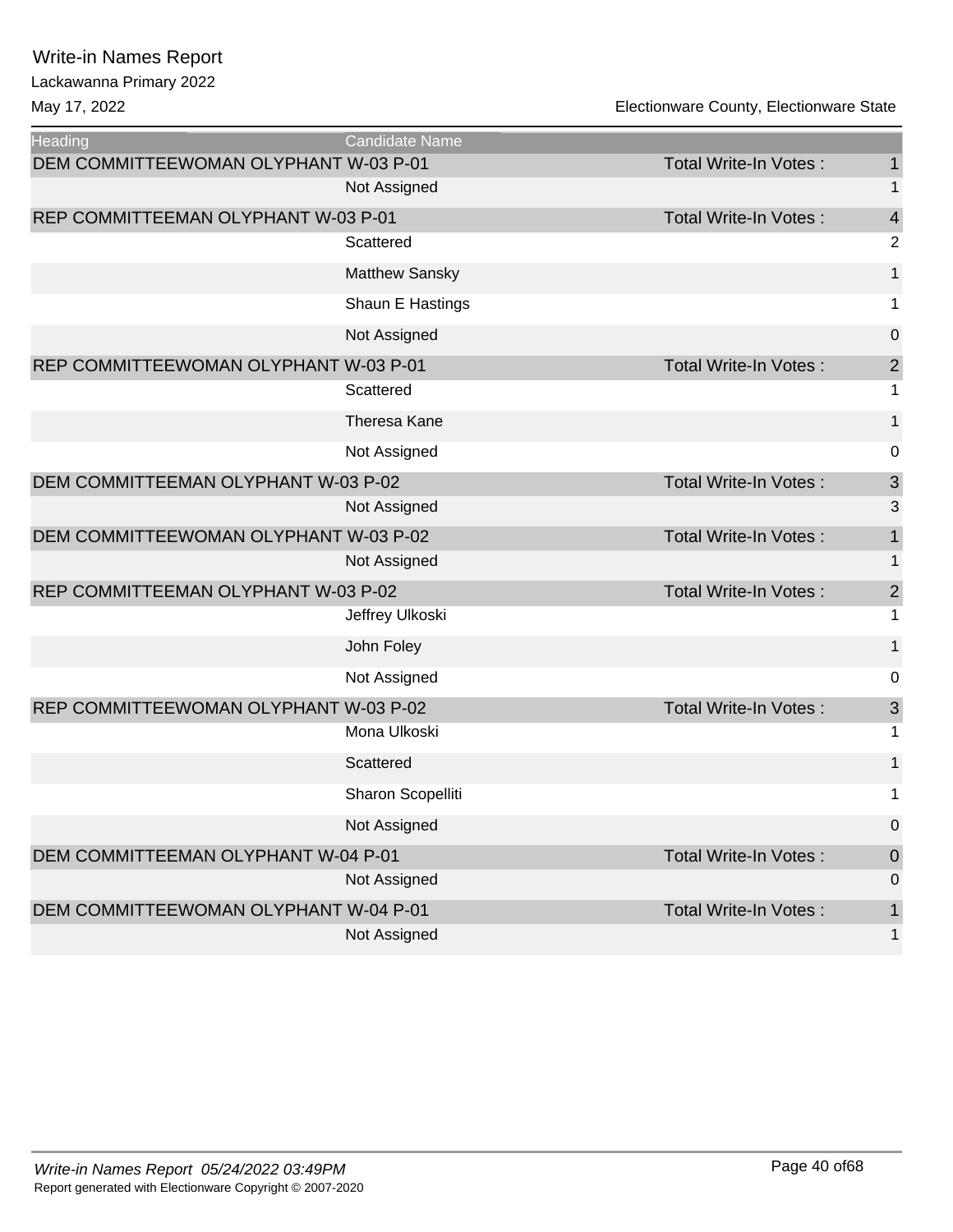| Heading                                      | <b>Candidate Name</b>     |                              |                  |
|----------------------------------------------|---------------------------|------------------------------|------------------|
| REP COMMITTEEMAN OLYPHANT W-04 P-01          |                           | Total Write-In Votes:        | 10               |
|                                              | Marc Pane                 |                              | 6                |
|                                              | Brock Noldy Sr.           |                              | 1                |
|                                              | Kurt Lynott               |                              | 1                |
|                                              | Liam Evanina              |                              | $\mathbf{1}$     |
|                                              | Tom Bremer                |                              | 1                |
|                                              | Not Assigned              |                              | $\pmb{0}$        |
| REP COMMITTEEWOMAN OLYPHANT W-04 P-01        |                           | Total Write-In Votes:        | $\mathbf 1$      |
|                                              | Kathleen Evanina          |                              | 1                |
|                                              | Not Assigned              |                              | $\pmb{0}$        |
| DEM COMMITTEEMAN OLYPHANT W-04 P-02          |                           | Total Write-In Votes:        | $\overline{4}$   |
|                                              | Not Assigned              |                              | 4                |
| DEM COMMITTEEWOMAN OLYPHANT W-04 P-02        |                           | Total Write-In Votes:        | $\mathfrak{S}$   |
|                                              | Not Assigned              |                              | 3                |
| REP COMMITTEEMAN OLYPHANT W-04 P-02          |                           | Total Write-In Votes:        | 3                |
|                                              | Dave Mitchko              |                              | 1                |
|                                              | <b>Heather R Rowlands</b> |                              | $\mathbf{1}$     |
|                                              | Marc Pane                 |                              | 1                |
|                                              | Not Assigned              |                              | $\boldsymbol{0}$ |
| REP COMMITTEEWOMAN OLYPHANT W-04 P-02        |                           | Total Write-In Votes:        | $\sqrt{2}$       |
|                                              | <b>Heather R Rowlands</b> |                              | $\overline{2}$   |
|                                              | Not Assigned              |                              | $\pmb{0}$        |
| DEM COMMITTEEMAN RANSOM TOWNSHIP W-00 P-01   |                           | <b>Total Write-In Votes:</b> | $\sqrt{5}$       |
|                                              | Scattered                 |                              | 3                |
|                                              | <b>Robert Lukasiewicz</b> |                              | $\overline{2}$   |
|                                              | Not Assigned              |                              | $\mathbf 0$      |
| DEM COMMITTEEWOMAN RANSOM TOWNSHIP W-00 P-01 |                           | <b>Total Write-In Votes:</b> | $\overline{4}$   |
|                                              | Scattered                 |                              | $\overline{2}$   |
|                                              | Carmeta Buckley           |                              | 1                |
|                                              | Marcella Lukasiewicz      |                              | 1                |
|                                              | Not Assigned              |                              | $\mathbf 0$      |
|                                              |                           |                              |                  |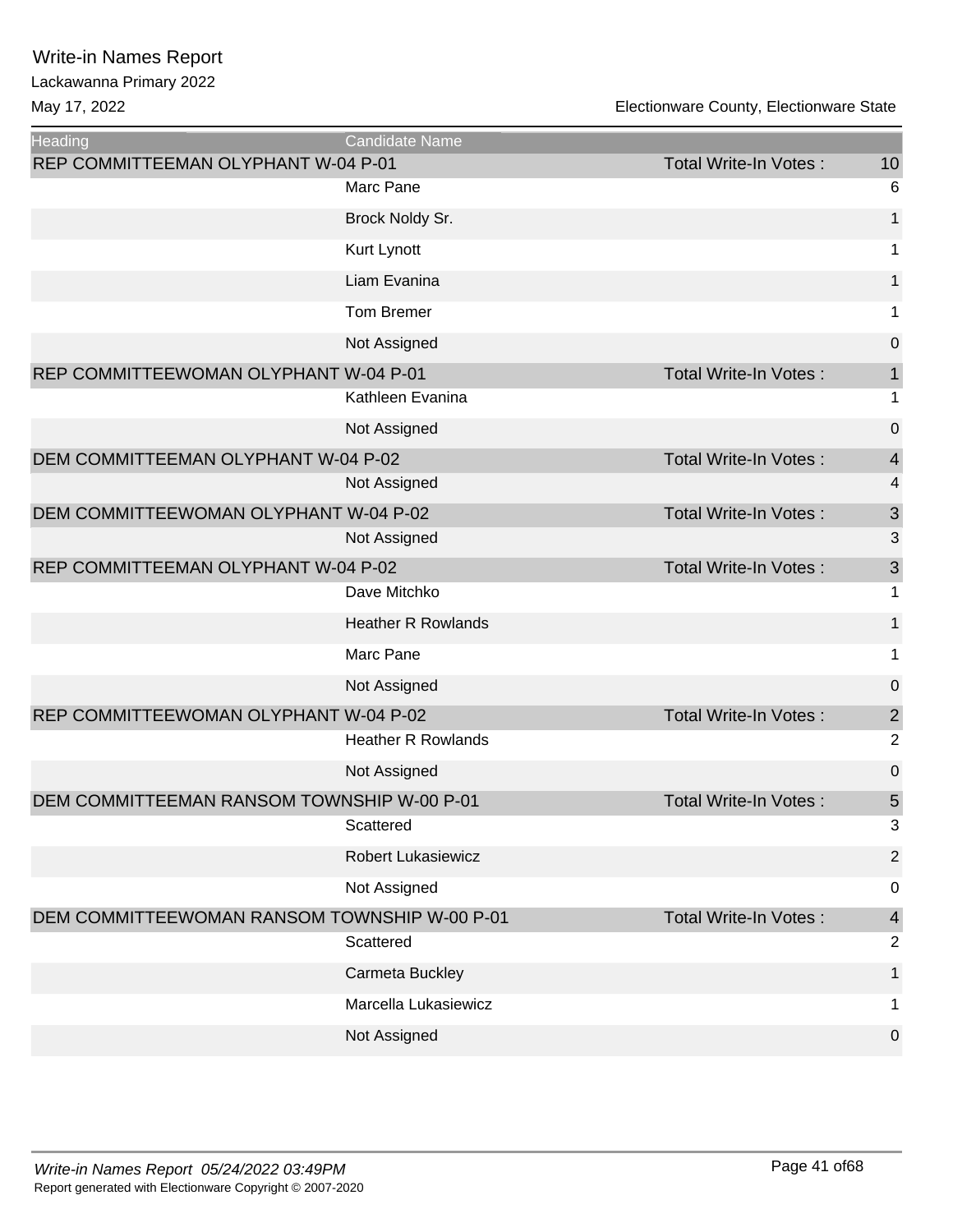| <b>Heading</b>                               | Candidate Name         |                              |                |
|----------------------------------------------|------------------------|------------------------------|----------------|
| REP COMMITTEEMAN RANSOM TOWNSHIP W-00 P-01   |                        | <b>Total Write-In Votes:</b> | $\overline{7}$ |
|                                              | Scattered              |                              | $\overline{c}$ |
|                                              | James Gaidula          |                              | $\mathbf 1$    |
|                                              | Jerry Blackwell        |                              | 1              |
|                                              | John Coggins           |                              | 1              |
|                                              | Robert H Rowinski      |                              | 1              |
|                                              | <b>Ryan Affonty</b>    |                              | 1              |
|                                              | Not Assigned           |                              | 0              |
| REP COMMITTEEWOMAN RANSOM TOWNSHIP W-00 P-01 |                        | <b>Total Write-In Votes:</b> | $\overline{7}$ |
|                                              | Scattered              |                              | 3              |
|                                              | <b>Barbara Klipple</b> |                              | 1              |
|                                              | Penny Huff             |                              | 1              |
|                                              | Samantha M Gaidula     |                              | 1              |
|                                              | Susan Gaidula          |                              | 1              |
|                                              | Not Assigned           |                              | 0              |
| DEM COMMITTEEMAN RANSOM TOWNSHIP W-00 P-02   |                        | <b>Total Write-In Votes:</b> | $\overline{2}$ |
|                                              | Richard Calomino       |                              | 1              |
|                                              | <b>Shane Cawley</b>    |                              | 1              |
|                                              | Not Assigned           |                              | 0              |
| DEM COMMITTEEWOMAN RANSOM TOWNSHIP W-00 P-02 |                        | <b>Total Write-In Votes:</b> | $\mathbf 2$    |
|                                              | Dorothy L Wells        |                              | 1              |
|                                              | <b>Fallon Farber</b>   |                              | 1              |
|                                              | Not Assigned           |                              | 0              |
| REP COMMITTEEMAN RANSOM TOWNSHIP W-00 P-02   |                        | <b>Total Write-In Votes:</b> | $\mathbf{1}$   |
|                                              | Joseph Makowski        |                              | 1              |
|                                              | Not Assigned           |                              | $\mathbf 0$    |
| REP COMMITTEEWOMAN RANSOM TOWNSHIP W-00 P-02 |                        | Total Write-In Votes:        | $\mathbf{1}$   |
|                                              | Alice Makowski         |                              | 1              |
|                                              | Not Assigned           |                              | $\pmb{0}$      |
| DEM COMMITTEEMAN RANSOM TOWNSHIP W-00 P-03   |                        | Total Write-In Votes:        | $\mathbf 0$    |
|                                              | Not Assigned           |                              | 0              |
| DEM COMMITTEEWOMAN RANSOM TOWNSHIP W-00 P-03 |                        | Total Write-In Votes:        | $\mathbf 0$    |
|                                              | Not Assigned           |                              | 0              |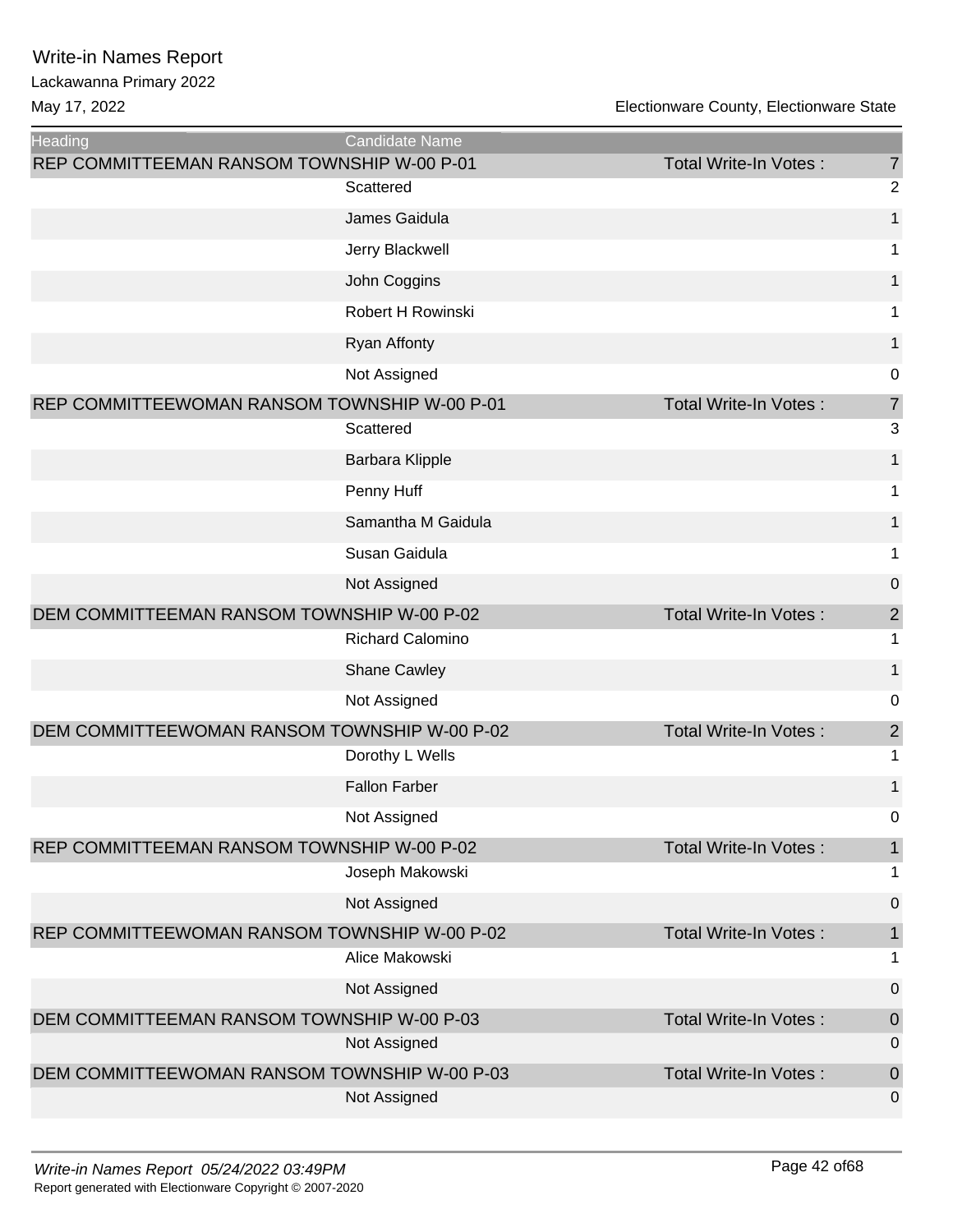#### Lackawanna Primary 2022

| <b>Heading</b>                                  | <b>Candidate Name</b> |                              |                |
|-------------------------------------------------|-----------------------|------------------------------|----------------|
| REP COMMITTEEMAN RANSOM TOWNSHIP W-00 P-03      |                       | <b>Total Write-In Votes:</b> | 1              |
|                                                 | Scattered             |                              | 1              |
|                                                 | Not Assigned          |                              | $\overline{0}$ |
| REP COMMITTEEWOMAN RANSOM TOWNSHIP W-00 P-03    |                       | <b>Total Write-In Votes:</b> | 1              |
|                                                 | Scattered             |                              | 1              |
|                                                 | Not Assigned          |                              | $\overline{0}$ |
| DEM COMMITTEEMAN ROARING BROOK TWP. W-00 P-00   |                       | <b>Total Write-In Votes:</b> | $\mathbf{1}$   |
|                                                 | Not Assigned          |                              | 1              |
| DEM COMMITTEEWOMAN ROARING BROOK TWP. W-00 P-00 |                       | Total Write-In Votes:        | $\mathbf 1$    |
|                                                 | Not Assigned          |                              | $\mathbf 1$    |
| REP COMMITTEEMAN ROARING BROOK TWP. W-00 P-00   |                       | Total Write-In Votes:        | 16             |
|                                                 | Scattered             |                              | 11             |
|                                                 | <b>Vince Galko</b>    |                              | 5              |
|                                                 | Not Assigned          |                              | 0              |
| REP COMMITTEEWOMAN ROARING BROOK TWP. W-00 P-00 |                       | <b>Total Write-In Votes:</b> | 12             |
|                                                 | Scattered             |                              | $\overline{7}$ |
|                                                 | Megan Galko           |                              | 5              |
|                                                 | Not Assigned          |                              | 0              |
| DEM COMMITTEEMAN SCOTT TOWNSHIP W-00 P-01       |                       | <b>Total Write-In Votes:</b> | $\mathbf{1}$   |
|                                                 | Not Assigned          |                              | 1              |
| DEM COMMITTEEWOMAN SCOTT TOWNSHIP W-00 P-01     |                       | Total Write-In Votes:        | $\mathbf{1}$   |
|                                                 | Not Assigned          |                              | $\mathbf 1$    |
| REP COMMITTEEMAN SCOTT TOWNSHIP W-00 P-01       |                       | Total Write-In Votes:        | 17             |
|                                                 | Scattered             |                              | 13             |
|                                                 | <b>Brian Brenzel</b>  |                              | $\overline{4}$ |
|                                                 | Not Assigned          |                              | 0              |
| REP COMMITTEEWOMAN SCOTT TOWNSHIP W-00 P-01     |                       | <b>Total Write-In Votes:</b> | 13             |
|                                                 | Scattered             |                              | 11             |
|                                                 | Melanie Brenzel       |                              | $\overline{2}$ |
|                                                 | Not Assigned          |                              | $\pmb{0}$      |
| DEM COMMITTEEMAN SCOTT TOWNSHIP W-00 P-02       |                       | <b>Total Write-In Votes:</b> | $\overline{2}$ |
|                                                 | Not Assigned          |                              | $\overline{2}$ |
| DEM COMMITTEEWOMAN SCOTT TOWNSHIP W-00 P-02     |                       | Total Write-In Votes:        | $\overline{c}$ |
|                                                 | Not Assigned          |                              | $\overline{2}$ |
|                                                 |                       |                              |                |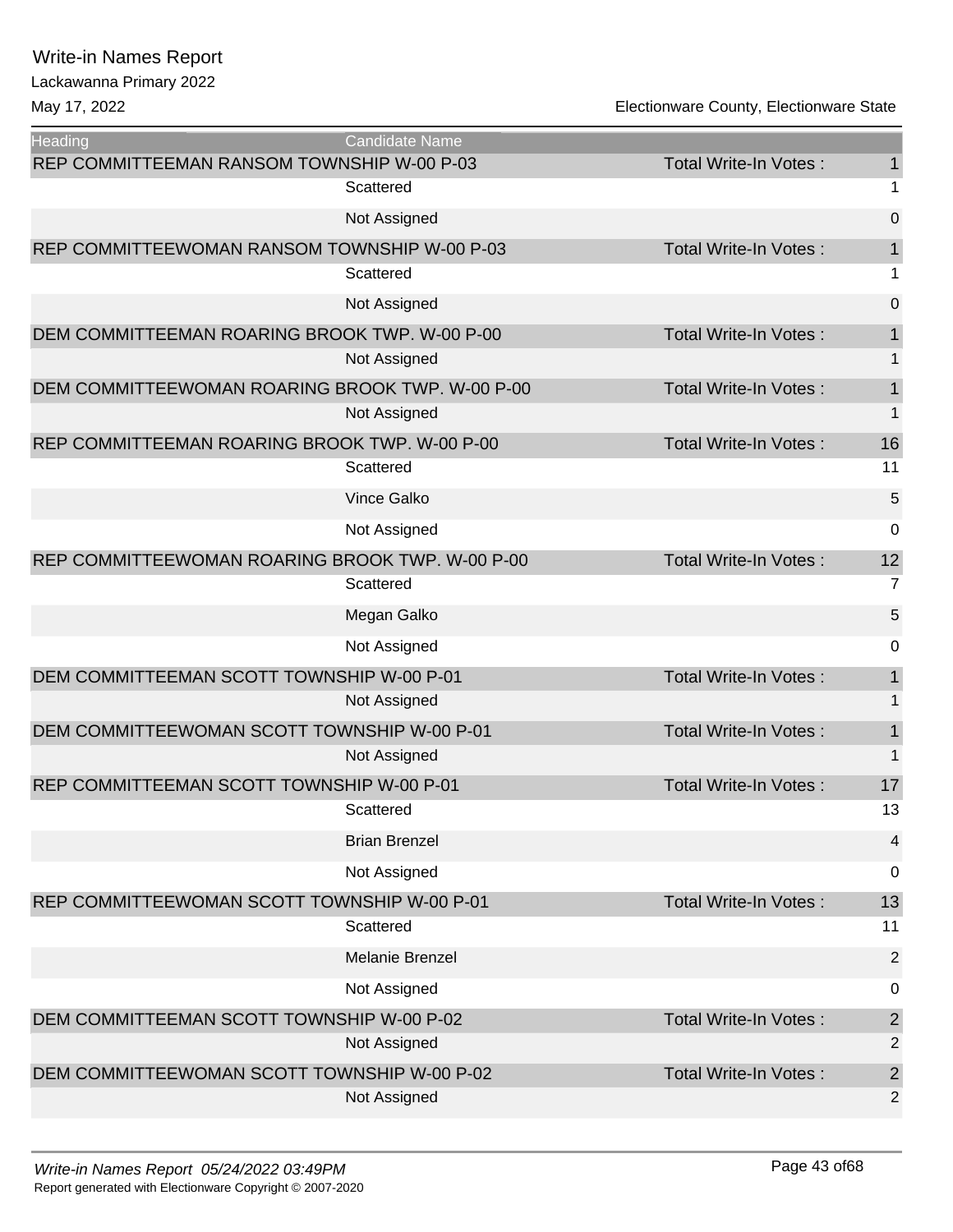| onawanna i mnary zu |  |
|---------------------|--|
| w 17 2022           |  |

| Heading                                     | <b>Candidate Name</b> |                              |                           |
|---------------------------------------------|-----------------------|------------------------------|---------------------------|
| REP COMMITTEEMAN SCOTT TOWNSHIP W-00 P-02   |                       | Total Write-In Votes:        | 67                        |
|                                             | Michael Giannetta     |                              | 42                        |
|                                             | Scattered             |                              | 25                        |
|                                             | Not Assigned          |                              | $\mathbf 0$               |
| REP COMMITTEEWOMAN SCOTT TOWNSHIP W-00 P-02 |                       | Total Write-In Votes:        | 52                        |
|                                             | Susan Padula          |                              | 31                        |
|                                             | Scattered             |                              | 21                        |
|                                             | Not Assigned          |                              | $\mathbf 0$               |
| DEM COMMITTEEMAN SCRANTON W-01 P-01         |                       | <b>Total Write-In Votes:</b> | $\ensuremath{\mathsf{3}}$ |
|                                             | Not Assigned          |                              | 3                         |
| DEM COMMITTEEWOMAN SCRANTON W-01 P-01       |                       | Total Write-In Votes:        | $\overline{\mathbf{c}}$   |
|                                             | Not Assigned          |                              | $\overline{2}$            |
| REP COMMITTEEMAN SCRANTON W-01 P-01         |                       | <b>Total Write-In Votes:</b> | $\boldsymbol{9}$          |
|                                             | Scattered             |                              | 5                         |
|                                             | James Williams        |                              | $\overline{2}$            |
|                                             | Martin Nonnberg       |                              | $\overline{2}$            |
|                                             | Not Assigned          |                              | $\mathbf 0$               |
| REP COMMITTEEWOMAN SCRANTON W-01 P-01       |                       | Total Write-In Votes:        | $\sqrt{2}$                |
|                                             | Scattered             |                              | $\overline{2}$            |
|                                             | Emily Dingman         |                              | $\mathbf 0$               |
|                                             | Not Assigned          |                              | 0                         |
| DEM COMMITTEEMAN SCRANTON W-01 P-02         |                       | <b>Total Write-In Votes:</b> | $\boldsymbol{0}$          |
|                                             | Not Assigned          |                              | 0                         |
| DEM COMMITTEEWOMAN SCRANTON W-01 P-02       |                       | Total Write-In Votes:        | 1                         |
|                                             | Not Assigned          |                              | $\mathbf{1}$              |
| REP COMMITTEEMAN SCRANTON W-01 P-02         |                       | <b>Total Write-In Votes:</b> | $\overline{7}$            |
|                                             | Scattered             |                              | 6                         |
|                                             | David Gavronsky       |                              | 1                         |
|                                             | Not Assigned          |                              | 0                         |
| REP COMMITTEEWOMAN SCRANTON W-01 P-02       |                       | <b>Total Write-In Votes:</b> | $\overline{7}$            |
|                                             | Scattered             |                              | $\overline{7}$            |
|                                             | Not Assigned          |                              | 0                         |
| DEM COMMITTEEMAN SCRANTON W-02 P-01         |                       | <b>Total Write-In Votes:</b> | 1                         |
|                                             | Not Assigned          |                              | 1                         |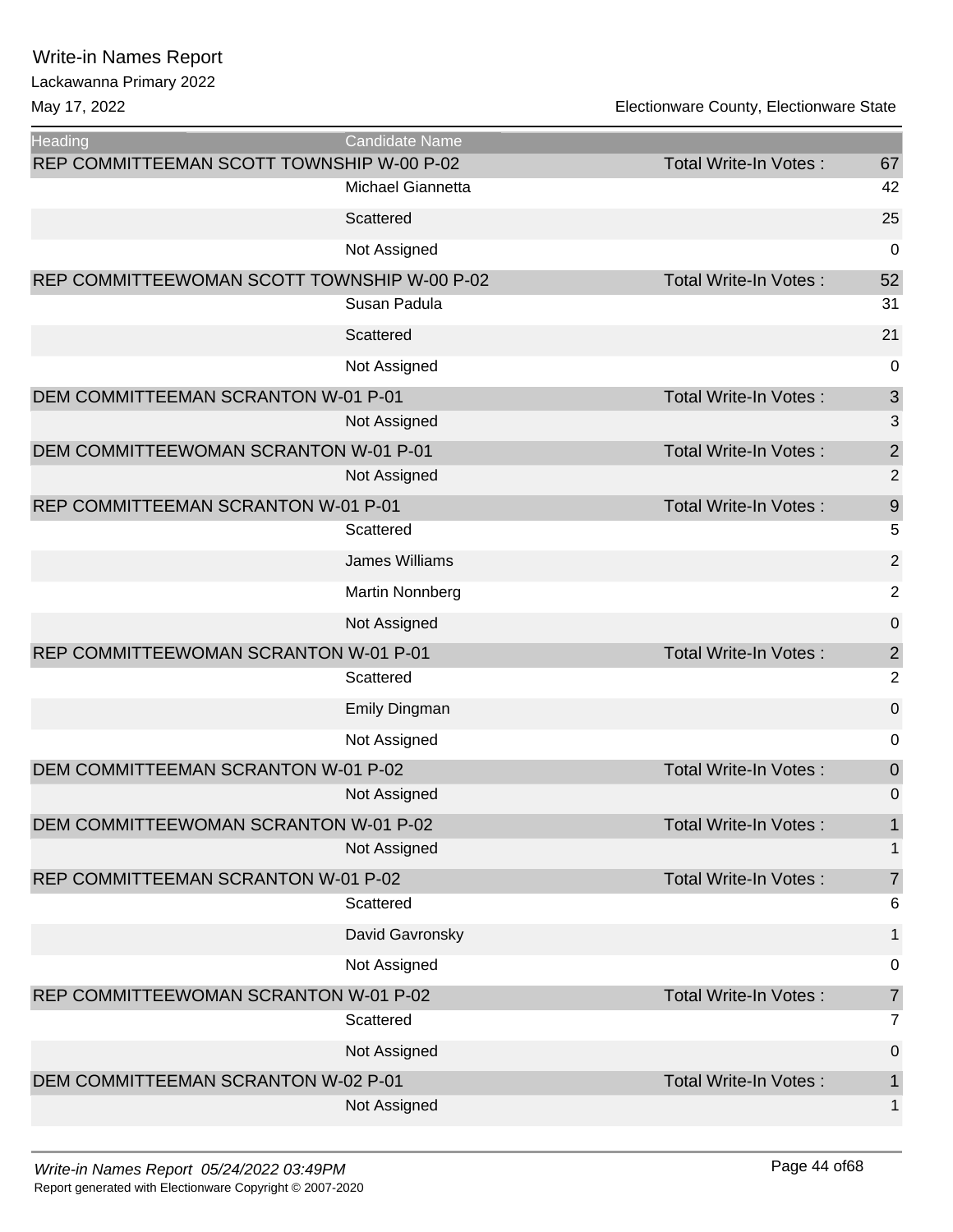| <b>Heading</b>                        | <b>Candidate Name</b> |                              |                           |
|---------------------------------------|-----------------------|------------------------------|---------------------------|
| DEM COMMITTEEWOMAN SCRANTON W-02 P-01 |                       | <b>Total Write-In Votes:</b> | $\overline{\mathbf{c}}$   |
|                                       | Not Assigned          |                              | $\overline{2}$            |
| REP COMMITTEEMAN SCRANTON W-02 P-01   |                       | <b>Total Write-In Votes:</b> | $\overline{\mathbf{c}}$   |
|                                       | Fred Babarsky         |                              | $\mathbf{1}$              |
|                                       | Scattered             |                              | $\mathbf{1}$              |
|                                       | Not Assigned          |                              | 0                         |
| REP COMMITTEEWOMAN SCRANTON W-02 P-01 |                       | <b>Total Write-In Votes:</b> | $\mathbf 1$               |
|                                       | Scattered             |                              | $\mathbf 1$               |
|                                       | Not Assigned          |                              | $\mathbf 0$               |
| DEM COMMITTEEMAN SCRANTON W-02 P-02   |                       | <b>Total Write-In Votes:</b> | $\mathfrak{S}$            |
|                                       | Not Assigned          |                              | 3                         |
| DEM COMMITTEEWOMAN SCRANTON W-02 P-02 |                       | Total Write-In Votes:        | $\mathbf 1$               |
|                                       | Not Assigned          |                              | $\mathbf{1}$              |
| REP COMMITTEEMAN SCRANTON W-02 P-02   |                       | Total Write-In Votes:        | $\overline{7}$            |
|                                       | Scattered             |                              | 6                         |
|                                       | David Burgerhoff      |                              | $\mathbf 1$               |
|                                       | Not Assigned          |                              | $\pmb{0}$                 |
| REP COMMITTEEWOMAN SCRANTON W-02 P-02 |                       | <b>Total Write-In Votes:</b> | $\ensuremath{\mathsf{3}}$ |
|                                       | Scattered             |                              | 3                         |
|                                       | Not Assigned          |                              | $\mathbf 0$               |
| DEM COMMITTEEMAN SCRANTON W-02 P-03   |                       | Total Write-In Votes:        | $\mathbf{1}$              |
|                                       | Not Assigned          |                              | $\mathbf{1}$              |
| DEM COMMITTEEWOMAN SCRANTON W-02 P-03 |                       | Total Write-In Votes:        | $\overline{c}$            |
|                                       | Not Assigned          |                              | $\overline{2}$            |
| REP COMMITTEEMAN SCRANTON W-02 P-03   |                       | Total Write-In Votes:        | $\mathfrak{S}$            |
|                                       | Joel Murray           |                              | 1                         |
|                                       | Joseph Flesher        |                              | $\mathbf 1$               |
|                                       | Scattered             |                              | 1                         |
|                                       | Not Assigned          |                              | $\overline{0}$            |
| REP COMMITTEEWOMAN SCRANTON W-02 P-03 |                       | Total Write-In Votes:        | $\overline{c}$            |
|                                       | Barbara Marinucci     |                              | 1                         |
|                                       | Scattered             |                              | 1                         |
|                                       | Not Assigned          |                              | 0                         |
|                                       |                       |                              |                           |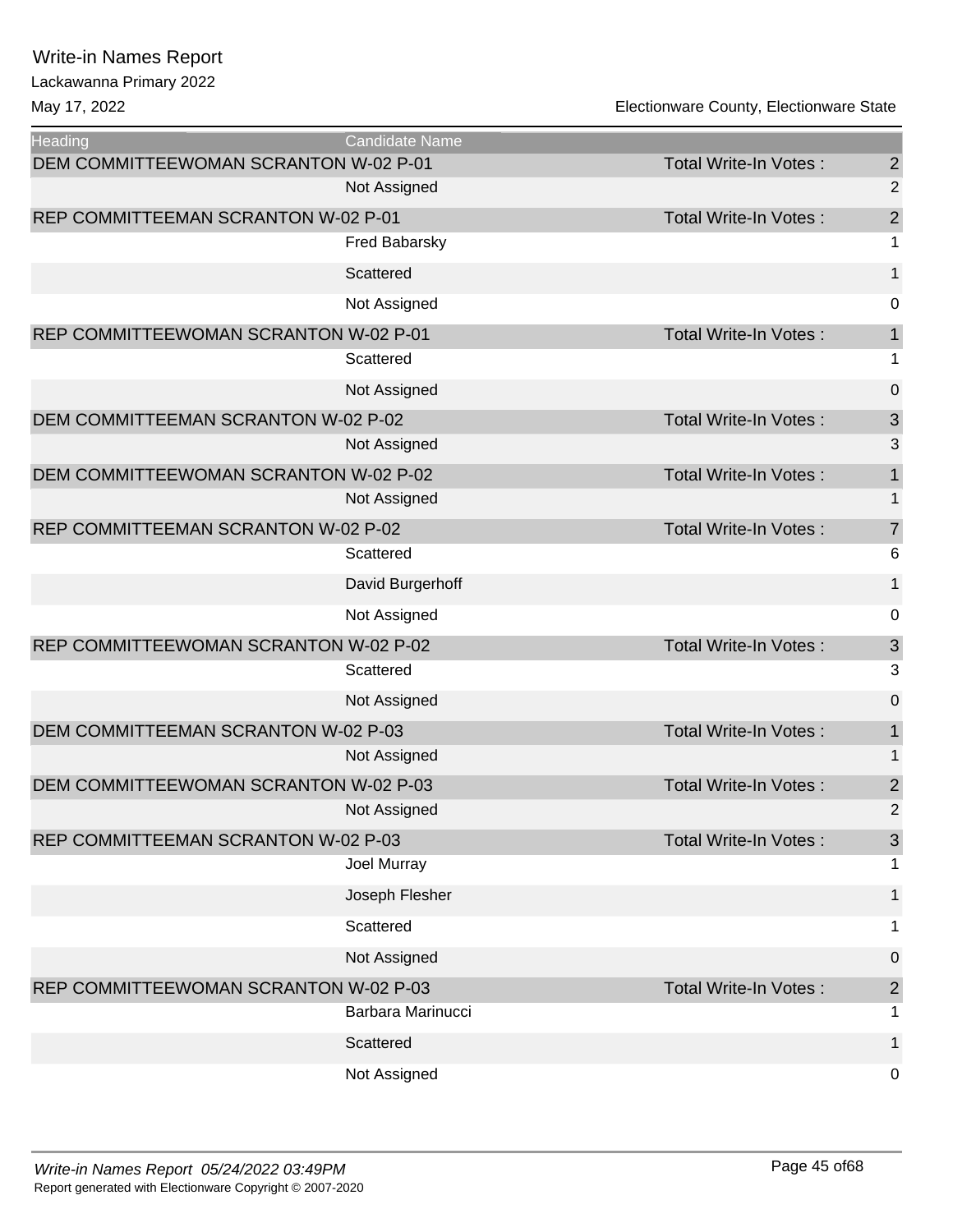Lackawanna Primary 2022

| Heading                               | <b>Candidate Name</b> |                              |                         |
|---------------------------------------|-----------------------|------------------------------|-------------------------|
| DEM COMMITTEEMAN SCRANTON W-03 P-01   |                       | Total Write-In Votes:        | 1                       |
|                                       | Not Assigned          |                              | 1                       |
| DEM COMMITTEEWOMAN SCRANTON W-03 P-01 |                       | <b>Total Write-In Votes:</b> | $\overline{\mathbf{c}}$ |
|                                       | Not Assigned          |                              | $\overline{2}$          |
| REP COMMITTEEMAN SCRANTON W-03 P-01   |                       | Total Write-In Votes:        | $\mathbf 1$             |
|                                       | Not Assigned          |                              | 1                       |
| REP COMMITTEEWOMAN SCRANTON W-03 P-01 |                       | <b>Total Write-In Votes:</b> | $\overline{c}$          |
|                                       | Scattered             |                              | $\overline{2}$          |
|                                       | Not Assigned          |                              | $\pmb{0}$               |
| DEM COMMITTEEMAN SCRANTON W-03 P-02   |                       | <b>Total Write-In Votes:</b> | $\mathsf 3$             |
|                                       | Not Assigned          |                              | 3                       |
| DEM COMMITTEEWOMAN SCRANTON W-03 P-02 |                       | Total Write-In Votes:        | $\overline{4}$          |
|                                       | Not Assigned          |                              | 4                       |
| REP COMMITTEEMAN SCRANTON W-03 P-02   |                       | Total Write-In Votes:        | $\overline{\mathbf{c}}$ |
|                                       | Daniel Vogel          |                              | $\overline{2}$          |
|                                       | Not Assigned          |                              | $\mathbf 0$             |
| REP COMMITTEEWOMAN SCRANTON W-03 P-02 |                       | <b>Total Write-In Votes:</b> | $\mathbf 0$             |
|                                       | Not Assigned          |                              | $\mathbf 0$             |
| DEM COMMITTEEMAN SCRANTON W-04 P-01   |                       | Total Write-In Votes:        | 13                      |
|                                       | Scattered             |                              | 8                       |
|                                       | Darris Pantophlet     |                              | 5                       |
|                                       | Robert Bogaski Jr     |                              | 0                       |
|                                       | Not Assigned          |                              | 0                       |
| DEM COMMITTEEWOMAN SCRANTON W-04 P-01 |                       | <b>Total Write-In Votes:</b> | $\overline{2}$          |
|                                       | Not Assigned          |                              | $\overline{c}$          |
| REP COMMITTEEMAN SCRANTON W-04 P-01   |                       | Total Write-In Votes:        | $\overline{4}$          |
|                                       | Scattered             |                              | $\overline{2}$          |
|                                       | William Kresge        |                              | $\overline{2}$          |
|                                       | Not Assigned          |                              | 0                       |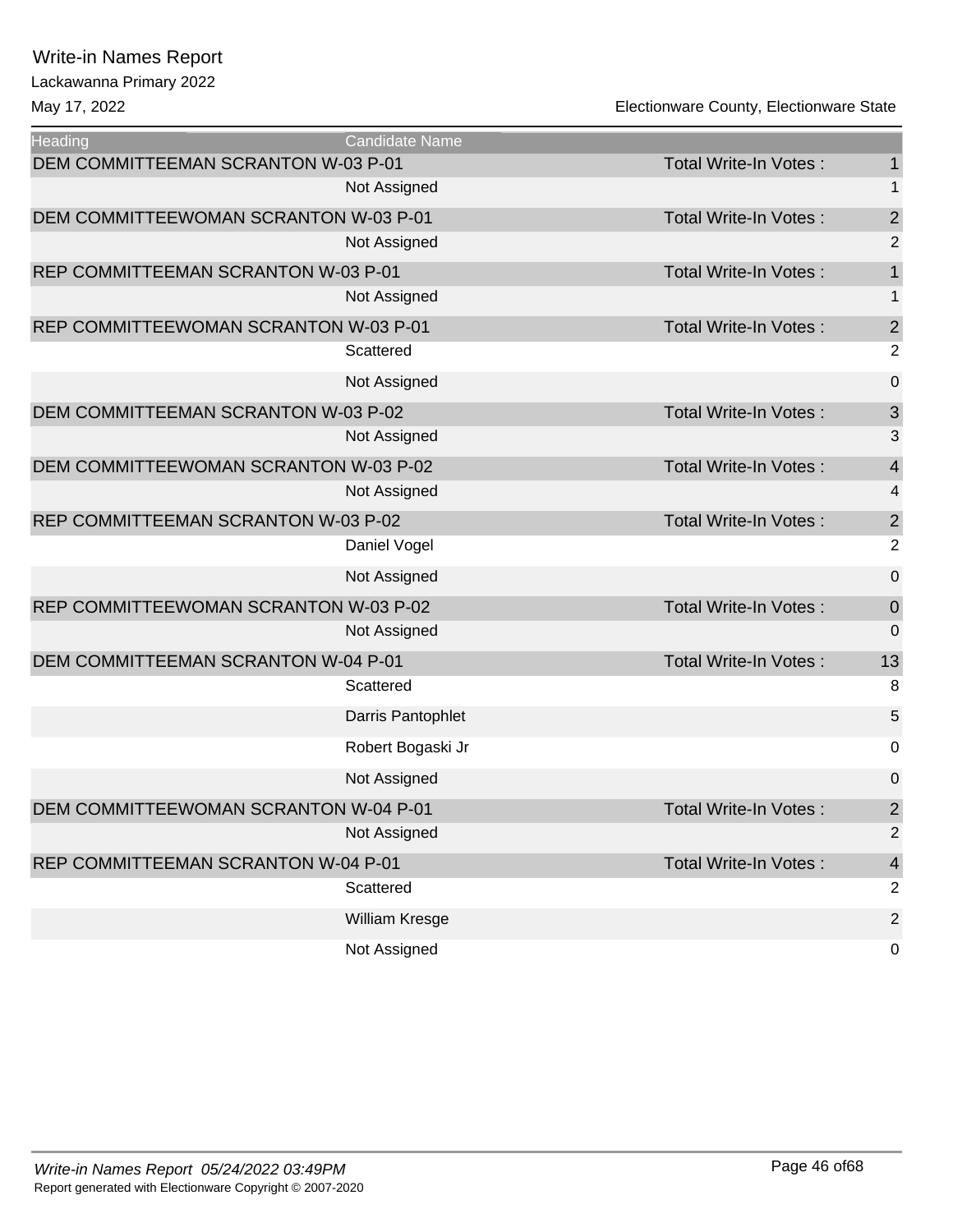| <b>Heading</b>                        | <b>Candidate Name</b>    |                              |                         |
|---------------------------------------|--------------------------|------------------------------|-------------------------|
| REP COMMITTEEWOMAN SCRANTON W-04 P-01 |                          | <b>Total Write-In Votes:</b> | $\overline{4}$          |
|                                       | Linda Jenkins            |                              | 1                       |
|                                       | <b>Maureen McNichols</b> |                              | $\mathbf 1$             |
|                                       | Noel Hayes               |                              | 1                       |
|                                       | Sandra Batzel            |                              | 1                       |
|                                       | Not Assigned             |                              | 0                       |
| DEM COMMITTEEMAN SCRANTON W-04 P-02   |                          | Total Write-In Votes:        | $\boldsymbol{0}$        |
|                                       | Not Assigned             |                              | $\boldsymbol{0}$        |
| DEM COMMITTEEWOMAN SCRANTON W-04 P-02 |                          | Total Write-In Votes:        | $\boldsymbol{0}$        |
|                                       | Not Assigned             |                              | $\mathbf 0$             |
| REP COMMITTEEMAN SCRANTON W-04 P-02   |                          | Total Write-In Votes:        | 5                       |
|                                       | Scattered                |                              | 5                       |
|                                       | Not Assigned             |                              | $\pmb{0}$               |
| REP COMMITTEEWOMAN SCRANTON W-04 P-02 |                          | Total Write-In Votes:        | $\overline{5}$          |
|                                       | Scattered                |                              | 5                       |
|                                       | Not Assigned             |                              | $\pmb{0}$               |
| DEM COMMITTEEMAN SCRANTON W-05 P-01   |                          | Total Write-In Votes:        | $\mathfrak{S}$          |
|                                       | Not Assigned             |                              | 3                       |
| DEM COMMITTEEWOMAN SCRANTON W-05 P-01 |                          | Total Write-In Votes:        | $\mathfrak{S}$          |
|                                       | Not Assigned             |                              | 3                       |
| REP COMMITTEEMAN SCRANTON W-05 P-01   |                          | Total Write-In Votes:        | $\mathfrak{S}$          |
|                                       | Scattered                |                              | $\overline{2}$          |
|                                       | Alfred Fabbri            |                              | $\mathbf{1}$            |
|                                       | Not Assigned             |                              | 0                       |
| REP COMMITTEEWOMAN SCRANTON W-05 P-01 |                          | Total Write-In Votes:        | $\overline{\mathbf{c}}$ |
|                                       | Karin Lyons Brasted      |                              | 1                       |
|                                       | Scattered                |                              | $\mathbf{1}$            |
|                                       | Not Assigned             |                              | $\mathbf 0$             |
| DEM COMMITTEEMAN SCRANTON W-05 P-02   |                          | <b>Total Write-In Votes:</b> | 18                      |
|                                       | Kevin McCoy              |                              | 11                      |
|                                       | Scattered                |                              | $\overline{7}$          |
|                                       | Not Assigned             |                              | $\mathbf 0$             |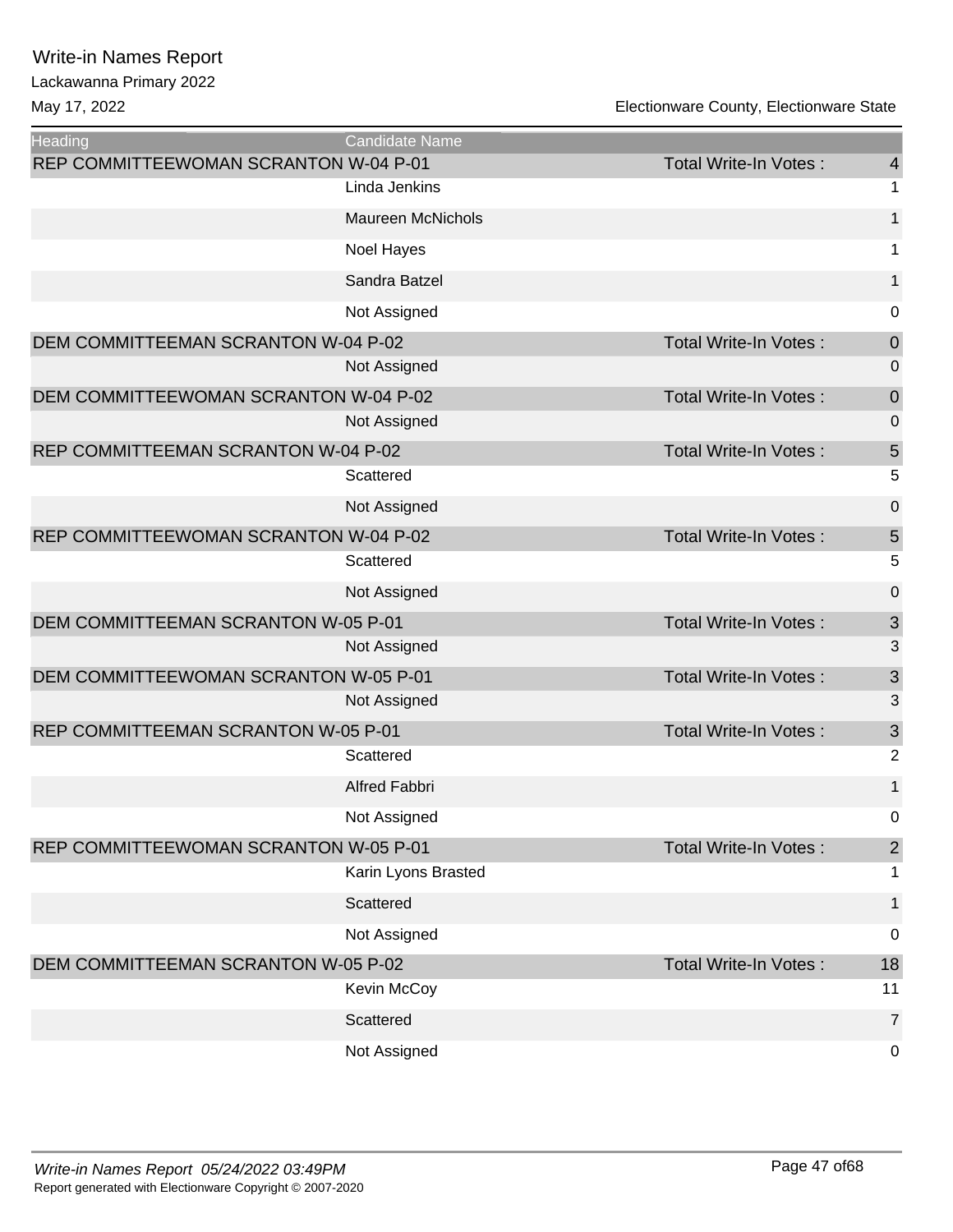| <b>Heading</b>                             | Candidate Name   |                              |                |
|--------------------------------------------|------------------|------------------------------|----------------|
| DEM COMMITTEEWOMAN SCRANTON W-05 P-02      |                  | Total Write-In Votes:        | 23             |
|                                            | Marg Martin      |                              | 16             |
|                                            | Scattered        |                              | $\overline{7}$ |
|                                            | Not Assigned     |                              | 0              |
| REP COMMITTEEMAN SCRANTON W-05 P-02        |                  | Total Write-In Votes:        | $\mathbf 0$    |
|                                            | Not Assigned     |                              | 0              |
| REP COMMITTEEWOMAN SCRANTON W-05 P-02      |                  | Total Write-In Votes:        | $\mathbf 0$    |
|                                            | Not Assigned     |                              | $\mathbf 0$    |
| DEM COMMITTEEMAN SCRANTON W-06 P-01        |                  | Total Write-In Votes:        | 5              |
|                                            | Not Assigned     |                              | 5              |
| DEM COMMITTEEWOMAN SCRANTON W-06 P-01      |                  | Total Write-In Votes:        | 3              |
|                                            | Not Assigned     |                              | 3              |
| REP COMMITTEEMAN SCRANTON W-06 P-01        |                  | Total Write-In Votes:        | 1              |
|                                            | Scattered        |                              | 1              |
|                                            | Not Assigned     |                              | $\mathbf 0$    |
| REP COMMITTEEWOMAN SCRANTON W-06 P-01      |                  | Total Write-In Votes:        | $\mathbf{1}$   |
|                                            | Scattered        |                              | 1              |
|                                            | Not Assigned     |                              | $\mathbf 0$    |
| DEM COMMITTEEMAN SCRANTON W-07 P-01        |                  | Total Write-In Votes:        | $\sqrt{3}$     |
|                                            | Not Assigned     |                              | 3              |
| DEM COMMITTEEWOMAN SCRANTON W-07 P-01      |                  | Total Write-In Votes:        | 3              |
|                                            | Not Assigned     |                              | 3              |
| <b>REP COMMITTEEMAN SCRANTON W-07 P-01</b> |                  | Total Write-In Votes:        | $\overline{2}$ |
|                                            | Scattered        |                              | $\overline{2}$ |
|                                            | Not Assigned     |                              | 0              |
| REP COMMITTEEWOMAN SCRANTON W-07 P-01      |                  | Total Write-In Votes:        | $\overline{2}$ |
|                                            | Margaret Rusinko |                              | 1              |
|                                            | Scattered        |                              | 1              |
|                                            | Not Assigned     |                              | 0              |
| DEM COMMITTEEMAN SCRANTON W-09 P-01        |                  | <b>Total Write-In Votes:</b> | $\overline{4}$ |
|                                            | Not Assigned     |                              | 4              |
| DEM COMMITTEEWOMAN SCRANTON W-09 P-01      |                  | Total Write-In Votes:        | 4              |
|                                            | Not Assigned     |                              | 4              |
|                                            |                  |                              |                |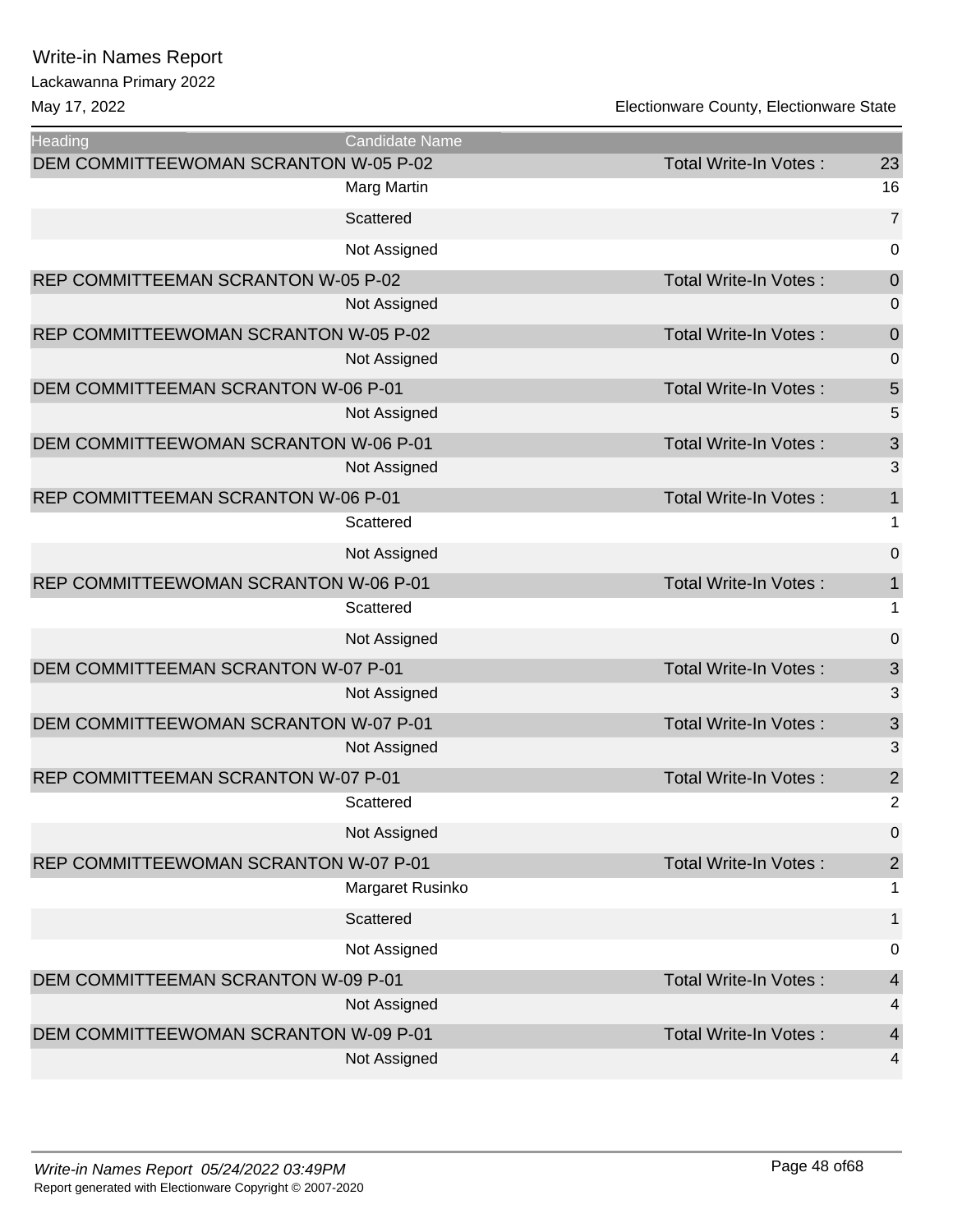Lackawanna Primary 2022

| Heading                               | Candidate Name        |                              |                         |
|---------------------------------------|-----------------------|------------------------------|-------------------------|
| REP COMMITTEEMAN SCRANTON W-09 P-01   |                       | Total Write-In Votes:        | $\overline{4}$          |
|                                       | Scattered             |                              | 4                       |
|                                       | Not Assigned          |                              | $\mathbf 0$             |
| REP COMMITTEEWOMAN SCRANTON W-09 P-01 |                       | <b>Total Write-In Votes:</b> | $\overline{4}$          |
|                                       | Scattered             |                              | 4                       |
|                                       | Not Assigned          |                              | $\mathbf 0$             |
| DEM COMMITTEEMAN SCRANTON W-09 P-02   |                       | Total Write-In Votes:        | $\mathbf 1$             |
|                                       | Not Assigned          |                              | $\mathbf{1}$            |
| DEM COMMITTEEWOMAN SCRANTON W-09 P-02 |                       | Total Write-In Votes:        | $\overline{\mathbf{c}}$ |
|                                       | Not Assigned          |                              | $\overline{2}$          |
| REP COMMITTEEMAN SCRANTON W-09 P-02   |                       | Total Write-In Votes:        | 3                       |
|                                       | Scattered             |                              | $\overline{2}$          |
|                                       | Chris Conroy          |                              | 1                       |
|                                       | Not Assigned          |                              | 0                       |
| REP COMMITTEEWOMAN SCRANTON W-09 P-02 |                       | <b>Total Write-In Votes:</b> | $\mathbf{3}$            |
|                                       | Scattered             |                              | $\overline{2}$          |
|                                       | <b>Miriam Luchins</b> |                              | $\mathbf{1}$            |
|                                       | Not Assigned          |                              | $\mathbf 0$             |
| DEM COMMITTEEMAN SCRANTON W-10 P-01   |                       | <b>Total Write-In Votes:</b> | $\sqrt{5}$              |
|                                       | Not Assigned          |                              | 5                       |
| DEM COMMITTEEWOMAN SCRANTON W-10 P-01 |                       | Total Write-In Votes:        | 10                      |
|                                       | Not Assigned          |                              | 10                      |
| REP COMMITTEEMAN SCRANTON W-10 P-01   |                       | Total Write-In Votes:        | $\mathbf{3}$            |
|                                       | Scattered             |                              | 2                       |
|                                       | James Recca           |                              | $\mathbf{1}$            |
|                                       | Not Assigned          |                              | $\mathbf 0$             |
| REP COMMITTEEWOMAN SCRANTON W-10 P-01 |                       | Total Write-In Votes:        | $\overline{\mathbf{c}}$ |
|                                       | Scattered             |                              | $\overline{2}$          |
|                                       | Not Assigned          |                              | $\mathbf 0$             |
| DEM COMMITTEEMAN SCRANTON W-10 P-02   |                       | Total Write-In Votes:        | 42                      |
|                                       | Not Assigned          |                              | 42                      |
| DEM COMMITTEEWOMAN SCRANTON W-10 P-02 |                       | Total Write-In Votes:        | 11                      |
|                                       | Not Assigned          |                              | 11                      |
|                                       |                       |                              |                         |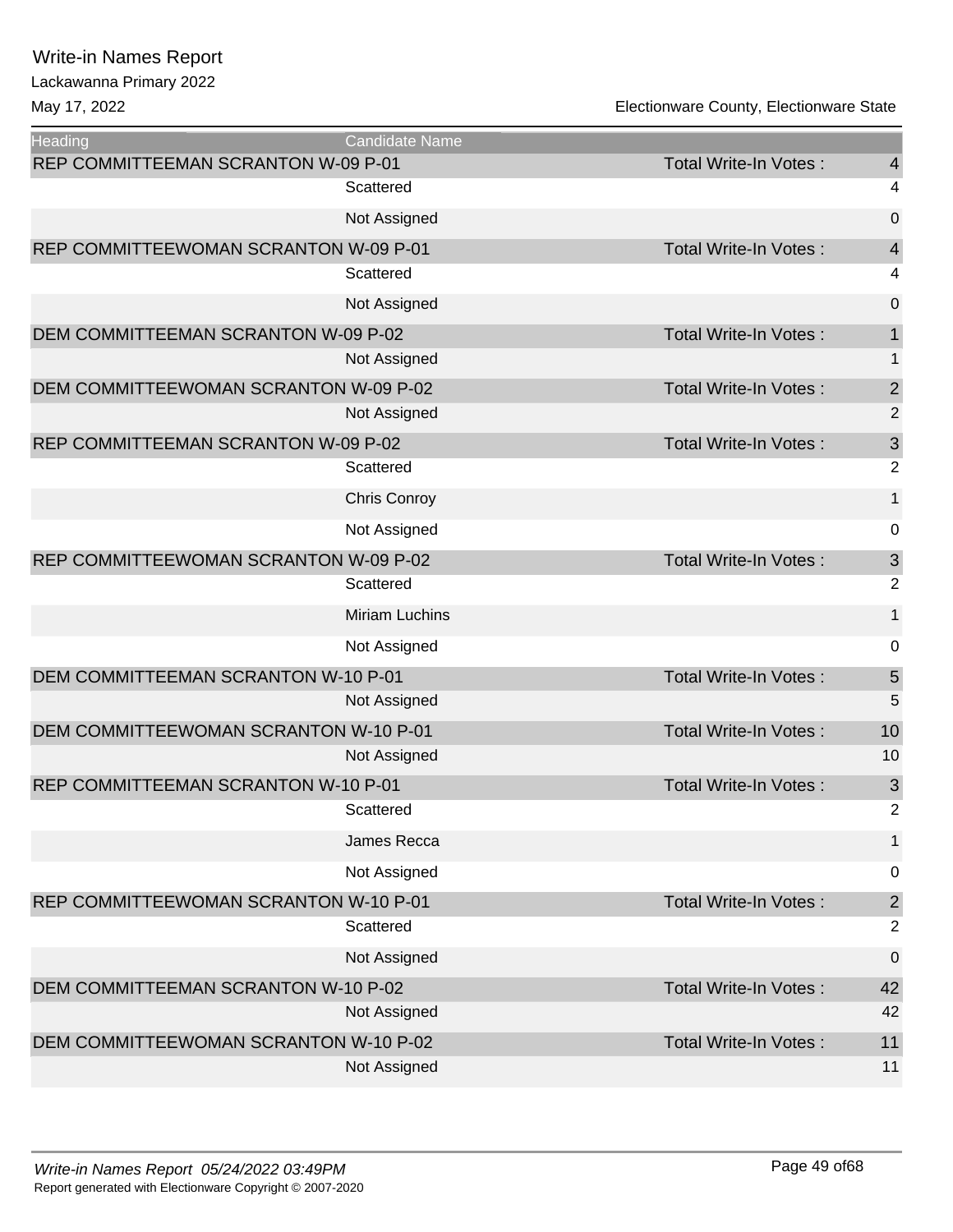Lackawanna Primary 2022

| <b>Heading</b>                        | <b>Candidate Name</b>  |                              |                |
|---------------------------------------|------------------------|------------------------------|----------------|
| REP COMMITTEEMAN SCRANTON W-10 P-02   |                        | Total Write-In Votes:        | 12             |
|                                       | Scattered              |                              | 9              |
|                                       | <b>Chris Kulick</b>    |                              | 3              |
|                                       | Not Assigned           |                              | 0              |
| REP COMMITTEEWOMAN SCRANTON W-10 P-02 |                        | <b>Total Write-In Votes:</b> | 7              |
|                                       | Joann Kulick           |                              | 4              |
|                                       | Scattered              |                              | 3              |
|                                       | Not Assigned           |                              | $\mathbf 0$    |
| DEM COMMITTEEMAN SCRANTON W-10 P-03   |                        | <b>Total Write-In Votes:</b> | 12             |
|                                       | Scattered              |                              | $\overline{7}$ |
|                                       | Ben Gervasi            |                              | 4              |
|                                       | <b>Bernard Gervasi</b> |                              | 1              |
|                                       | <b>Tyrone Holmes</b>   |                              | $\pmb{0}$      |
|                                       | Not Assigned           |                              | 0              |
| DEM COMMITTEEWOMAN SCRANTON W-10 P-03 |                        | Total Write-In Votes:        | 12             |
|                                       | Scattered              |                              | $\overline{7}$ |
|                                       | Kristen Gervasi        |                              | 5              |
|                                       | Not Assigned           |                              | 0              |
| REP COMMITTEEMAN SCRANTON W-10 P-03   |                        | Total Write-In Votes:        | $\overline{7}$ |
|                                       | Scattered              |                              | 4              |
|                                       | <b>Eric Barron</b>     |                              | $\mathbf{1}$   |
|                                       | Paul Laboranti         |                              | 1              |
|                                       | <b>Ryan Manley</b>     |                              | 1              |
|                                       | Not Assigned           |                              | 0              |
| REP COMMITTEEWOMAN SCRANTON W-10 P-03 |                        | <b>Total Write-In Votes:</b> | $\sqrt{5}$     |
|                                       | Scattered              |                              | 3              |
|                                       | Donna Manley           |                              | $\mathbf 1$    |
|                                       | <b>Teresa Porter</b>   |                              | 1              |
|                                       | Not Assigned           |                              | $\mathbf 0$    |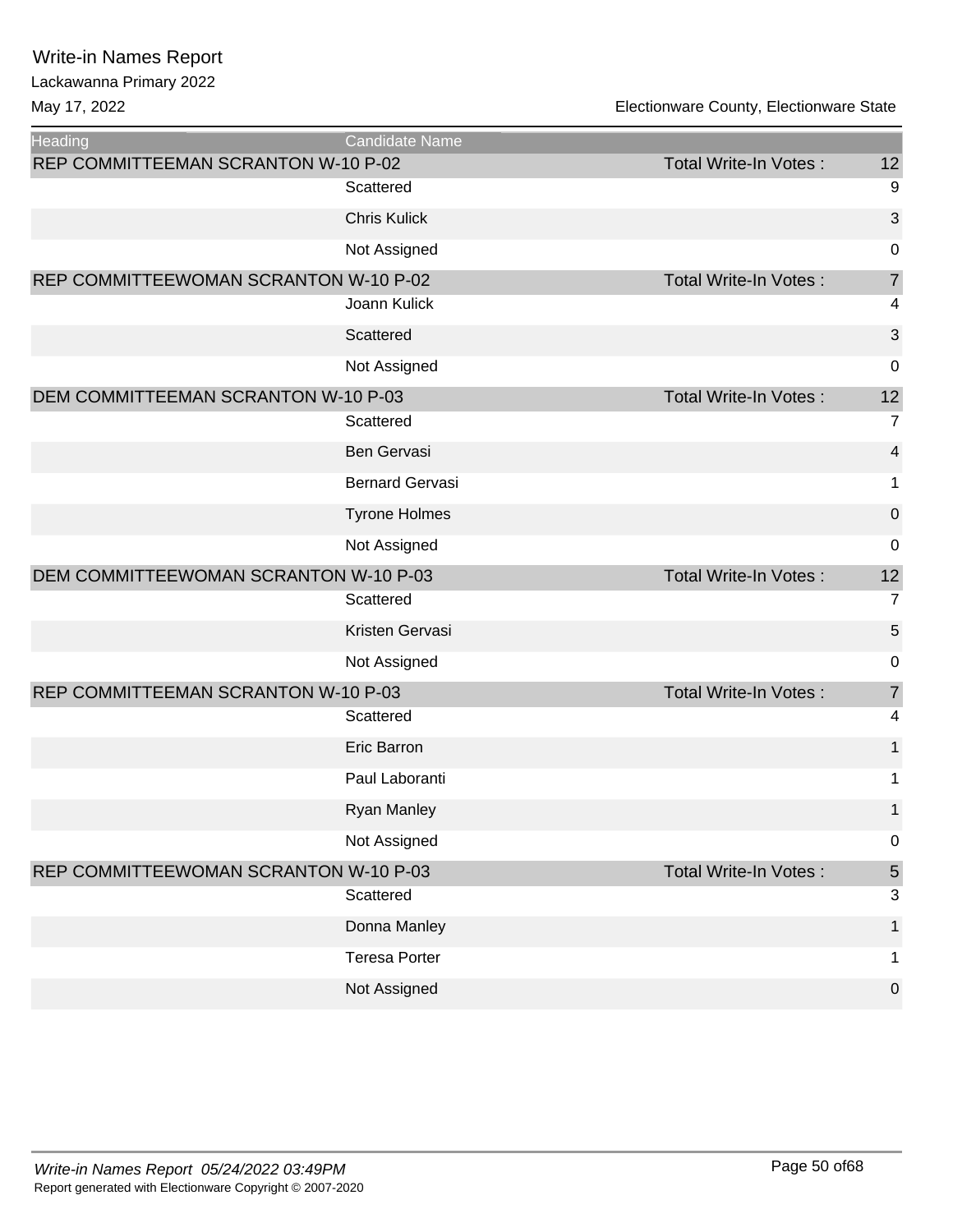| <b>Heading</b>                        | <b>Candidate Name</b> |                              |                  |
|---------------------------------------|-----------------------|------------------------------|------------------|
| DEM COMMITTEEMAN SCRANTON W-11 P-01   |                       | Total Write-In Votes:        | 11               |
|                                       | Melissa Hrinko        |                              | 4                |
|                                       | Scattered             |                              | 3                |
|                                       | Gerald R Kolodzieski  |                              | 1                |
|                                       | James Bodnar          |                              | $\mathbf{1}$     |
|                                       | Paul McNally          |                              | 1                |
|                                       | Thomas Welby          |                              | $\mathbf{1}$     |
|                                       | Not Assigned          |                              | 0                |
| DEM COMMITTEEWOMAN SCRANTON W-11 P-01 |                       | <b>Total Write-In Votes:</b> | 12               |
|                                       | Scattered             |                              | $\overline{7}$   |
|                                       | Melissa Hrinko        |                              | 5                |
|                                       | Not Assigned          |                              | 0                |
| REP COMMITTEEMAN SCRANTON W-11 P-01   |                       | Total Write-In Votes:        | $\mathbf{1}$     |
|                                       | Scattered             |                              | 1                |
|                                       | Not Assigned          |                              | $\boldsymbol{0}$ |
| REP COMMITTEEWOMAN SCRANTON W-11 P-01 |                       | <b>Total Write-In Votes:</b> | $\mathbf 0$      |
|                                       | Not Assigned          |                              | 0                |
| DEM COMMITTEEMAN SCRANTON W-12 P-01   |                       | Total Write-In Votes:        | $\mathbf 0$      |
|                                       | Not Assigned          |                              | $\mathbf 0$      |
| DEM COMMITTEEWOMAN SCRANTON W-12 P-01 |                       | Total Write-In Votes:        | $\mathbf 0$      |
|                                       | Not Assigned          |                              | 0                |
| REP COMMITTEEMAN SCRANTON W-12 P-01   |                       | Total Write-In Votes:        | 3                |
|                                       | Scattered             |                              | 3                |
|                                       | Not Assigned          |                              | 0                |
| REP COMMITTEEWOMAN SCRANTON W-12 P-01 |                       | <b>Total Write-In Votes:</b> | $\mathbf{1}$     |
|                                       | Scattered             |                              | 1                |
|                                       | Not Assigned          |                              | $\boldsymbol{0}$ |
| DEM COMMITTEEMAN SCRANTON W-12 P-02   |                       | Total Write-In Votes:        | 1                |
|                                       | Not Assigned          |                              | 1                |
| DEM COMMITTEEWOMAN SCRANTON W-12 P-02 |                       | Total Write-In Votes:        | $\mathbf 0$      |
|                                       | Not Assigned          |                              | 0                |
| REP COMMITTEEMAN SCRANTON W-12 P-02   |                       | Total Write-In Votes:        | $\mathbf 0$      |
|                                       | Not Assigned          |                              | 0                |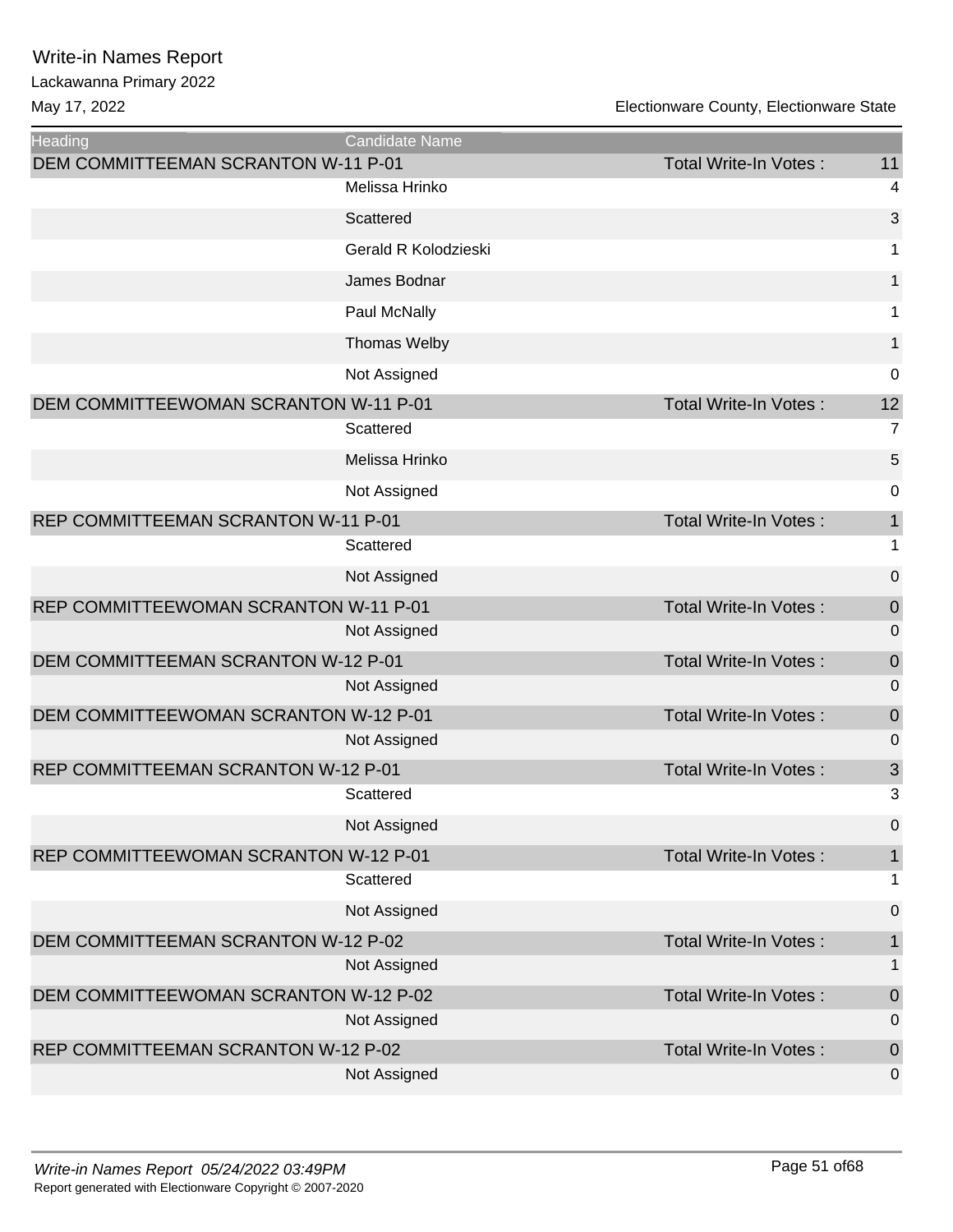Lackawanna Primary 2022

| <b>Heading</b>                        | <b>Candidate Name</b> |                              |                           |
|---------------------------------------|-----------------------|------------------------------|---------------------------|
| REP COMMITTEEWOMAN SCRANTON W-12 P-02 |                       | <b>Total Write-In Votes:</b> | $\mathbf 1$               |
|                                       | Scattered             |                              | 1                         |
|                                       | Not Assigned          |                              | $\mathbf 0$               |
| DEM COMMITTEEMAN SCRANTON W-12 P-03   |                       | <b>Total Write-In Votes:</b> | $\mathbf{1}$              |
|                                       | Not Assigned          |                              | 1                         |
| DEM COMMITTEEWOMAN SCRANTON W-12 P-03 |                       | Total Write-In Votes:        | 3                         |
|                                       | Not Assigned          |                              | 3                         |
| REP COMMITTEEMAN SCRANTON W-12 P-03   |                       | Total Write-In Votes:        | $\overline{2}$            |
|                                       | Jonas Crass           |                              | 1                         |
|                                       | Scattered             |                              | 1                         |
|                                       | Not Assigned          |                              | 0                         |
| REP COMMITTEEWOMAN SCRANTON W-12 P-03 |                       | Total Write-In Votes:        | $\ensuremath{\mathsf{3}}$ |
|                                       | Scattered             |                              | $\overline{c}$            |
|                                       | Marie Schumacher      |                              | 1                         |
|                                       | Not Assigned          |                              | $\boldsymbol{0}$          |
| DEM COMMITTEEMAN SCRANTON W-13 P-01   |                       | Total Write-In Votes:        | 5                         |
|                                       | Not Assigned          |                              | 5                         |
| DEM COMMITTEEWOMAN SCRANTON W-13 P-01 |                       | Total Write-In Votes:        | 5                         |
|                                       | Not Assigned          |                              | 5                         |
| REP COMMITTEEMAN SCRANTON W-13 P-01   |                       | Total Write-In Votes:        | 3                         |
|                                       | <b>Chris Erhard</b>   |                              | 1                         |
|                                       | Robert Kolankoski     |                              | 1                         |
|                                       | Scattered             |                              | 1                         |
|                                       | Not Assigned          |                              | $\mathbf 0$               |
| REP COMMITTEEWOMAN SCRANTON W-13 P-01 |                       | Total Write-In Votes:        | $\mathbf{2}$              |
|                                       | Nicole Onofrey        |                              | 1                         |
|                                       | Nina Erhard           |                              | 1                         |
|                                       | Not Assigned          |                              | 0                         |
| DEM COMMITTEEMAN SCRANTON W-13 P-02   |                       | Total Write-In Votes:        | 3                         |
|                                       | Not Assigned          |                              | 3                         |
| DEM COMMITTEEWOMAN SCRANTON W-13 P-02 |                       | Total Write-In Votes:        | $\mathbf 2$               |
|                                       | Not Assigned          |                              | 2                         |
|                                       |                       |                              |                           |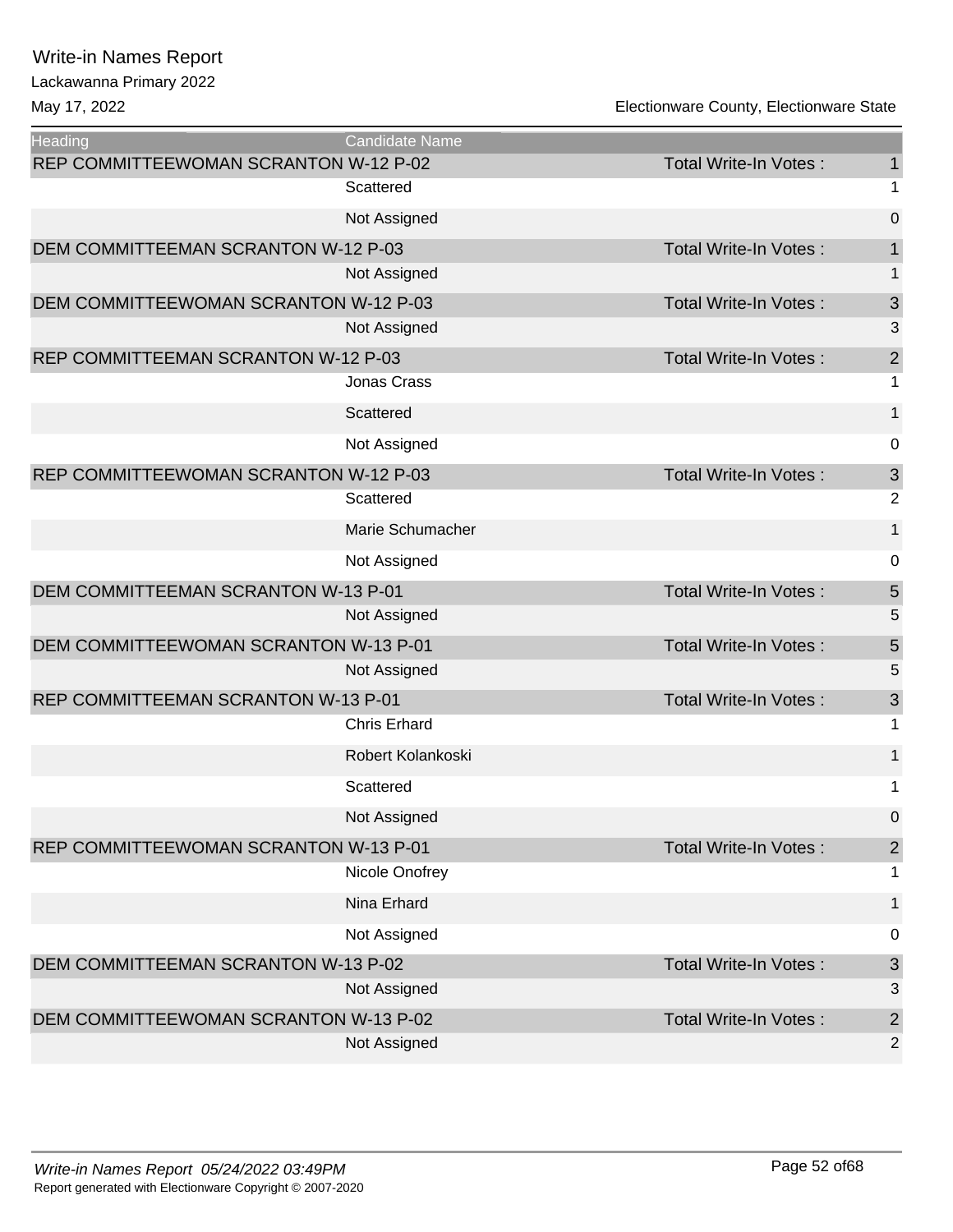Lackawanna Primary 2022

| <b>Heading</b>                        | <b>Candidate Name</b>  |                       |                  |
|---------------------------------------|------------------------|-----------------------|------------------|
| REP COMMITTEEMAN SCRANTON W-13 P-02   |                        | Total Write-In Votes: | $\sqrt{5}$       |
|                                       | Scattered              |                       | 5                |
|                                       | Not Assigned           |                       | $\mathbf 0$      |
| REP COMMITTEEWOMAN SCRANTON W-13 P-02 |                        | Total Write-In Votes: | $\overline{c}$   |
|                                       | Scattered              |                       | $\overline{2}$   |
|                                       | Not Assigned           |                       | $\mathbf 0$      |
| DEM COMMITTEEMAN SCRANTON W-14 P-01   |                        | Total Write-In Votes: | $\boldsymbol{0}$ |
|                                       | Not Assigned           |                       | $\mathbf 0$      |
| DEM COMMITTEEWOMAN SCRANTON W-14 P-01 |                        | Total Write-In Votes: | $\mathbf 0$      |
|                                       | Not Assigned           |                       | $\mathbf 0$      |
| REP COMMITTEEMAN SCRANTON W-14 P-01   |                        | Total Write-In Votes: | $\mathbf 0$      |
|                                       | Not Assigned           |                       | $\mathbf 0$      |
| REP COMMITTEEWOMAN SCRANTON W-14 P-01 |                        | Total Write-In Votes: | $\mathbf 0$      |
|                                       | Not Assigned           |                       | $\pmb{0}$        |
| DEM COMMITTEEMAN SCRANTON W-15 P-01   |                        | Total Write-In Votes: | $\overline{4}$   |
|                                       | <b>Marcus Dermont</b>  |                       | $\mathbf 1$      |
|                                       | Natasha Adams          |                       | $\mathbf 1$      |
|                                       | Patrick Kerrigan Flynn |                       | 1                |
|                                       | Shawn McNamara         |                       | $\mathbf{1}$     |
|                                       | Not Assigned           |                       | 0                |
| DEM COMMITTEEWOMAN SCRANTON W-15 P-01 |                        | Total Write-In Votes: | $\,8\,$          |
|                                       | Natasha Adams          |                       | 6                |
|                                       | Scattered              |                       | $\overline{2}$   |
|                                       | Not Assigned           |                       | 0                |
| REP COMMITTEEMAN SCRANTON W-15 P-01   |                        | Total Write-In Votes: | $\overline{4}$   |
|                                       | Scattered              |                       | $\mathbf{3}$     |
|                                       | Noah Anderson          |                       | $\mathbf{1}$     |
|                                       | Not Assigned           |                       | 0                |
| REP COMMITTEEWOMAN SCRANTON W-15 P-01 |                        | Total Write-In Votes: | $\overline{4}$   |
|                                       | Scattered              |                       | 4                |
|                                       | Not Assigned           |                       | $\pmb{0}$        |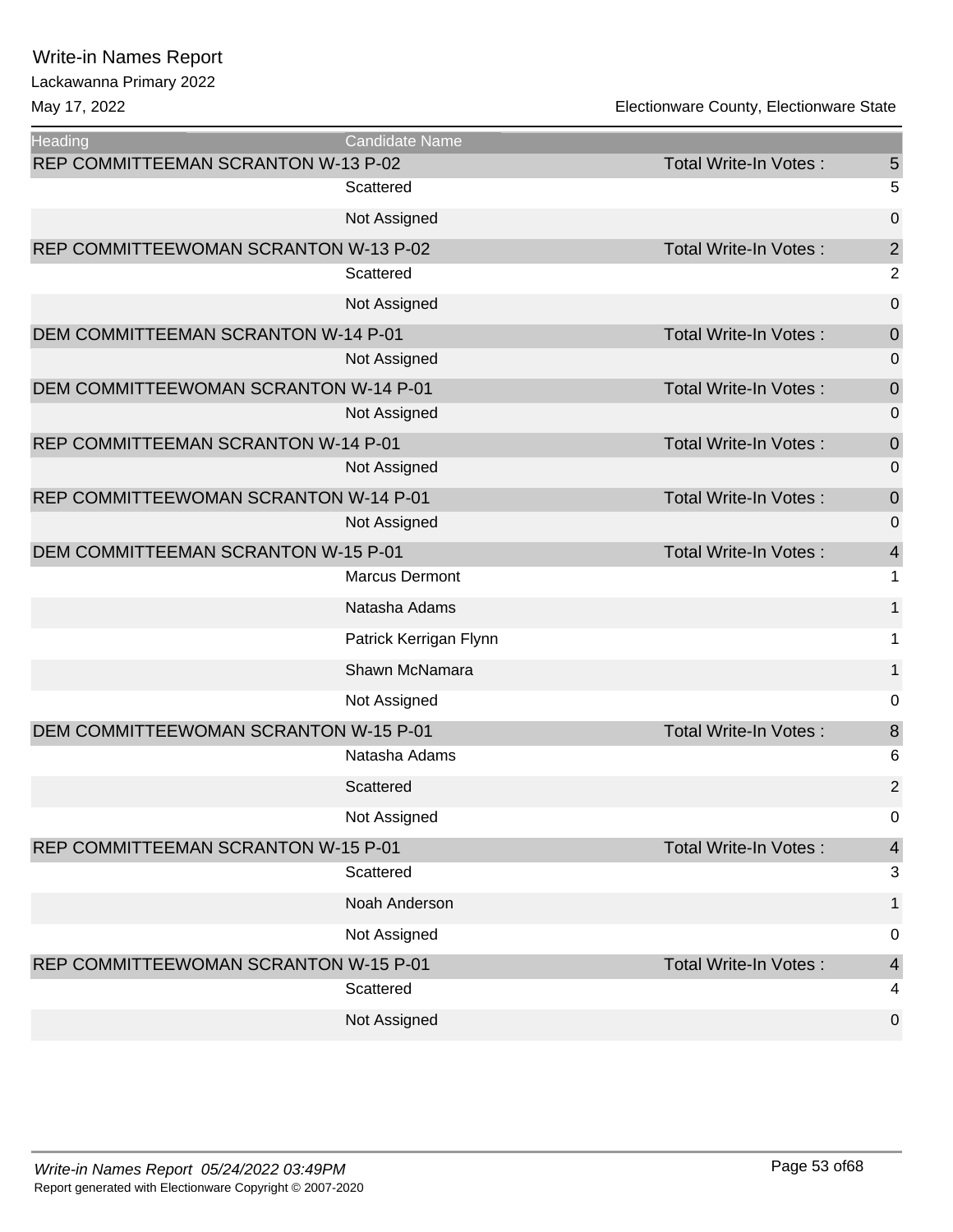| <b>Heading</b>                        | <b>Candidate Name</b>      |                              |                           |
|---------------------------------------|----------------------------|------------------------------|---------------------------|
| DEM COMMITTEEMAN SCRANTON W-15 P-02   |                            | Total Write-In Votes:        | $\overline{4}$            |
|                                       | <b>Austin Davis</b>        |                              | 1                         |
|                                       | <b>Christopher Estevez</b> |                              | 1                         |
|                                       | <b>Eugene Romances</b>     |                              | 1                         |
|                                       | Scattered                  |                              | 1                         |
|                                       | Not Assigned               |                              | $\mathbf 0$               |
| DEM COMMITTEEWOMAN SCRANTON W-15 P-02 |                            | <b>Total Write-In Votes:</b> | $\ensuremath{\mathsf{3}}$ |
|                                       | Barbara Marinucci          |                              | 1                         |
|                                       | <b>Colleen Gerrity</b>     |                              | $\mathbf 1$               |
|                                       | Scattered                  |                              | 1                         |
|                                       | Not Assigned               |                              | 0                         |
| REP COMMITTEEMAN SCRANTON W-15 P-02   |                            | Total Write-In Votes:        | $\ensuremath{\mathsf{3}}$ |
|                                       | <b>Chris Musti</b>         |                              | 1                         |
|                                       | David Long                 |                              | 1                         |
|                                       | Scattered                  |                              | 1                         |
|                                       | Not Assigned               |                              | 0                         |
| REP COMMITTEEWOMAN SCRANTON W-15 P-02 |                            | Total Write-In Votes:        | $\overline{\mathbf{c}}$   |
|                                       | Scattered                  |                              | $\overline{2}$            |
|                                       | Not Assigned               |                              | 0                         |
| DEM COMMITTEEMAN SCRANTON W-16 P-01   |                            | Total Write-In Votes:        | $\boldsymbol{0}$          |
|                                       | Not Assigned               |                              | $\mathbf 0$               |
| DEM COMMITTEEWOMAN SCRANTON W-16 P-01 |                            | Total Write-In Votes:        | $\boldsymbol{0}$          |
|                                       | Not Assigned               |                              | $\mathbf 0$               |
| REP COMMITTEEMAN SCRANTON W-16 P-01   | Beau McCarver              | Total Write-In Votes:        | $\sqrt{2}$<br>1           |
|                                       | Scattered                  |                              | 1                         |
|                                       | Not Assigned               |                              | 0                         |
| REP COMMITTEEWOMAN SCRANTON W-16 P-01 |                            | Total Write-In Votes:        | $\overline{\mathcal{A}}$  |
|                                       | Scattered                  |                              | 3                         |
|                                       | Amber McCarver             |                              | $\mathbf{1}$              |
|                                       | Not Assigned               |                              | $\pmb{0}$                 |
| DEM COMMITTEEMAN SCRANTON W-17 P-01   |                            | Total Write-In Votes:        | $\overline{\mathbf{c}}$   |
|                                       | Not Assigned               |                              | $\overline{2}$            |
|                                       |                            |                              |                           |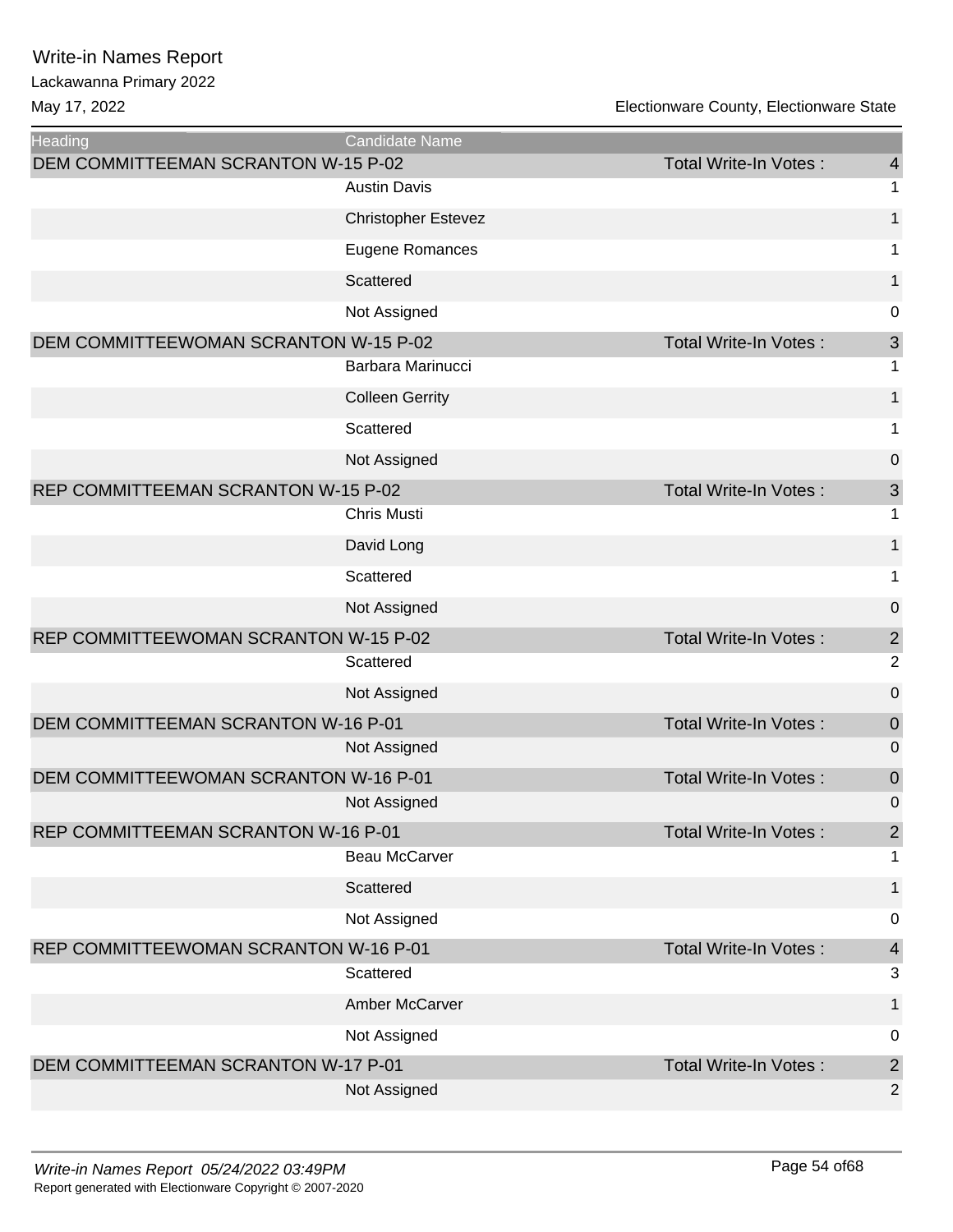| <b>Heading</b>                             | <b>Candidate Name</b>  |                              |                           |
|--------------------------------------------|------------------------|------------------------------|---------------------------|
| DEM COMMITTEEWOMAN SCRANTON W-17 P-01      |                        | Total Write-In Votes:        | $\overline{c}$            |
|                                            | Not Assigned           |                              | $\overline{2}$            |
| REP COMMITTEEMAN SCRANTON W-17 P-01        |                        | Total Write-In Votes:        | 13                        |
|                                            | Scattered              |                              | 10                        |
|                                            | <b>Justin T Severe</b> |                              | $\mathbf{3}$              |
|                                            | Not Assigned           |                              | $\mathbf 0$               |
| REP COMMITTEEWOMAN SCRANTON W-17 P-01      |                        | <b>Total Write-In Votes:</b> | $\overline{7}$            |
|                                            | Scattered              |                              | 5                         |
|                                            | <b>Melissa Stites</b>  |                              | $\overline{2}$            |
|                                            | Not Assigned           |                              | $\mathbf 0$               |
| DEM COMMITTEEMAN SCRANTON W-17 P-02        |                        | Total Write-In Votes:        | $\mathbf 0$               |
|                                            | Not Assigned           |                              | $\mathbf 0$               |
| DEM COMMITTEEWOMAN SCRANTON W-17 P-02      |                        | Total Write-In Votes:        | $\mathbf 1$               |
|                                            | Not Assigned           |                              | $\mathbf 1$               |
| REP COMMITTEEMAN SCRANTON W-17 P-02        |                        | <b>Total Write-In Votes:</b> | $\mathbf 1$               |
|                                            | Scattered              |                              | 1                         |
|                                            | Not Assigned           |                              | $\mathbf 0$               |
| REP COMMITTEEWOMAN SCRANTON W-17 P-02      |                        | Total Write-In Votes:        | $\mathbf 0$               |
|                                            | Not Assigned           |                              | $\mathbf 0$               |
| DEM COMMITTEEMAN SCRANTON W-19 P-01        |                        | Total Write-In Votes:        | $\overline{\mathbf{c}}$   |
|                                            | Not Assigned           |                              | $\overline{2}$            |
| DEM COMMITTEEWOMAN SCRANTON W-19 P-01      |                        | <b>Total Write-In Votes:</b> | $\overline{\mathbf{c}}$   |
|                                            | Not Assigned           |                              | $\overline{2}$            |
| <b>REP COMMITTEEMAN SCRANTON W-19 P-01</b> |                        | <b>Total Write-In Votes:</b> | 3                         |
|                                            | Scattered              |                              | $\overline{2}$            |
|                                            | Darwin Lee Shaw        |                              | $\mathbf{1}$              |
|                                            | Not Assigned           |                              | 0                         |
| REP COMMITTEEWOMAN SCRANTON W-19 P-01      |                        | Total Write-In Votes:        | $\ensuremath{\mathsf{3}}$ |
|                                            | Scattered              |                              | 3                         |
|                                            | Not Assigned           |                              | 0                         |
| DEM COMMITTEEMAN SCRANTON W-19 P-02        |                        | Total Write-In Votes:        | $\overline{\mathbf{c}}$   |
|                                            | Not Assigned           |                              | $\overline{2}$            |
| DEM COMMITTEEWOMAN SCRANTON W-19 P-02      |                        | Total Write-In Votes:        | $\overline{c}$            |
|                                            | Not Assigned           |                              | $\overline{2}$            |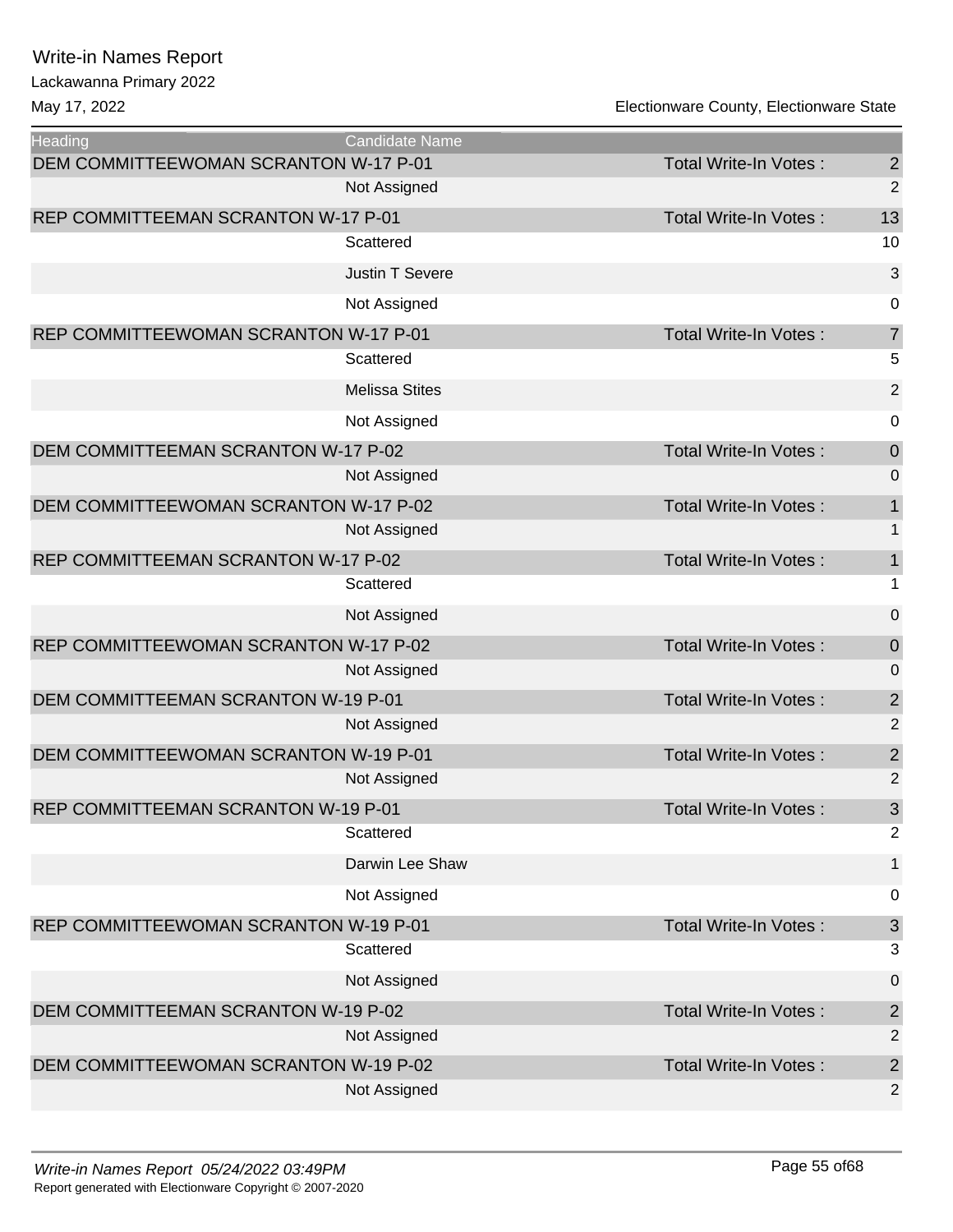| Heading                               | <b>Candidate Name</b> |                              |                  |
|---------------------------------------|-----------------------|------------------------------|------------------|
| REP COMMITTEEMAN SCRANTON W-19 P-02   |                       | Total Write-In Votes:        | $\overline{7}$   |
|                                       | Scattered             |                              | 3                |
|                                       | Anthony Lomma         |                              | $\overline{c}$   |
|                                       | James Calvey          |                              | $\overline{c}$   |
|                                       | Not Assigned          |                              | $\mathbf 0$      |
| REP COMMITTEEWOMAN SCRANTON W-19 P-02 |                       | Total Write-In Votes:        | $\overline{7}$   |
|                                       | Scattered             |                              | 5                |
|                                       | <b>Kay Calvey</b>     |                              | $\mathbf 2$      |
|                                       | Not Assigned          |                              | 0                |
| DEM COMMITTEEMAN SCRANTON W-19 P-03   |                       | Total Write-In Votes:        | $\mathbf 1$      |
|                                       | Not Assigned          |                              | $\mathbf 1$      |
| DEM COMMITTEEWOMAN SCRANTON W-19 P-03 |                       | Total Write-In Votes:        | 26               |
|                                       | Elsa Nelson           |                              | 16               |
|                                       | Scattered             |                              | 10               |
|                                       | Not Assigned          |                              | $\mathbf 0$      |
| REP COMMITTEEMAN SCRANTON W-19 P-03   |                       | Total Write-In Votes:        | $\overline{c}$   |
|                                       | Not Assigned          |                              | $\overline{2}$   |
| REP COMMITTEEWOMAN SCRANTON W-19 P-03 |                       | Total Write-In Votes:        | $\mathfrak{S}$   |
|                                       | Not Assigned          |                              | 3                |
| DEM COMMITTEEMAN SCRANTON W-19 P-04   |                       | Total Write-In Votes:        | 5                |
|                                       | Not Assigned          |                              | 5                |
| DEM COMMITTEEWOMAN SCRANTON W-19 P-04 |                       | Total Write-In Votes:        | $\boldsymbol{6}$ |
|                                       | Not Assigned          |                              | 6                |
| REP COMMITTEEMAN SCRANTON W-19 P-04   |                       | Total Write-In Votes:        | $\overline{2}$   |
|                                       | Scattered             |                              | $\overline{2}$   |
|                                       | Not Assigned          |                              | $\boldsymbol{0}$ |
| REP COMMITTEEWOMAN SCRANTON W-19 P-04 |                       | <b>Total Write-In Votes:</b> | $\mathbf 1$      |
|                                       | Scattered             |                              | 1                |
|                                       | Not Assigned          |                              | $\mathbf 0$      |
| DEM COMMITTEEMAN SCRANTON W-20 P-01   |                       | <b>Total Write-In Votes:</b> | 26               |
|                                       | Michael Harrington    |                              | 17               |
|                                       | Scattered             |                              | $9$              |
|                                       | Not Assigned          |                              | 0                |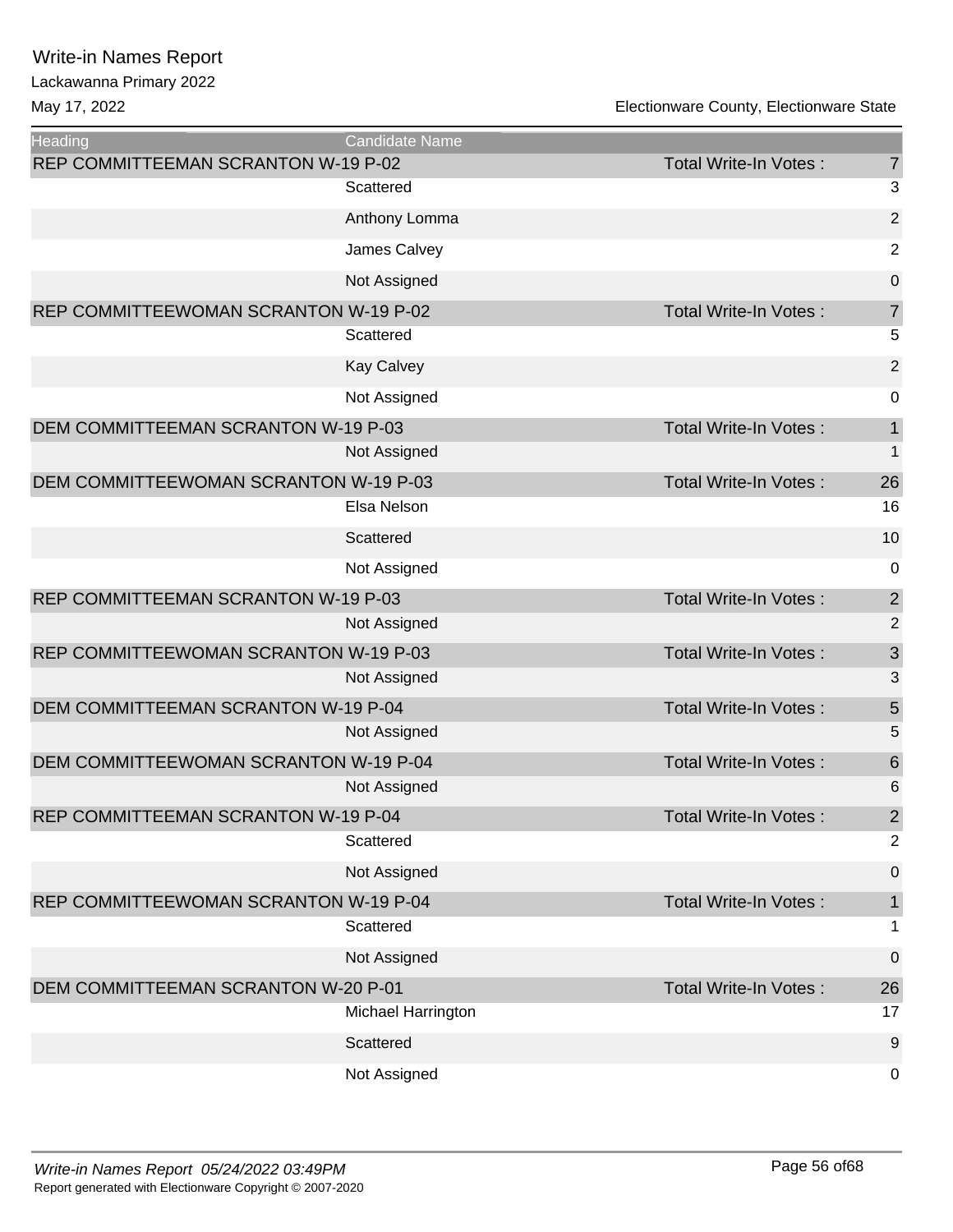#### Lackawanna Primary 2022

| Heading                               | <b>Candidate Name</b>   |                              |                           |
|---------------------------------------|-------------------------|------------------------------|---------------------------|
| DEM COMMITTEEWOMAN SCRANTON W-20 P-01 |                         | Total Write-In Votes:        | 29                        |
|                                       | <b>Maureen Trently</b>  |                              | 21                        |
|                                       | Scattered               |                              | 8                         |
|                                       | Not Assigned            |                              | $\pmb{0}$                 |
| REP COMMITTEEMAN SCRANTON W-20 P-01   |                         | <b>Total Write-In Votes:</b> | $\sqrt{5}$                |
|                                       | Michael Harrington      |                              | 4                         |
|                                       | Scattered               |                              | 1                         |
|                                       | Not Assigned            |                              | 0                         |
| REP COMMITTEEWOMAN SCRANTON W-20 P-01 |                         | <b>Total Write-In Votes:</b> | 5                         |
|                                       | Scattered               |                              | 5                         |
|                                       | Not Assigned            |                              | $\boldsymbol{0}$          |
| DEM COMMITTEEMAN SCRANTON W-20 P-02   |                         | <b>Total Write-In Votes:</b> | $\mathbf 1$               |
|                                       | Not Assigned            |                              | 1                         |
| DEM COMMITTEEWOMAN SCRANTON W-20 P-02 |                         | Total Write-In Votes:        | $\boldsymbol{0}$          |
|                                       | Not Assigned            |                              | $\mathbf 0$               |
| REP COMMITTEEMAN SCRANTON W-20 P-02   |                         | <b>Total Write-In Votes:</b> | $\mathbf 1$               |
|                                       | Scattered               |                              | 1                         |
|                                       | Not Assigned            |                              | 0                         |
| REP COMMITTEEWOMAN SCRANTON W-20 P-02 |                         | <b>Total Write-In Votes:</b> | $\mathbf 1$               |
|                                       | Scattered               |                              | $\mathbf 1$               |
|                                       | Not Assigned            |                              | $\boldsymbol{0}$          |
| DEM COMMITTEEMAN SCRANTON W-20 P-03   |                         | <b>Total Write-In Votes:</b> | $\overline{\mathbf{c}}$   |
|                                       | Not Assigned            |                              | $\overline{2}$            |
| DEM COMMITTEEWOMAN SCRANTON W-20 P-03 |                         | <b>Total Write-In Votes:</b> | $\overline{\mathbf{4}}$   |
|                                       | Not Assigned            |                              | 4                         |
| REP COMMITTEEMAN SCRANTON W-20 P-03   |                         | Total Write-In Votes:        | $\ensuremath{\mathsf{3}}$ |
|                                       | Scattered               |                              | $\overline{2}$            |
|                                       | Lance Connolly          |                              | 1                         |
|                                       | Not Assigned            |                              | 0                         |
| REP COMMITTEEWOMAN SCRANTON W-20 P-03 |                         | <b>Total Write-In Votes:</b> | $\sqrt{3}$                |
|                                       | Scattered               |                              | $\overline{2}$            |
|                                       | Jessica Lehman Connolly |                              | 1                         |
|                                       | Not Assigned            |                              | 0                         |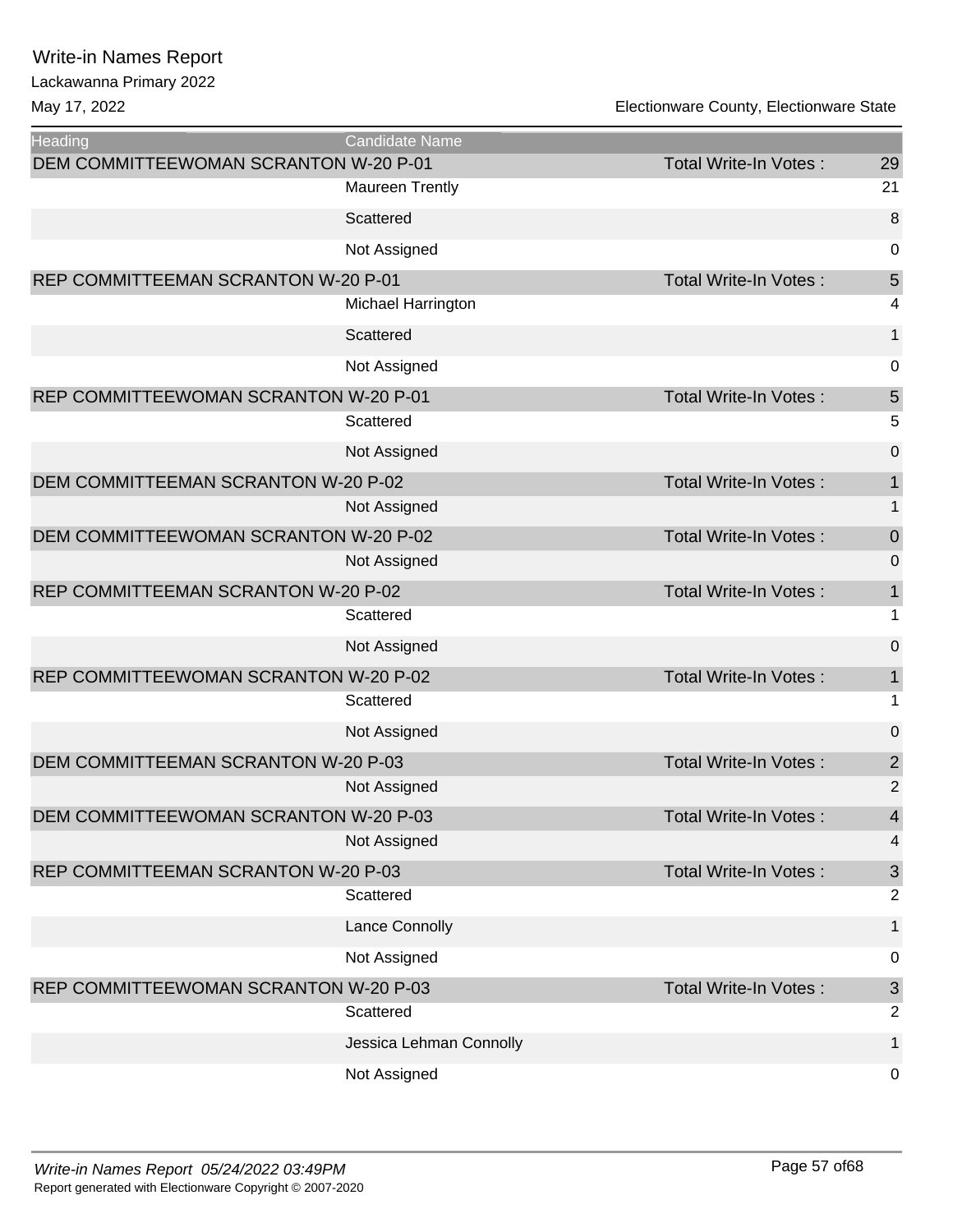Lackawanna Primary 2022

May 17, 2022 Electionware County, Electionware State

**Heading Candidate Name** DEM COMMITTEEMAN SCRANTON W-21 P-01 Total Write-In Votes : 0 Not Assigned 0 DEM COMMITTEEWOMAN SCRANTON W-21 P-01 Total Write-In Votes : 0 Not Assigned 0 REP COMMITTEEMAN SCRANTON W-21 P-01 Total Write-In Votes : 3 Scattered 3 Not Assigned 0 REP COMMITTEEWOMAN SCRANTON W-21 P-01 Total Write-In Votes : 2 Scattered 2 Not Assigned 0 DEM COMMITTEEMAN SCRANTON W-21 P-02 Total Write-In Votes : 0 Not Assigned 0 DEM COMMITTEEWOMAN SCRANTON W-21 P-02 Total Write-In Votes : 3 Not Assigned 3 and 3 and 3 and 3 and 3 and 3 and 3 and 3 and 3 and 3 and 3 and 3 and 3 and 3 and 3 and 3 and 3  $\alpha$ REP COMMITTEEMAN SCRANTON W-21 P-02 TOtal Write-In Votes : 11 Scattered 2008 and 2008 and 2008 and 2008 and 2008 and 2008 and 2008 and 2008 and 2008 and 2008 and 2008 and 20 James Skorec 1 Not Assigned 0 REP COMMITTEEWOMAN SCRANTON W-21 P-02 Total Write-In Votes : 5 Scattered 5 Not Assigned 0 DEM COMMITTEEMAN SCRANTON W-21 P-03 TOtal Write-In Votes : 7 Not Assigned 7 and 2008 and 2008 and 2008 and 2008 and 2008 and 2008 and 2008 and 2008 and 2008 and 2008 and 2008 and 2008 and 2008 and 2008 and 2008 and 2008 and 2008 and 2008 and 2008 and 2008 and 2008 and 2008 and 2008 DEM COMMITTEEWOMAN SCRANTON W-21 P-03 Total Write-In Votes : 8 Not Assigned 8 REP COMMITTEEMAN SCRANTON W-21 P-03 TOTAL Total Write-In Votes : 10 Scattered 8 and 3 and 3 and 3 and 3 and 3 and 3 and 3 and 3 and 3 and 3 and 3 and 3 and 3 and 3 and 3 and 3 and 3 and 3 and 3 and 3 and 3 and 3 and 3 and 3 and 3 and 3 and 3 and 3 and 3 and 3 and 3 and 3 and 3 and 3 and 3 Arthur Mcphillips Jr. 2 Not Assigned and the contract of the contract of the contract of the contract of the contract of the contract of the contract of the contract of the contract of the contract of the contract of the contract of the contract REP COMMITTEEWOMAN SCRANTON W-21 P-03 Total Write-In Votes : 9 Scattered 7 and 7 and 7 and 7 and 7 and 7 and 7 and 7 and 7 and 7 and 7 and 7 and 7 and 7 and 7 and 7 and 7 and 7 Lisa Thomas-McPhillips 2 Not Assigned 0 DEM COMMITTEEMAN SCRANTON W-21 P-04 Total Write-In Votes : 2 Not Assigned 2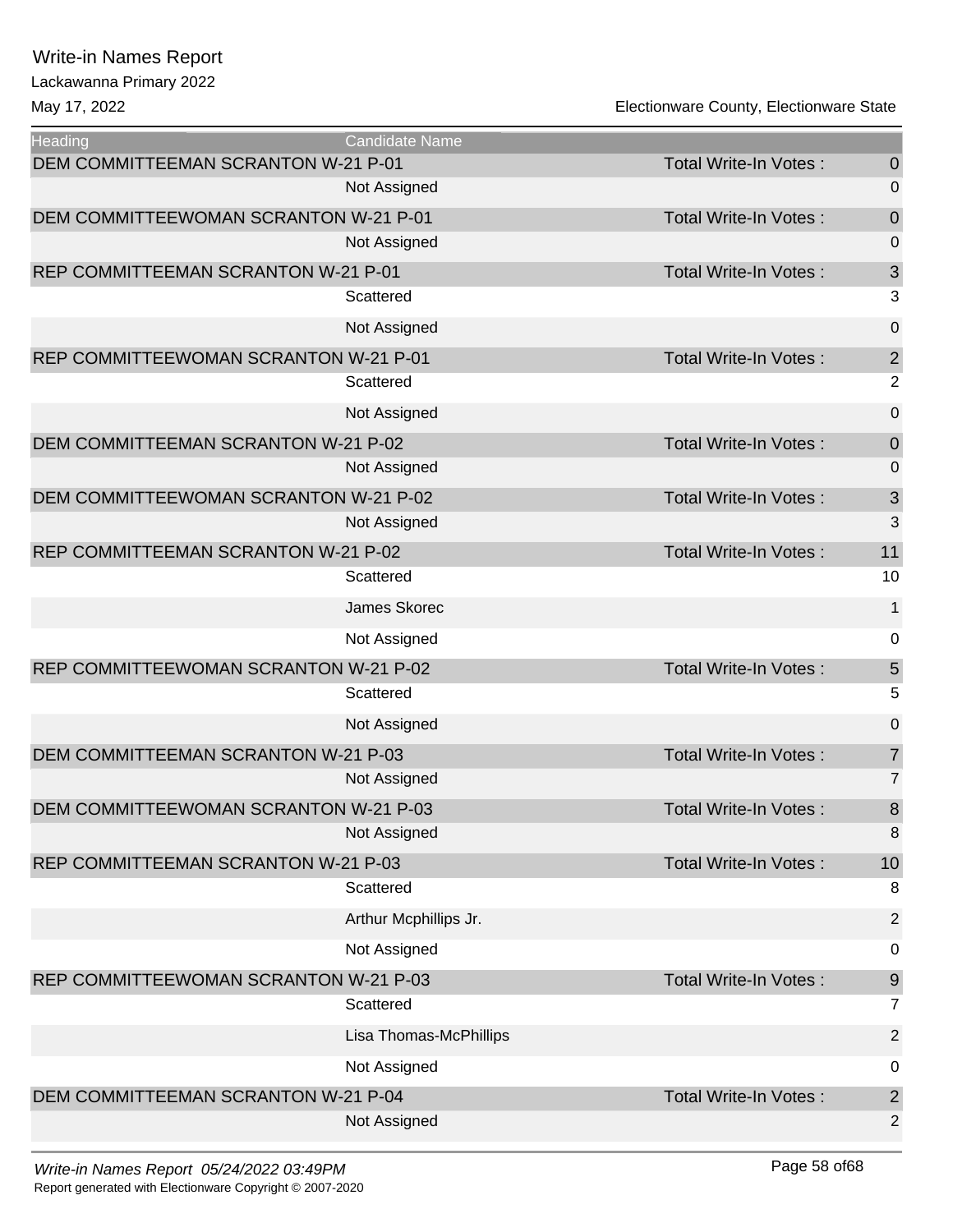| <b>Heading</b>                        | <b>Candidate Name</b>      |                              |                           |
|---------------------------------------|----------------------------|------------------------------|---------------------------|
| DEM COMMITTEEWOMAN SCRANTON W-21 P-04 |                            | <b>Total Write-In Votes:</b> | $\boldsymbol{0}$          |
|                                       | Not Assigned               |                              | 0                         |
| REP COMMITTEEMAN SCRANTON W-21 P-04   |                            | <b>Total Write-In Votes:</b> | 15                        |
|                                       | Scattered                  |                              | 13                        |
|                                       | <b>Christopher Hallock</b> |                              | $\mathbf 1$               |
|                                       | <b>Tyler Rakauskas</b>     |                              | 1                         |
|                                       | Not Assigned               |                              | $\mathbf 0$               |
| REP COMMITTEEWOMAN SCRANTON W-21 P-04 |                            | Total Write-In Votes:        | $\,$ 6 $\,$               |
|                                       | Scattered                  |                              | 6                         |
|                                       | Not Assigned               |                              | $\mathbf 0$               |
| DEM COMMITTEEMAN SCRANTON W-22 P-01   |                            | <b>Total Write-In Votes:</b> | $\mathsf 3$               |
|                                       | Not Assigned               |                              | 3                         |
| DEM COMMITTEEWOMAN SCRANTON W-22 P-01 |                            | <b>Total Write-In Votes:</b> | $\mathbf{1}$              |
|                                       | Not Assigned               |                              | $\mathbf 1$               |
| REP COMMITTEEMAN SCRANTON W-22 P-01   |                            | Total Write-In Votes:        | 3                         |
|                                       | Scattered                  |                              | $\overline{2}$            |
|                                       | James T. Lesho             |                              | $\mathbf 1$               |
|                                       | Not Assigned               |                              | 0                         |
| REP COMMITTEEWOMAN SCRANTON W-22 P-01 |                            | <b>Total Write-In Votes:</b> | $\ensuremath{\mathsf{3}}$ |
|                                       | Scattered                  |                              | 3                         |
|                                       | Not Assigned               |                              | $\mathbf 0$               |
| DEM COMMITTEEMAN SCRANTON W-22 P-02   |                            | <b>Total Write-In Votes:</b> | $\pmb{0}$                 |
|                                       | Not Assigned               |                              | 0                         |
| DEM COMMITTEEWOMAN SCRANTON W-22 P-02 |                            | Total Write-In Votes:        | $\overline{2}$            |
|                                       | Not Assigned               |                              | $\overline{2}$            |
| REP COMMITTEEMAN SCRANTON W-22 P-02   |                            | <b>Total Write-In Votes:</b> | $\overline{\mathbf{r}}$   |
|                                       | A. Joseph Albert           |                              | $\overline{2}$            |
|                                       | Scattered                  |                              | $\overline{2}$            |
|                                       | Not Assigned               |                              | $\mathbf 0$               |
| REP COMMITTEEWOMAN SCRANTON W-22 P-02 |                            | <b>Total Write-In Votes:</b> | $\overline{\mathbf{c}}$   |
|                                       | <b>Kristina Nallo</b>      |                              | $\overline{2}$            |
|                                       | Not Assigned               |                              | $\mathbf 0$               |
| DEM COMMITTEEMAN SCRANTON W-23 P-01   |                            | Total Write-In Votes:        | 5                         |
|                                       | Not Assigned               |                              | 5                         |
|                                       |                            |                              |                           |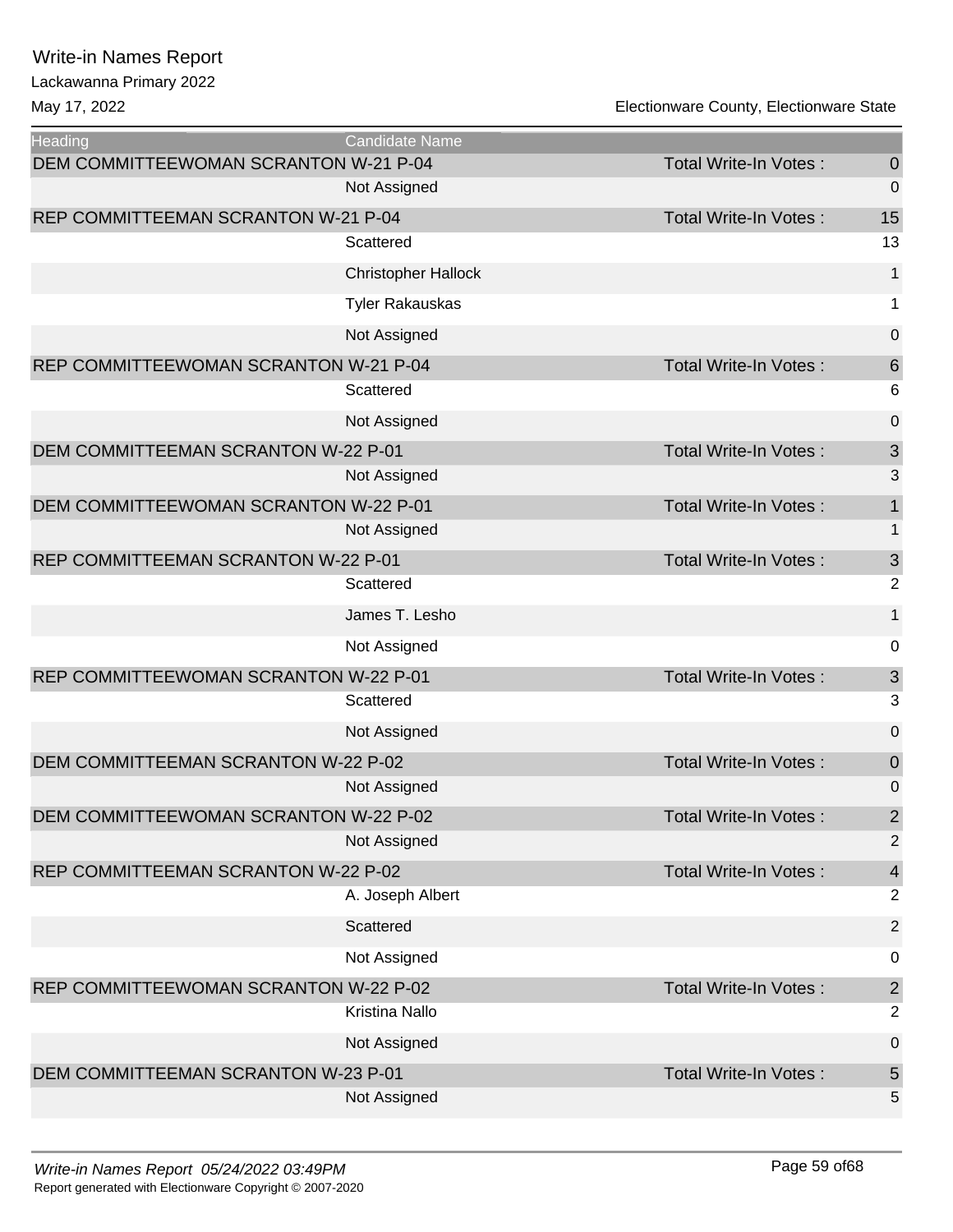| <b>Heading</b>                        | <b>Candidate Name</b>  |                              |                                             |
|---------------------------------------|------------------------|------------------------------|---------------------------------------------|
| DEM COMMITTEEWOMAN SCRANTON W-23 P-01 |                        | <b>Total Write-In Votes:</b> | $\overline{7}$                              |
|                                       | Not Assigned           |                              | $\overline{7}$                              |
| REP COMMITTEEMAN SCRANTON W-23 P-01   |                        | Total Write-In Votes:        | 5                                           |
|                                       | Scattered              |                              | 3                                           |
|                                       | David J. Evans         |                              | 1                                           |
|                                       | Matthew Soliman        |                              | 1                                           |
|                                       | Not Assigned           |                              | $\boldsymbol{0}$                            |
| REP COMMITTEEWOMAN SCRANTON W-23 P-01 | Maureen Manzano        | Total Write-In Votes:        | $\ensuremath{\mathsf{3}}$<br>$\overline{2}$ |
|                                       | Scattered              |                              | 1                                           |
|                                       | Not Assigned           |                              | $\mathbf 0$                                 |
| DEM COMMITTEEMAN SCRANTON W-23 P-02   |                        | <b>Total Write-In Votes:</b> | $\pmb{0}$                                   |
|                                       | Not Assigned           |                              | 0                                           |
| DEM COMMITTEEWOMAN SCRANTON W-23 P-02 |                        | <b>Total Write-In Votes:</b> | $\mathbf 0$                                 |
|                                       | Not Assigned           |                              | $\mathbf 0$                                 |
| REP COMMITTEEMAN SCRANTON W-23 P-02   |                        | Total Write-In Votes:        | 3                                           |
|                                       | Scattered              |                              | $\overline{2}$                              |
|                                       | <b>Peter Gentile</b>   |                              | 1                                           |
|                                       | Not Assigned           |                              | $\mathbf 0$                                 |
| REP COMMITTEEWOMAN SCRANTON W-23 P-02 |                        | Total Write-In Votes:        | $\overline{\mathbf{c}}$                     |
|                                       | Scattered              |                              | $\overline{2}$                              |
|                                       | Not Assigned           |                              | $\mathbf 0$                                 |
| DEM COMMITTEEMAN SCRANTON W-23 P-03   |                        | <b>Total Write-In Votes:</b> | 41                                          |
|                                       | Scattered              |                              | 25                                          |
|                                       | Joe Van Wie            |                              | 16                                          |
|                                       | Not Assigned           |                              | $\mathbf 0$                                 |
| DEM COMMITTEEWOMAN SCRANTON W-23 P-03 |                        | Total Write-In Votes:        | $\overline{\mathbf{4}}$                     |
|                                       | Scattered              |                              | 4                                           |
|                                       | Not Assigned           |                              | $\boldsymbol{0}$                            |
| REP COMMITTEEMAN SCRANTON W-23 P-03   |                        | Total Write-In Votes:        | $\sqrt{5}$                                  |
|                                       | Scattered              |                              | 3                                           |
|                                       | <b>William Ferraro</b> |                              | $\mathbf{1}$                                |
|                                       | William J. Fennie      |                              | 1                                           |
|                                       | Not Assigned           |                              | $\mathbf 0$                                 |
|                                       |                        |                              |                                             |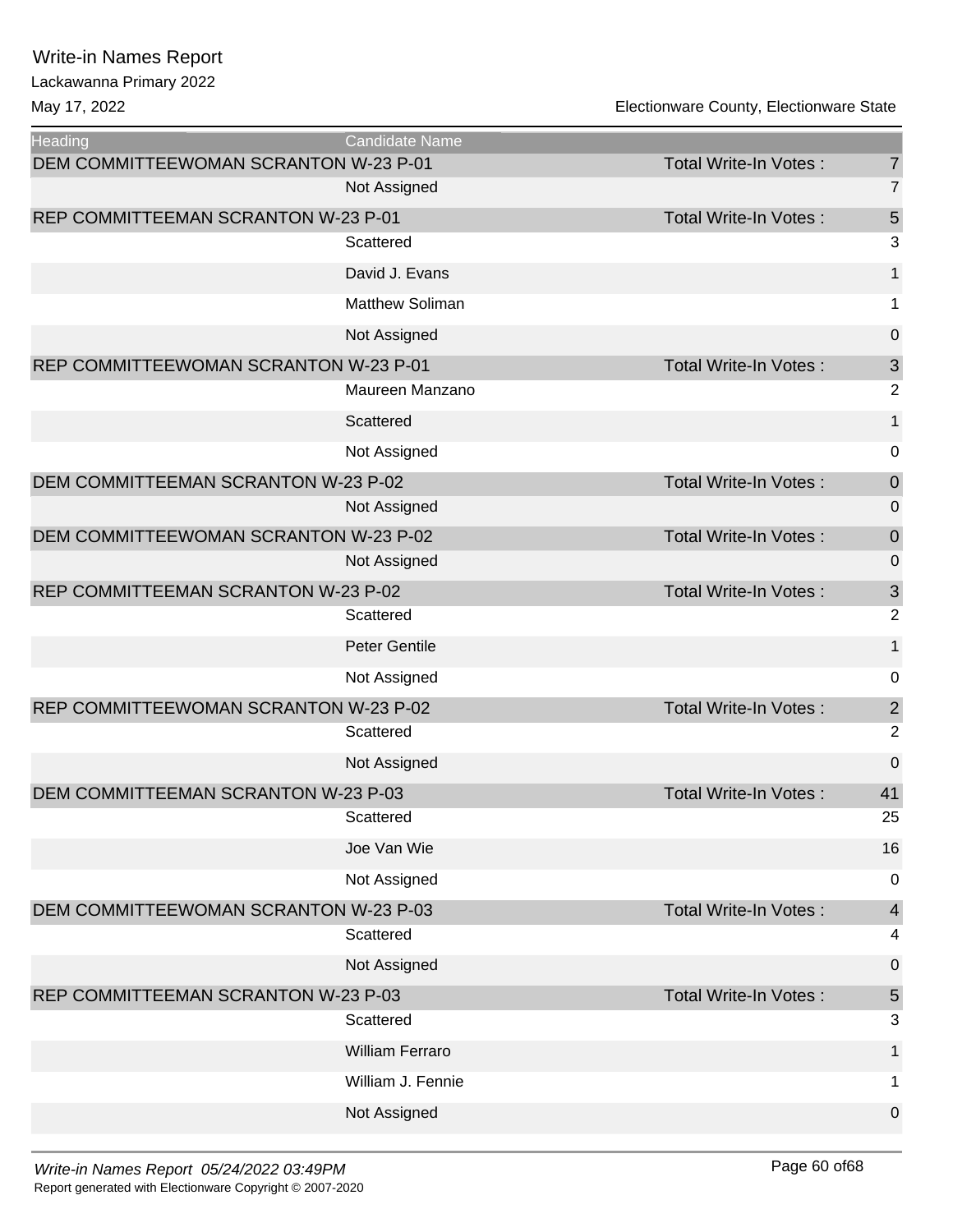# Lackawanna Primary 2022

| <b>Heading</b>                        | Candidate Name        |                              |                |
|---------------------------------------|-----------------------|------------------------------|----------------|
| REP COMMITTEEWOMAN SCRANTON W-23 P-03 |                       | <b>Total Write-In Votes:</b> | $\overline{4}$ |
|                                       | Scattered             |                              | 4              |
|                                       | Not Assigned          |                              | $\mathbf 0$    |
| DEM COMMITTEEMAN SCRANTON W-24 P-01   |                       | Total Write-In Votes:        | 1              |
|                                       | Not Assigned          |                              | 1              |
| DEM COMMITTEEWOMAN SCRANTON W-24 P-01 |                       | Total Write-In Votes:        | $\mathbf 0$    |
|                                       | Not Assigned          |                              | $\mathbf 0$    |
| REP COMMITTEEMAN SCRANTON W-24 P-01   |                       | <b>Total Write-In Votes:</b> | 8              |
|                                       | Scattered             |                              | 5              |
|                                       | Evan Gedrich          |                              | 3              |
|                                       | Not Assigned          |                              | 0              |
| REP COMMITTEEWOMAN SCRANTON W-24 P-01 |                       | Total Write-In Votes:        | $\overline{5}$ |
|                                       | Scattered             |                              | 3              |
|                                       | Lauren Gleason        |                              | $\overline{2}$ |
|                                       | Not Assigned          |                              | 0              |
| DEM COMMITTEEMAN SCRANTON W-24 P-02   |                       | Total Write-In Votes:        | 14             |
|                                       | Scattered             |                              | 6              |
|                                       | <b>Edward Gaughan</b> |                              | 5              |
|                                       | <b>Tom Shields</b>    |                              | 3              |
|                                       | Not Assigned          |                              | $\mathbf 0$    |
| DEM COMMITTEEWOMAN SCRANTON W-24 P-02 |                       | Total Write-In Votes:        | $\overline{2}$ |
|                                       | Not Assigned          |                              | $\overline{2}$ |
| REP COMMITTEEMAN SCRANTON W-24 P-02   |                       | Total Write-In Votes:        | 4              |
|                                       | Scattered             |                              | $\overline{2}$ |
|                                       | Jeff Gilroy           |                              | $\mathbf{1}$   |
|                                       | <b>Robert McGuire</b> |                              | 1              |
|                                       | Not Assigned          |                              | $\mathbf 0$    |
| REP COMMITTEEWOMAN SCRANTON W-24 P-02 |                       | Total Write-In Votes:        | 1              |
|                                       | Scattered             |                              | 1              |
|                                       | Not Assigned          |                              | $\mathbf 0$    |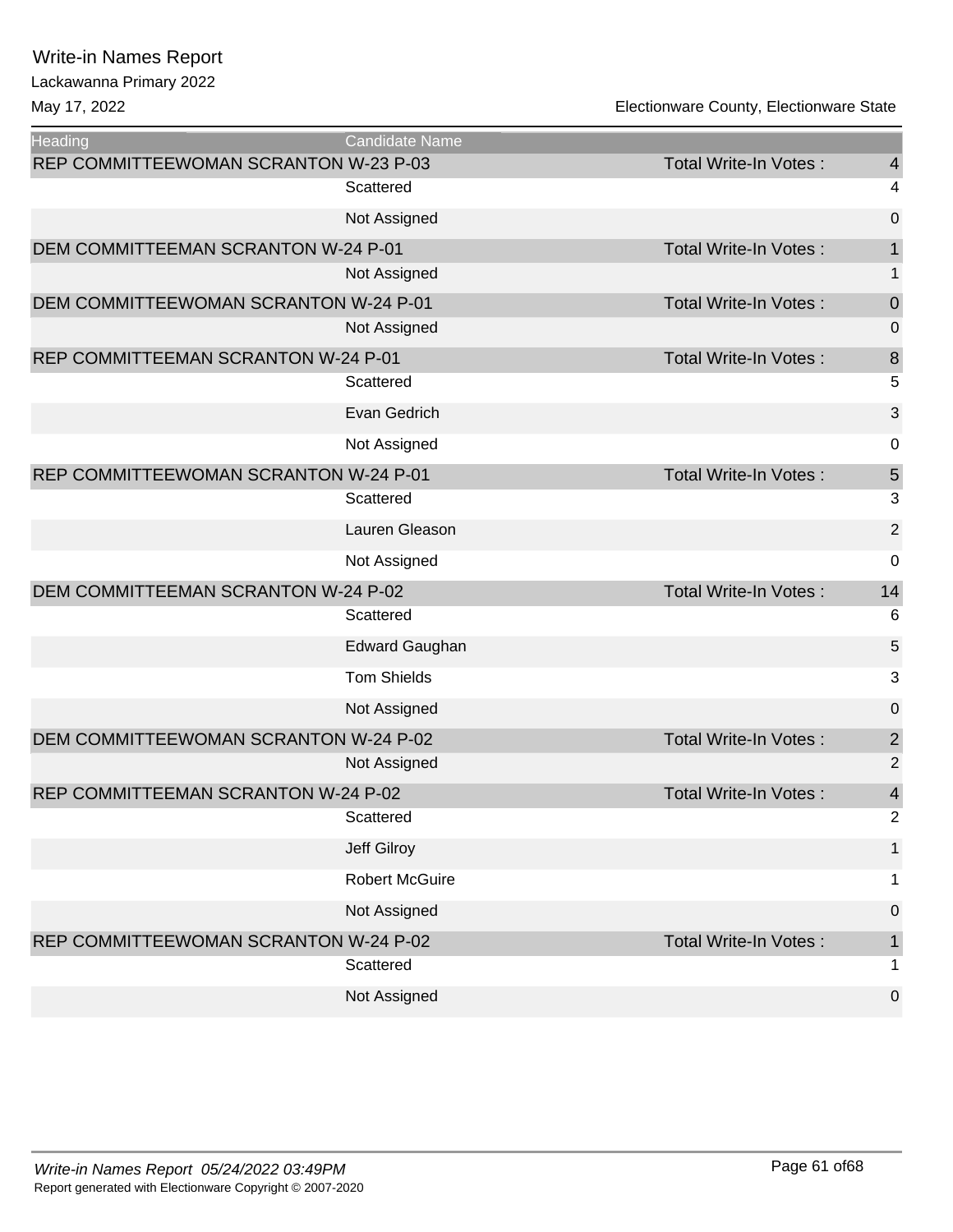| <b>Heading</b>                                    | <b>Candidate Name</b>     |                              |                 |
|---------------------------------------------------|---------------------------|------------------------------|-----------------|
| DEM COMMITTEEMAN SOUTH ABINGTON TWP. W-00 P-02    |                           | Total Write-In Votes:        | 4               |
|                                                   | <b>Daniel Pollock</b>     |                              | 1               |
|                                                   | Michael Washo             |                              | 1               |
|                                                   | Sean Wolfe                |                              | 1               |
|                                                   | <b>Thomas Basett</b>      |                              | 1               |
|                                                   | Not Assigned              |                              | 0               |
| DEM COMMITTEEWOMAN SOUTH ABINGTON TWP. W-00 P-02  |                           | Total Write-In Votes:        | $\mathfrak{S}$  |
|                                                   | Christina Wolfe           |                              | 1               |
|                                                   | <b>Daniel Pollock</b>     |                              | 1               |
|                                                   | Sara Varela               |                              | 1               |
|                                                   | Not Assigned              |                              | $\mathbf 0$     |
| REP COMMITTEEMAN SOUTH ABINGTON TWP. W-00 P-02    |                           | Total Write-In Votes:        | 11              |
|                                                   | Scattered                 |                              | 8               |
|                                                   | George Avery              |                              | 1               |
|                                                   | <b>Richard Rachkowski</b> |                              | 1               |
|                                                   | <b>Thomas MacMillan</b>   |                              | $\mathbf{1}$    |
|                                                   | Not Assigned              |                              | 0               |
| REP COMMITTEEWOMAN SOUTH ABINGTON TWP. W-00 P-02  |                           | Total Write-In Votes:        | $6\phantom{1}6$ |
|                                                   | Scattered                 |                              | 4               |
|                                                   | Angela Artabane           |                              | 1               |
|                                                   | Suzanne Shanower          |                              | 1               |
|                                                   | Not Assigned              |                              | $\overline{0}$  |
| DEM COMMITTEEMAN SOUTH ABINGTON TWP. W-00 P-1-1   |                           | Total Write-In Votes:        | 1               |
|                                                   | Not Assigned              |                              | 1               |
| DEM COMMITTEEWOMAN SOUTH ABINGTON TWP. W-00 P-1-1 |                           | Total Write-In Votes:        | $\sqrt{2}$      |
|                                                   | Not Assigned              |                              | $\overline{2}$  |
| REP COMMITTEEMAN SOUTH ABINGTON TWP. W-00 P-1-1   |                           | <b>Total Write-In Votes:</b> | 11              |
|                                                   | Scattered                 |                              | $9\,$           |
|                                                   | Angel Gonzalez            |                              | $\overline{2}$  |
|                                                   | Not Assigned              |                              | 0               |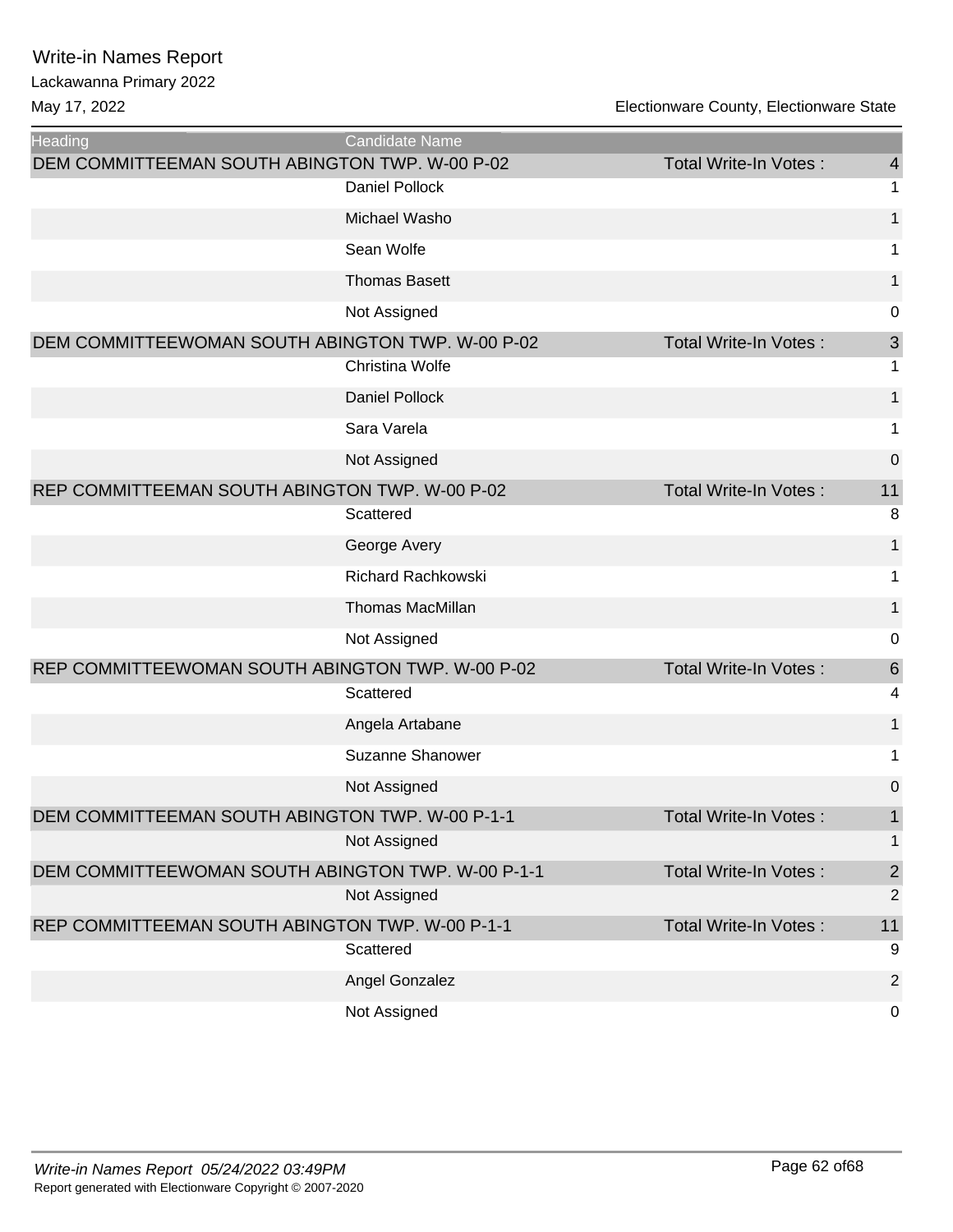| Heading<br>REP COMMITTEEWOMAN SOUTH ABINGTON TWP. W-00 P-1-1 | <b>Candidate Name</b>  | Total Write-In Votes:        | 11               |
|--------------------------------------------------------------|------------------------|------------------------------|------------------|
|                                                              | Scattered              |                              | 6                |
|                                                              | Jeanne Giallorenzi     |                              | 5                |
|                                                              | Not Assigned           |                              | 0                |
|                                                              |                        |                              |                  |
| DEM COMMITTEEMAN SOUTH ABINGTON TWP. W-00 P-1-2              |                        | <b>Total Write-In Votes:</b> | $\mathbf 0$      |
|                                                              | Not Assigned           |                              | 0                |
| DEM COMMITTEEWOMAN SOUTH ABINGTON TWP. W-00 P-1-2            | Not Assigned           | Total Write-In Votes:        | $\mathbf 0$<br>0 |
|                                                              |                        |                              |                  |
| REP COMMITTEEMAN SOUTH ABINGTON TWP. W-00 P-1-2              |                        | Total Write-In Votes:        | $\mathbf 0$      |
|                                                              | Not Assigned           |                              | $\overline{0}$   |
| REP COMMITTEEWOMAN SOUTH ABINGTON TWP. W-00 P-1-2            |                        | Total Write-In Votes:        | $\overline{2}$   |
|                                                              | Not Assigned           |                              | 2                |
| DEM COMMITTEEMAN SOUTH ABINGTON TWP. W-00 P-3-1              |                        | Total Write-In Votes:        | $\boldsymbol{0}$ |
|                                                              | Not Assigned           |                              | 0                |
| DEM COMMITTEEWOMAN SOUTH ABINGTON TWP. W-00 P-3-1            |                        | Total Write-In Votes:        | $\mathbf 0$      |
|                                                              | Not Assigned           |                              | 0                |
| REP COMMITTEEMAN SOUTH ABINGTON TWP. W-00 P-3-1              |                        | Total Write-In Votes:        | $\,8\,$          |
|                                                              | Scattered              |                              | 6                |
|                                                              | <b>Patrick Scanlon</b> |                              | $\overline{2}$   |
|                                                              | Not Assigned           |                              | 0                |
| REP COMMITTEEWOMAN SOUTH ABINGTON TWP. W-00 P-3-1            |                        | <b>Total Write-In Votes:</b> | 3                |
|                                                              | Scattered              |                              | 3                |
|                                                              | Not Assigned           |                              | 0                |
| DEM COMMITTEEMAN SOUTH ABINGTON TWP. W-00 P-3-2              |                        | Total Write-In Votes:        | 5                |
|                                                              | Not Assigned           |                              | 5                |
| DEM COMMITTEEWOMAN SOUTH ABINGTON TWP. W-00 P-3-2            |                        | Total Write-In Votes:        | $\overline{5}$   |
|                                                              | Not Assigned           |                              | 5                |
| REP COMMITTEEMAN SOUTH ABINGTON TWP. W-00 P-3-2              |                        | Total Write-In Votes:        | 11               |
|                                                              | Scattered              |                              | $\overline{7}$   |
|                                                              | <b>Giles Stanton</b>   |                              | $\overline{2}$   |
|                                                              | Matthew Beynon         |                              | $\overline{2}$   |
|                                                              | Not Assigned           |                              | 0                |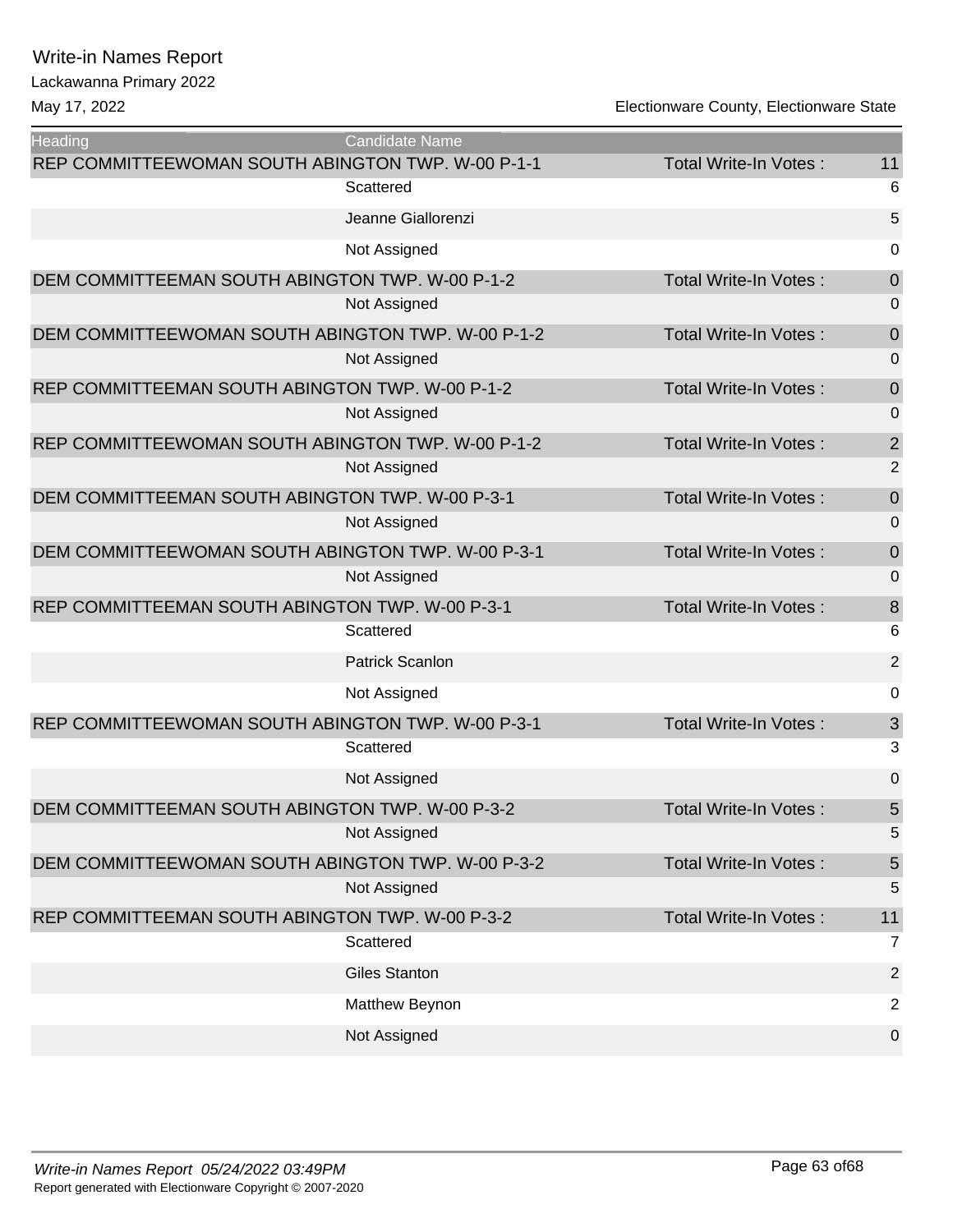| <b>Heading</b>                                    | <b>Candidate Name</b> |                              |                |
|---------------------------------------------------|-----------------------|------------------------------|----------------|
| REP COMMITTEEWOMAN SOUTH ABINGTON TWP. W-00 P-3-2 |                       | <b>Total Write-In Votes:</b> | 11             |
|                                                   | Scattered             |                              | 9              |
|                                                   | Gail Beynon           |                              | $\overline{2}$ |
|                                                   | Not Assigned          |                              | $\mathbf 0$    |
| DEM COMMITTEEMAN SPRINGBROOK TWP. W-00 P-00       |                       | Total Write-In Votes:        | $\bf 8$        |
|                                                   | Paul McNally          |                              | $\overline{2}$ |
|                                                   | <b>Charles Schank</b> |                              | 1              |
|                                                   | David Gintoff         |                              | 1              |
|                                                   | Jim Connors           |                              | 1              |
|                                                   | Keith Weinschenk      |                              | 1              |
|                                                   | <b>Marcus King</b>    |                              | $\mathbf{1}$   |
|                                                   | Michael Parola        |                              | 1              |
|                                                   | Not Assigned          |                              | 0              |
| DEM COMMITTEEWOMAN SPRINGBROOK TWP. W-00 P-00     |                       | Total Write-In Votes:        | $\bf 8$        |
|                                                   | <b>Kathy Pierre</b>   |                              | $\overline{2}$ |
|                                                   | <b>Allison Walsh</b>  |                              | 1              |
|                                                   | <b>Cheryl Bosley</b>  |                              | 1              |
|                                                   | Gladys Basila         |                              | 1              |
|                                                   | Jessica Rothchild     |                              | 1              |
|                                                   | Nancy Kayman          |                              | 1              |
|                                                   | Pam Gintoff           |                              | 1              |
|                                                   | Not Assigned          |                              | 0              |
| REP COMMITTEEMAN SPRINGBROOK TWP. W-00 P-00       |                       | Total Write-In Votes:        | $9\,$          |
|                                                   | Not Assigned          |                              | 9              |
| REP COMMITTEEWOMAN SPRINGBROOK TWP. W-00 P-00     |                       | Total Write-In Votes:        | 21             |
|                                                   | Scattered             |                              | 19             |
|                                                   | Pamela Gintoff        |                              | $\overline{2}$ |
|                                                   | Not Assigned          |                              | $\pmb{0}$      |
| DEM COMMITTEEMAN TAYLOR W-01 P-00                 |                       | <b>Total Write-In Votes:</b> | $\mathbf{1}$   |
|                                                   | Not Assigned          |                              | $\mathbf{1}$   |
| DEM COMMITTEEWOMAN TAYLOR W-01 P-00               |                       | Total Write-In Votes:        | $\mathbf{1}$   |
|                                                   | Not Assigned          |                              | 1              |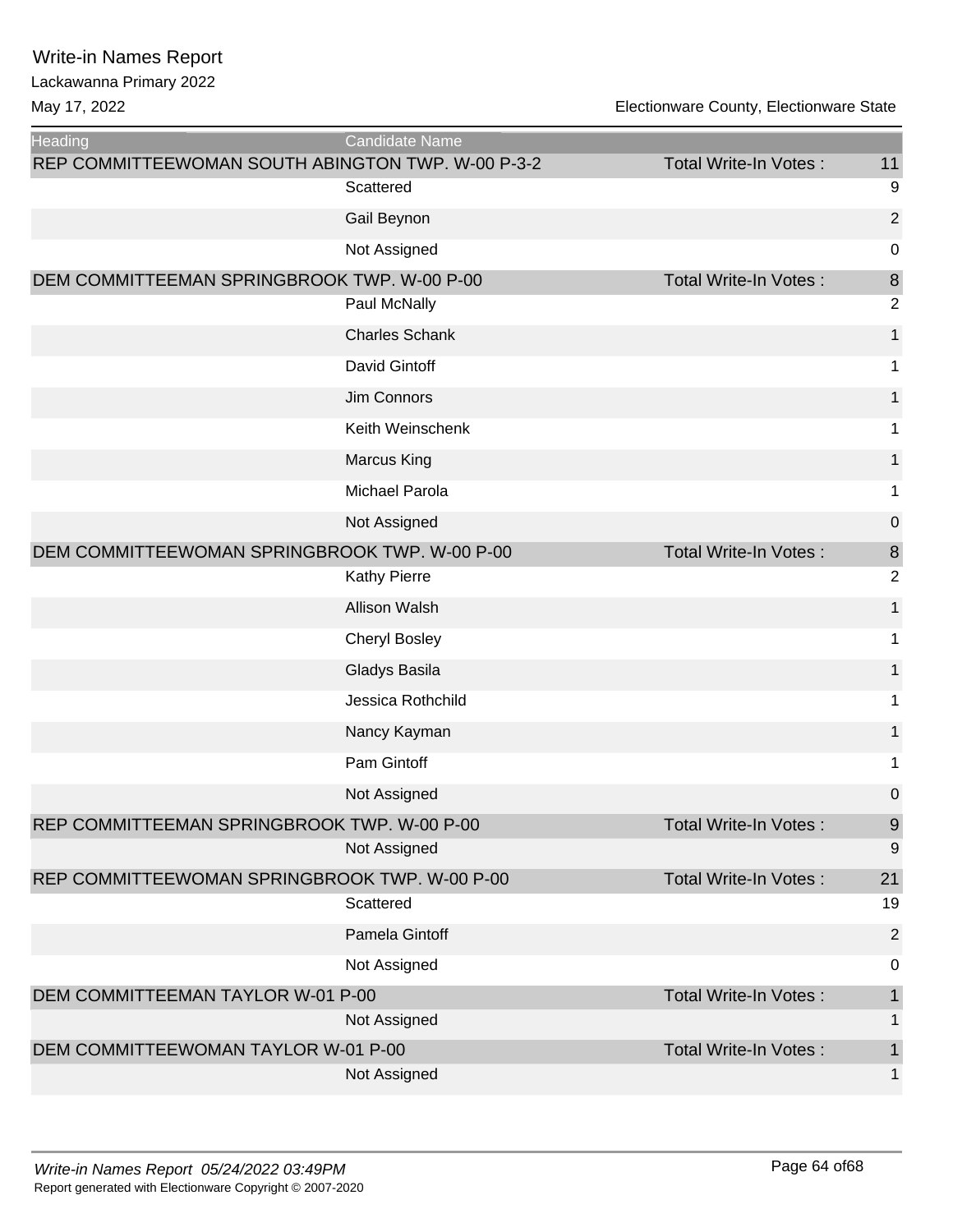Lackawanna Primary 2022

| <b>Heading</b>                      | <b>Candidate Name</b> |                              |                          |
|-------------------------------------|-----------------------|------------------------------|--------------------------|
| REP COMMITTEEMAN TAYLOR W-01 P-00   |                       | <b>Total Write-In Votes:</b> | 0                        |
|                                     | Not Assigned          |                              | 0                        |
| REP COMMITTEEWOMAN TAYLOR W-01 P-00 |                       | Total Write-In Votes:        | 1                        |
|                                     | Not Assigned          |                              | 1                        |
| DEM COMMITTEEMAN TAYLOR W-02 P-00   |                       | Total Write-In Votes:        | 13                       |
|                                     | William Czachor       |                              | 11                       |
|                                     | Scattered             |                              | $\overline{a}$           |
|                                     | Not Assigned          |                              | 0                        |
| DEM COMMITTEEWOMAN TAYLOR W-02 P-00 |                       | Total Write-In Votes:        | 16                       |
|                                     | <b>Brenda Pringle</b> |                              | 8                        |
|                                     | Mary Sheila Krupski   |                              | 4                        |
|                                     | Scattered             |                              | 4                        |
|                                     | Not Assigned          |                              | 0                        |
| REP COMMITTEEMAN TAYLOR W-02 P-00   |                       | <b>Total Write-In Votes:</b> | 5                        |
|                                     | Scattered             |                              | 3                        |
|                                     | Jacob Overholtz       |                              | 1                        |
|                                     | William R. Nash       |                              | 1                        |
|                                     | Not Assigned          |                              | 0                        |
| REP COMMITTEEWOMAN TAYLOR W-02 P-00 |                       | Total Write-In Votes:        | 1                        |
|                                     | Not Assigned          |                              | 1                        |
| DEM COMMITTEEMAN TAYLOR W-03 P-00   |                       | Total Write-In Votes:        | $\overline{\mathcal{A}}$ |
|                                     | Not Assigned          |                              | 4                        |
| DEM COMMITTEEWOMAN TAYLOR W-03 P-00 |                       | Total Write-In Votes:        | 1                        |
|                                     | Not Assigned          |                              | $\mathbf 1$              |
| REP COMMITTEEMAN TAYLOR W-03 P-00   |                       | Total Write-In Votes:        | 1                        |
|                                     | Not Assigned          |                              | 1                        |
| REP COMMITTEEWOMAN TAYLOR W-03 P-00 |                       | <b>Total Write-In Votes:</b> | 4                        |
|                                     | Scattered             |                              | 3                        |
|                                     | <b>Tasha Patton</b>   |                              | 1                        |
|                                     | Not Assigned          |                              | 0                        |
| DEM COMMITTEEMAN TAYLOR W-04 P-00   |                       | <b>Total Write-In Votes:</b> | 3                        |
|                                     | Not Assigned          |                              | 3                        |
| DEM COMMITTEEWOMAN TAYLOR W-04 P-00 |                       | Total Write-In Votes:        | 0                        |
|                                     | Not Assigned          |                              | 0                        |
|                                     |                       |                              |                          |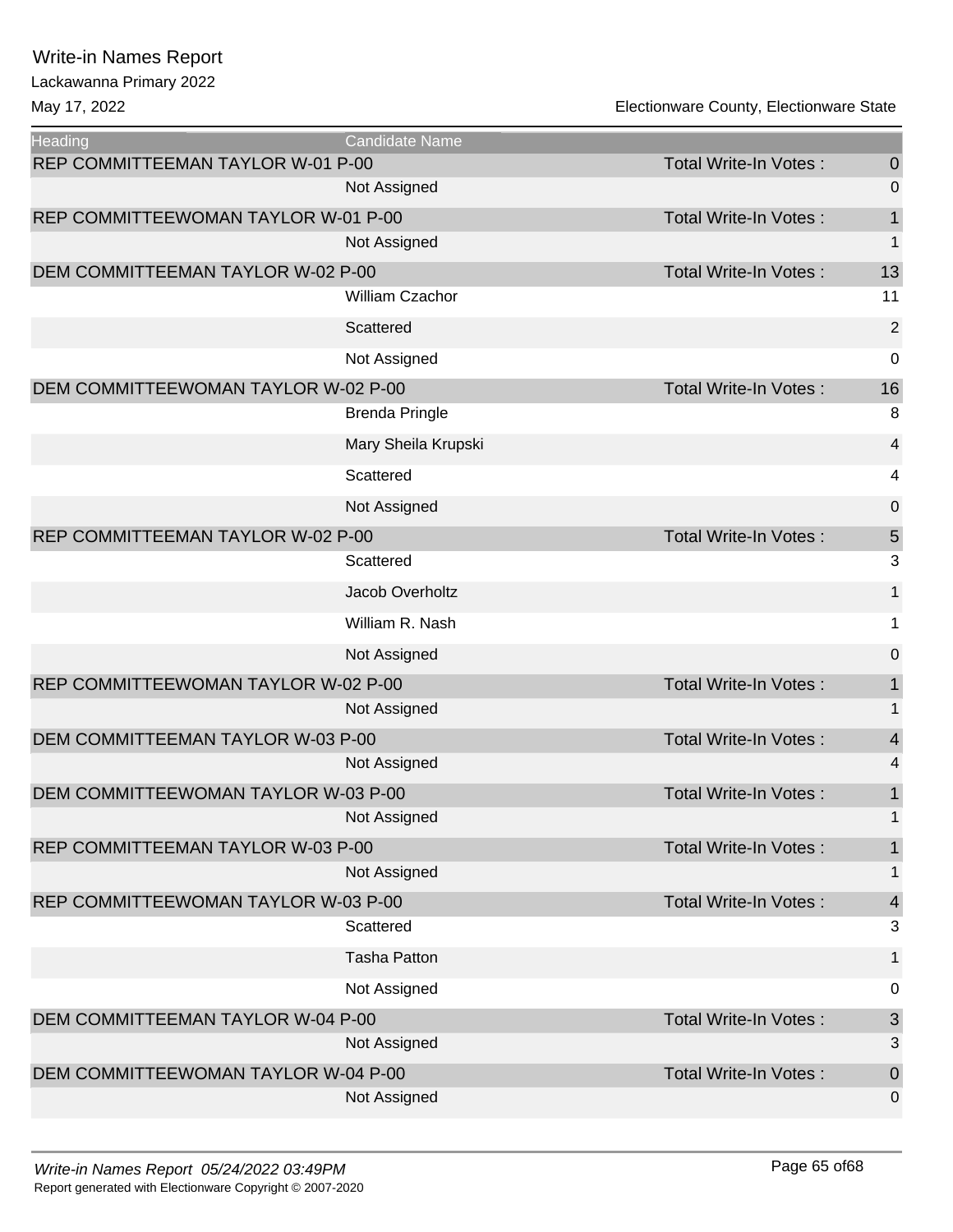Lackawanna Primary 2022

| Heading                             | <b>Candidate Name</b> |                              |                           |
|-------------------------------------|-----------------------|------------------------------|---------------------------|
| REP COMMITTEEMAN TAYLOR W-04 P-00   | Scattered             | <b>Total Write-In Votes:</b> | $\mathbf{1}$<br>1         |
|                                     |                       |                              |                           |
|                                     | Not Assigned          |                              | $\boldsymbol{0}$          |
| REP COMMITTEEWOMAN TAYLOR W-04 P-00 |                       | Total Write-In Votes:        | $\overline{c}$            |
|                                     | Renee D'Amico         |                              | 1                         |
|                                     | Scattered             |                              | 1                         |
|                                     | Not Assigned          |                              | 0                         |
| DEM COMMITTEEMAN TAYLOR W-05 P-00   |                       | <b>Total Write-In Votes:</b> | $\,8\,$                   |
|                                     | Not Assigned          |                              | 8                         |
| DEM COMMITTEEWOMAN TAYLOR W-05 P-00 |                       | Total Write-In Votes:        | $\ensuremath{\mathsf{3}}$ |
|                                     | Not Assigned          |                              | 3                         |
| REP COMMITTEEMAN TAYLOR W-05 P-00   |                       | <b>Total Write-In Votes:</b> | 9                         |
|                                     | James Digwood         |                              | 5                         |
|                                     | Scattered             |                              | $\overline{\mathbf{4}}$   |
|                                     | Not Assigned          |                              | $\mathbf 0$               |
| REP COMMITTEEWOMAN TAYLOR W-05 P-00 |                       | <b>Total Write-In Votes:</b> | 5                         |
|                                     | Scattered             |                              | 3                         |
|                                     | Jami Cadden           |                              | $\overline{2}$            |
|                                     | Not Assigned          |                              | 0                         |
| DEM COMMITTEEMAN THROOP W-01 P-00   |                       | <b>Total Write-In Votes:</b> | $\mathbf{1}$              |
|                                     | Not Assigned          |                              | 1                         |
| DEM COMMITTEEWOMAN THROOP W-01 P-00 |                       | <b>Total Write-In Votes:</b> | $\mathbf{1}$              |
|                                     | Not Assigned          |                              | $\mathbf 1$               |
| REP COMMITTEEMAN THROOP W-01 P-00   |                       | Total Write-In Votes:        | 8                         |
|                                     | Scattered             |                              | 5                         |
|                                     | John Cassidy          |                              | 1                         |
|                                     | Leo Russo             |                              | $\mathbf 1$               |
|                                     | <b>Timothy Doyle</b>  |                              | $\mathbf{1}$              |
|                                     | Not Assigned          |                              | $\mathbf 0$               |
| REP COMMITTEEWOMAN THROOP W-01 P-00 |                       | <b>Total Write-In Votes:</b> | $\,6\,$                   |
|                                     | Scattered             |                              | 4                         |
|                                     | Jeanine Capman        |                              | $\overline{2}$            |
|                                     | Not Assigned          |                              | $\mathbf 0$               |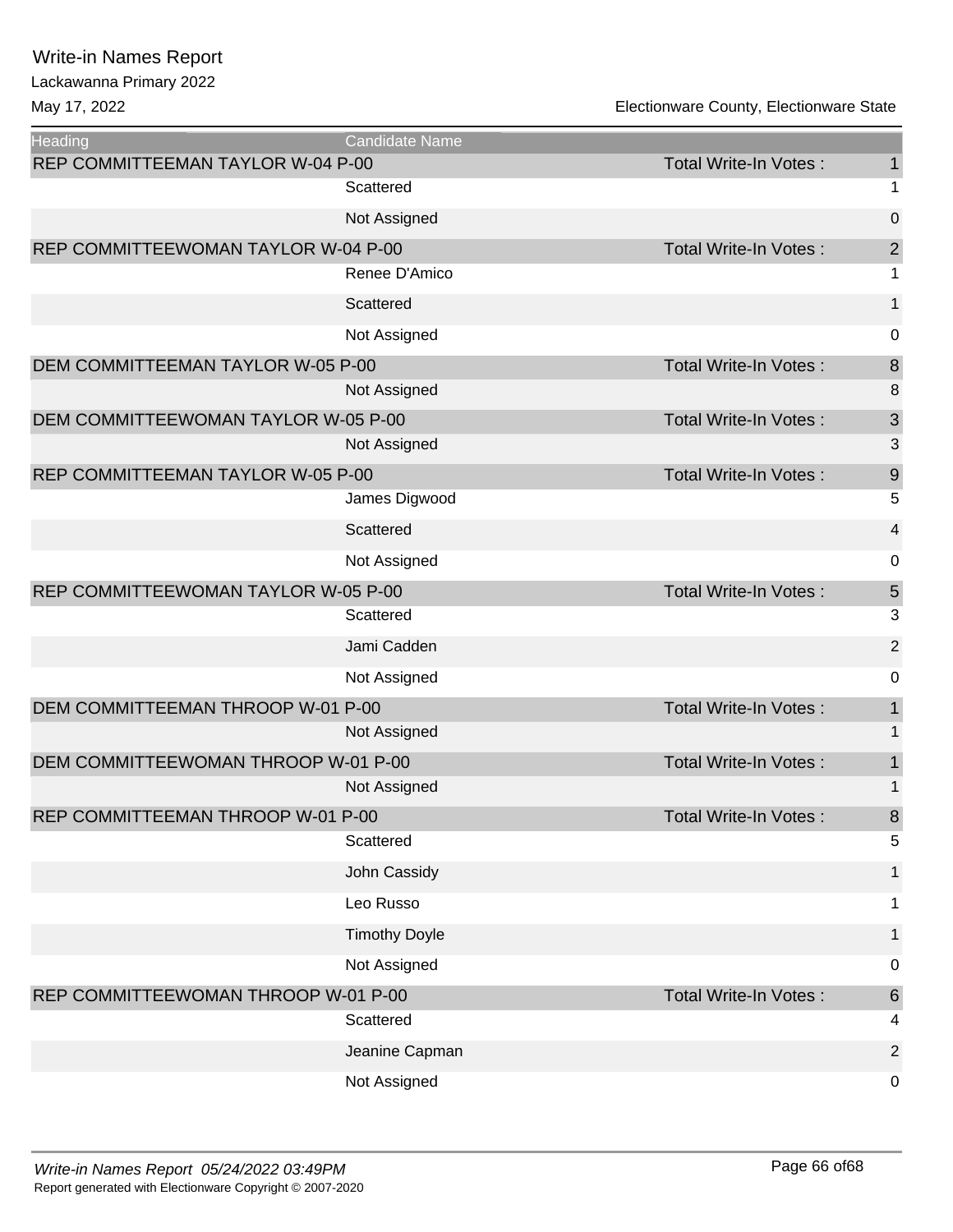May 17, 2022

| Electionware County, Electionware State |  |
|-----------------------------------------|--|
|-----------------------------------------|--|

| Heading                             | Candidate Name        |                              |                         |
|-------------------------------------|-----------------------|------------------------------|-------------------------|
| DEM COMMITTEEMAN THROOP W-02 P-00   |                       | Total Write-In Votes:        | $6\phantom{1}6$         |
|                                     | Not Assigned          |                              | $6\phantom{1}6$         |
| DEM COMMITTEEWOMAN THROOP W-02 P-00 |                       | <b>Total Write-In Votes:</b> | 32                      |
|                                     | Patricia Monahan      |                              | 13                      |
|                                     | Scattered             |                              | 11                      |
|                                     | Denis Hedegus         |                              | 8                       |
|                                     | Not Assigned          |                              | 0                       |
| REP COMMITTEEMAN THROOP W-02 P-00   |                       | Total Write-In Votes:        | $\overline{4}$          |
|                                     | Scattered             |                              | $\overline{2}$          |
|                                     | Michael Konchar       |                              | $\mathbf{1}$            |
|                                     | Michael Pilato        |                              | 1                       |
|                                     | Not Assigned          |                              | 0                       |
| REP COMMITTEEWOMAN THROOP W-02 P-00 |                       | Total Write-In Votes:        | $\overline{\mathbf{c}}$ |
|                                     | Anna Choyka           |                              | 1                       |
|                                     | Scattered             |                              | 1                       |
|                                     | Not Assigned          |                              | 0                       |
| DEM COMMITTEEMAN THROOP W-03 P-00   |                       | Total Write-In Votes:        | $\, 8$                  |
|                                     | <b>Wayne Williams</b> |                              |                         |
|                                     |                       |                              | 5                       |
|                                     | Scattered             |                              | 3                       |
|                                     | Not Assigned          |                              | 0                       |
| DEM COMMITTEEWOMAN THROOP W-03 P-00 |                       | <b>Total Write-In Votes:</b> | 1                       |
|                                     | Not Assigned          |                              | 1                       |
| REP COMMITTEEMAN THROOP W-03 P-00   |                       | Total Write-In Votes:        | $\mathfrak{S}$          |
|                                     | Scattered             |                              | 2                       |
|                                     | Michael Rocco         |                              | 1                       |
|                                     | Not Assigned          |                              | $\pmb{0}$               |
| REP COMMITTEEWOMAN THROOP W-03 P-00 |                       | Total Write-In Votes:        | $\mathbf{2}$            |
|                                     | Scattered             |                              | $\overline{2}$          |
|                                     | Not Assigned          |                              | $\pmb{0}$               |
| DEM COMMITTEEMAN THROOP W-04 P-00   |                       | Total Write-In Votes:        | $\overline{c}$          |
|                                     | Not Assigned          |                              | $\overline{2}$          |
| DEM COMMITTEEWOMAN THROOP W-04 P-00 | Not Assigned          | Total Write-In Votes:        | $\mathbf 1$             |